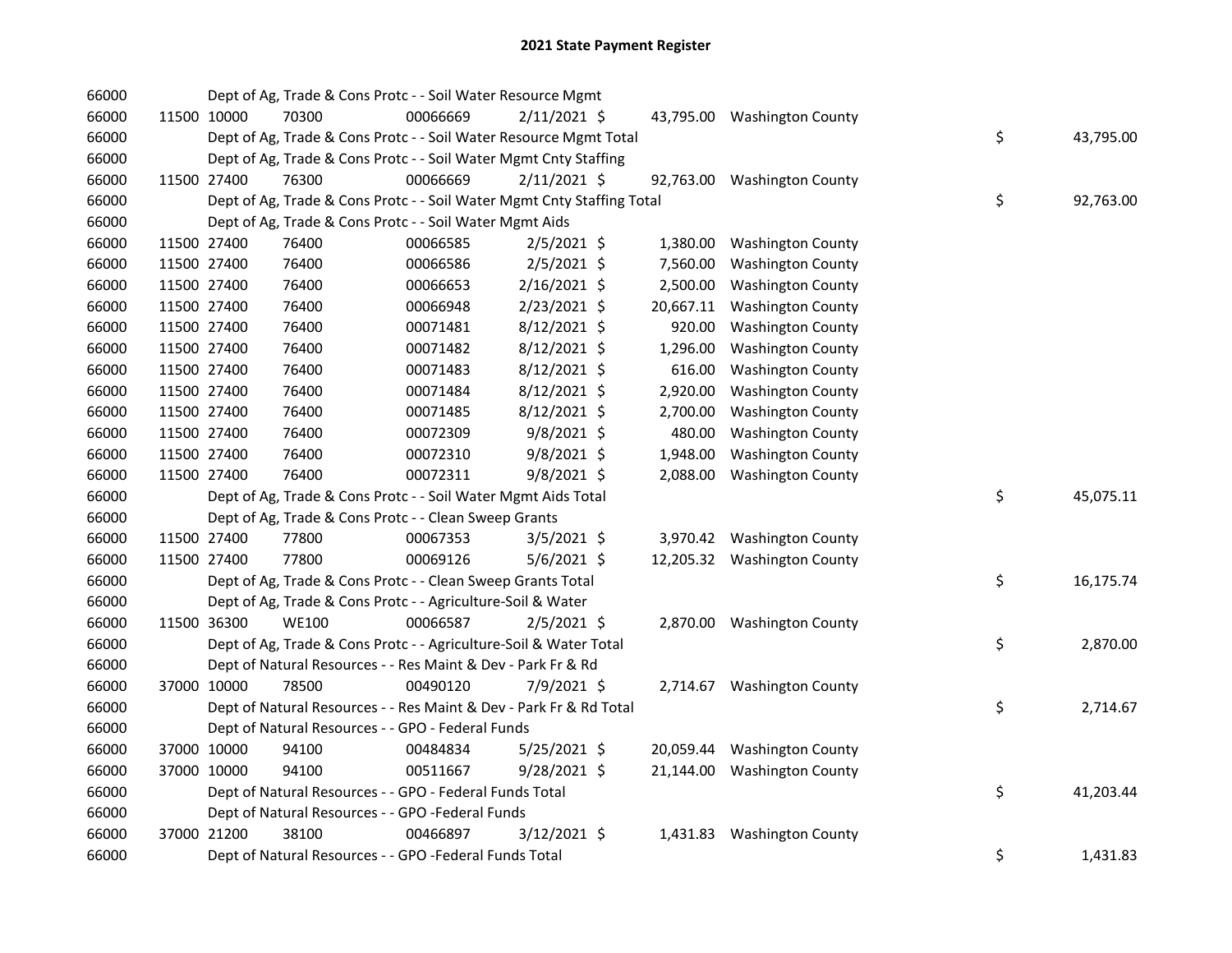| 66000 |             | Dept of Natural Resources - - Venison Processing                   |          |                |          |                              |    |              |
|-------|-------------|--------------------------------------------------------------------|----------|----------------|----------|------------------------------|----|--------------|
| 66000 | 37000 21200 | 54900                                                              | 00465861 | $3/4/2021$ \$  |          | 1,450.00 Washington County   |    |              |
| 66000 | 37000 21200 | 54900                                                              | 00479303 | $5/7/2021$ \$  |          | 250.00 Washington County     |    |              |
| 66000 |             | Dept of Natural Resources - - Venison Processing Total             |          |                |          |                              | \$ | 1,700.00     |
| 66000 |             | Dept of Natural Resources - - Enf A - Boating Enforcement          |          |                |          |                              |    |              |
| 66000 | 37000 21200 | 55000                                                              | 00466897 | 3/12/2021 \$   |          | 2,949.65 Washington County   |    |              |
| 66000 |             | Dept of Natural Resources - - Enf A - Boating Enforcement Total    |          |                |          |                              | \$ | 2,949.65     |
| 66000 |             | Dept of Natural Resources - - Wildlife Damage Claims & Abat        |          |                |          |                              |    |              |
| 66000 | 37000 21200 | 55300                                                              | 00455704 | $1/13/2021$ \$ |          | 5,145.97 Washington County   |    |              |
| 66000 | 37000 21200 | 55300                                                              | 00465861 | $3/4/2021$ \$  | 8,956.48 | <b>Washington County</b>     |    |              |
| 66000 | 37000 21200 | 55300                                                              | 00479303 | $5/7/2021$ \$  | 3,104.09 | <b>Washington County</b>     |    |              |
| 66000 | 37000 21200 | 55300                                                              | 00500767 | $8/3/2021$ \$  | 8,695.25 | <b>Washington County</b>     |    |              |
| 66000 | 37000 21200 | 55300                                                              | 00519781 | 11/12/2021 \$  |          | 2,416.15 Washington County   |    |              |
| 66000 |             | Dept of Natural Resources - - Wildlife Damage Claims & Abat Total  |          |                |          |                              | \$ | 28,317.94    |
| 66000 |             | Dept of Natural Resources - - Ra- Cnty Snow Trail & Area Aid       |          |                |          |                              |    |              |
| 66000 | 37000 21200 | 57400                                                              | 00517167 | $11/1/2021$ \$ |          | 4,530.00 Washington County   |    |              |
| 66000 |             | Dept of Natural Resources - - Ra- Cnty Snow Trail & Area Aid Total |          |                |          |                              | \$ | 4,530.00     |
| 66000 |             | Dept of Natural Resources - - Ra- Snowmobile Trail Areas           |          |                |          |                              |    |              |
| 66000 | 37000 21200 | 57500                                                              | 00517167 | $11/1/2021$ \$ |          | 56,460.00 Washington County  |    |              |
| 66000 |             | Dept of Natural Resources - - Ra- Snowmobile Trail Areas Total     |          |                |          |                              | \$ | 56,460.00    |
| 66000 |             | Dept of Natural Resources - - Ra- Atv Prj Aids, Gas Tax Pymt       |          |                |          |                              |    |              |
| 66000 | 37000 21200 | 57600                                                              | 00517166 | $11/1/2021$ \$ |          | 1,320.00 Washington County   |    |              |
| 66000 |             | Dept of Natural Resources - - Ra- Atv Prj Aids, Gas Tax Pymt Total |          |                |          |                              | \$ | 1,320.00     |
| 66000 |             | Dept of Natural Resources - - Ea - Invasive Aqu & Lake Mon         |          |                |          |                              |    |              |
| 66000 | 37000 21200 | 67800                                                              | 00462061 | 2/10/2021 \$   |          | 14,395.90 Washington County  |    |              |
| 66000 |             | Dept of Natural Resources - - Ea - Invasive Aqu & Lake Mon Total   |          |                |          |                              | \$ | 14,395.90    |
| 66000 |             | Dept of Natural Resources - - GPO--State Funds                     |          |                |          |                              |    |              |
| 66000 | 37000 21200 | 86100                                                              | 00455173 | $1/7/2021$ \$  |          | 16.00 Washington County      |    |              |
| 66000 |             | Dept of Natural Resources - - GPO--State Funds Total               |          |                |          |                              | \$ | 16.00        |
| 66000 |             | WI Dept of Transportation - - Eldly&Disa Co/Aid Sf                 |          |                |          |                              |    |              |
| 66000 | 39500 21100 | 16800                                                              | 00664199 | 3/12/2021 \$   |          | 351,826.00 Washington County |    |              |
| 66000 |             | WI Dept of Transportation - - Eldly&Disa Co/Aid Sf Total           |          |                |          |                              | \$ | 351,826.00   |
| 66000 |             | WI Dept of Transportation - - Tb, Trns Oper Aid Sf                 |          |                |          |                              |    |              |
| 66000 | 39500 21100 | 17600                                                              | 00709656 | $6/22/2021$ \$ |          | 283,557.00 Washington County |    |              |
| 66000 | 39500 21100 | 17600                                                              | 00754674 | 9/29/2021 \$   |          | 850,677.00 Washington County |    |              |
| 66000 |             | WI Dept of Transportation - - Tb, Trns Oper Aid Sf Total           |          |                |          |                              | \$ | 1,134,234.00 |
| 66000 |             | WI Dept of Transportation - - Trans Aids To Co.-Sf                 |          |                |          |                              |    |              |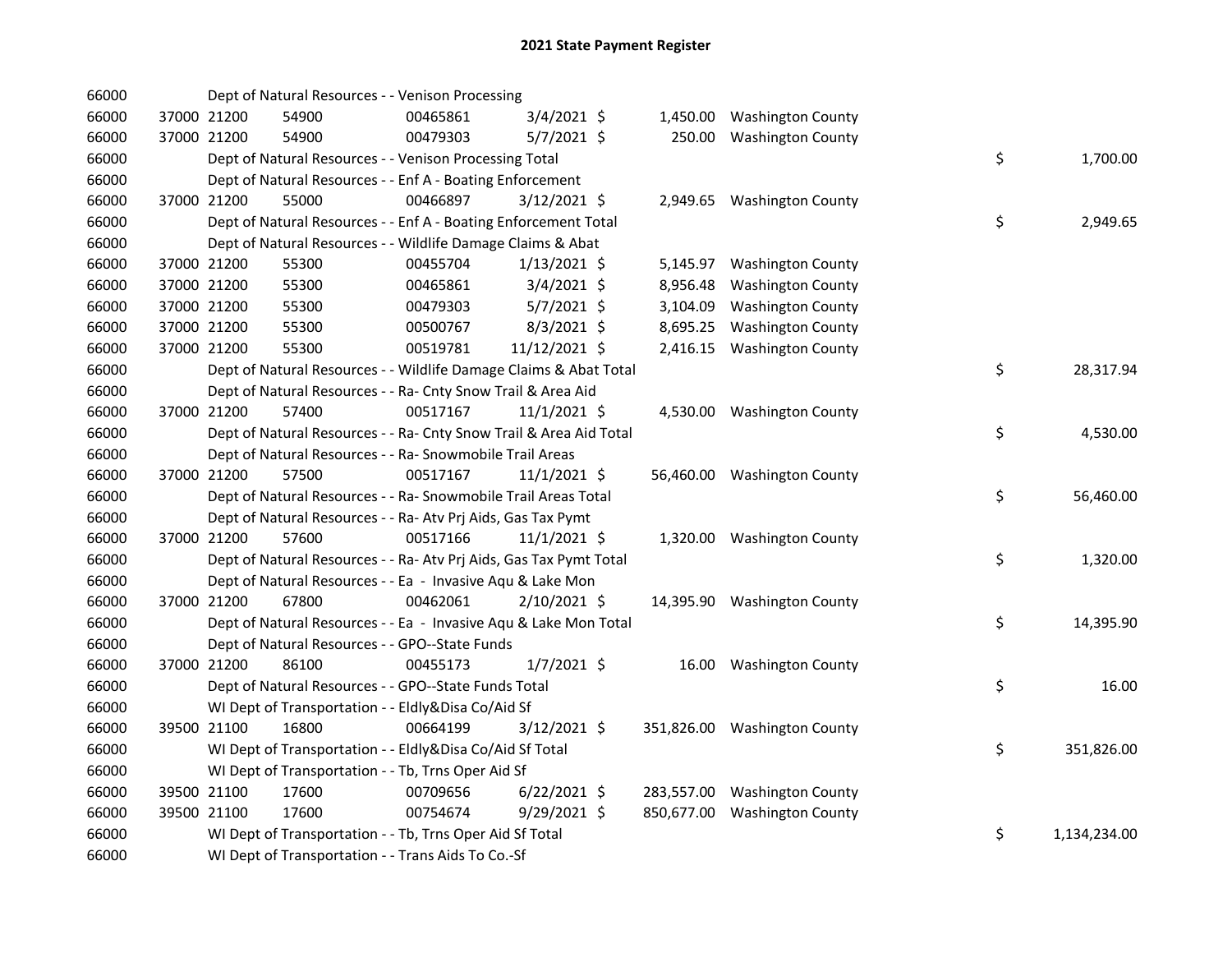| 66000 |             | 39500 21100 | 19000                                                    | 00631665 | $1/4/2021$ \$  |              | 617,625.68 Washington County |    |              |
|-------|-------------|-------------|----------------------------------------------------------|----------|----------------|--------------|------------------------------|----|--------------|
| 66000 |             | 39500 21100 | 19000                                                    | 00710760 | 7/6/2021 \$    | 1,235,251.36 | <b>Washington County</b>     |    |              |
| 66000 |             | 39500 21100 | 19000                                                    | 00751319 | 10/4/2021 \$   | 617,625.70   | <b>Washington County</b>     |    |              |
| 66000 |             |             | WI Dept of Transportation - - Trans Aids To Co.-Sf Total |          |                |              |                              | \$ | 2,470,502.74 |
| 66000 |             |             | WI Dept of Transportation - - Local Rds, Grants Sf       |          |                |              |                              |    |              |
| 66000 |             | 39500 21100 | 27000                                                    | 00655393 | 2/18/2021 \$   | 244,428.05   | <b>Washington County</b>     |    |              |
| 66000 |             |             | WI Dept of Transportation - - Local Rds, Grants Sf Total |          |                |              |                              | \$ | 244,428.05   |
| 66000 |             |             | WI Dept of Transportation - - Loc Rd Imp Prg St Fd       |          |                |              |                              |    |              |
| 66000 | 39500 21100 |             | 27800                                                    | 00655395 | 2/18/2021 \$   | 243,418.95   | <b>Washington County</b>     |    |              |
| 66000 | 39500 21100 |             | 27800                                                    | 00777779 | 12/1/2021 \$   | 5,708.28     | <b>Washington County</b>     |    |              |
| 66000 |             |             | WI Dept of Transportation - - Loc Rd Imp Prg St Fd Total |          |                |              |                              | \$ | 249,127.23   |
| 66000 |             |             | WI Dept of Transportation - - St Hwy Rehab, Sf           |          |                |              |                              |    |              |
| 66000 |             | 39500 21100 | 36300                                                    | 00648777 | $2/3/2021$ \$  | 764.03       | <b>Washington County</b>     |    |              |
| 66000 |             | 39500 21100 | 36300                                                    | 00747582 | $9/16/2021$ \$ | 242.41       | <b>Washington County</b>     |    |              |
| 66000 | 39500 21100 |             | 36300                                                    | 00761991 | 10/14/2021 \$  | 160.06       | <b>Washington County</b>     |    |              |
| 66000 |             |             | WI Dept of Transportation - - St Hwy Rehab, Sf Total     |          |                |              |                              | \$ | 1,166.50     |
| 66000 |             |             | WI Dept of Transportation - - Hwy Mgmt & Opers Sf        |          |                |              |                              |    |              |
| 66000 | 39500 21100 |             | 36500                                                    | 00648777 | $2/3/2021$ \$  | 1,806.13     | <b>Washington County</b>     |    |              |
| 66000 |             | 39500 21100 | 36500                                                    | 00659680 | $3/1/2021$ \$  | 1,070.06     | <b>Washington County</b>     |    |              |
| 66000 |             | 39500 21100 | 36500                                                    | 00666597 | 3/18/2021 \$   | 342.57       | <b>Washington County</b>     |    |              |
| 66000 |             | 39500 21100 | 36500                                                    | 00682930 | $4/21/2021$ \$ | 1,038.46     | <b>Washington County</b>     |    |              |
| 66000 | 39500 21100 |             | 36500                                                    | 00693687 | $5/14/2021$ \$ | 1,554.30     | <b>Washington County</b>     |    |              |
| 66000 |             | 39500 21100 | 36500                                                    | 00718049 | 7/8/2021 \$    | 891.00       | <b>Washington County</b>     |    |              |
| 66000 |             | 39500 21100 | 36500                                                    | 00721785 | 7/15/2021 \$   | 2,140.58     | <b>Washington County</b>     |    |              |
| 66000 |             | 39500 21100 | 36500                                                    | 00747582 | $9/16/2021$ \$ | 864.00       | <b>Washington County</b>     |    |              |
| 66000 | 39500 21100 |             | 36500                                                    | 00761991 | 10/14/2021 \$  | 864.00       | <b>Washington County</b>     |    |              |
| 66000 | 39500 21100 |             | 36500                                                    | 00775105 | 11/19/2021 \$  | 978.20       | <b>Washington County</b>     |    |              |
| 66000 | 39500 21100 |             | 36500                                                    | 00785855 | 12/22/2021 \$  | 1,701.00     | <b>Washington County</b>     |    |              |
| 66000 |             |             | WI Dept of Transportation - - Hwy Mgmt & Opers Sf Total  |          |                |              |                              | \$ | 13,250.30    |
| 66000 |             |             | WI Dept of Transportation - - Routine Maint Sf           |          |                |              |                              |    |              |
| 66000 |             | 39500 21100 | 36800                                                    | 00637566 | 1/8/2021 \$    | 19,612.11    | <b>Washington County</b>     |    |              |
| 66000 |             | 39500 21100 | 36800                                                    | 00637569 | $1/8/2021$ \$  | 140,412.07   | <b>Washington County</b>     |    |              |
| 66000 |             | 39500 21100 | 36800                                                    | 00641620 | $1/19/2021$ \$ | 226,792.16   | <b>Washington County</b>     |    |              |
| 66000 |             | 39500 21100 | 36800                                                    | 00641621 | $1/19/2021$ \$ | 27,494.09    | <b>Washington County</b>     |    |              |
| 66000 | 39500 21100 |             | 36800                                                    | 00641622 | $1/19/2021$ \$ | 5,497.16     | <b>Washington County</b>     |    |              |
| 66000 | 39500 21100 |             | 36800                                                    | 00641623 | $1/19/2021$ \$ | 1,562.67     | <b>Washington County</b>     |    |              |
| 66000 | 39500 21100 |             | 36800                                                    | 00647594 | $2/2/2021$ \$  | 42,941.90    | <b>Washington County</b>     |    |              |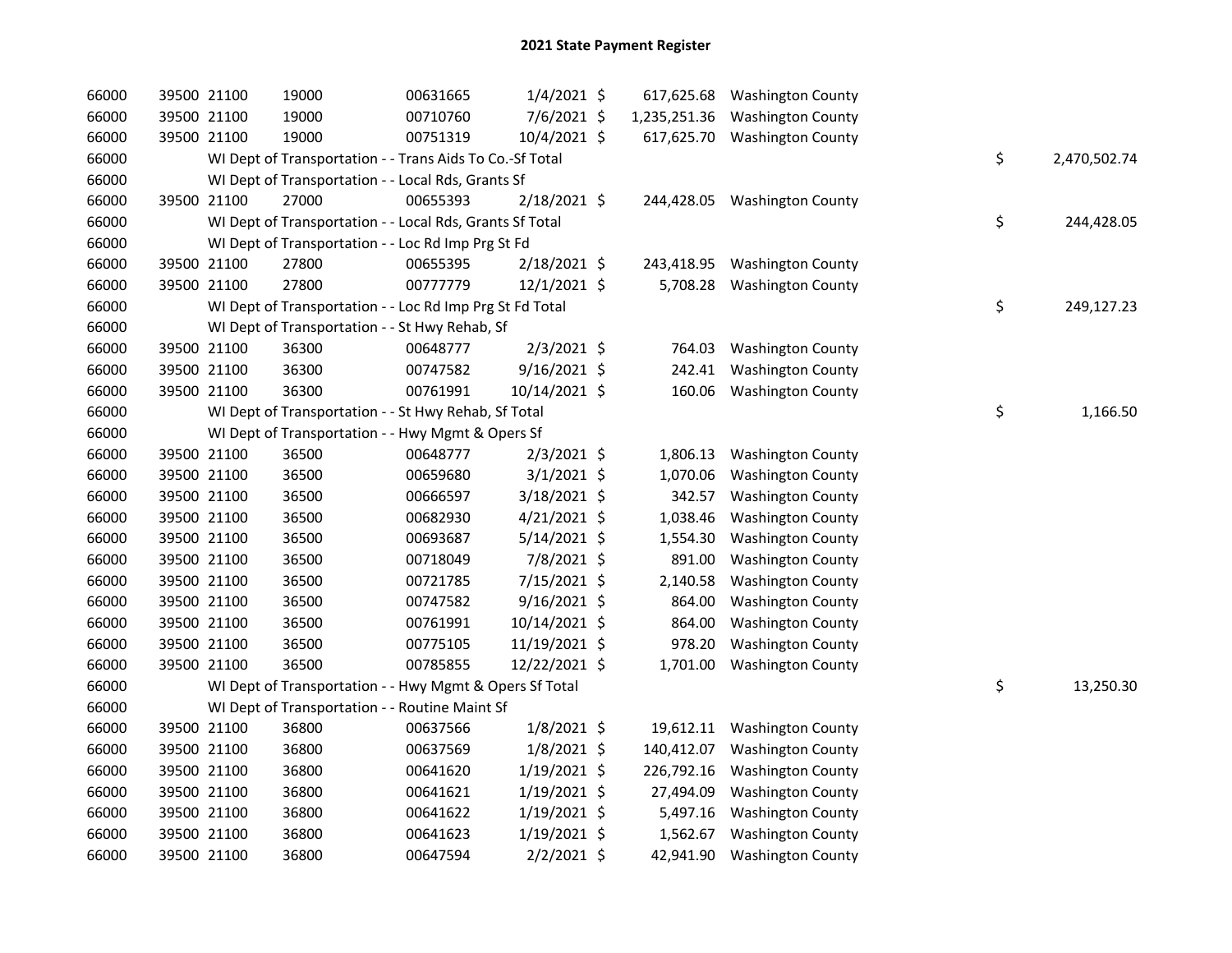| 66000 | 39500 21100 | 36800 | 00648777 | 2/3/2021 \$    |                    | 33,449.02  | Washington County        |
|-------|-------------|-------|----------|----------------|--------------------|------------|--------------------------|
| 66000 | 39500 21100 | 36800 | 00652128 | 2/10/2021      | $\zeta$            | 409,142.87 | <b>Washington County</b> |
| 66000 | 39500 21100 | 36800 | 00658003 | 2/24/2021 \$   |                    | 92.72      | <b>Washington County</b> |
| 66000 | 39500 21100 | 36800 | 00659680 | 3/1/2021 \$    |                    | 15,625.79  | <b>Washington County</b> |
| 66000 | 39500 21100 | 36800 | 00666597 | 3/18/2021 \$   |                    | 41,964.70  | <b>Washington County</b> |
| 66000 | 39500 21100 | 36800 | 00666748 | 3/19/2021      | $\ddot{\varsigma}$ | 75.29      | <b>Washington County</b> |
| 66000 | 39500 21100 | 36800 | 00682346 | 4/20/2021      | \$                 | 102.32     | <b>Washington County</b> |
| 66000 | 39500 21100 | 36800 | 00682930 | 4/21/2021 \$   |                    | 24,842.95  | <b>Washington County</b> |
| 66000 | 39500 21100 | 36800 | 00683700 | 4/23/2021 \$   |                    | 359,530.28 | <b>Washington County</b> |
| 66000 | 39500 21100 | 36800 | 00683701 | 4/23/2021 \$   |                    | 411,661.92 | <b>Washington County</b> |
| 66000 | 39500 21100 | 36800 | 00692681 | 5/12/2021 \$   |                    | 186,909.57 | <b>Washington County</b> |
| 66000 | 39500 21100 | 36800 | 00693173 | 5/12/2021 \$   |                    | 146.25     | <b>Washington County</b> |
| 66000 | 39500 21100 | 36800 | 00693687 | 5/14/2021 \$   |                    | 19,336.43  | <b>Washington County</b> |
| 66000 | 39500 21100 | 36800 | 00704308 | 6/10/2021 \$   |                    | 136,734.03 | <b>Washington County</b> |
| 66000 | 39500 21100 | 36800 | 00705494 | $6/11/2021$ \$ |                    | 137.88     | <b>Washington County</b> |
| 66000 | 39500 21100 | 36800 | 00715373 | 7/1/2021 \$    |                    | 121,632.00 | <b>Washington County</b> |
| 66000 | 39500 21100 | 36800 | 00718049 | 7/8/2021 \$    |                    | 18,702.08  | <b>Washington County</b> |
| 66000 | 39500 21100 | 36800 | 00721785 | 7/15/2021 \$   |                    | 20,111.87  | <b>Washington County</b> |
| 66000 | 39500 21100 | 36800 | 00724190 | 8/5/2021 \$    |                    | 22,239.23  | <b>Washington County</b> |
| 66000 | 39500 21100 | 36800 | 00724194 | 7/22/2021 \$   |                    | 134,796.52 | <b>Washington County</b> |
| 66000 | 39500 21100 | 36800 | 00728817 | 8/2/2021 \$    |                    | 36,702.46  | <b>Washington County</b> |
| 66000 | 39500 21100 | 36800 | 00733977 | 8/16/2021 \$   |                    | 19,400.24  | <b>Washington County</b> |
| 66000 | 39500 21100 | 36800 | 00734088 | 8/13/2021      | \$                 | 42.44      | <b>Washington County</b> |
| 66000 | 39500 21100 | 36800 | 00738479 | 8/24/2021      | \$                 | 25,898.31  | <b>Washington County</b> |
| 66000 | 39500 21100 | 36800 | 00738487 | 8/24/2021      | \$                 | 152,192.03 | <b>Washington County</b> |
| 66000 | 39500 21100 | 36800 | 00744711 | 9/9/2021       | \$                 | 16,057.57  | <b>Washington County</b> |
| 66000 | 39500 21100 | 36800 | 00747582 | 9/16/2021      | \$                 | 17,924.78  | <b>Washington County</b> |
| 66000 | 39500 21100 | 36800 | 00748117 | 9/20/2021      | \$                 | 101,756.45 | <b>Washington County</b> |
| 66000 | 39500 21100 | 36800 | 00748119 | 9/20/2021      | \$                 | 129,694.07 | <b>Washington County</b> |
| 66000 | 39500 21100 | 36800 | 00761991 | 10/14/2021     | \$                 | 18,802.84  | <b>Washington County</b> |
| 66000 | 39500 21100 | 36800 | 00766279 | 10/26/2021     | \$                 | 44,711.38  | <b>Washington County</b> |
| 66000 | 39500 21100 | 36800 | 00766283 | 10/26/2021     | -\$                | 204,349.54 | <b>Washington County</b> |
| 66000 | 39500 21100 | 36800 | 00773313 | 11/12/2021 \$  |                    | 3,502.11   | <b>Washington County</b> |
| 66000 | 39500 21100 | 36800 | 00775105 | 11/19/2021 \$  |                    | 10,454.38  | <b>Washington County</b> |
| 66000 | 39500 21100 | 36800 | 00776776 | 11/22/2021 \$  |                    | 75,107.34  | <b>Washington County</b> |
| 66000 | 39500 21100 | 36800 | 00777441 | 11/24/2021 \$  |                    | 24,481.42  | <b>Washington County</b> |
| 66000 | 39500 21100 | 36800 | 00784173 | 12/15/2021 \$  |                    | 168,308.83 | <b>Washington County</b> |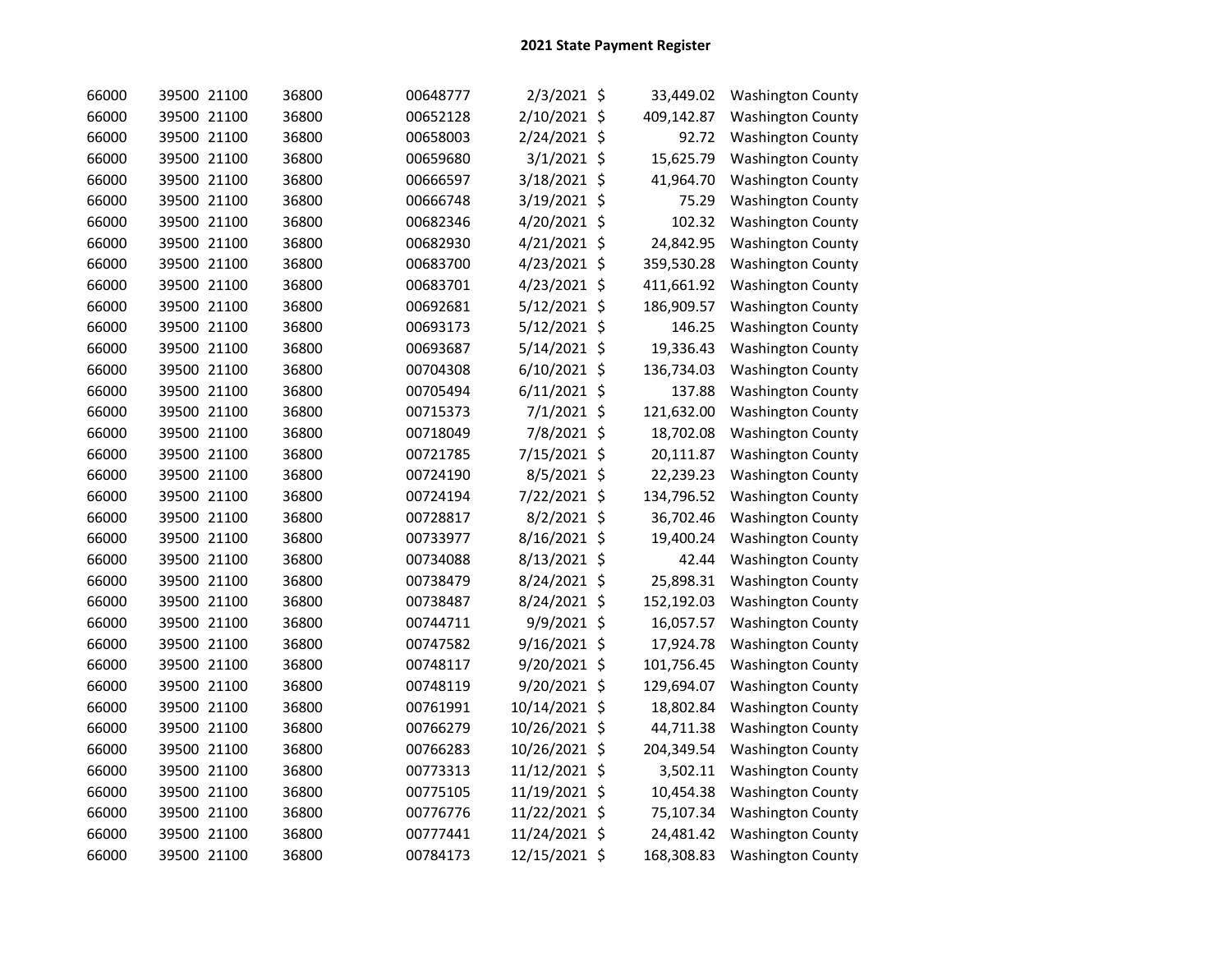| 66000 | 39500 21100 | 36800                                                              | 00784174 | 12/15/2021 \$  |           | 300,798.72 Washington County |    |              |
|-------|-------------|--------------------------------------------------------------------|----------|----------------|-----------|------------------------------|----|--------------|
| 66000 | 39500 21100 | 36800                                                              | 00784179 | 12/15/2021 \$  | 70.61     | <b>Washington County</b>     |    |              |
| 66000 | 39500 21100 | 36800                                                              | 00785855 | 12/22/2021 \$  | 12,718.59 | <b>Washington County</b>     |    |              |
| 66000 |             | WI Dept of Transportation - - Routine Maint Sf Total               |          |                |           |                              | \$ | 3,784,519.99 |
| 66000 |             | WI Dept of Transportation - - St Hwy Rehab Fed Fd                  |          |                |           |                              |    |              |
| 66000 | 39500 21100 | 38300                                                              | 00648777 | $2/3/2021$ \$  | 6,876.36  | <b>Washington County</b>     |    |              |
| 66000 | 39500 21100 | 38300                                                              | 00747582 | 9/16/2021 \$   | 969.65    | <b>Washington County</b>     |    |              |
| 66000 | 39500 21100 | 38300                                                              | 00761991 | 10/14/2021 \$  | 640.25    | <b>Washington County</b>     |    |              |
| 66000 |             | WI Dept of Transportation - - St Hwy Rehab Fed Fd Total            |          |                |           |                              | \$ | 8,486.26     |
| 66000 |             | Department of Corrections - - Corrections Contracts And Agre       |          |                |           |                              |    |              |
| 66000 | 41000 10000 | 11400                                                              | 00405819 | $1/22/2021$ \$ | 10,497.84 | <b>Washington County</b>     |    |              |
| 66000 | 41000 10000 | 11400                                                              | 00410784 | 2/19/2021 \$   | 15,643.84 | <b>Washington County</b>     |    |              |
| 66000 | 41000 10000 | 11400                                                              | 00412829 | $3/1/2021$ \$  | 15,952.60 | <b>Washington County</b>     |    |              |
| 66000 | 41000 10000 | 11400                                                              | 00412833 | $3/1/2021$ \$  | 14,202.96 | <b>Washington County</b>     |    |              |
| 66000 | 41000 10000 | 11400                                                              | 00412837 | $3/1/2021$ \$  | 15,129.24 | <b>Washington County</b>     |    |              |
| 66000 | 41000 10000 | 11400                                                              | 00412841 | $3/1/2021$ \$  | 9,725.94  | <b>Washington County</b>     |    |              |
| 66000 | 41000 10000 | 11400                                                              | 00412843 | $3/1/2021$ \$  | 10,394.92 | <b>Washington County</b>     |    |              |
| 66000 | 41000 10000 | 11400                                                              | 00416953 | 3/19/2021 \$   | 28,045.70 | <b>Washington County</b>     |    |              |
| 66000 | 41000 10000 | 11400                                                              | 00417083 | 3/23/2021 \$   | 20,429.62 | <b>Washington County</b>     |    |              |
| 66000 | 41000 10000 | 11400                                                              | 00421033 | $4/14/2021$ \$ | 25,730.00 | <b>Washington County</b>     |    |              |
| 66000 | 41000 10000 | 11400                                                              | 00421827 | 4/20/2021 \$   | 17,959.54 | <b>Washington County</b>     |    |              |
| 66000 | 41000 10000 | 11400                                                              | 00423828 | 4/29/2021 \$   | 43,329.32 | <b>Washington County</b>     |    |              |
| 66000 | 41000 10000 | 11400                                                              | 00427004 | 5/19/2021 \$   | 11,218.28 | <b>Washington County</b>     |    |              |
| 66000 | 41000 10000 | 11400                                                              | 00433068 | $6/17/2021$ \$ | 7,667.54  | <b>Washington County</b>     |    |              |
| 66000 | 41000 10000 | 11400                                                              | 00433080 | $6/17/2021$ \$ | 41,425.30 | <b>Washington County</b>     |    |              |
| 66000 | 41000 10000 | 11400                                                              | 00435823 | 6/30/2021 \$   | 42,763.26 | <b>Washington County</b>     |    |              |
| 66000 | 41000 10000 | 11400                                                              | 00439060 | 7/14/2021 \$   | 39,932.96 | <b>Washington County</b>     |    |              |
| 66000 | 41000 10000 | 11400                                                              | 00439152 | 7/15/2021 \$   | 13,739.82 | <b>Washington County</b>     |    |              |
| 66000 | 41000 10000 | 11400                                                              | 00445464 | $8/19/2021$ \$ | 17,696.84 | <b>Washington County</b>     |    |              |
| 66000 | 41000 10000 | 11400                                                              | 00449268 | 9/9/2021 \$    | 25,575.62 | <b>Washington County</b>     |    |              |
| 66000 | 41000 10000 | 11400                                                              | 00456961 | 10/19/2021 \$  | 7,112.94  | <b>Washington County</b>     |    |              |
| 66000 | 41000 10000 | 11400                                                              | 00457776 | 10/22/2021 \$  | 12,891.06 | <b>Washington County</b>     |    |              |
| 66000 | 41000 10000 | 11400                                                              | 00461307 | 11/9/2021 \$   | 4,168.26  | <b>Washington County</b>     |    |              |
| 66000 | 41000 10000 | 11400                                                              | 00462320 | 11/12/2021 \$  | 4,013.88  | <b>Washington County</b>     |    |              |
| 66000 | 41000 10000 | 11400                                                              | 00462328 | 11/15/2021 \$  | 6,898.56  | <b>Washington County</b>     |    |              |
| 66000 |             | Department of Corrections - - Corrections Contracts And Agre Total |          |                |           |                              | \$ | 462,145.84   |

66000 Department of Corrections - - Reimbursing Counties For Probation, Extended Supervision And Parole Holds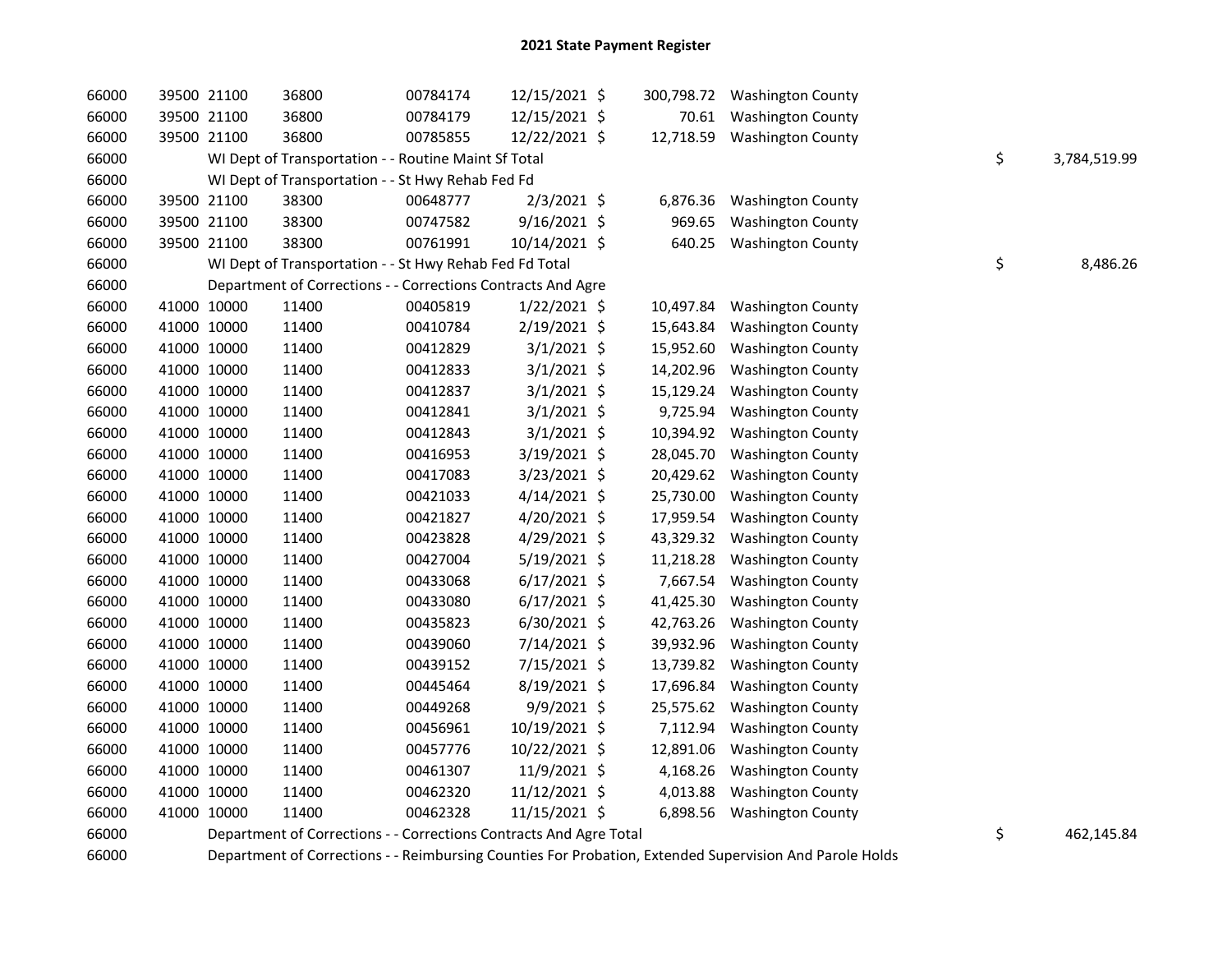| 66000 | 41000 10000 | 11600                                                                  | 00459668 | 10/29/2021 \$  |            | 70,280.00 Washington County                                                                                   |                    |
|-------|-------------|------------------------------------------------------------------------|----------|----------------|------------|---------------------------------------------------------------------------------------------------------------|--------------------|
| 66000 |             |                                                                        |          |                |            | Department of Corrections - - Reimbursing Counties For Probation, Extended Supervision And Parole Holds Total | \$<br>70,280.00    |
| 66000 |             | Department of Health Services - - State/Federal Aids                   |          |                |            |                                                                                                               |                    |
| 66000 | 43500 10000 | 00000                                                                  | 92106    | $1/4/2021$ \$  | 87,531.00  | <b>Washington County</b>                                                                                      |                    |
| 66000 | 43500 10000 | 00000                                                                  | 92107    | $2/1/2021$ \$  | 114,837.00 | <b>Washington County</b>                                                                                      |                    |
| 66000 | 43500 10000 | 00000                                                                  | 92108    | $3/1/2021$ \$  | 239,055.00 | <b>Washington County</b>                                                                                      |                    |
| 66000 | 43500 10000 | 00000                                                                  | 92109    | $4/1/2021$ \$  | 462,664.00 | <b>Washington County</b>                                                                                      |                    |
| 66000 | 43500 10000 | 00000                                                                  | 92111    | $6/1/2021$ \$  | 182,471.00 | <b>Washington County</b>                                                                                      |                    |
| 66000 | 43500 10000 | 00000                                                                  | 92112    | $6/16/2021$ \$ | 8,206.00   | <b>Washington County</b>                                                                                      |                    |
| 66000 | 43500 10000 | 00000                                                                  | 92200    | $7/1/2021$ \$  | 372,563.00 | <b>Washington County</b>                                                                                      |                    |
| 66000 | 43500 10000 | 00000                                                                  | 92201    | $8/2/2021$ \$  | 119,144.00 | <b>Washington County</b>                                                                                      |                    |
| 66000 | 43500 10000 | 00000                                                                  | 92202    | $9/1/2021$ \$  | 518,982.00 | <b>Washington County</b>                                                                                      |                    |
| 66000 | 43500 10000 | 00000                                                                  | 92204    | $10/1/2021$ \$ | 530,062.00 | <b>Washington County</b>                                                                                      |                    |
| 66000 | 43500 10000 | 00000                                                                  | 92206    | $11/1/2021$ \$ | 551,088.00 | <b>Washington County</b>                                                                                      |                    |
| 66000 | 43500 10000 | 00000                                                                  | 92207    | 12/1/2021 \$   | 311,903.00 | <b>Washington County</b>                                                                                      |                    |
| 66000 |             | Department of Health Services - - State/Federal Aids Total             |          |                |            |                                                                                                               | \$<br>3,498,506.00 |
| 66000 |             | Department of Health Services - - Emergency Dispatcher Cardiopul       |          |                |            |                                                                                                               |                    |
| 66000 | 43500 10000 | 18500                                                                  | 00435388 | $7/7/2021$ \$  | 1,679.00   | <b>Washington County</b>                                                                                      |                    |
| 66000 |             | Department of Health Services - - Emergency Dispatcher Cardiopul Total |          |                |            |                                                                                                               | \$<br>1,679.00     |
| 66000 |             | Department of Health Services - - General Program Operations           |          |                |            |                                                                                                               |                    |
| 66000 | 43500 10000 | 40100                                                                  | 00402583 | $1/12/2021$ \$ | 1.50       | <b>Washington County</b>                                                                                      |                    |
| 66000 | 43500 10000 | 40100                                                                  | 00402587 | $1/12/2021$ \$ | 1.50       | <b>Washington County</b>                                                                                      |                    |
| 66000 | 43500 10000 | 40100                                                                  | 00402604 | $1/12/2021$ \$ | 1.50       | <b>Washington County</b>                                                                                      |                    |
| 66000 | 43500 10000 | 40100                                                                  | 00437379 | 7/7/2021 \$    | 1.50       | <b>Washington County</b>                                                                                      |                    |
| 66000 | 43500 10000 | 40100                                                                  | 00455406 | 10/13/2021 \$  | 1.50       | <b>Washington County</b>                                                                                      |                    |
| 66000 | 43500 10000 | 40100                                                                  | 00457161 | 10/19/2021 \$  | 1.50       | <b>Washington County</b>                                                                                      |                    |
| 66000 | 43500 10000 | 40100                                                                  | 00458623 | 10/26/2021 \$  | 1.50       | <b>Washington County</b>                                                                                      |                    |
| 66000 | 43500 10000 | 40100                                                                  | 00466513 | 12/7/2021 \$   | 1.50       | <b>Washington County</b>                                                                                      |                    |
| 66000 | 43500 10000 | 40100                                                                  | 00466515 | 12/7/2021 \$   | 1.50       | <b>Washington County</b>                                                                                      |                    |
| 66000 |             | Department of Health Services - - General Program Operations Total     |          |                |            |                                                                                                               | \$<br>13.50        |
| 66000 |             | Department of Health Services - - Medical Assistance State Admin       |          |                |            |                                                                                                               |                    |
| 66000 | 43500 10000 | 44000                                                                  | 00402583 | $1/12/2021$ \$ | 1.50       | <b>Washington County</b>                                                                                      |                    |
| 66000 | 43500 10000 | 44000                                                                  | 00402587 | $1/12/2021$ \$ | 1.50       | <b>Washington County</b>                                                                                      |                    |
| 66000 | 43500 10000 | 44000                                                                  | 00402604 | $1/12/2021$ \$ | 1.50       | <b>Washington County</b>                                                                                      |                    |
| 66000 | 43500 10000 | 44000                                                                  | 00437379 | $7/7/2021$ \$  | 1.50       | <b>Washington County</b>                                                                                      |                    |
| 66000 | 43500 10000 | 44000                                                                  | 00455406 | 10/13/2021 \$  | 1.50       | <b>Washington County</b>                                                                                      |                    |
| 66000 | 43500 10000 | 44000                                                                  | 00457161 | 10/19/2021 \$  | 1.50       | <b>Washington County</b>                                                                                      |                    |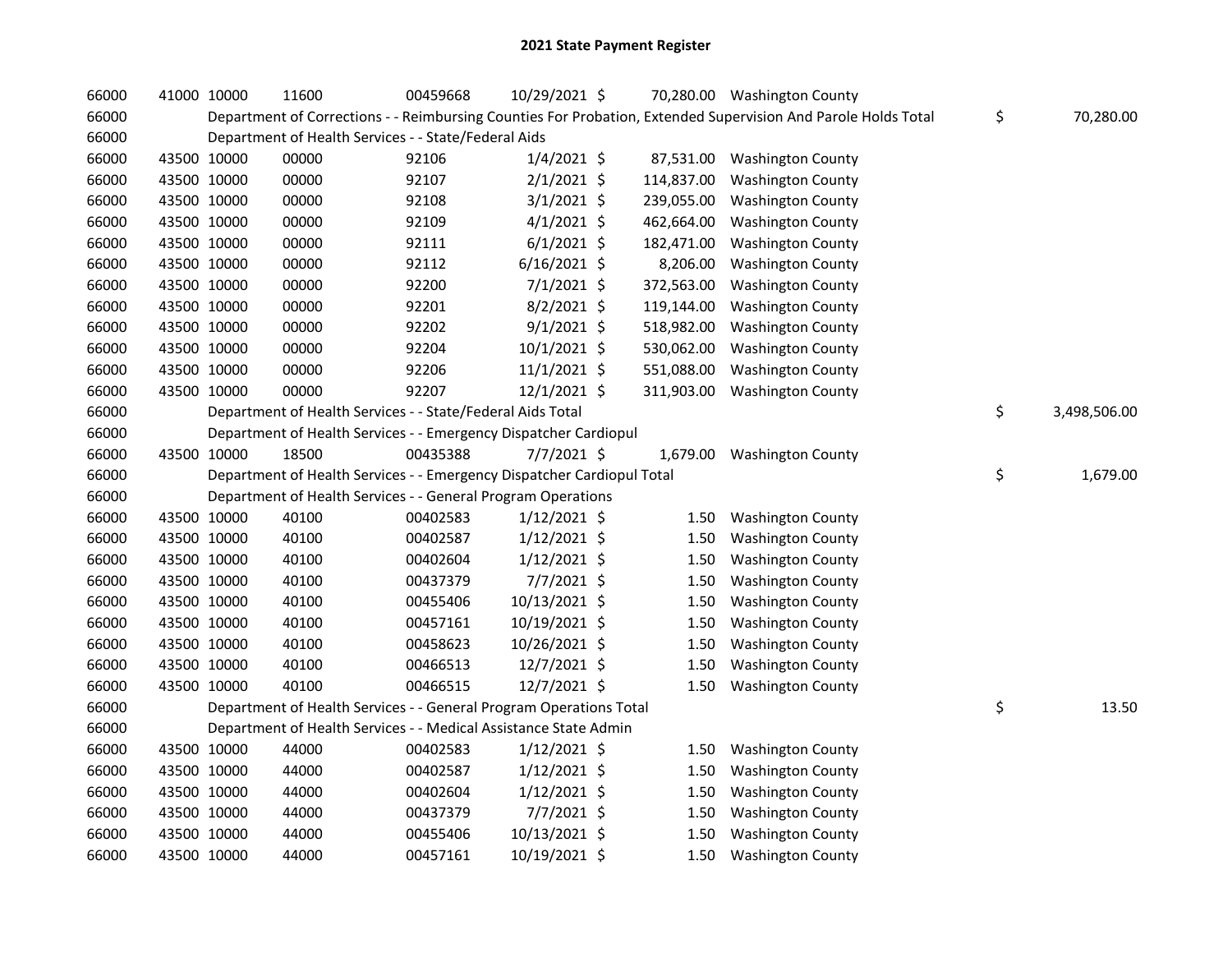| 66000 | 43500 10000 | 44000                                                                  | 00458623 | 10/26/2021 \$  | 1.50       | <b>Washington County</b>   |    |        |
|-------|-------------|------------------------------------------------------------------------|----------|----------------|------------|----------------------------|----|--------|
| 66000 | 43500 10000 | 44000                                                                  | 00466513 | 12/7/2021 \$   | 1.50       | <b>Washington County</b>   |    |        |
| 66000 | 43500 10000 | 44000                                                                  | 00466515 | 12/7/2021 \$   | 1.50       | <b>Washington County</b>   |    |        |
| 66000 |             | Department of Health Services - - Medical Assistance State Admin Total |          |                |            |                            | \$ | 13.50  |
| 66000 |             | Dept of Children and Families - - Fees For Administrative Servic       |          |                |            |                            |    |        |
| 66000 | 43700 10000 | 23100                                                                  | 00080603 | $2/16/2021$ \$ | 105.00     | <b>Washington County</b>   |    |        |
| 66000 | 43700 10000 | 23100                                                                  | 00083461 | 4/20/2021 \$   | 55.00      | <b>Washington County</b>   |    |        |
| 66000 | 43700 10000 | 23100                                                                  | 00087344 | 7/23/2021 \$   | 80.00      | <b>Washington County</b>   |    |        |
| 66000 | 43700 10000 | 23100                                                                  | 00090959 | 11/2/2021 \$   | 70.00      | <b>Washington County</b>   |    |        |
| 66000 |             | Dept of Children and Families - - Fees For Administrative Servic Total |          |                |            |                            | \$ | 310.00 |
| 66000 |             | Dept of Children and Families - - General Aids                         |          |                |            |                            |    |        |
| 66000 | 43700 10000 | 99000                                                                  | 00079039 | $1/5/2021$ \$  | 63,218.07  | <b>Washington County</b>   |    |        |
| 66000 | 43700 10000 | 99000                                                                  | 00079809 | 1/29/2021 \$   | 150,673.35 | <b>Washington County</b>   |    |        |
| 66000 | 43700 10000 | 99000                                                                  | 00079974 | $2/1/2021$ \$  | 70,057.28  | <b>Washington County</b>   |    |        |
| 66000 | 43700 10000 | 99000                                                                  | 00080073 | $2/3/2021$ \$  | 13,894.13  | <b>Washington County</b>   |    |        |
| 66000 | 43700 10000 | 99000                                                                  | 00080195 | 2/5/2021 \$    | 72,860.91  | <b>Washington County</b>   |    |        |
| 66000 | 43700 10000 | 99000                                                                  | 00080309 | $2/5/2021$ \$  | 262.58     | <b>Washington County</b>   |    |        |
| 66000 | 43700 10000 | 99000                                                                  | 00081266 | 3/5/2021 \$    | 408,896.55 | <b>Washington County</b>   |    |        |
| 66000 | 43700 10000 | 99000                                                                  | 00081349 | $3/5/2021$ \$  | 3,418.38   | <b>Washington County</b>   |    |        |
| 66000 | 43700 10000 | 99000                                                                  | 00081429 | 3/8/2021 \$    | 18,590.00  | <b>Washington County</b>   |    |        |
| 66000 | 43700 10000 | 99000                                                                  | 00081862 | $3/17/2021$ \$ | 298.99     | <b>Washington County</b>   |    |        |
| 66000 | 43700 10000 | 99000                                                                  | 00082236 | 3/29/2021 \$   | 65,618.00  | <b>Washington County</b>   |    |        |
| 66000 | 43700 10000 | 99000                                                                  | 00082552 | $4/1/2021$ \$  | 632.00     | <b>Washington County</b>   |    |        |
| 66000 | 43700 10000 | 99000                                                                  | 00082693 | $4/5/2021$ \$  | 143,410.87 | <b>Washington County</b>   |    |        |
| 66000 | 43700 10000 | 99000                                                                  | 00082694 | $4/5/2021$ \$  | 4,811.85   | <b>Washington County</b>   |    |        |
| 66000 | 43700 10000 | 99000                                                                  | 00083927 | 4/30/2021 \$   | 222,832.73 | <b>Washington County</b>   |    |        |
| 66000 | 43700 10000 | 99000                                                                  | 00084143 | 5/5/2021 \$    | 272,386.54 | <b>Washington County</b>   |    |        |
| 66000 | 43700 10000 | 99000                                                                  | 00085566 | $6/4/2021$ \$  | 50,639.85  | <b>Washington County</b>   |    |        |
| 66000 | 43700 10000 | 99000                                                                  | 00085656 | $6/7/2021$ \$  | 375,559.27 | <b>Washington County</b>   |    |        |
| 66000 | 43700 10000 | 99000                                                                  | 00086587 | $7/1/2021$ \$  | 4,327.00   | <b>Washington County</b>   |    |        |
| 66000 | 43700 10000 | 99000                                                                  | 00086630 | $7/2/2021$ \$  | 6,745.67   | <b>Washington County</b>   |    |        |
| 66000 | 43700 10000 | 99000                                                                  | 00086715 | 7/8/2021 \$    | 71,101.94  | <b>Washington County</b>   |    |        |
| 66000 | 43700 10000 | 99000                                                                  | 00087591 | 7/30/2021 \$   | 217,267.80 | <b>Washington County</b>   |    |        |
| 66000 | 43700 10000 | 99000                                                                  | 00087727 | 7/30/2021 \$   | 57,806.00  | <b>Washington County</b>   |    |        |
| 66000 | 43700 10000 | 99000                                                                  | 00087766 | 8/4/2021 \$    | 5,334.00   | <b>Washington County</b>   |    |        |
| 66000 | 43700 10000 | 99000                                                                  | 00087959 | 8/5/2021 \$    | 81,091.31  | <b>Washington County</b>   |    |        |
| 66000 | 43700 10000 | 99000                                                                  | 00088823 | $9/1/2021$ \$  |            | 8,104.00 Washington County |    |        |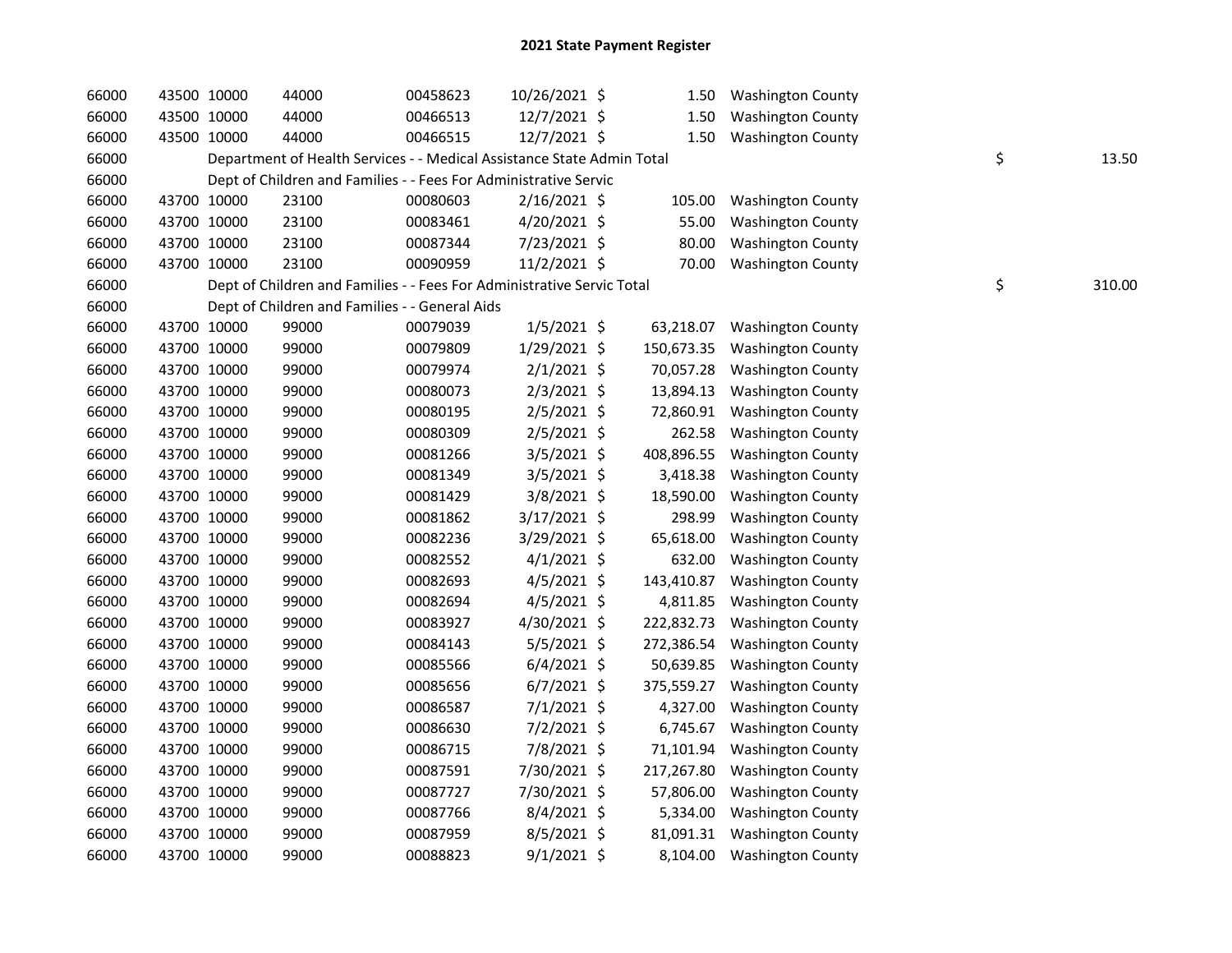| 66000 | 43700 10000 | 99000                                                      | 00088964 | $9/7/2021$ \$  |            | 1,855,916.62 Washington County |                    |
|-------|-------------|------------------------------------------------------------|----------|----------------|------------|--------------------------------|--------------------|
| 66000 | 43700 10000 | 99000                                                      | 00089144 | 9/10/2021 \$   | 60,907.68  | <b>Washington County</b>       |                    |
| 66000 | 43700 10000 | 99000                                                      | 00089936 | 10/5/2021 \$   | 59,818.24  | <b>Washington County</b>       |                    |
| 66000 | 43700 10000 | 99000                                                      | 00090784 | 10/29/2021 \$  | 211,006.40 | <b>Washington County</b>       |                    |
| 66000 | 43700 10000 | 99000                                                      | 00090892 | 11/3/2021 \$   | 15,748.43  | <b>Washington County</b>       |                    |
| 66000 | 43700 10000 | 99000                                                      | 00091053 | 11/5/2021 \$   | 71,247.49  | <b>Washington County</b>       |                    |
| 66000 | 43700 10000 | 99000                                                      | 00092138 | 12/3/2021 \$   | 44,741.00  | <b>Washington County</b>       |                    |
| 66000 | 43700 10000 | 99000                                                      | 00092246 | 12/6/2021 \$   | 82,633.16  | <b>Washington County</b>       |                    |
| 66000 |             | Dept of Children and Families - - General Aids Total       |          |                |            |                                | \$<br>4,791,858.09 |
| 66000 |             | Dept of Workforce Development - - Auxiliary Services       |          |                |            |                                |                    |
| 66000 | 44500 10000 | 13000                                                      | 00310381 | $1/4/2021$ \$  | 105.00     | <b>Washington County</b>       |                    |
| 66000 | 44500 10000 | 13000                                                      | 00313470 | $2/2/2021$ \$  | 115.00     | <b>Washington County</b>       |                    |
| 66000 | 44500 10000 | 13000                                                      | 00317101 | $3/2/2021$ \$  | 75.00      | <b>Washington County</b>       |                    |
| 66000 | 44500 10000 | 13000                                                      | 00320909 | $4/2/2021$ \$  | 160.00     | <b>Washington County</b>       |                    |
| 66000 | 44500 10000 | 13000                                                      | 00324454 | 5/4/2021 \$    | 160.00     | <b>Washington County</b>       |                    |
| 66000 | 44500 10000 | 13000                                                      | 00327647 | $6/2/2021$ \$  | 125.00     | <b>Washington County</b>       |                    |
| 66000 | 44500 10000 | 13000                                                      | 00331431 | $7/2/2021$ \$  | 140.00     | <b>Washington County</b>       |                    |
| 66000 | 44500 10000 | 13000                                                      | 00335329 | 8/3/2021 \$    | 75.00      | <b>Washington County</b>       |                    |
| 66000 | 44500 10000 | 13000                                                      | 00339123 | $9/2/2021$ \$  | 60.00      | <b>Washington County</b>       |                    |
| 66000 | 44500 10000 | 13000                                                      | 00343110 | 10/4/2021 \$   | 100.00     | <b>Washington County</b>       |                    |
| 66000 | 44500 10000 | 13000                                                      | 00347150 | 11/2/2021 \$   | 120.00     | <b>Washington County</b>       |                    |
| 66000 | 44500 10000 | 13000                                                      | 00350796 | 12/2/2021 \$   | 70.00      | <b>Washington County</b>       |                    |
| 66000 |             | Dept of Workforce Development - - Auxiliary Services Total |          |                |            |                                | \$<br>1,305.00     |
| 66000 |             | Dept of Workforce Development - - Title Ib Aids State GPR  |          |                |            |                                |                    |
| 66000 | 44500 10000 | 50900                                                      | 00328598 | $6/11/2021$ \$ | 8.52       | <b>Washington County</b>       |                    |
| 66000 | 44500 10000 | 50900                                                      | 00328599 | $6/18/2021$ \$ | 8.52       | <b>Washington County</b>       |                    |
| 66000 | 44500 10000 | 50900                                                      | 00328600 | $6/18/2021$ \$ | 4.26       | <b>Washington County</b>       |                    |
| 66000 | 44500 10000 | 50900                                                      | 00328601 | $6/18/2021$ \$ | 4.26       | <b>Washington County</b>       |                    |
| 66000 | 44500 10000 | 50900                                                      | 00328863 | $6/18/2021$ \$ | 34.08      | <b>Washington County</b>       |                    |
| 66000 | 44500 10000 | 50900                                                      | 00329320 | $6/18/2021$ \$ | 17.04      | <b>Washington County</b>       |                    |
| 66000 | 44500 10000 | 50900                                                      | 00334480 | 8/9/2021 \$    | 34.08      | <b>Washington County</b>       |                    |
| 66000 | 44500 10000 | 50900                                                      | 00337867 | $9/3/2021$ \$  | 17.04      | <b>Washington County</b>       |                    |
| 66000 | 44500 10000 | 50900                                                      | 00337868 | $9/3/2021$ \$  | 17.04      | <b>Washington County</b>       |                    |
| 66000 | 44500 10000 | 50900                                                      | 00342321 | 10/1/2021 \$   | 12.78      | <b>Washington County</b>       |                    |
| 66000 | 44500 10000 | 50900                                                      | 00349227 | 11/29/2021 \$  | 59.64      | <b>Washington County</b>       |                    |
| 66000 | 44500 10000 | 50900                                                      | 00352359 | 12/23/2021 \$  | 34.08      | <b>Washington County</b>       |                    |
| 66000 | 44500 10000 | 50900                                                      | 00352360 | 12/23/2021 \$  | 8.52       | <b>Washington County</b>       |                    |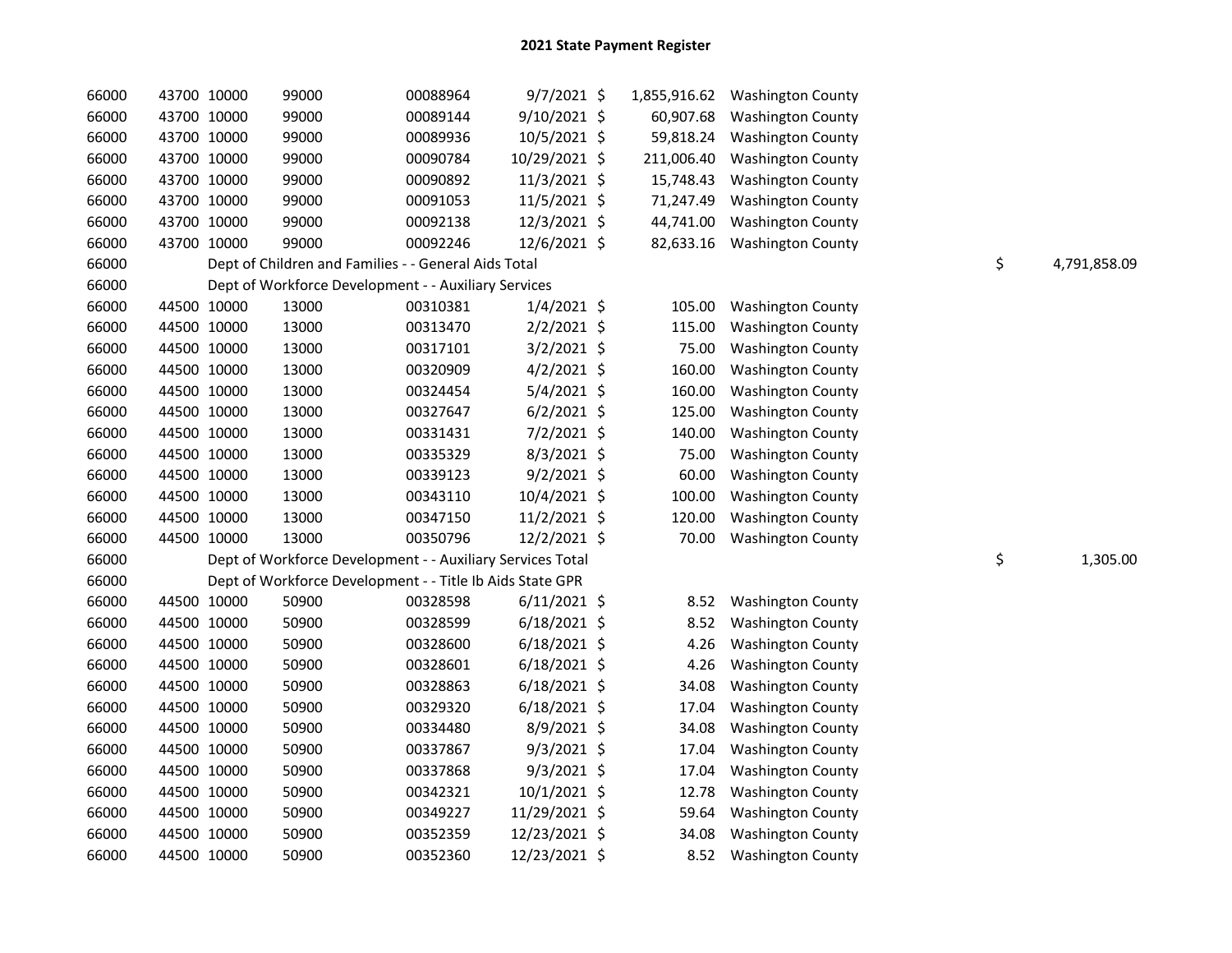| 66000 | 44500 10000 | 50900                                                                 | 00353112 | 12/23/2021 \$  | 8.52      | <b>Washington County</b> |    |           |
|-------|-------------|-----------------------------------------------------------------------|----------|----------------|-----------|--------------------------|----|-----------|
| 66000 |             | Dept of Workforce Development - - Title Ib Aids State GPR Total       |          |                |           |                          | \$ | 268.38    |
| 66000 |             | Dept of Workforce Development - - Title Ib Aids Federal Prf           |          |                |           |                          |    |           |
| 66000 | 44500 10000 | 54400                                                                 | 00328598 | $6/11/2021$ \$ | 31.48     | <b>Washington County</b> |    |           |
| 66000 | 44500 10000 | 54400                                                                 | 00328599 | $6/18/2021$ \$ | 31.48     | <b>Washington County</b> |    |           |
| 66000 | 44500 10000 | 54400                                                                 | 00328600 | $6/18/2021$ \$ | 15.74     | <b>Washington County</b> |    |           |
| 66000 | 44500 10000 | 54400                                                                 | 00328601 | $6/18/2021$ \$ | 15.74     | <b>Washington County</b> |    |           |
| 66000 | 44500 10000 | 54400                                                                 | 00328863 | $6/18/2021$ \$ | 125.92    | <b>Washington County</b> |    |           |
| 66000 | 44500 10000 | 54400                                                                 | 00329320 | $6/18/2021$ \$ | 62.96     | <b>Washington County</b> |    |           |
| 66000 | 44500 10000 | 54400                                                                 | 00334480 | $8/9/2021$ \$  | 125.92    | <b>Washington County</b> |    |           |
| 66000 | 44500 10000 | 54400                                                                 | 00337867 | $9/3/2021$ \$  | 62.96     | <b>Washington County</b> |    |           |
| 66000 | 44500 10000 | 54400                                                                 | 00337868 | $9/3/2021$ \$  | 62.96     | <b>Washington County</b> |    |           |
| 66000 | 44500 10000 | 54400                                                                 | 00341089 | 9/22/2021 \$   | 160.00    | <b>Washington County</b> |    |           |
| 66000 | 44500 10000 | 54400                                                                 | 00341090 | 9/22/2021 \$   | 20.00     | <b>Washington County</b> |    |           |
| 66000 | 44500 10000 | 54400                                                                 | 00342321 | 10/1/2021 \$   | 47.22     | <b>Washington County</b> |    |           |
| 66000 | 44500 10000 | 54400                                                                 | 00344793 | 10/25/2021 \$  | 140.00    | <b>Washington County</b> |    |           |
| 66000 | 44500 10000 | 54400                                                                 | 00346677 | 11/4/2021 \$   | 80.00     | <b>Washington County</b> |    |           |
| 66000 | 44500 10000 | 54400                                                                 | 00349073 | 11/29/2021 \$  | 140.00    | <b>Washington County</b> |    |           |
| 66000 | 44500 10000 | 54400                                                                 | 00349227 | 11/29/2021 \$  | 220.36    | <b>Washington County</b> |    |           |
| 66000 | 44500 10000 | 54400                                                                 | 00352359 | 12/23/2021 \$  | 125.92    | <b>Washington County</b> |    |           |
| 66000 | 44500 10000 | 54400                                                                 | 00352360 | 12/23/2021 \$  | 31.48     | <b>Washington County</b> |    |           |
| 66000 | 44500 10000 | 54400                                                                 | 00353112 | 12/23/2021 \$  | 31.48     | <b>Washington County</b> |    |           |
| 66000 |             | Dept of Workforce Development - - Title Ib Aids Federal Prf Total     |          |                |           |                          | \$ | 1,531.62  |
| 66000 |             | Dept of Workforce Development - - Wc Ops Uninsured Emplyr Admin       |          |                |           |                          |    |           |
| 66000 | 44500 22700 | 17700                                                                 | 00296592 | 4/28/2021 \$   | 20.00     | <b>Washington County</b> |    |           |
| 66000 | 44500 22700 | 17700                                                                 | 00322330 | 4/19/2021 \$   | 20.00     | <b>Washington County</b> |    |           |
| 66000 | 44500 22700 | 17700                                                                 | 00322331 | $4/19/2021$ \$ | 60.00     | <b>Washington County</b> |    |           |
| 66000 | 44500 22700 | 17700                                                                 | 00322332 | 4/19/2021 \$   | 5.00      | <b>Washington County</b> |    |           |
| 66000 | 44500 22700 | 17700                                                                 | 00336239 | 8/13/2021 \$   | 5.00      | <b>Washington County</b> |    |           |
| 66000 | 44500 22700 | 17700                                                                 | 00336241 | 8/13/2021 \$   | 70.00     | <b>Washington County</b> |    |           |
| 66000 | 44500 22700 | 17700                                                                 | 00336242 | 8/13/2021 \$   | 45.00     | <b>Washington County</b> |    |           |
| 66000 |             | Dept of Workforce Development - - Wc Ops Uninsured Emplyr Admin Total |          |                |           |                          | \$ | 225.00    |
| 66000 |             | Department of Justice - - Drug Trafficking Resp Grants                |          |                |           |                          |    |           |
| 66000 | 45500 10000 | 20800                                                                 | 00094371 | 2/19/2021 \$   | 30,576.20 | <b>Washington County</b> |    |           |
| 66000 | 45500 10000 | 20800                                                                 | 00097841 | $5/13/2021$ \$ | 12,331.16 | <b>Washington County</b> |    |           |
| 66000 | 45500 10000 | 20800                                                                 | 00101346 | 8/30/2021 \$   | 3,031.58  | <b>Washington County</b> |    |           |
| 66000 |             | Department of Justice - - Drug Trafficking Resp Grants Total          |          |                |           |                          | \$ | 45,938.94 |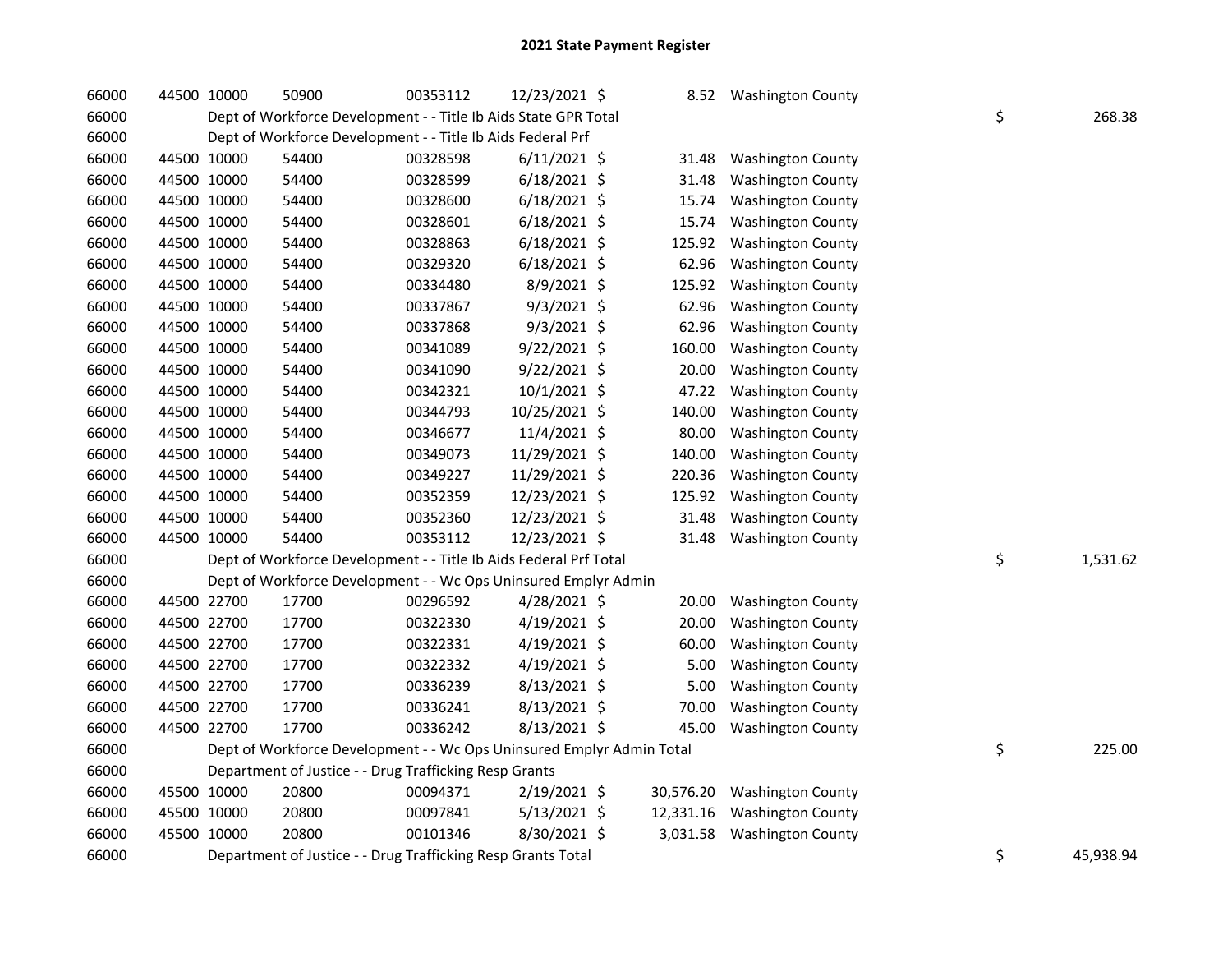| 66000 |             |       | Department of Justice - - Crime Laboratories, Dna              |                |           |                               |    |            |
|-------|-------------|-------|----------------------------------------------------------------|----------------|-----------|-------------------------------|----|------------|
| 66000 | 45500 10000 | 22100 | 00100386                                                       | 7/14/2021 \$   |           | 2,570.00 Washington County    |    |            |
| 66000 |             |       | Department of Justice - - Crime Laboratories, Dna Total        |                |           |                               | \$ | 2,570.00   |
| 66000 |             |       | Department of Justice - - Drug Crimes Enforcement, Local       |                |           |                               |    |            |
| 66000 | 45500 10000 | 22500 | 00094193                                                       | 2/9/2021 \$    |           | 13,168.00 Washington County   |    |            |
| 66000 |             |       | Department of Justice - - Drug Crimes Enforcement, Local Total |                |           |                               | \$ | 13,168.00  |
| 66000 |             |       | Department of Justice - - Law Enforcement Train, Local         |                |           |                               |    |            |
| 66000 | 45500 10000 | 23100 | 00099970                                                       | 7/15/2021 \$   | 7,237.50  | <b>Washington County</b>      |    |            |
| 66000 | 45500 10000 | 23100 | 00106073                                                       | 11/30/2021 \$  | 22,880.00 | <b>Washington County</b>      |    |            |
| 66000 |             |       | Department of Justice - - Law Enforcement Train, Local Total   |                |           |                               | \$ | 30,117.50  |
| 66000 |             |       | Department of Justice - - Federal Aid, Local Assistance        |                |           |                               |    |            |
| 66000 | 45500 10000 | 25100 | 00094242                                                       | 2/8/2021 \$    | 2,367.60  | <b>Washington County</b>      |    |            |
| 66000 | 45500 10000 | 25100 | 00094395                                                       | 2/19/2021 \$   | 4,757.50  | <b>Washington County</b>      |    |            |
| 66000 | 45500 10000 | 25100 | 00094657                                                       | 2/19/2021 \$   | 57,481.38 | <b>Washington County</b>      |    |            |
| 66000 | 45500 10000 | 25100 | 00098226                                                       | 5/18/2021 \$   | 4,757.50  | <b>Washington County</b>      |    |            |
| 66000 | 45500 10000 | 25100 | 00100917                                                       | 8/4/2021 \$    | 772.95    | <b>Washington County</b>      |    |            |
| 66000 | 45500 10000 | 25100 | 00101202                                                       | 8/11/2021 \$   | 4,461.43  | <b>Washington County</b>      |    |            |
| 66000 | 45500 10000 | 25100 | 00101233                                                       | 8/24/2021 \$   | 442.34    | <b>Washington County</b>      |    |            |
| 66000 | 45500 10000 | 25100 | 00101389                                                       | 8/26/2021 \$   | 3,331.00  | <b>Washington County</b>      |    |            |
| 66000 | 45500 10000 | 25100 | 00101555                                                       | 8/27/2021 \$   | 4,757.50  | <b>Washington County</b>      |    |            |
| 66000 | 45500 10000 | 25100 | 00104294                                                       | 10/29/2021 \$  | 94,932.84 | <b>Washington County</b>      |    |            |
| 66000 | 45500 10000 | 25100 | 00104367                                                       | 10/28/2021 \$  | 222.59    | <b>Washington County</b>      |    |            |
| 66000 | 45500 10000 | 25100 | 00104646                                                       | 11/5/2021 \$   | 3,161.72  | <b>Washington County</b>      |    |            |
| 66000 | 45500 10000 | 25100 | 00104857                                                       | 11/26/2021 \$  | 4,757.50  | <b>Washington County</b>      |    |            |
| 66000 | 45500 10000 | 25100 | 00106202                                                       | 12/8/2021 \$   | 365.11    | <b>Washington County</b>      |    |            |
| 66000 | 45500 10000 | 25100 | 00106237                                                       | 12/8/2021 \$   | 536.90    | <b>Washington County</b>      |    |            |
| 66000 |             |       | Department of Justice - - Federal Aid, Local Assistance Total  |                |           |                               | \$ | 187,105.86 |
| 66000 |             |       | Department of Justice - - Alt Prosecution Alcohol Drugs        |                |           |                               |    |            |
| 66000 | 45500 10000 | 27100 | 00093913                                                       | $2/5/2021$ \$  |           | 25,964.24 Washington County   |    |            |
| 66000 | 45500 10000 | 27100 | 00095542                                                       | 3/26/2021 \$   |           | 16,013.16 Washington County   |    |            |
| 66000 | 45500 10000 | 27100 | 00101485                                                       | 8/31/2021 \$   |           | 41,628.26 Washington County   |    |            |
| 66000 |             |       | Department of Justice - - Alt Prosecution Alcohol Drugs Total  |                |           |                               | \$ | 83,605.66  |
| 66000 |             |       | Department of Justice - - Alt Prosecut Justice Info Fees       |                |           |                               |    |            |
| 66000 | 45500 10000 | 27900 | 00093913                                                       | $2/5/2021$ \$  |           | (25,964.24) Washington County |    |            |
| 66000 | 45500 10000 | 27900 | 00098125                                                       | $5/14/2021$ \$ |           | 31,747.18 Washington County   |    |            |
| 66000 | 45500 10000 | 27900 | 00104088                                                       | 10/26/2021 \$  |           | 23,344.56 Washington County   |    |            |
| 66000 |             |       | Department of Justice - - Alt Prosecut Justice Info Fees Total |                |           |                               | \$ | 29,127.50  |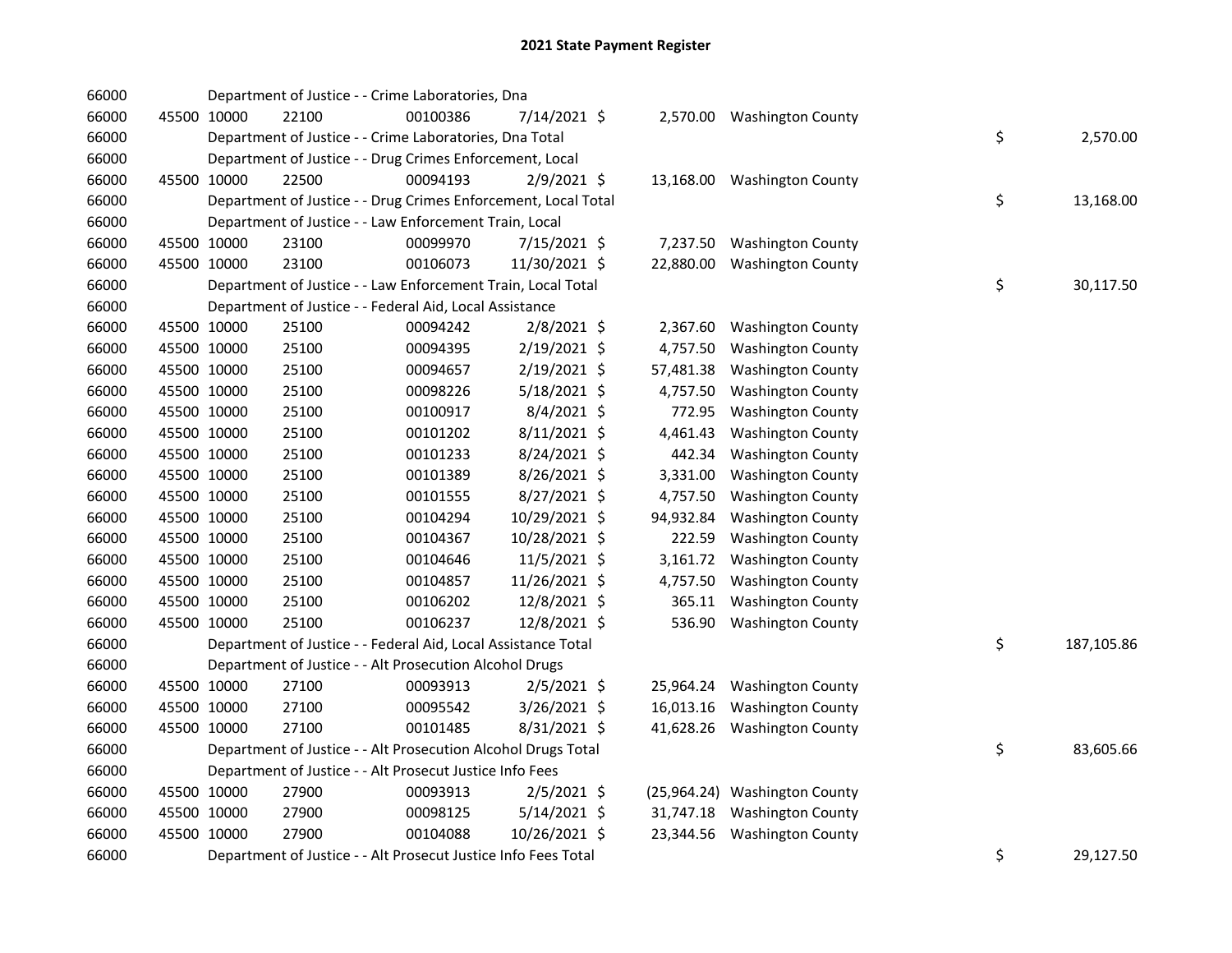| 66000 |             | Department of Justice - - Crime Victim Witness Assist                   |          |                |           |                             |    |            |
|-------|-------------|-------------------------------------------------------------------------|----------|----------------|-----------|-----------------------------|----|------------|
| 66000 | 45500 10000 | 53200                                                                   | 00095480 | $3/5/2021$ \$  |           | 31,092.38 Washington County |    |            |
| 66000 | 45500 10000 | 53200                                                                   | 00100574 | 7/15/2021 \$   |           | 33,735.22 Washington County |    |            |
| 66000 |             | Department of Justice - - Crime Victim Witness Assist Total             |          |                |           |                             | \$ | 64,827.60  |
| 66000 |             | Department of Justice - - Federal Aid, State Operations                 |          |                |           |                             |    |            |
| 66000 | 45500 10000 | 54300                                                                   | 00103792 | 11/18/2021 \$  |           | 38.95 Washington County     |    |            |
| 66000 |             | Department of Justice - - Federal Aid, State Operations Total           |          |                |           |                             | \$ | 38.95      |
| 66000 |             | Department of Military Affairs - - Emergency Response Equipment         |          |                |           |                             |    |            |
| 66000 | 46500 10000 | 30800                                                                   | 00089612 | $2/11/2021$ \$ |           | 7,335.79 Washington County  |    |            |
| 66000 |             | Department of Military Affairs - - Emergency Response Equipment Total   |          |                |           |                             | \$ | 7,335.79   |
| 66000 |             | Department of Military Affairs - - Emergency Response Training          |          |                |           |                             |    |            |
| 66000 | 46500 10000 | 31000                                                                   | 00095343 | $6/11/2021$ \$ |           | 6,400.00 Washington County  |    |            |
| 66000 |             | Department of Military Affairs - - Emergency Response Training Total    |          |                |           |                             | \$ | 6,400.00   |
| 66000 |             | Department of Military Affairs - - Federal Aid, Local Assistance        |          |                |           |                             |    |            |
| 66000 | 46500 10000 | 34200                                                                   | 00089199 | $2/4/2021$ \$  |           | 76,390.79 Washington County |    |            |
| 66000 | 46500 10000 | 34200                                                                   | 00090990 | 3/10/2021 \$   | 27,060.74 | <b>Washington County</b>    |    |            |
| 66000 | 46500 10000 | 34200                                                                   | 00102085 | $11/1/2021$ \$ |           | 14,382.70 Washington County |    |            |
| 66000 |             | Department of Military Affairs - - Federal Aid, Local Assistance Total  |          |                |           |                             | \$ | 117,834.23 |
| 66000 |             | Department of Military Affairs - - St Emerg Response Bd Grant Pif       |          |                |           |                             |    |            |
| 66000 | 46500 27200 | 36400                                                                   | 00089309 | $2/5/2021$ \$  |           | 28,676.78 Washington County |    |            |
| 66000 |             | Department of Military Affairs - - St Emerg Response Bd Grant Pif Total |          |                |           |                             | \$ | 28,676.78  |
| 66000 |             | Department of Veterans Affairs - - County Grants                        |          |                |           |                             |    |            |
| 66000 | 48500 58200 | 26700                                                                   | 00091470 | 3/12/2021 \$   |           | 13,000.00 Washington County |    |            |
| 66000 |             | Department of Veterans Affairs - - County Grants Total                  |          |                |           |                             | \$ | 13,000.00  |
| 66000 |             | Department of Veterans Affairs - - Clearing-Vets Trust Fund             |          |                |           |                             |    |            |
| 66000 | 48500 58200 | 99000                                                                   | 00094849 | $6/8/2021$ \$  |           | 30.00 Washington County     |    |            |
| 66000 |             | Department of Veterans Affairs - - Clearing-Vets Trust Fund Total       |          |                |           |                             | \$ | 30.00      |
| 66000 |             | Department of Administration - - Low-Income Assistance Grants           |          |                |           |                             |    |            |
| 66000 | 50500 23500 | 37100                                                                   | 00139964 | $1/29/2021$ \$ |           | 13,123.97 Washington County |    |            |
| 66000 | 50500 23500 | 37100                                                                   | 00140939 | $2/17/2021$ \$ |           | 19,992.71 Washington County |    |            |
| 66000 | 50500 23500 | 37100                                                                   | 00142342 | $3/16/2021$ \$ | 12,052.15 | <b>Washington County</b>    |    |            |
| 66000 | 50500 23500 | 37100                                                                   | 00143162 | 3/30/2021 \$   |           | 13,027.14 Washington County |    |            |
| 66000 | 50500 23500 | 37100                                                                   | 00145208 | $5/7/2021$ \$  |           | 12,335.51 Washington County |    |            |
| 66000 | 50500 23500 | 37100                                                                   | 00145782 | $5/17/2021$ \$ |           | 19,719.74 Washington County |    |            |
| 66000 | 50500 23500 | 37100                                                                   | 00148938 | 7/16/2021 \$   | 11,985.97 | <b>Washington County</b>    |    |            |
| 66000 | 50500 23500 | 37100                                                                   | 00149839 | $8/5/2021$ \$  | 8,300.46  | <b>Washington County</b>    |    |            |
| 66000 | 50500 23500 | 37100                                                                   | 00151212 | 8/31/2021 \$   |           | 11,458.49 Washington County |    |            |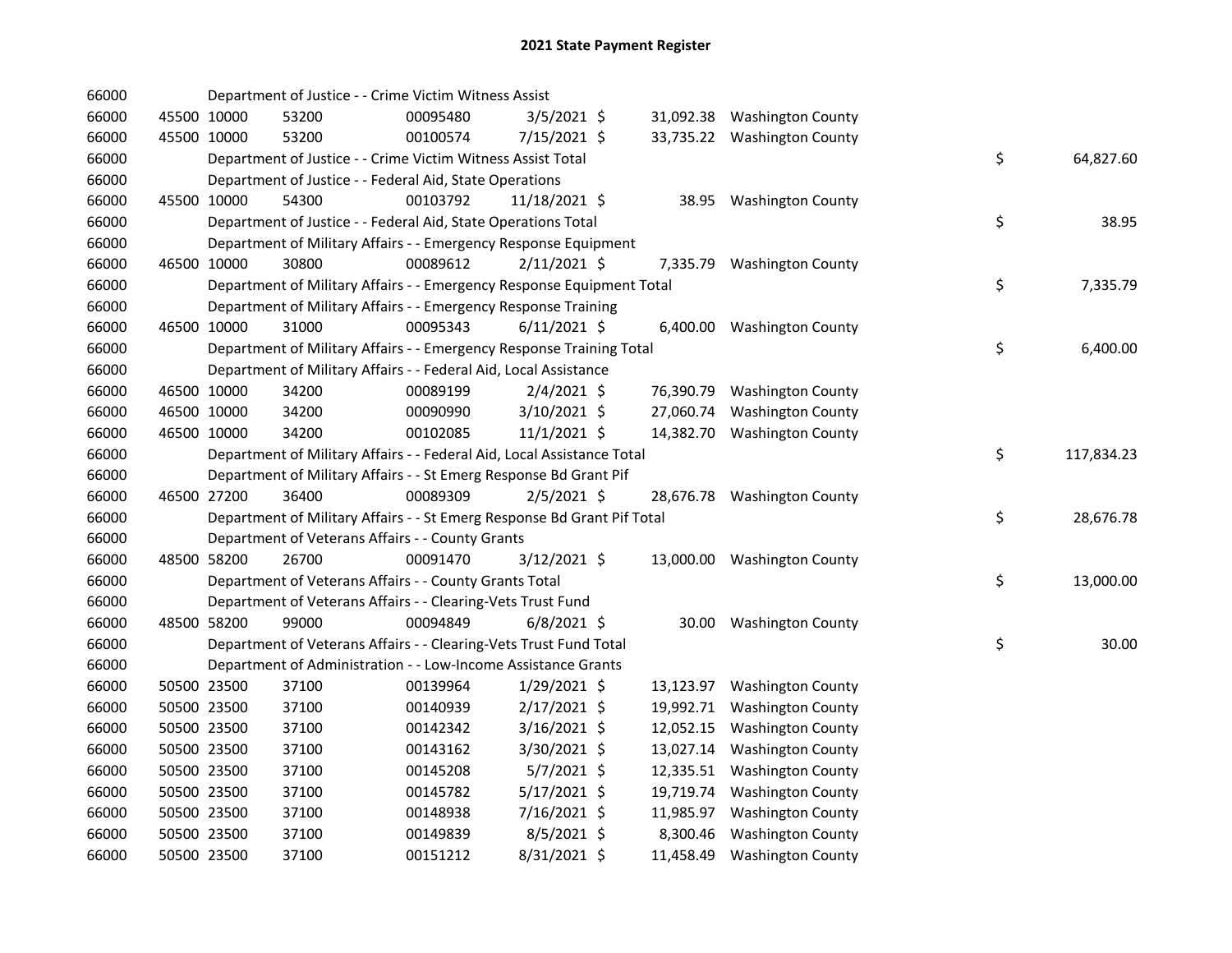| 66000 |             | Department of Administration - - Low-Income Assistance Grants Total                               |          | \$<br>121,996.14 |           |                                                                                                         |                 |
|-------|-------------|---------------------------------------------------------------------------------------------------|----------|------------------|-----------|---------------------------------------------------------------------------------------------------------|-----------------|
| 66000 |             | Department of Administration - - Land Information Program; Loca                                   |          |                  |           |                                                                                                         |                 |
| 66000 | 50500 26900 | 17300                                                                                             | 00139230 | $1/29/2021$ \$   | 1,000.00  | <b>Washington County</b>                                                                                |                 |
| 66000 | 50500 26900 | 17300                                                                                             | 00141732 | $4/1/2021$ \$    | 20,000.00 | <b>Washington County</b>                                                                                |                 |
| 66000 | 50500 26900 | 17300                                                                                             | 00145549 | 5/12/2021 \$     | 25,000.00 | <b>Washington County</b>                                                                                |                 |
| 66000 |             | Department of Administration - - Land Information Program; Loca Total                             |          |                  |           |                                                                                                         | \$<br>46,000.00 |
| 66000 |             | Public Defender Board - - Transcript, Discovery and Records Provided to the Public Defender Board |          |                  |           |                                                                                                         |                 |
| 66000 | 55000 10000 | 10600                                                                                             | 00275637 | $1/26/2021$ \$   | 0.40      | <b>Washington County</b>                                                                                |                 |
| 66000 | 55000 10000 | 10600                                                                                             | 00282128 | 3/22/2021 \$     | 14.40     | <b>Washington County</b>                                                                                |                 |
| 66000 | 55000 10000 | 10600                                                                                             | 00282132 | 3/22/2021 \$     | 40.42     | <b>Washington County</b>                                                                                |                 |
| 66000 | 55000 10000 | 10600                                                                                             | 00287842 | 4/30/2021 \$     | 38.40     | <b>Washington County</b>                                                                                |                 |
| 66000 | 55000 10000 | 10600                                                                                             | 00287843 | 4/30/2021 \$     | 2,909.09  | <b>Washington County</b>                                                                                |                 |
| 66000 | 55000 10000 | 10600                                                                                             | 00291100 | 5/19/2021 \$     | 432.23    | <b>Washington County</b>                                                                                |                 |
| 66000 | 55000 10000 | 10600                                                                                             | 00291101 | 5/19/2021 \$     | 185.80    | <b>Washington County</b>                                                                                |                 |
| 66000 | 55000 10000 | 10600                                                                                             | 00291331 | 5/21/2021 \$     | 3,124.80  | <b>Washington County</b>                                                                                |                 |
| 66000 | 55000 10000 | 10600                                                                                             | 00298230 | 6/30/2021 \$     | 0.60      | <b>Washington County</b>                                                                                |                 |
| 66000 | 55000 10000 | 10600                                                                                             | 00300849 | 7/12/2021 \$     | 2.20      | <b>Washington County</b>                                                                                |                 |
| 66000 | 55000 10000 | 10600                                                                                             | 00303133 | 7/30/2021 \$     | 6.60      | <b>Washington County</b>                                                                                |                 |
| 66000 | 55000 10000 | 10600                                                                                             | 00303134 | 7/30/2021 \$     | 5.75      | <b>Washington County</b>                                                                                |                 |
| 66000 | 55000 10000 | 10600                                                                                             | 00303135 | 7/30/2021 \$     | 6.00      | <b>Washington County</b>                                                                                |                 |
| 66000 | 55000 10000 | 10600                                                                                             | 00303136 | 7/30/2021 \$     | 6.00      | <b>Washington County</b>                                                                                |                 |
| 66000 | 55000 10000 | 10600                                                                                             | 00303137 | 7/30/2021 \$     | 6.00      | <b>Washington County</b>                                                                                |                 |
| 66000 | 55000 10000 | 10600                                                                                             | 00303138 | 7/30/2021 \$     | 11.80     | <b>Washington County</b>                                                                                |                 |
| 66000 | 55000 10000 | 10600                                                                                             | 00303139 | 7/30/2021 \$     | 31.40     | <b>Washington County</b>                                                                                |                 |
| 66000 | 55000 10000 | 10600                                                                                             | 00303140 | 7/30/2021 \$     | 5.80      | <b>Washington County</b>                                                                                |                 |
| 66000 | 55000 10000 | 10600                                                                                             | 00303141 | 7/30/2021 \$     | 6.00      | <b>Washington County</b>                                                                                |                 |
| 66000 | 55000 10000 | 10600                                                                                             | 00304552 | $9/1/2021$ \$    | 2.20      | <b>Washington County</b>                                                                                |                 |
| 66000 | 55000 10000 | 10600                                                                                             | 00304953 | 9/10/2021 \$     | 1,788.20  | <b>Washington County</b>                                                                                |                 |
| 66000 | 55000 10000 | 10600                                                                                             | 00310291 | 11/5/2021 \$     |           | 1,544.51 Washington County                                                                              |                 |
| 66000 |             |                                                                                                   |          |                  |           | Public Defender Board - - Transcript, Discovery and Records Provided to the Public Defender Board Total | \$<br>10,168.60 |
| 66000 |             | Department of Revenue - - GPR Earned                                                              |          |                  |           |                                                                                                         |                 |
| 66000 | 56600 10000 | 100GE                                                                                             | 00189250 | $1/8/2021$ \$    | 3.00      | <b>Washington County</b>                                                                                |                 |
| 66000 | 56600 10000 | 100GE                                                                                             | 00194676 | 3/11/2021 \$     | 3.00      | <b>Washington County</b>                                                                                |                 |
| 66000 | 56600 10000 | 100GE                                                                                             | 00205497 | $6/10/2021$ \$   | 3.00      | <b>Washington County</b>                                                                                |                 |
| 66000 | 56600 10000 | 100GE                                                                                             | 00213199 | 8/19/2021 \$     | 3.00      | <b>Washington County</b>                                                                                |                 |
| 66000 | 56600 10000 | 100GE                                                                                             | 00220472 | 11/23/2021 \$    | 3.00      | <b>Washington County</b>                                                                                |                 |
| 66000 |             | Department of Revenue - - GPR Earned Total                                                        |          |                  |           |                                                                                                         | \$<br>15.00     |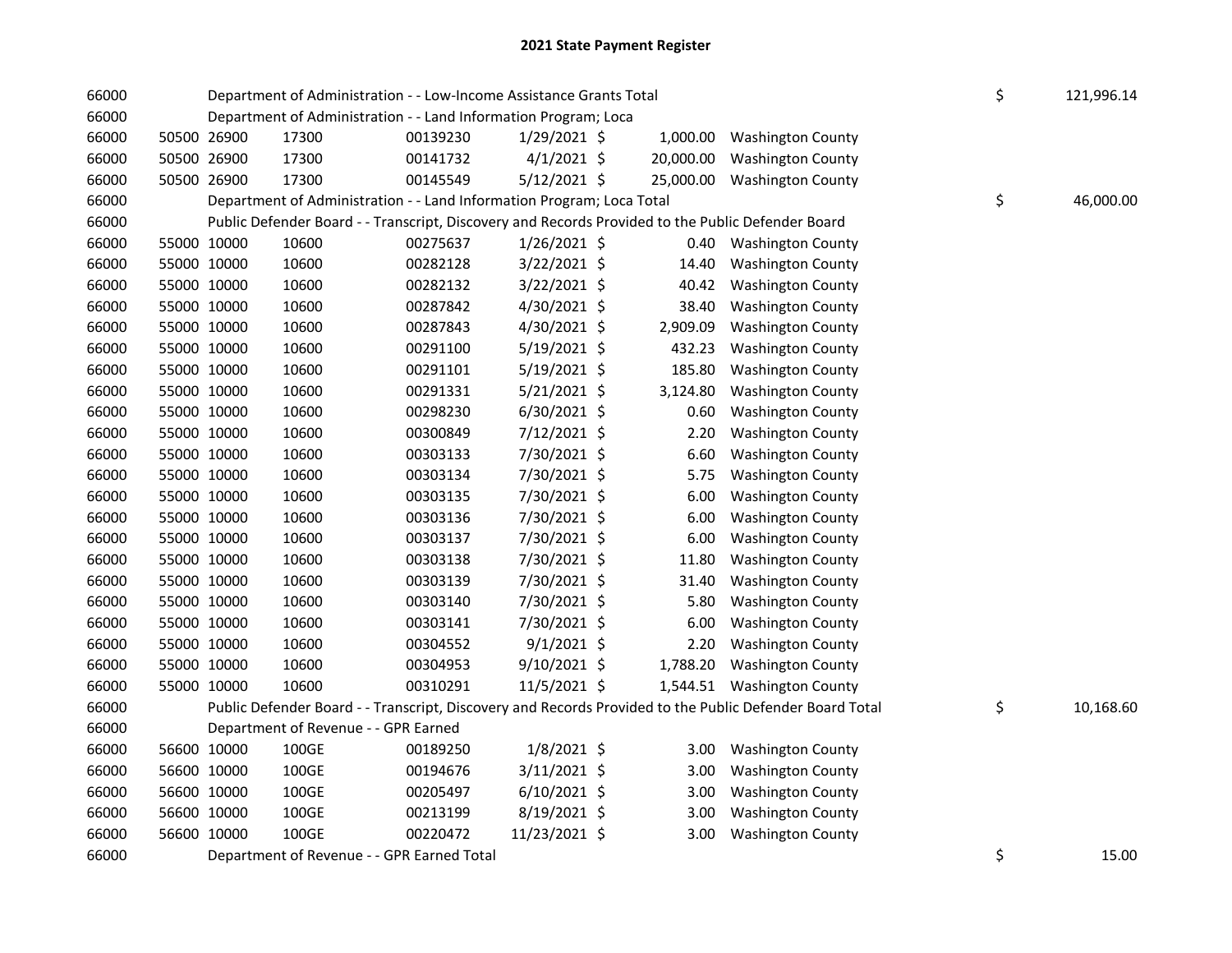| 66000 |             |       | Department of Revenue - - Warrants and Satisfactions       |                |            |                          |    |          |
|-------|-------------|-------|------------------------------------------------------------|----------------|------------|--------------------------|----|----------|
| 66000 | 56600 10000 | 10100 | 00188153                                                   | 1/8/2021 \$    | 210.50     | <b>Washington County</b> |    |          |
| 66000 | 56600 10000 | 10100 | 00189596                                                   | $1/14/2021$ \$ | 315.00     | <b>Washington County</b> |    |          |
| 66000 | 56600 10000 | 10100 | 00203478                                                   | $6/11/2021$ \$ | 370.00     | <b>Washington County</b> |    |          |
| 66000 | 56600 10000 | 10100 | 00203479                                                   | $6/11/2021$ \$ | 435.00     | <b>Washington County</b> |    |          |
| 66000 | 56600 10000 | 10100 | 00209529                                                   | 7/9/2021 \$    | 305.00     | <b>Washington County</b> |    |          |
| 66000 | 56600 10000 | 10100 | 00210299                                                   | 8/12/2021 \$   | 305.00     | <b>Washington County</b> |    |          |
| 66000 | 56600 10000 | 10100 | 00210300                                                   | 7/19/2021 \$   | 285.00     | <b>Washington County</b> |    |          |
| 66000 | 56600 10000 | 10100 | 00210301                                                   | 7/19/2021 \$   | 405.00     | <b>Washington County</b> |    |          |
| 66000 | 56600 10000 | 10100 | 00210303                                                   | 7/19/2021 \$   | 380.00     | <b>Washington County</b> |    |          |
| 66000 | 56600 10000 | 10100 | 00210304                                                   | 8/12/2021 \$   | 330.00     | <b>Washington County</b> |    |          |
| 66000 | 56600 10000 | 10100 | 00213057                                                   | $9/1/2021$ \$  | 300.00     | <b>Washington County</b> |    |          |
| 66000 | 56600 10000 | 10100 | 00215489                                                   | 10/8/2021 \$   | 305.00     | <b>Washington County</b> |    |          |
| 66000 | 56600 10000 | 10100 | 00217884                                                   | 11/5/2021 \$   | 390.00     | <b>Washington County</b> |    |          |
| 66000 | 56600 10000 | 10100 | 00220244                                                   | 12/3/2021 \$   | 345.00     | <b>Washington County</b> |    |          |
| 66000 |             |       | Department of Revenue - - Warrants and Satisfactions Total |                |            |                          | \$ | 4,680.50 |
| 66000 |             |       | Department of Revenue - - Misc Revenue Holding Clearing    |                |            |                          |    |          |
| 66000 | 56600 10000 | 99500 | 00189056                                                   | $1/8/2021$ \$  | 1,471.07   | <b>Washington County</b> |    |          |
| 66000 | 56600 10000 | 99500 | 00189057                                                   | 1/8/2021 \$    | 50,439.40  | <b>Washington County</b> |    |          |
| 66000 | 56600 10000 | 99500 | 00189192                                                   | $1/11/2021$ \$ | 752.00     | <b>Washington County</b> |    |          |
| 66000 | 56600 10000 | 99500 | 00189685                                                   | 1/19/2021 \$   | 483.17     | <b>Washington County</b> |    |          |
| 66000 | 56600 10000 | 99500 | 00191125                                                   | $2/5/2021$ \$  | 1,271.35   | <b>Washington County</b> |    |          |
| 66000 | 56600 10000 | 99500 | 00191126                                                   | 2/5/2021 \$    | 54,258.27  | <b>Washington County</b> |    |          |
| 66000 | 56600 10000 | 99500 | 00191658                                                   | 2/16/2021 \$   | 159.00     | <b>Washington County</b> |    |          |
| 66000 | 56600 10000 | 99500 | 00192062                                                   | 2/22/2021 \$   | 37.70      | <b>Washington County</b> |    |          |
| 66000 | 56600 10000 | 99500 | 00193007                                                   | $3/1/2021$ \$  | 3,320.25   | <b>Washington County</b> |    |          |
| 66000 | 56600 10000 | 99500 | 00193008                                                   | $3/1/2021$ \$  | 16,287.71  | <b>Washington County</b> |    |          |
| 66000 | 56600 10000 | 99500 | 00193009                                                   | $3/1/2021$ \$  | 48,778.37  | <b>Washington County</b> |    |          |
| 66000 | 56600 10000 | 99500 | 00193760                                                   | 3/5/2021 \$    | 4,432.33   | <b>Washington County</b> |    |          |
| 66000 | 56600 10000 | 99500 | 00193761                                                   | 3/5/2021 \$    | 141,428.93 | <b>Washington County</b> |    |          |
| 66000 | 56600 10000 | 99500 | 00194362                                                   | 3/8/2021 \$    | 324.25     | <b>Washington County</b> |    |          |
| 66000 | 56600 10000 | 99500 | 00194363                                                   | $3/8/2021$ \$  | 216.20     | <b>Washington County</b> |    |          |
| 66000 | 56600 10000 | 99500 | 00194364                                                   | 3/8/2021 \$    | 2,334.87   | <b>Washington County</b> |    |          |
| 66000 | 56600 10000 | 99500 | 00194365                                                   | 3/8/2021 \$    | 9,522.34   | <b>Washington County</b> |    |          |
| 66000 | 56600 10000 | 99500 | 00195226                                                   | 3/15/2021 \$   | 781.73     | <b>Washington County</b> |    |          |
| 66000 | 56600 10000 | 99500 | 00195227                                                   | 3/15/2021 \$   | 1,605.90   | <b>Washington County</b> |    |          |
| 66000 | 56600 10000 | 99500 | 00195228                                                   | 3/15/2021 \$   | 3,914.74   | <b>Washington County</b> |    |          |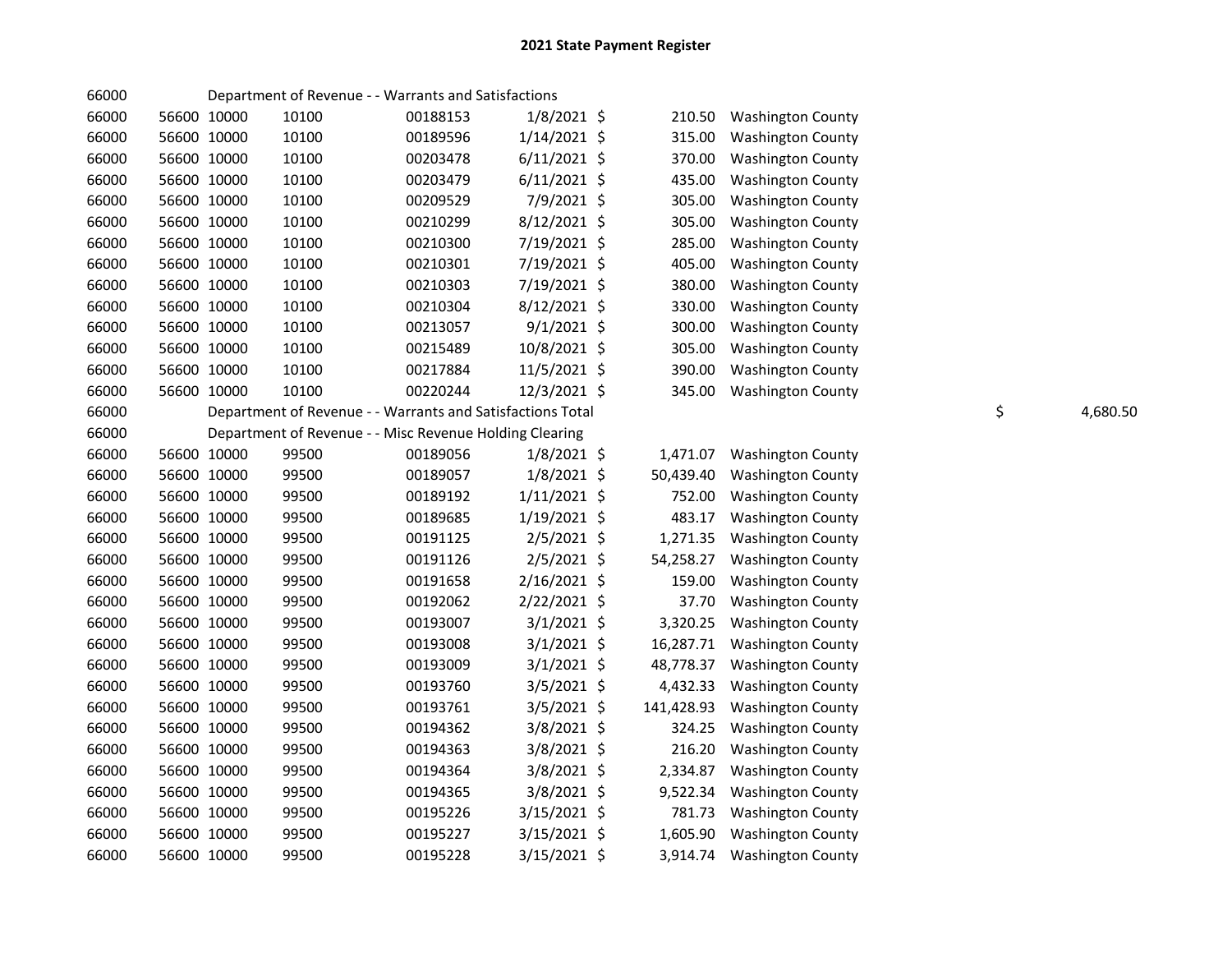| 66000 | 56600 10000 | 99500 | 00196017 | 3/22/2021 \$  | 508.52           | <b>Washington County</b> |
|-------|-------------|-------|----------|---------------|------------------|--------------------------|
| 66000 | 56600 10000 | 99500 | 00196018 | 3/22/2021     | \$<br>1,689.16   | <b>Washington County</b> |
| 66000 | 56600 10000 | 99500 | 00196019 | 3/22/2021     | \$<br>7,632.80   | <b>Washington County</b> |
| 66000 | 56600 10000 | 99500 | 00196696 | 3/29/2021     | \$<br>304.35     | <b>Washington County</b> |
| 66000 | 56600 10000 | 99500 | 00196697 | 3/29/2021     | \$<br>1,168.00   | <b>Washington County</b> |
| 66000 | 56600 10000 | 99500 | 00196698 | 3/29/2021     | \$<br>8,756.70   | <b>Washington County</b> |
| 66000 | 56600 10000 | 99500 | 00197440 | 4/5/2021      | \$<br>476.45     | <b>Washington County</b> |
| 66000 | 56600 10000 | 99500 | 00197441 | 4/5/2021 \$   | 905.67           | <b>Washington County</b> |
| 66000 | 56600 10000 | 99500 | 00197442 | 4/5/2021 \$   | 6,442.08         | <b>Washington County</b> |
| 66000 | 56600 10000 | 99500 | 00198044 | 4/7/2021 \$   | 3,152.28         | <b>Washington County</b> |
| 66000 | 56600 10000 | 99500 | 00198045 | 4/7/2021 \$   | 126,542.12       | <b>Washington County</b> |
| 66000 | 56600 10000 | 99500 | 00198617 | 4/12/2021 \$  | 115.95           | <b>Washington County</b> |
| 66000 | 56600 10000 | 99500 | 00198618 | 4/12/2021 \$  | 1,410.00         | <b>Washington County</b> |
| 66000 | 56600 10000 | 99500 | 00198619 | 4/12/2021 \$  | 4,844.98         | <b>Washington County</b> |
| 66000 | 56600 10000 | 99500 | 00199365 | 4/20/2021     | \$<br>752.66     | <b>Washington County</b> |
| 66000 | 56600 10000 | 99500 | 00199366 | 4/20/2021 \$  | 868.90           | <b>Washington County</b> |
| 66000 | 56600 10000 | 99500 | 00199367 | 4/20/2021 \$  | 5,048.75         | <b>Washington County</b> |
| 66000 | 56600 10000 | 99500 | 00200006 | 4/26/2021 \$  | 438.32           | <b>Washington County</b> |
| 66000 | 56600 10000 | 99500 | 00200007 | 4/26/2021 \$  | 2,598.68         | <b>Washington County</b> |
| 66000 | 56600 10000 | 99500 | 00200008 | 4/26/2021 \$  | 6,625.16         | <b>Washington County</b> |
| 66000 | 56600 10000 | 99500 | 00200586 | 5/3/2021 \$   | 21.00            | <b>Washington County</b> |
| 66000 | 56600 10000 | 99500 | 00200587 | 5/3/2021 \$   | 182.97           | <b>Washington County</b> |
| 66000 | 56600 10000 | 99500 | 00200588 | 5/3/2021      | \$<br>3,686.01   | <b>Washington County</b> |
| 66000 | 56600 10000 | 99500 | 00201392 | 5/7/2021      | \$<br>1,336.51   | <b>Washington County</b> |
| 66000 | 56600 10000 | 99500 | 00201393 | 5/7/2021      | \$<br>100,291.83 | <b>Washington County</b> |
| 66000 | 56600 10000 | 99500 | 00201768 | 5/10/2021     | \$<br>321.10     | <b>Washington County</b> |
| 66000 | 56600 10000 | 99500 | 00201769 | 5/10/2021     | \$<br>36.64      | <b>Washington County</b> |
| 66000 | 56600 10000 | 99500 | 00201770 | 5/10/2021     | \$<br>1,560.14   | <b>Washington County</b> |
| 66000 | 56600 10000 | 99500 | 00202423 | 5/17/2021     | \$<br>55.75      | <b>Washington County</b> |
| 66000 | 56600 10000 | 99500 | 00202424 | 5/17/2021     | \$<br>395.00     | <b>Washington County</b> |
| 66000 | 56600 10000 | 99500 | 00202425 | 5/17/2021     | \$<br>3,347.26   | <b>Washington County</b> |
| 66000 | 56600 10000 | 99500 | 00203172 | 5/24/2021     | \$<br>46.58      | <b>Washington County</b> |
| 66000 | 56600 10000 | 99500 | 00203173 | 5/24/2021 \$  | 613.09           | <b>Washington County</b> |
| 66000 | 56600 10000 | 99500 | 00203174 | 5/24/2021     | \$<br>7,980.95   | <b>Washington County</b> |
| 66000 | 56600 10000 | 99500 | 00203848 | 6/1/2021      | \$<br>417.45     | <b>Washington County</b> |
| 66000 | 56600 10000 | 99500 | 00203849 | 6/1/2021      | \$<br>2,005.00   | <b>Washington County</b> |
| 66000 | 56600 10000 | 99500 | 00203850 | $6/1/2021$ \$ | 3,806.59         | <b>Washington County</b> |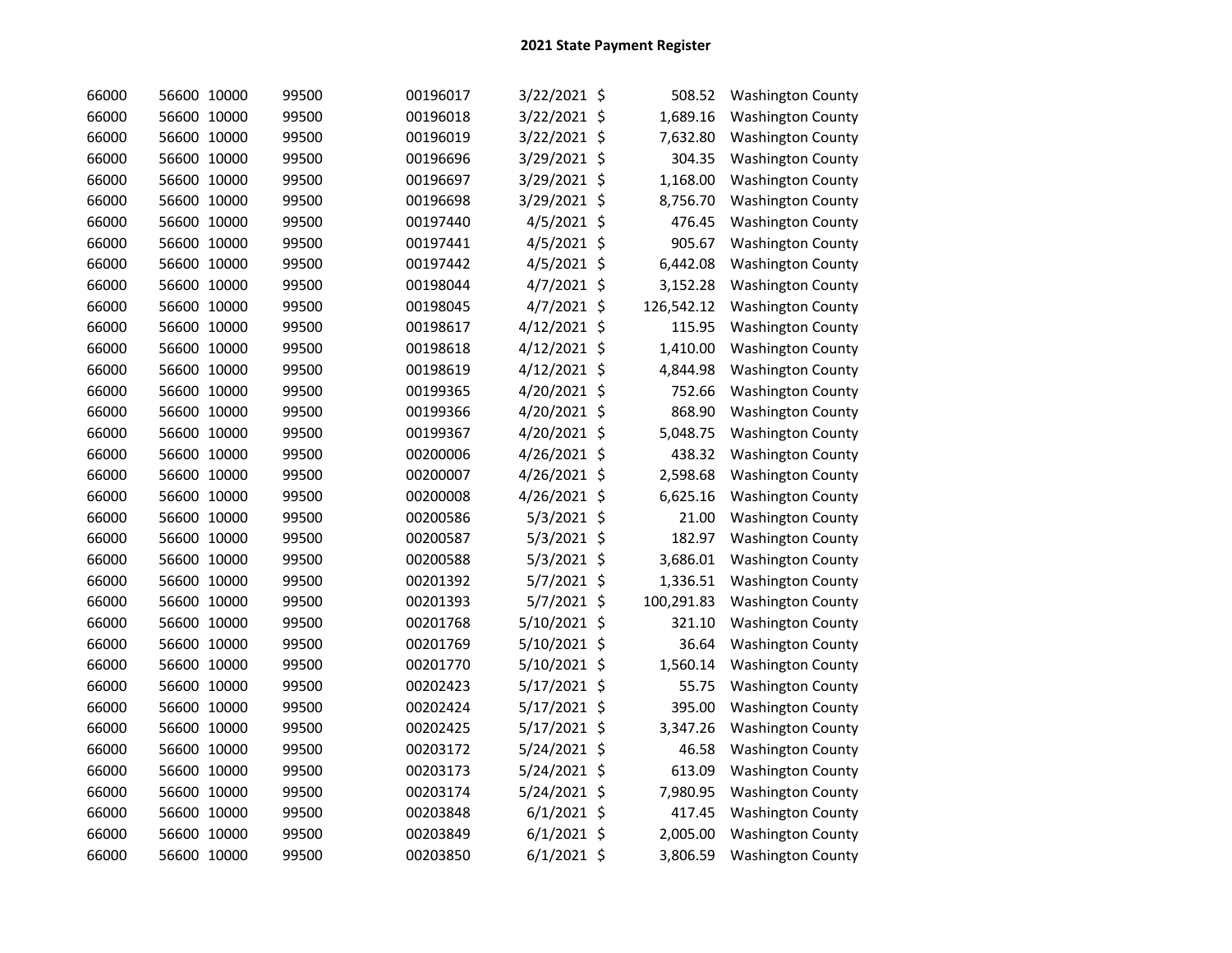| 66000 | 56600 10000 | 99500 | 00204620 | $6/7/2021$ \$  | 2,040.13        | <b>Washington County</b> |
|-------|-------------|-------|----------|----------------|-----------------|--------------------------|
| 66000 | 56600 10000 | 99500 | 00204621 | $6/7/2021$ \$  | 87,798.46       | <b>Washington County</b> |
| 66000 | 56600 10000 | 99500 | 00204856 | 6/7/2021 \$    | 273.00          | <b>Washington County</b> |
| 66000 | 56600 10000 | 99500 | 00204857 | 6/7/2021 \$    | 1,888.21        | <b>Washington County</b> |
| 66000 | 56600 10000 | 99500 | 00205467 | 6/14/2021      | \$<br>30.00     | <b>Washington County</b> |
| 66000 | 56600 10000 | 99500 | 00205468 | 6/14/2021      | \$<br>42.00     | <b>Washington County</b> |
| 66000 | 56600 10000 | 99500 | 00205469 | 6/14/2021      | \$<br>405.26    | <b>Washington County</b> |
| 66000 | 56600 10000 | 99500 | 00205957 | $6/21/2021$ \$ | 60.00           | <b>Washington County</b> |
| 66000 | 56600 10000 | 99500 | 00205958 | 6/21/2021 \$   | 566.58          | <b>Washington County</b> |
| 66000 | 56600 10000 | 99500 | 00205959 | 6/21/2021 \$   | 1,169.25        | <b>Washington County</b> |
| 66000 | 56600 10000 | 99500 | 00208170 | 6/28/2021 \$   | 28.46           | <b>Washington County</b> |
| 66000 | 56600 10000 | 99500 | 00208171 | 6/28/2021 \$   | 840.00          | <b>Washington County</b> |
| 66000 | 56600 10000 | 99500 | 00208172 | 6/28/2021 \$   | 1,448.99        | <b>Washington County</b> |
| 66000 | 56600 10000 | 99500 | 00208600 | 7/6/2021 \$    | 29.65           | <b>Washington County</b> |
| 66000 | 56600 10000 | 99500 | 00208601 | 7/6/2021 \$    | 829.00          | <b>Washington County</b> |
| 66000 | 56600 10000 | 99500 | 00208602 | 7/6/2021 \$    | 1,287.57        | <b>Washington County</b> |
| 66000 | 56600 10000 | 99500 | 00209186 | 7/8/2021 \$    | 308.05          | <b>Washington County</b> |
| 66000 | 56600 10000 | 99500 | 00209187 | 7/8/2021 \$    | 3,723.36        | <b>Washington County</b> |
| 66000 | 56600 10000 | 99500 | 00209188 | 7/8/2021 \$    | 80,501.34       | <b>Washington County</b> |
| 66000 | 56600 10000 | 99500 | 00209465 | 7/12/2021 \$   | 65.00           | <b>Washington County</b> |
| 66000 | 56600 10000 | 99500 | 00209466 | 7/12/2021 \$   | 107.00          | <b>Washington County</b> |
| 66000 | 56600 10000 | 99500 | 00210261 | 7/19/2021 \$   | 55.00           | <b>Washington County</b> |
| 66000 | 56600 10000 | 99500 | 00210262 | 7/19/2021 \$   | 226.39          | <b>Washington County</b> |
| 66000 | 56600 10000 | 99500 | 00210875 | 7/26/2021      | \$<br>148.30    | <b>Washington County</b> |
| 66000 | 56600 10000 | 99500 | 00210876 | 7/26/2021      | \$<br>753.37    | <b>Washington County</b> |
| 66000 | 56600 10000 | 99500 | 00211925 | 8/6/2021       | \$<br>2,707.34  | <b>Washington County</b> |
| 66000 | 56600 10000 | 99500 | 00211926 | 8/6/2021       | \$<br>61,868.13 | <b>Washington County</b> |
| 66000 | 56600 10000 | 99500 | 00212238 | 8/9/2021       | \$<br>24.00     | <b>Washington County</b> |
| 66000 | 56600 10000 | 99500 | 00212239 | 8/9/2021 \$    | 1,631.33        | <b>Washington County</b> |
| 66000 | 56600 10000 | 99500 | 00212240 | 8/9/2021 \$    | 162.11          | <b>Washington County</b> |
| 66000 | 56600 10000 | 99500 | 00212722 | 8/16/2021 \$   | 25.00           | <b>Washington County</b> |
| 66000 | 56600 10000 | 99500 | 00212723 | 8/16/2021 \$   | 171.00          | <b>Washington County</b> |
| 66000 | 56600 10000 | 99500 | 00213598 | 8/30/2021 \$   | 1,044.00        | <b>Washington County</b> |
| 66000 | 56600 10000 | 99500 | 00214043 | 9/7/2021 \$    | 810.00          | <b>Washington County</b> |
| 66000 | 56600 10000 | 99500 | 00214546 | 9/8/2021 \$    | 2,269.19        | <b>Washington County</b> |
| 66000 | 56600 10000 | 99500 | 00214547 | 9/8/2021 \$    | 76,674.62       | <b>Washington County</b> |
| 66000 | 56600 10000 | 99500 | 00215359 | 9/20/2021 \$   | 200.50          | <b>Washington County</b> |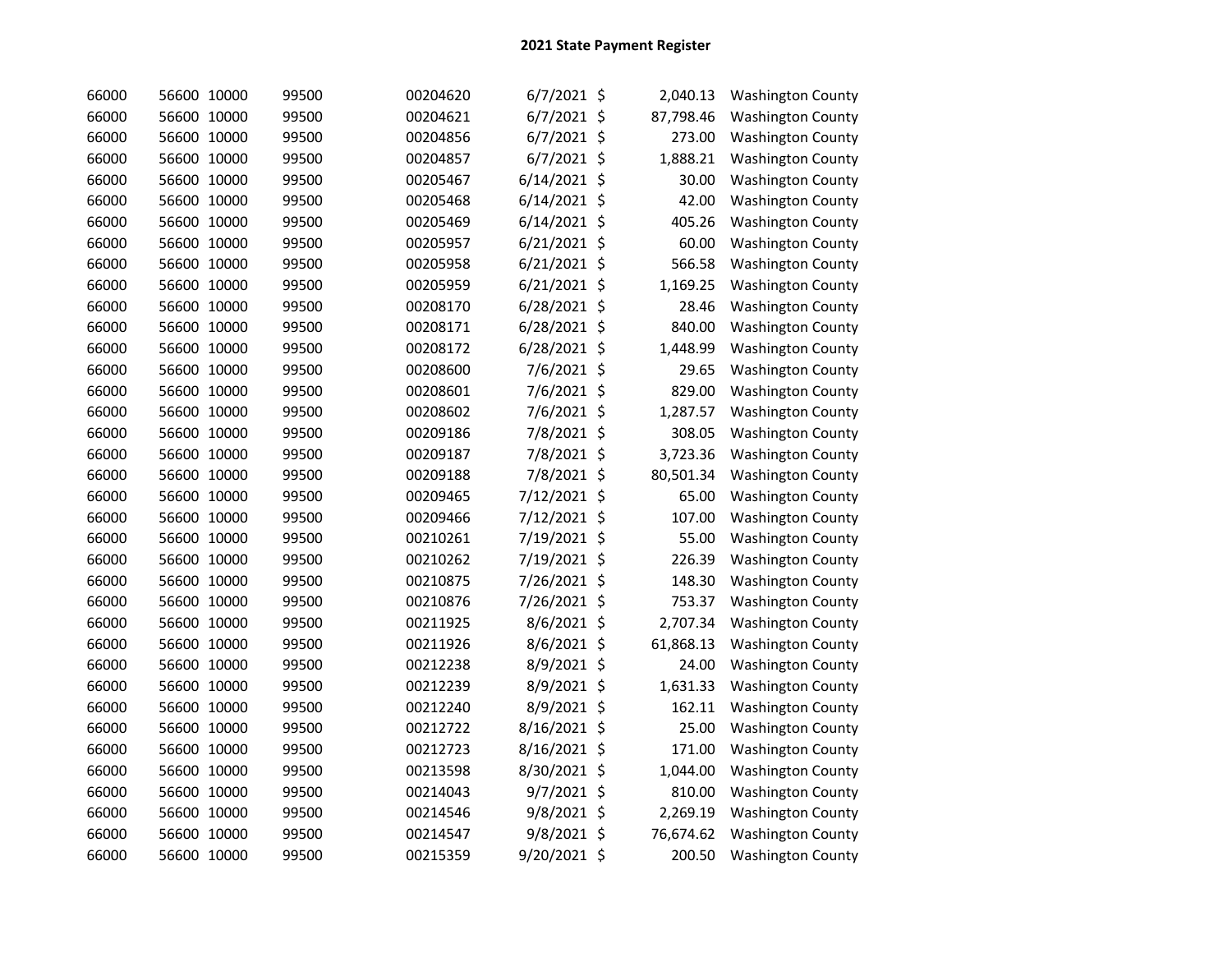| 66000 | 56600 10000 | 99500                                                            | 00215717 | 9/27/2021 \$   | 34.88      | <b>Washington County</b>     |    |              |
|-------|-------------|------------------------------------------------------------------|----------|----------------|------------|------------------------------|----|--------------|
| 66000 | 56600 10000 | 99500                                                            | 00216162 | 10/4/2021 \$   | 27.10      | <b>Washington County</b>     |    |              |
| 66000 | 56600 10000 | 99500                                                            | 00216796 | 10/7/2021 \$   | 17,307.37  | <b>Washington County</b>     |    |              |
| 66000 | 56600 10000 | 99500                                                            | 00216797 | 10/7/2021 \$   | 53,492.20  | <b>Washington County</b>     |    |              |
| 66000 | 56600 10000 | 99500                                                            | 00217085 | 10/12/2021 \$  | 549.00     | <b>Washington County</b>     |    |              |
| 66000 | 56600 10000 | 99500                                                            | 00218169 | 10/25/2021 \$  | 1,041.34   | <b>Washington County</b>     |    |              |
| 66000 | 56600 10000 | 99500                                                            | 00218637 | $11/1/2021$ \$ | 333.47     | <b>Washington County</b>     |    |              |
| 66000 | 56600 10000 | 99500                                                            | 00219385 | 11/5/2021 \$   | 1,226.93   | <b>Washington County</b>     |    |              |
| 66000 | 56600 10000 | 99500                                                            | 00219386 | 11/5/2021 \$   | 44,662.64  | <b>Washington County</b>     |    |              |
| 66000 | 56600 10000 | 99500                                                            | 00220020 | 11/16/2021 \$  | 146.11     | <b>Washington County</b>     |    |              |
| 66000 | 56600 10000 | 99500                                                            | 00220393 | 11/22/2021 \$  | 47.07      | <b>Washington County</b>     |    |              |
| 66000 | 56600 10000 | 99500                                                            | 00220796 | 11/30/2021 \$  | 22.87      | <b>Washington County</b>     |    |              |
| 66000 | 56600 10000 | 99500                                                            | 00221064 | 12/6/2021 \$   | 129.70     | <b>Washington County</b>     |    |              |
| 66000 | 56600 10000 | 99500                                                            | 00221536 | 12/7/2021 \$   | 2,019.69   | <b>Washington County</b>     |    |              |
| 66000 | 56600 10000 | 99500                                                            | 00221537 | 12/7/2021 \$   | 41,005.18  | <b>Washington County</b>     |    |              |
| 66000 | 56600 10000 | 99500                                                            | 00222258 | 12/20/2021 \$  | 877.11     | <b>Washington County</b>     |    |              |
| 66000 | 56600 10000 | 99500                                                            | 00222657 | 12/28/2021 \$  | 3,362.37   | <b>Washington County</b>     |    |              |
| 66000 |             | Department of Revenue - - Misc Revenue Holding Clearing Total    |          |                |            |                              | \$ | 1,146,701.60 |
| 66000 |             | Circuit Courts - - Circuit Court Costs                           |          |                |            |                              |    |              |
| 66000 | 62500 10000 | 10500                                                            | 00002143 | $2/1/2021$ \$  | 194,972.00 | <b>Washington County</b>     |    |              |
| 66000 | 62500 10000 | 10500                                                            | 00002276 | 7/26/2021 \$   | 311,653.00 | <b>Washington County</b>     |    |              |
| 66000 |             | Circuit Courts - - Circuit Court Costs Total                     |          |                |            |                              | \$ | 506,625.00   |
| 66000 |             | Shared Revenue and Tax Relief - - County And Municipal Aid       |          |                |            |                              |    |              |
| 66000 | 83500 10000 | 10500                                                            | 00082466 | 7/26/2021 \$   | 54,200.84  | <b>Washington County</b>     |    |              |
| 66000 | 83500 10000 | 10500                                                            | 00089569 | 11/15/2021 \$  | 307,138.06 | <b>Washington County</b>     |    |              |
| 66000 |             | Shared Revenue and Tax Relief - - County And Municipal Aid Total |          |                |            |                              | \$ | 361,338.90   |
| 66000 |             | Shared Revenue and Tax Relief - - Exempt Computer Aid            |          |                |            |                              |    |              |
| 66000 | 83500 10000 | 10900                                                            | 00083380 | 7/26/2021 \$   |            | 110,544.59 Washington County |    |              |
| 66000 |             | Shared Revenue and Tax Relief - - Exempt Computer Aid Total      |          |                |            |                              | \$ | 110,544.59   |
| 66000 |             | Shared Revenue and Tax Relief - - Utility Aid                    |          |                |            |                              |    |              |
| 66000 | 83500 10000 | 11000                                                            | 00082466 | 7/26/2021 \$   | 67,916.73  | <b>Washington County</b>     |    |              |
| 66000 | 83500 10000 | 11000                                                            | 00089569 | 11/15/2021 \$  | 390,023.99 | <b>Washington County</b>     |    |              |
| 66000 |             | Shared Revenue and Tax Relief - - Utility Aid Total              |          |                |            |                              | \$ | 457,940.72   |
| 66000 |             | Shared Revenue and Tax Relief - - Personal Property Aid          |          |                |            |                              |    |              |
| 66000 | 83500 10000 | 11100                                                            | 00076566 | $5/3/2021$ \$  |            | 134,320.74 Washington County |    |              |
| 66000 |             | Shared Revenue and Tax Relief - - Personal Property Aid Total    |          |                |            |                              | \$ | 134,320.74   |
| 66000 |             | Shared Revenue and Tax Relief - - School Lvy Tx/First Dollar Cr  |          |                |            |                              |    |              |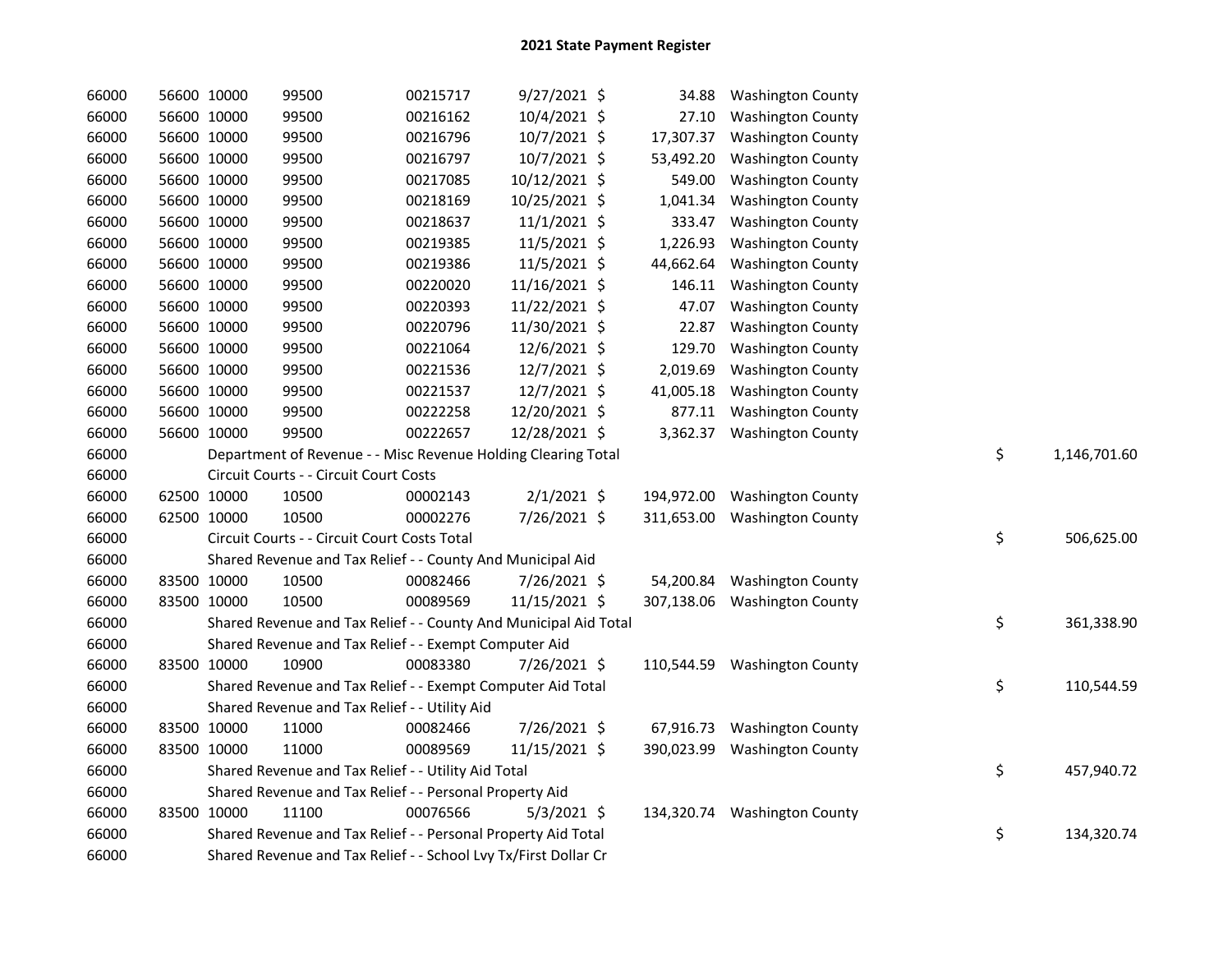| 66000       | 83500 10000 |             | 30200                                                                 | 00082758 | 7/26/2021 \$   | 23,615,526.69 | <b>Washington County</b> |    |               |
|-------------|-------------|-------------|-----------------------------------------------------------------------|----------|----------------|---------------|--------------------------|----|---------------|
| 66000       |             | 83500 10000 | 30200                                                                 | 00086153 | 7/26/2021 \$   | 2,976,082.27  | <b>Washington County</b> |    |               |
| 66000       |             |             | Shared Revenue and Tax Relief - - School Lvy Tx/First Dollar Cr Total |          |                |               |                          | \$ | 26,591,608.96 |
| 66000       |             |             | Shared Revenue and Tax Relief - - County Sales Tax Reptd/Distd        |          |                |               |                          |    |               |
| 66000       |             | 83500 10000 | 43100                                                                 | 00073922 | $1/29/2021$ \$ | 1,155,880.33  | <b>Washington County</b> |    |               |
| 66000       |             | 83500 10000 | 43100                                                                 | 00074010 | 2/26/2021 \$   | 1,200,981.89  | <b>Washington County</b> |    |               |
| 66000       |             | 83500 10000 | 43100                                                                 | 00074723 | $3/31/2021$ \$ | 991,381.09    | <b>Washington County</b> |    |               |
| 66000       |             | 83500 10000 | 43100                                                                 | 00079166 | 4/30/2021 \$   | 1,141,227.37  | <b>Washington County</b> |    |               |
| 66000       |             | 83500 10000 | 43100                                                                 | 00079970 | $5/28/2021$ \$ | 1,180,994.78  | <b>Washington County</b> |    |               |
| 66000       | 83500 10000 |             | 43100                                                                 | 00080701 | $6/30/2021$ \$ | 1,359,096.21  | <b>Washington County</b> |    |               |
| 66000       | 83500 10000 |             | 43100                                                                 | 00086243 | 7/30/2021 \$   | 1,444,004.26  | <b>Washington County</b> |    |               |
| 66000       |             | 83500 10000 | 43100                                                                 | 00086806 | $8/31/2021$ \$ | 1,165,181.15  | <b>Washington County</b> |    |               |
| 66000       | 83500 10000 |             | 43100                                                                 | 00087108 | $9/30/2021$ \$ | 1,434,638.11  | <b>Washington County</b> |    |               |
| 66000       | 83500 10000 |             | 43100                                                                 | 00087797 | 10/29/2021 \$  | 1,304,843.07  | <b>Washington County</b> |    |               |
| 66000       | 83500 10000 |             | 43100                                                                 | 00089807 | 11/30/2021 \$  | 1,182,222.80  | <b>Washington County</b> |    |               |
| 66000       | 83500 10000 |             | 43100                                                                 | 00089891 | 12/30/2021 \$  | 1,462,968.20  | <b>Washington County</b> |    |               |
| 66000       |             |             | Shared Revenue and Tax Relief - - County Sales Tax Reptd/Distd Total  |          |                |               |                          | \$ | 15,023,419.26 |
| 66000       |             |             | Shared Revenue and Tax Relief - - Baseball Stadium District Tax       |          |                |               |                          |    |               |
| 66000       |             | 83500 10000 | 43300                                                                 | 00087806 | $11/1/2021$ \$ | 54.414.26     | <b>Washington County</b> |    |               |
| 66000       |             |             | Shared Revenue and Tax Relief - - Baseball Stadium District Tax Total |          |                |               |                          | \$ | 54,414.26     |
| 66000       |             |             | Shared Revenue and Tax Relief - - Lottery & Gaming Credit             |          |                |               |                          |    |               |
| 66000       |             | 83500 52100 | 36300                                                                 | 00074635 | $3/22/2021$ \$ | 5,946,702.52  | <b>Washington County</b> |    |               |
| 66000       |             |             | Shared Revenue and Tax Relief - - Lottery & Gaming Credit Total       |          |                |               |                          | \$ | 5,946,702.52  |
| 66000 Total |             |             |                                                                       |          |                |               |                          | \$ | 68,587,648.88 |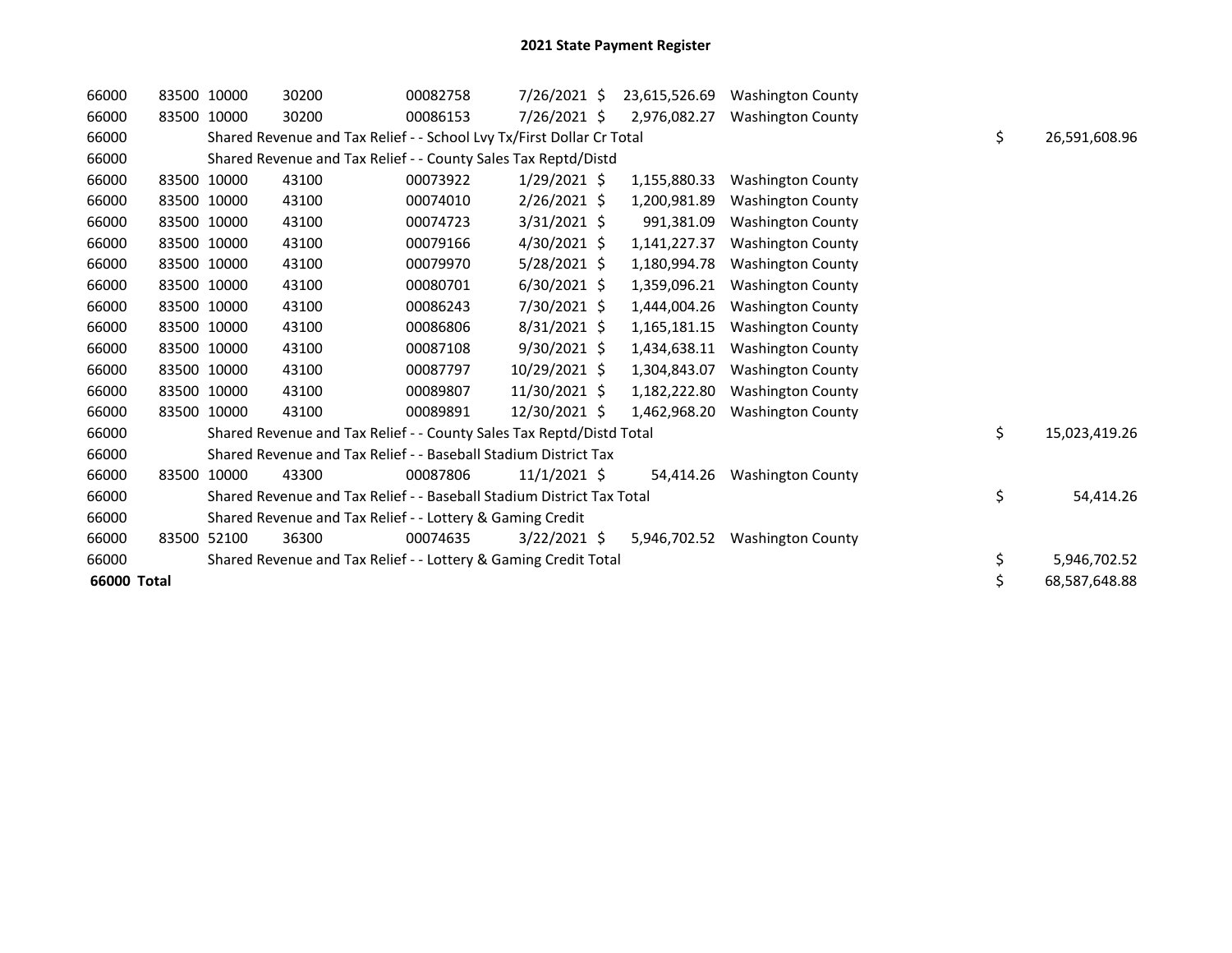| 66002 |             |             | Dept of Safety & Prof Services - - Fire Dues Distribution          |          |                |  |                            |    |            |
|-------|-------------|-------------|--------------------------------------------------------------------|----------|----------------|--|----------------------------|----|------------|
| 66002 |             | 16500 10000 | 22500                                                              | 00041893 | 7/15/2021 \$   |  | 14,587.16 Town Of Addison  |    |            |
| 66002 |             |             | Dept of Safety & Prof Services - - Fire Dues Distribution Total    |          |                |  |                            | \$ | 14,587.16  |
| 66002 |             |             | Dept of Natural Resources - - Aids In Lieu Of Taxes - Gener        |          |                |  |                            |    |            |
| 66002 |             | 37000 10000 | 50300                                                              | 00461082 | $2/1/2021$ \$  |  | 3,119.40 Town Of Addison   |    |            |
| 66002 |             | 37000 10000 | 50300                                                              | 00475420 | $4/21/2021$ \$ |  | 467.55 Town Of Addison     |    |            |
| 66002 |             |             | Dept of Natural Resources - - Aids In Lieu Of Taxes - Gener Total  |          |                |  |                            | \$ | 3,586.95   |
| 66002 |             |             | Dept of Natural Resources - - Resaids - Cnty Forst, Cl & Mfl       |          |                |  |                            |    |            |
| 66002 |             | 37000 21200 | 57100                                                              | 00488549 | 6/14/2021 \$   |  | 34.90 Town Of Addison      |    |            |
| 66002 |             |             | Dept of Natural Resources - - Resaids - Cnty Forst, Cl & Mfl Total |          |                |  |                            | \$ | 34.90      |
| 66002 |             |             | Dept of Natural Resources - - Aids In Lieu Of Taxes - Sum S        |          |                |  |                            |    |            |
| 66002 |             | 37000 21200 | 57900                                                              | 00475421 | $4/21/2021$ \$ |  | 711.54 Town Of Addison     |    |            |
| 66002 |             |             | Dept of Natural Resources - - Aids In Lieu Of Taxes - Sum S Total  |          |                |  |                            | \$ | 711.54     |
| 66002 |             |             | Dept of Natural Resources - - Fin Asst For Responsible Units       |          |                |  |                            |    |            |
| 66002 |             | 37000 27400 | 67000                                                              | 00483279 | $5/21/2021$ \$ |  | 7,666.70 Town Of Addison   |    |            |
| 66002 |             |             | Dept of Natural Resources - - Fin Asst For Responsible Units Total |          |                |  |                            | \$ | 7,666.70   |
| 66002 |             |             | WI Dept of Transportation - - Trns Aids To Mnc.-Sf                 |          |                |  |                            |    |            |
| 66002 |             | 39500 21100 | 19100                                                              | 00633348 | $1/4/2021$ \$  |  | 42,856.11 Town Of Addison  |    |            |
| 66002 |             | 39500 21100 | 19100                                                              | 00668955 | $4/5/2021$ \$  |  | 42,856.11 Town Of Addison  |    |            |
| 66002 |             | 39500 21100 | 19100                                                              | 00712443 | 7/6/2021 \$    |  | 42,856.11 Town Of Addison  |    |            |
| 66002 |             | 39500 21100 | 19100                                                              | 00753002 | 10/4/2021 \$   |  | 42,856.11 Town Of Addison  |    |            |
| 66002 |             |             | WI Dept of Transportation - - Trns Aids To Mnc.-Sf Total           |          |                |  |                            | \$ | 171,424.44 |
| 66002 |             |             | WI Dept of Transportation - - Loc Rd Imp Prg St Fd                 |          |                |  |                            |    |            |
| 66002 |             | 39500 21100 | 27800                                                              | 00658012 | 2/25/2021 \$   |  | 16,222.68 Town Of Addison  |    |            |
| 66002 |             |             | WI Dept of Transportation - - Loc Rd Imp Prg St Fd Total           |          |                |  |                            | \$ | 16,222.68  |
| 66002 |             |             | Department of Revenue - - Gifts And Grants                         |          |                |  |                            |    |            |
| 66002 |             | 56600 10000 | 12100                                                              | 00207736 | $6/25/2021$ \$ |  | 180,396.25 Town Of Addison |    |            |
| 66002 |             |             | Department of Revenue - - Gifts And Grants Total                   |          |                |  |                            | \$ | 180,396.25 |
| 66002 |             |             | Shared Revenue and Tax Relief - - County And Municipal Aid         |          |                |  |                            |    |            |
| 66002 |             | 83500 10000 | 10500                                                              | 00082446 | 7/26/2021 \$   |  | 6,495.40 Town Of Addison   |    |            |
| 66002 | 83500 10000 |             | 10500                                                              | 00089549 | 11/15/2021 \$  |  | 36,807.27 Town Of Addison  |    |            |
| 66002 |             |             | Shared Revenue and Tax Relief - - County And Municipal Aid Total   |          |                |  |                            | \$ | 43,302.67  |
| 66002 |             |             | Shared Revenue and Tax Relief - - Exempt Computer Aid              |          |                |  |                            |    |            |
| 66002 |             | 83500 10000 | 10900                                                              | 00084949 | 7/26/2021 \$   |  | 1,060.04 Town Of Addison   |    |            |
| 66002 |             |             | Shared Revenue and Tax Relief - - Exempt Computer Aid Total        |          |                |  |                            | \$ | 1,060.04   |
| 66002 |             |             | Shared Revenue and Tax Relief - - Utility Aid                      |          |                |  |                            |    |            |
| 66002 |             | 83500 10000 | 11000                                                              | 00082446 | 7/26/2021 \$   |  | 27.24 Town Of Addison      |    |            |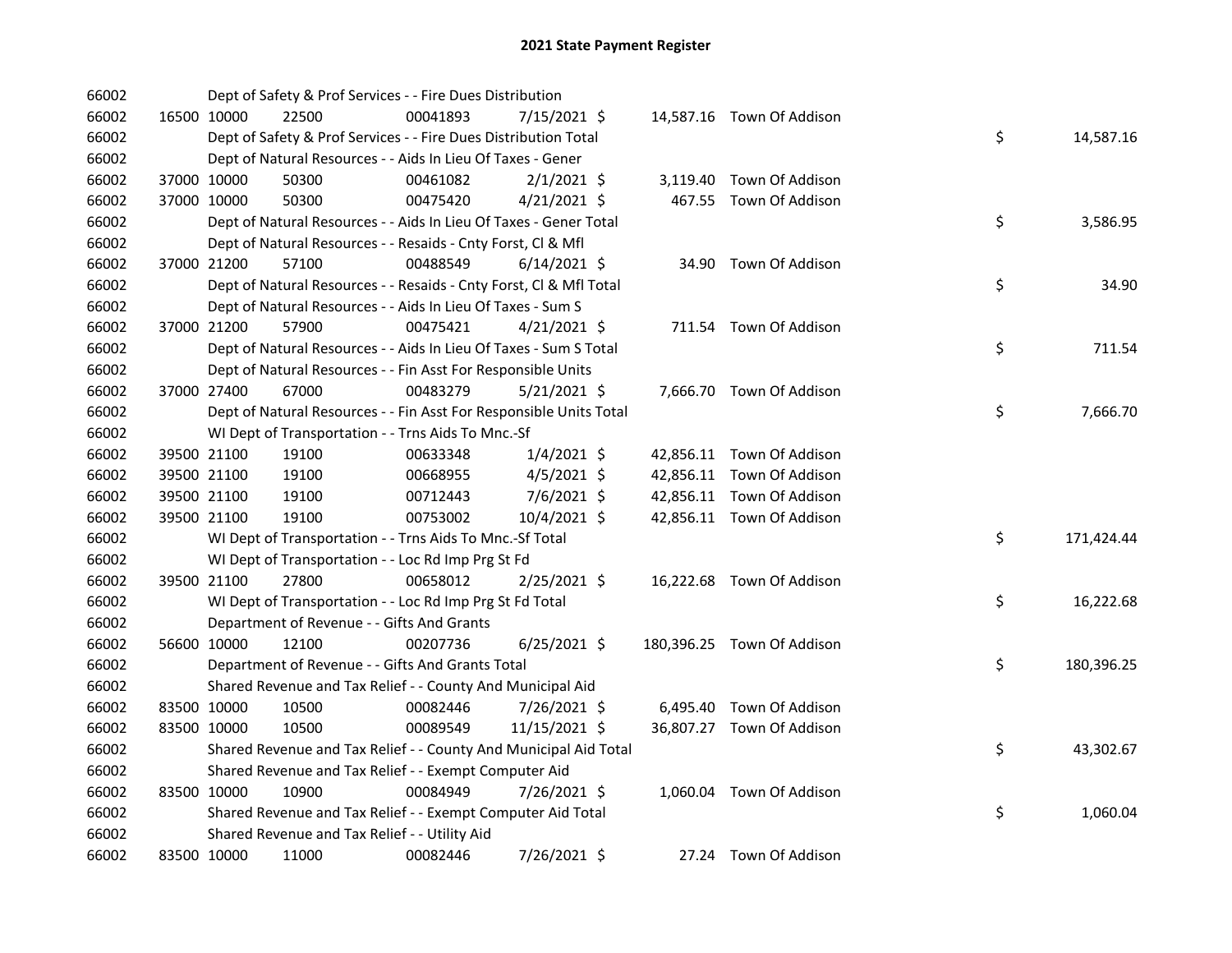| 66002       |             | Shared Revenue and Tax Relief - - Utility Aid Total | 27.24                                                                         |              |           |                 |            |
|-------------|-------------|-----------------------------------------------------|-------------------------------------------------------------------------------|--------------|-----------|-----------------|------------|
| 66002       |             |                                                     | Shared Revenue and Tax Relief - - Personal Property Aid                       |              |           |                 |            |
| 66002       | 83500 10000 | 11100                                               | 00078137                                                                      | 5/3/2021 \$  | 14.107.57 | Town Of Addison |            |
| 66002       |             |                                                     | Shared Revenue and Tax Relief - - Personal Property Aid Total                 |              |           |                 | 14,107.57  |
| 66002       |             |                                                     | Shared Revenue and Tax Relief - - State Aid; Video Service Provider Fee       |              |           |                 |            |
| 66002       | 83500 10000 | 11200                                               | 00083216                                                                      | 7/26/2021 \$ | 5.667.54  | Town Of Addison |            |
| 66002       |             |                                                     | Shared Revenue and Tax Relief - - State Aid; Video Service Provider Fee Total |              |           |                 | 5,667.54   |
| 66002 Total |             |                                                     |                                                                               |              |           |                 | 458,795.68 |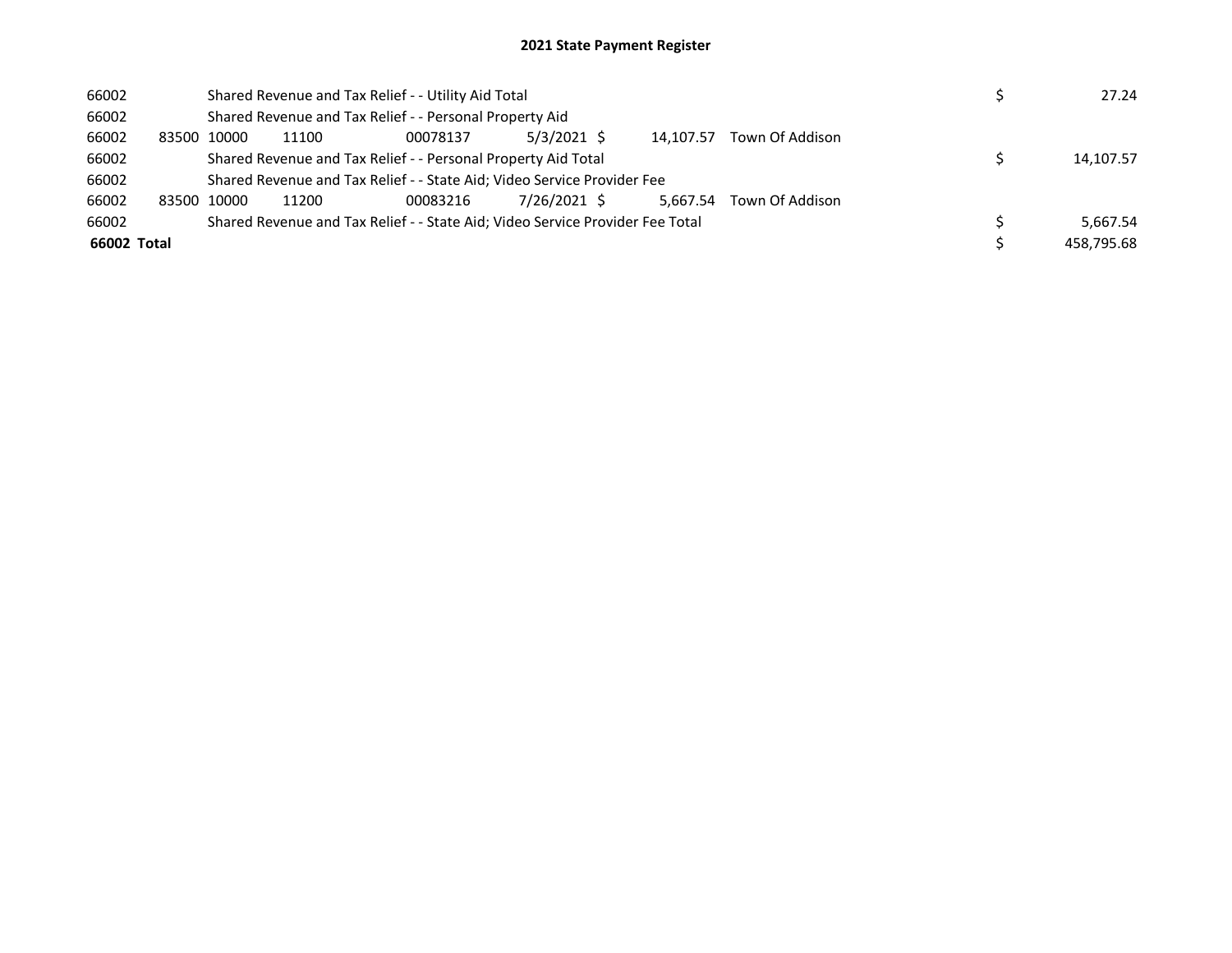| 66004 |             |             | Dept of Safety & Prof Services - - Fire Dues Distribution          |          |                |  |                           |    |            |
|-------|-------------|-------------|--------------------------------------------------------------------|----------|----------------|--|---------------------------|----|------------|
| 66004 |             | 16500 10000 | 22500                                                              | 00041894 | 7/16/2021 \$   |  | 14,027.48 Town Of Barton  |    |            |
| 66004 |             |             | Dept of Safety & Prof Services - - Fire Dues Distribution Total    |          |                |  |                           | \$ | 14,027.48  |
| 66004 |             |             | Dept of Natural Resources - - Aids In Lieu Of Taxes - Gener        |          |                |  |                           |    |            |
| 66004 | 37000 10000 |             | 50300                                                              | 00461117 | $2/2/2021$ \$  |  | 2,390.92 Town Of Barton   |    |            |
| 66004 | 37000 10000 |             | 50300                                                              | 00461118 | $2/2/2021$ \$  |  | 4,310.04 Town Of Barton   |    |            |
| 66004 | 37000 10000 |             | 50300                                                              | 00475716 | $4/21/2021$ \$ |  | 12.64 Town Of Barton      |    |            |
| 66004 |             |             | Dept of Natural Resources - - Aids In Lieu Of Taxes - Gener Total  |          |                |  |                           | \$ | 6,713.60   |
| 66004 |             |             | Dept of Natural Resources - - Resaids - Cnty Forst, Cl & Mfl       |          |                |  |                           |    |            |
| 66004 |             | 37000 21200 | 57100                                                              | 00488550 | $6/14/2021$ \$ |  | 52.41 Town Of Barton      |    |            |
| 66004 |             |             | Dept of Natural Resources - - Resaids - Cnty Forst, Cl & Mfl Total |          |                |  |                           | \$ | 52.41      |
| 66004 |             |             | Dept of Natural Resources - - Fin Asst For Responsible Units       |          |                |  |                           |    |            |
| 66004 |             | 37000 27400 | 67000                                                              | 00483460 | $5/21/2021$ \$ |  | 2,997.26 Town Of Barton   |    |            |
| 66004 |             |             | Dept of Natural Resources - - Fin Asst For Responsible Units Total |          |                |  |                           | \$ | 2,997.26   |
| 66004 |             |             | WI Dept of Transportation - - Trns Aids To Mnc.-Sf                 |          |                |  |                           |    |            |
| 66004 |             | 39500 21100 | 19100                                                              | 00633349 | $1/4/2021$ \$  |  | 30,399.39 Town Of Barton  |    |            |
| 66004 | 39500 21100 |             | 19100                                                              | 00668956 | $4/5/2021$ \$  |  | 30,399.39 Town Of Barton  |    |            |
| 66004 | 39500 21100 |             | 19100                                                              | 00712444 | $7/6/2021$ \$  |  | 30,399.39 Town Of Barton  |    |            |
| 66004 |             | 39500 21100 | 19100                                                              | 00753003 | 10/4/2021 \$   |  | 30,399.39 Town Of Barton  |    |            |
| 66004 |             |             | WI Dept of Transportation - - Trns Aids To Mnc.-Sf Total           |          |                |  |                           | \$ | 121,597.56 |
| 66004 |             |             | Department of Revenue - - Gifts And Grants                         |          |                |  |                           |    |            |
| 66004 |             | 56600 10000 | 12100                                                              | 00207737 | $6/25/2021$ \$ |  | 139,889.52 Town Of Barton |    |            |
| 66004 |             |             | Department of Revenue - - Gifts And Grants Total                   |          |                |  |                           | \$ | 139,889.52 |
| 66004 |             |             | Shared Revenue and Tax Relief - - County And Municipal Aid         |          |                |  |                           |    |            |
| 66004 | 83500 10000 |             | 10500                                                              | 00082447 | 7/26/2021 \$   |  | 5,098.40 Town Of Barton   |    |            |
| 66004 | 83500 10000 |             | 10500                                                              | 00089550 | 11/15/2021 \$  |  | 28,890.94 Town Of Barton  |    |            |
| 66004 |             |             | Shared Revenue and Tax Relief - - County And Municipal Aid Total   |          |                |  |                           | \$ | 33,989.34  |
| 66004 |             |             | Shared Revenue and Tax Relief - - Exempt Computer Aid              |          |                |  |                           |    |            |
| 66004 | 83500 10000 |             | 10900                                                              | 00084950 | 7/26/2021 \$   |  | 1,370.78 Town Of Barton   |    |            |
| 66004 |             |             | Shared Revenue and Tax Relief - - Exempt Computer Aid Total        |          |                |  |                           | \$ | 1,370.78   |
| 66004 |             |             | Shared Revenue and Tax Relief - - Utility Aid                      |          |                |  |                           |    |            |
| 66004 |             | 83500 10000 | 11000                                                              | 00082447 | 7/26/2021 \$   |  | 1,041.74 Town Of Barton   |    |            |
| 66004 | 83500 10000 |             | 11000                                                              | 00089550 | 11/15/2021 \$  |  | 10,656.52 Town Of Barton  |    |            |
| 66004 |             |             | Shared Revenue and Tax Relief - - Utility Aid Total                |          |                |  |                           | \$ | 11,698.26  |
| 66004 |             |             | Shared Revenue and Tax Relief - - Personal Property Aid            |          |                |  |                           |    |            |
| 66004 | 83500 10000 |             | 11100                                                              | 00078138 | $5/3/2021$ \$  |  | 4,133.69 Town Of Barton   |    |            |
| 66004 |             |             | Shared Revenue and Tax Relief - - Personal Property Aid Total      |          |                |  |                           | \$ | 4,133.69   |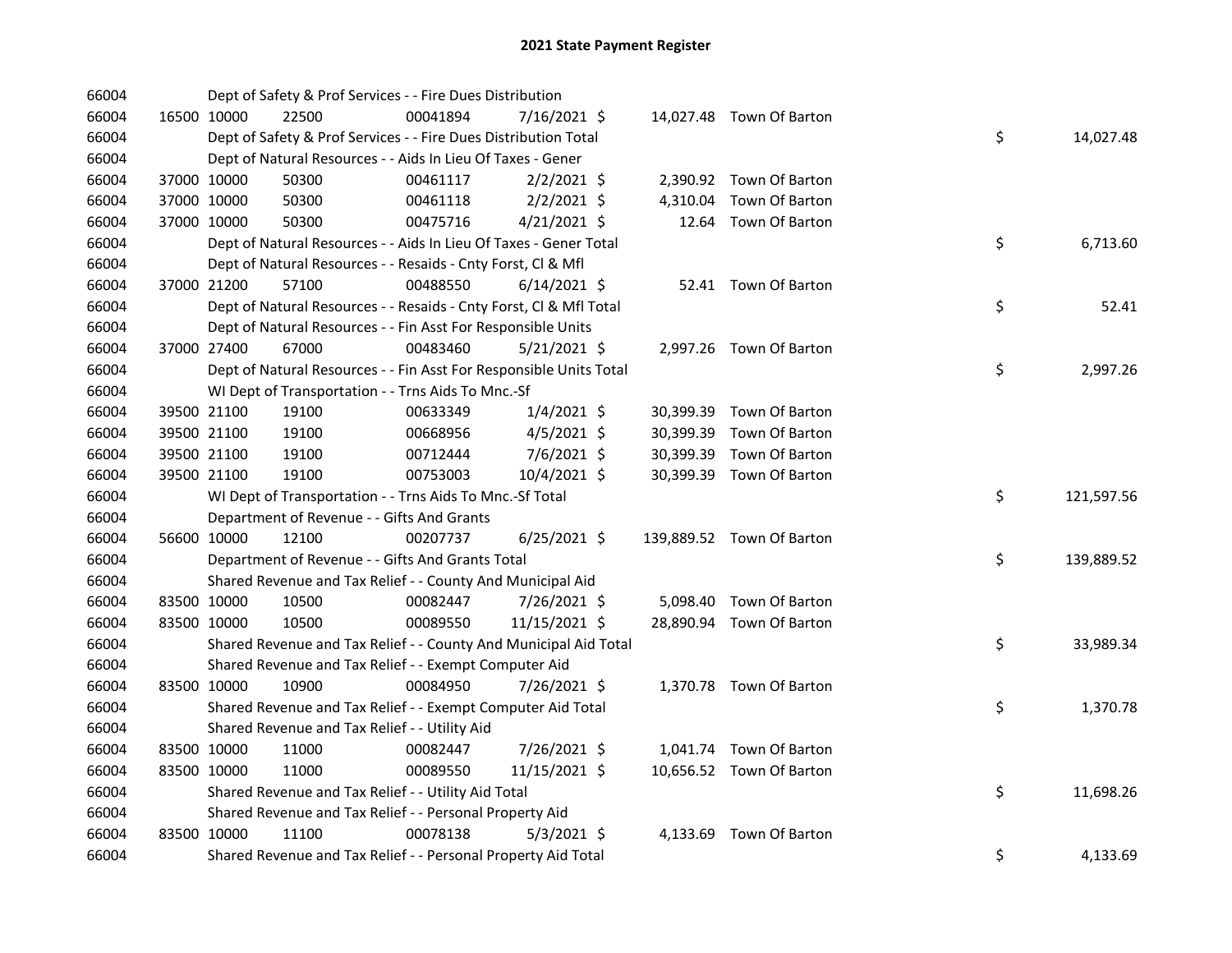| 66004       |                                                                               | Shared Revenue and Tax Relief - - State Aid; Video Service Provider Fee |       |          |              |  |                         |  |            |
|-------------|-------------------------------------------------------------------------------|-------------------------------------------------------------------------|-------|----------|--------------|--|-------------------------|--|------------|
| 66004       |                                                                               | 83500 10000                                                             | 11200 | 00083217 | 7/26/2021 \$ |  | 6,054.94 Town Of Barton |  |            |
| 66004       | Shared Revenue and Tax Relief - - State Aid; Video Service Provider Fee Total |                                                                         |       |          |              |  |                         |  | 6.054.94   |
| 66004 Total |                                                                               |                                                                         |       |          |              |  |                         |  | 342.524.84 |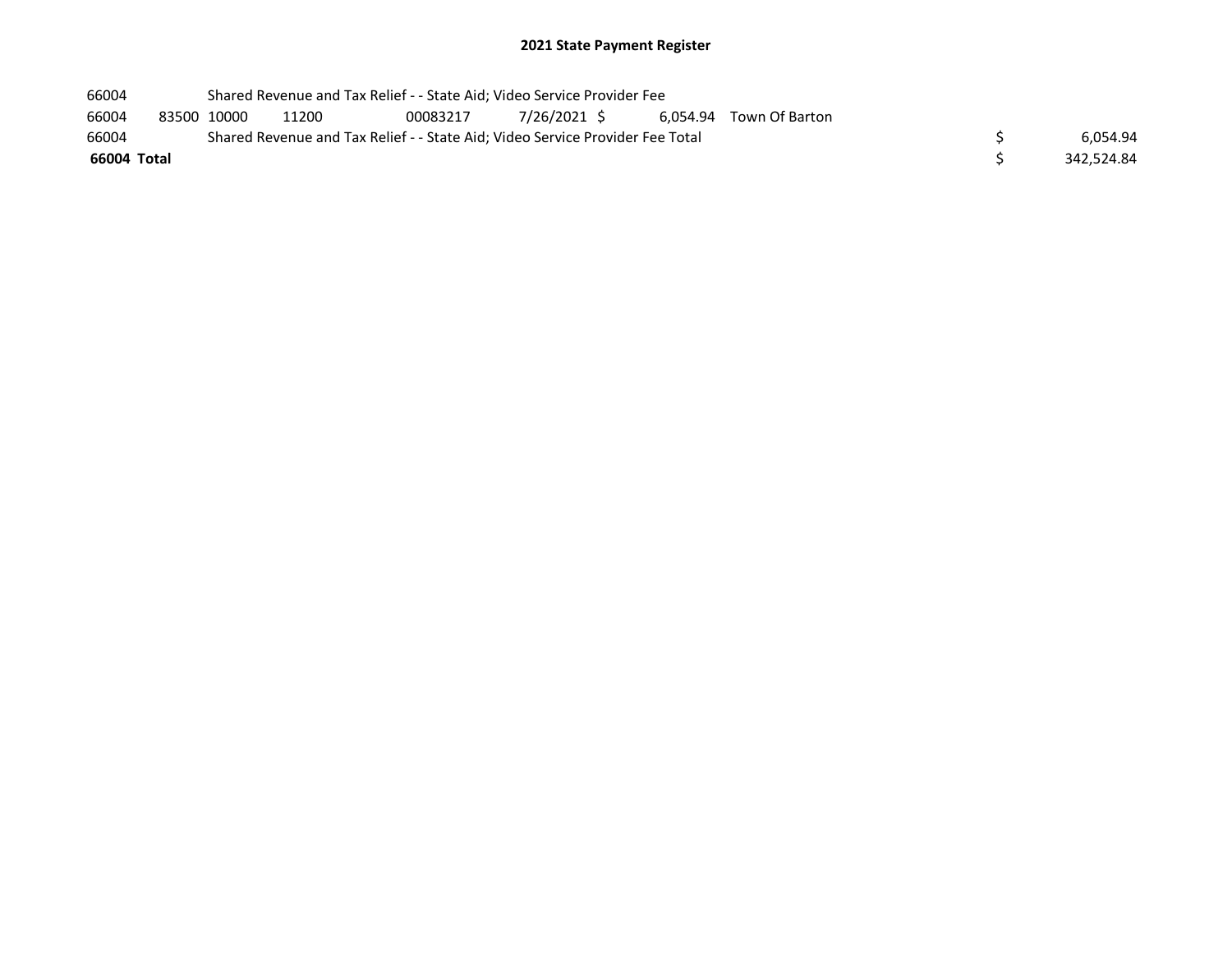| 66006 |             |             | Dept of Safety & Prof Services - - Fire Dues Distribution          |          |                |  |                         |    |            |
|-------|-------------|-------------|--------------------------------------------------------------------|----------|----------------|--|-------------------------|----|------------|
| 66006 |             | 16500 10000 | 22500                                                              | 00041895 | 7/16/2021 \$   |  | 20,595.30 Town Of Erin  |    |            |
| 66006 |             |             | Dept of Safety & Prof Services - - Fire Dues Distribution Total    |          |                |  |                         | \$ | 20,595.30  |
| 66006 |             |             | Dept of Natural Resources - - Aids In Lieu Of Taxes - Gener        |          |                |  |                         |    |            |
| 66006 |             | 37000 10000 | 50300                                                              | 00461105 | $2/2/2021$ \$  |  | 20,936.33 Town Of Erin  |    |            |
| 66006 | 37000 10000 |             | 50300                                                              | 00461106 | $2/2/2021$ \$  |  | 22,520.75 Town Of Erin  |    |            |
| 66006 |             |             | Dept of Natural Resources - - Aids In Lieu Of Taxes - Gener Total  |          |                |  |                         | \$ | 43,457.08  |
| 66006 |             |             | Dept of Natural Resources - - Resaids - Cnty Forst, Cl & Mfl       |          |                |  |                         |    |            |
| 66006 |             | 37000 21200 | 57100                                                              | 00488551 | $6/14/2021$ \$ |  | 240.89 Town Of Erin     |    |            |
| 66006 |             |             | Dept of Natural Resources - - Resaids - Cnty Forst, CI & Mfl Total |          |                |  |                         | \$ | 240.89     |
| 66006 |             |             | Dept of Natural Resources - - Aids In Lieu Of Taxes - Sum S        |          |                |  |                         |    |            |
| 66006 |             | 37000 21200 | 57900                                                              | 00475561 | $4/21/2021$ \$ |  | 3,196.99 Town Of Erin   |    |            |
| 66006 |             |             | Dept of Natural Resources - - Aids In Lieu Of Taxes - Sum S Total  |          |                |  |                         | \$ | 3,196.99   |
| 66006 |             |             | Dept of Natural Resources - - Fin Asst For Responsible Units       |          |                |  |                         |    |            |
| 66006 | 37000 27400 |             | 67000                                                              | 00483197 | $5/21/2021$ \$ |  | 6,813.17 Town Of Erin   |    |            |
| 66006 |             |             | Dept of Natural Resources - - Fin Asst For Responsible Units Total |          |                |  |                         | \$ | 6,813.17   |
| 66006 |             |             | WI Dept of Transportation - - Trns Aids To Mnc.-Sf                 |          |                |  |                         |    |            |
| 66006 |             | 39500 21100 | 19100                                                              | 00633350 | $1/4/2021$ \$  |  | 37,251.90 Town Of Erin  |    |            |
| 66006 |             | 39500 21100 | 19100                                                              | 00668957 | $4/5/2021$ \$  |  | 37,251.90 Town Of Erin  |    |            |
| 66006 | 39500 21100 |             | 19100                                                              | 00712445 | 7/6/2021 \$    |  | 37,251.90 Town Of Erin  |    |            |
| 66006 |             | 39500 21100 | 19100                                                              | 00753004 | 10/4/2021 \$   |  | 37,251.90 Town Of Erin  |    |            |
| 66006 |             |             | WI Dept of Transportation - - Trns Aids To Mnc.-Sf Total           |          |                |  |                         | \$ | 149,007.60 |
| 66006 |             |             | WI Dept of Transportation - - Loc Rd Imp Prg St Fd                 |          |                |  |                         |    |            |
| 66006 |             | 39500 21100 | 27800                                                              | 00749305 | $9/22/2021$ \$ |  | 16,043.89 Town Of Erin  |    |            |
| 66006 |             |             | WI Dept of Transportation - - Loc Rd Imp Prg St Fd Total           |          |                |  |                         | \$ | 16,043.89  |
| 66006 |             |             | Department of Revenue - - Gifts And Grants                         |          |                |  |                         |    |            |
| 66006 |             | 56600 10000 | 12100                                                              | 00207738 | $6/25/2021$ \$ |  | 200,754.29 Town Of Erin |    |            |
| 66006 |             |             | Department of Revenue - - Gifts And Grants Total                   |          |                |  |                         | \$ | 200,754.29 |
| 66006 |             |             | Department of Revenue - - Misc Revenue Holding Clearing            |          |                |  |                         |    |            |
| 66006 |             | 56600 10000 | 99500                                                              | 00219384 | $11/5/2021$ \$ |  | 1,200.00 Town Of Erin   |    |            |
| 66006 |             |             | Department of Revenue - - Misc Revenue Holding Clearing Total      |          |                |  |                         | \$ | 1,200.00   |
| 66006 |             |             | Shared Revenue and Tax Relief - - County And Municipal Aid         |          |                |  |                         |    |            |
| 66006 | 83500 10000 |             | 10500                                                              | 00082448 | 7/26/2021 \$   |  | 6,601.30 Town Of Erin   |    |            |
| 66006 | 83500 10000 |             | 10500                                                              | 00089551 | 11/15/2021 \$  |  | 37,407.39 Town Of Erin  |    |            |
| 66006 |             |             | Shared Revenue and Tax Relief - - County And Municipal Aid Total   |          |                |  |                         | \$ | 44,008.69  |
| 66006 |             |             | Shared Revenue and Tax Relief - - Exempt Computer Aid              |          |                |  |                         |    |            |
| 66006 |             | 83500 10000 | 10900                                                              | 00084951 | 7/26/2021 \$   |  | 130.94 Town Of Erin     |    |            |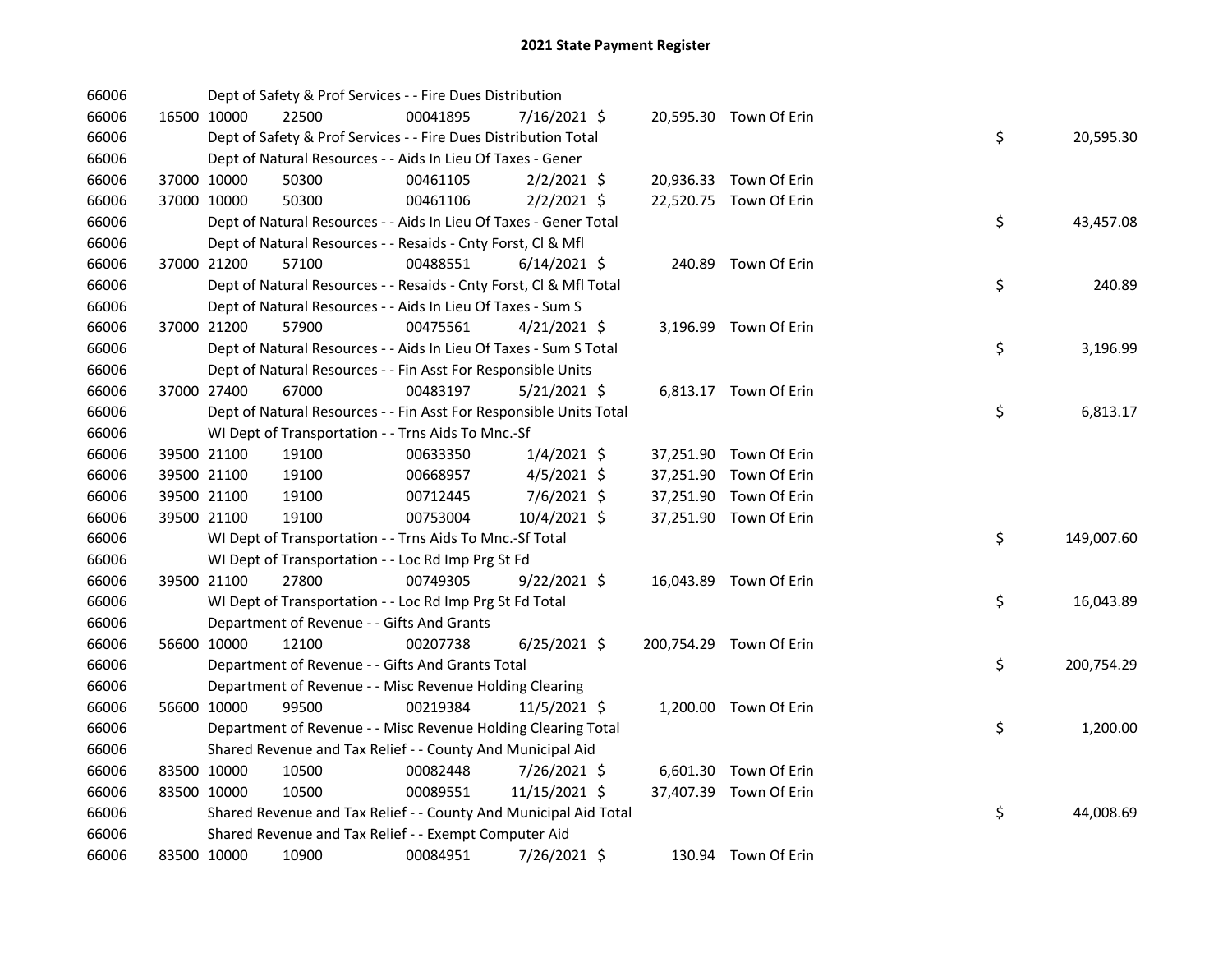| 66006       |                                                               | Shared Revenue and Tax Relief - - Exempt Computer Aid Total |       |                                                                     |               |          |              |  |            |  |
|-------------|---------------------------------------------------------------|-------------------------------------------------------------|-------|---------------------------------------------------------------------|---------------|----------|--------------|--|------------|--|
| 66006       |                                                               |                                                             |       | Shared Revenue and Tax Relief - - Personal Property Aid             |               |          |              |  |            |  |
| 66006       | 83500                                                         | 10000                                                       | 11100 | 00078139                                                            | $5/3/2021$ \$ | 2.814.01 | Town Of Erin |  |            |  |
| 66006       | Shared Revenue and Tax Relief - - Personal Property Aid Total |                                                             |       |                                                                     |               |          |              |  |            |  |
| 66006       |                                                               |                                                             |       | Shared Revenue and Tax Relief - - Payments For Municipal Svcs       |               |          |              |  |            |  |
| 66006       |                                                               | 83500 10000                                                 | 50100 | 00073824                                                            | $2/1/2021$ \$ | 88.87    | Town Of Erin |  |            |  |
| 66006       |                                                               |                                                             |       | Shared Revenue and Tax Relief - - Payments For Municipal Svcs Total |               |          |              |  | 88.87      |  |
| 66006 Total |                                                               |                                                             |       |                                                                     |               |          |              |  | 488.351.72 |  |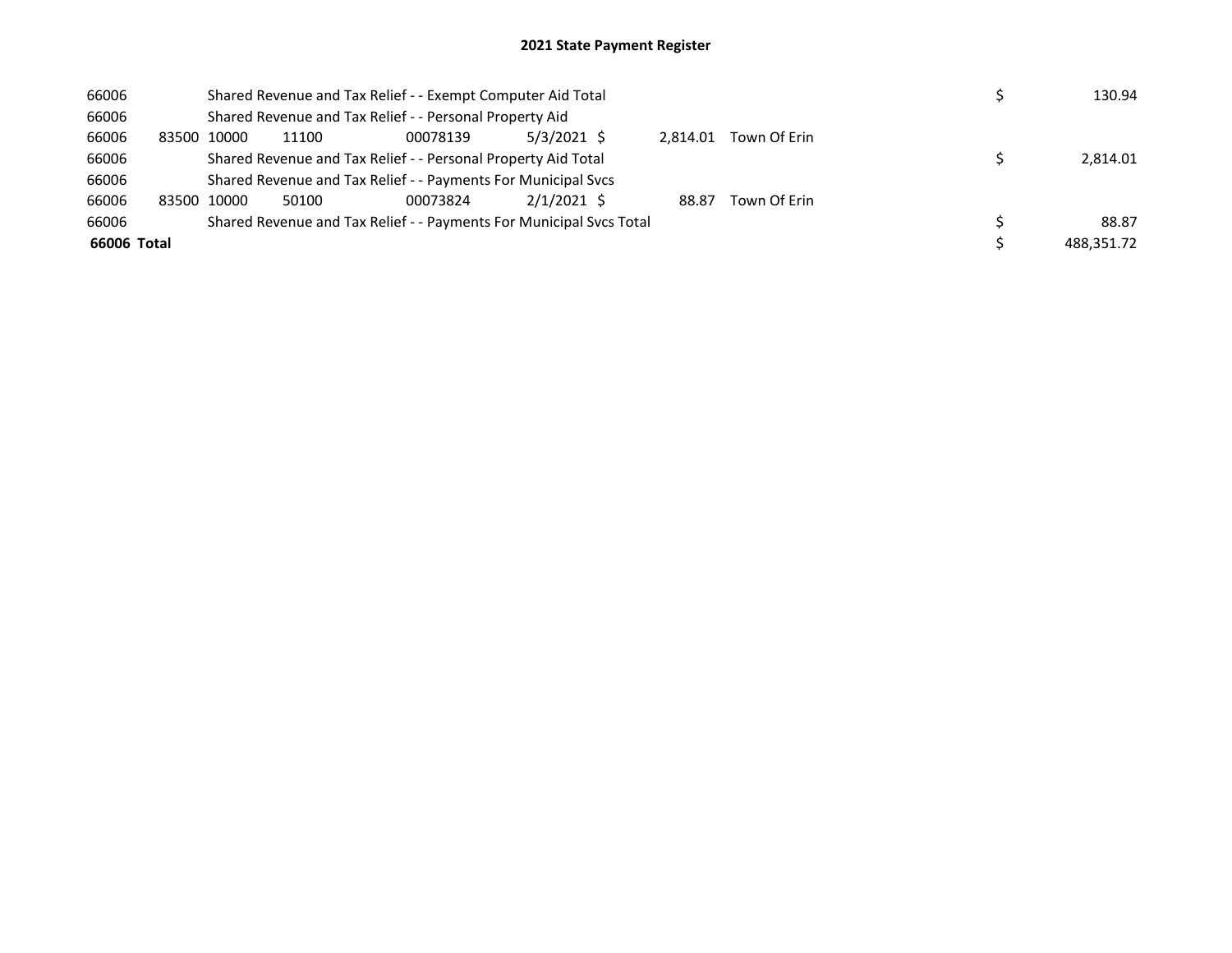| 66008 |             | Dept of Safety & Prof Services - - Fire Dues Distribution                     |          |                |  |                               |    |            |
|-------|-------------|-------------------------------------------------------------------------------|----------|----------------|--|-------------------------------|----|------------|
| 66008 | 16500 10000 | 22500                                                                         | 00041896 | 7/16/2021 \$   |  | 18,151.57 Town Of Farmington  |    |            |
| 66008 |             | Dept of Safety & Prof Services - - Fire Dues Distribution Total               |          |                |  |                               | \$ | 18,151.57  |
| 66008 |             | Dept of Natural Resources - - Aids In Lieu Of Taxes - Gener                   |          |                |  |                               |    |            |
| 66008 | 37000 10000 | 50300                                                                         | 00461036 | $2/2/2021$ \$  |  | 6,108.39 Town Of Farmington   |    |            |
| 66008 |             | Dept of Natural Resources - - Aids In Lieu Of Taxes - Gener Total             |          |                |  |                               | \$ | 6,108.39   |
| 66008 |             | Dept of Natural Resources - - Seg Earned                                      |          |                |  |                               |    |            |
| 66008 | 37000 21200 | 100SE                                                                         | 00474054 | $4/15/2021$ \$ |  | 1,382.21 Town Of Farmington   |    |            |
| 66008 |             | Dept of Natural Resources - - Seg Earned Total                                |          |                |  |                               | \$ | 1,382.21   |
| 66008 |             | Dept of Natural Resources - - Resaids - Cnty Forst, CI & Mfl                  |          |                |  |                               |    |            |
| 66008 | 37000 21200 | 57100                                                                         | 00488552 | $6/14/2021$ \$ |  | 59.17 Town Of Farmington      |    |            |
| 66008 |             | Dept of Natural Resources - - Resaids - Cnty Forst, Cl & Mfl Total            |          |                |  |                               | \$ | 59.17      |
| 66008 |             | Dept of Natural Resources - - Fin Asst For Responsible Units                  |          |                |  |                               |    |            |
| 66008 | 37000 27400 | 67000                                                                         | 00483974 | $5/21/2021$ \$ |  | 6,024.55 Town Of Farmington   |    |            |
| 66008 |             | Dept of Natural Resources - - Fin Asst For Responsible Units Total            |          |                |  |                               | \$ | 6,024.55   |
| 66008 |             | WI Dept of Transportation - - Trns Aids To Mnc.-Sf                            |          |                |  |                               |    |            |
| 66008 | 39500 21100 | 19100                                                                         | 00633351 | $1/4/2021$ \$  |  | 44,478.90 Town Of Farmington  |    |            |
| 66008 | 39500 21100 | 19100                                                                         | 00668958 | $4/5/2021$ \$  |  | 44,478.90 Town Of Farmington  |    |            |
| 66008 | 39500 21100 | 19100                                                                         | 00712446 | 7/6/2021 \$    |  | 44,478.90 Town Of Farmington  |    |            |
| 66008 | 39500 21100 | 19100                                                                         | 00753005 | 10/4/2021 \$   |  | 44,478.90 Town Of Farmington  |    |            |
| 66008 |             | WI Dept of Transportation - - Trns Aids To Mnc.-Sf Total                      |          |                |  |                               | \$ | 177,915.60 |
| 66008 |             | Department of Revenue - - Gifts And Grants                                    |          |                |  |                               |    |            |
| 66008 | 56600 10000 | 12100                                                                         | 00207739 | 6/25/2021 \$   |  | 196,986.22 Town Of Farmington |    |            |
| 66008 |             | Department of Revenue - - Gifts And Grants Total                              |          |                |  |                               | \$ | 196,986.22 |
| 66008 |             | Shared Revenue and Tax Relief - - County And Municipal Aid                    |          |                |  |                               |    |            |
| 66008 | 83500 10000 | 10500                                                                         | 00082449 | 7/26/2021 \$   |  | 5,798.98 Town Of Farmington   |    |            |
| 66008 | 83500 10000 | 10500                                                                         | 00089552 | 11/15/2021 \$  |  | 32,860.91 Town Of Farmington  |    |            |
| 66008 |             | Shared Revenue and Tax Relief - - County And Municipal Aid Total              |          |                |  |                               | \$ | 38,659.89  |
| 66008 |             | Shared Revenue and Tax Relief - - Exempt Computer Aid                         |          |                |  |                               |    |            |
| 66008 | 83500 10000 | 10900                                                                         | 00084952 | 7/26/2021 \$   |  | 22.86 Town Of Farmington      |    |            |
| 66008 |             | Shared Revenue and Tax Relief - - Exempt Computer Aid Total                   |          |                |  |                               | \$ | 22.86      |
| 66008 |             | Shared Revenue and Tax Relief - - Personal Property Aid                       |          |                |  |                               |    |            |
| 66008 | 83500 10000 | 11100                                                                         | 00078140 | $5/3/2021$ \$  |  | 1,704.09 Town Of Farmington   |    |            |
| 66008 |             | Shared Revenue and Tax Relief - - Personal Property Aid Total                 |          |                |  |                               | \$ | 1,704.09   |
| 66008 |             | Shared Revenue and Tax Relief - - State Aid; Video Service Provider Fee       |          |                |  |                               |    |            |
| 66008 | 83500 10000 | 11200                                                                         | 00083218 | 7/26/2021 \$   |  | 4,054.05 Town Of Farmington   |    |            |
| 66008 |             | Shared Revenue and Tax Relief - - State Aid; Video Service Provider Fee Total |          |                |  |                               | \$ | 4,054.05   |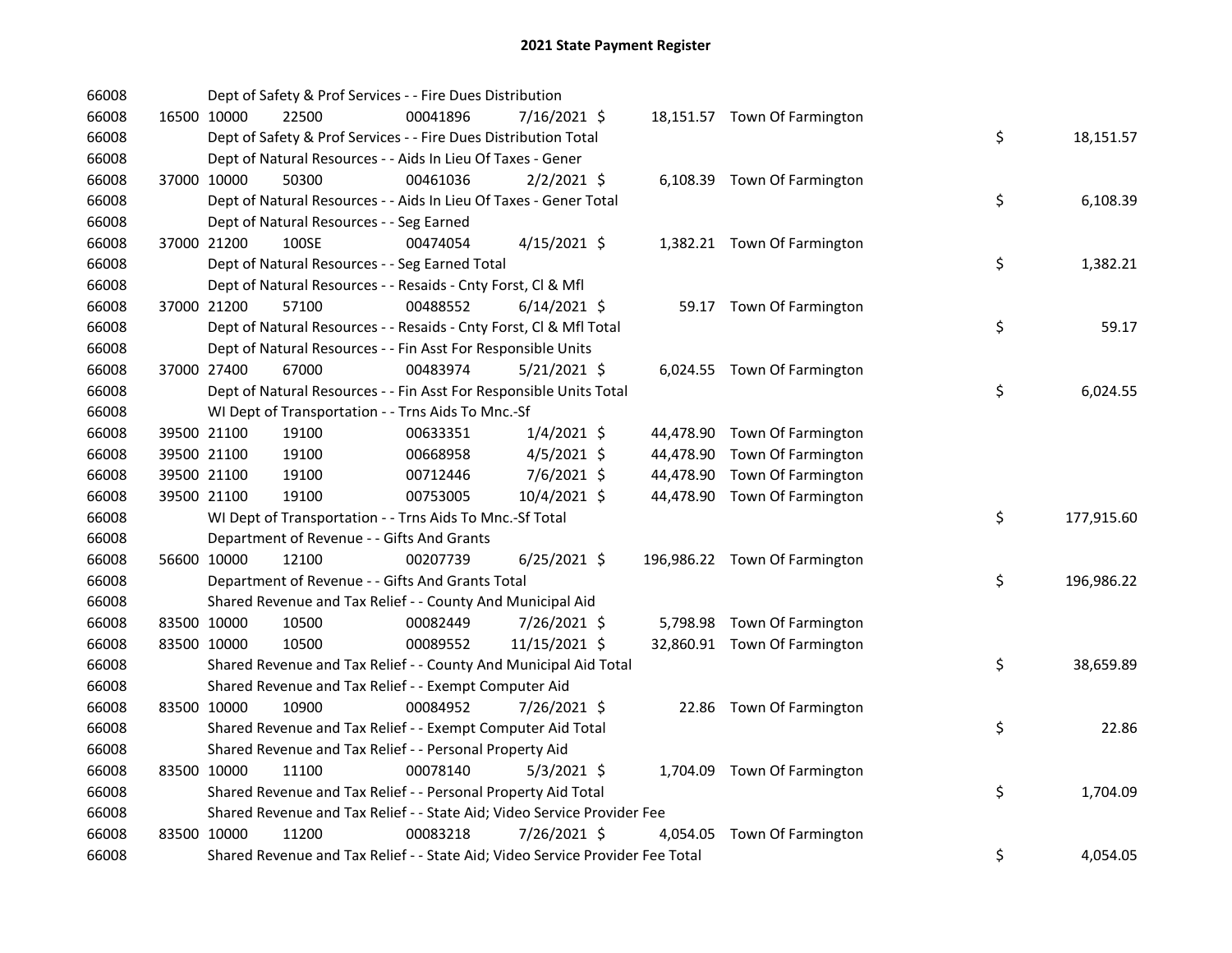$66008$  Total  $\zeta$  451,068.60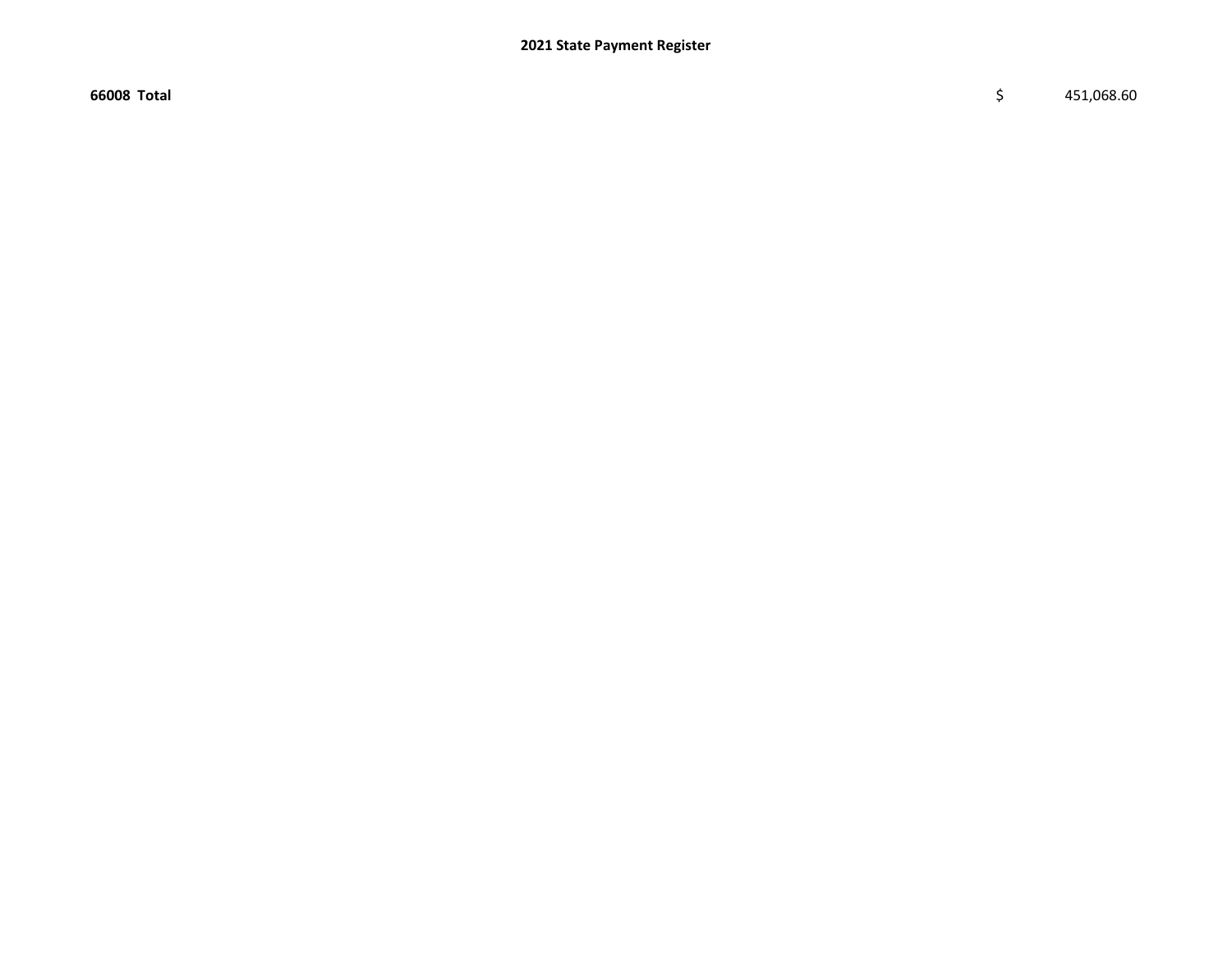| 66010       |             | Dept of Safety & Prof Services - - Fire Dues Distribution                     |          |                |  |                              |    |           |
|-------------|-------------|-------------------------------------------------------------------------------|----------|----------------|--|------------------------------|----|-----------|
| 66010       | 16500 10000 | 22500                                                                         | 00041897 | $7/16/2021$ \$ |  | 1,087.37 Town Of Germantown  |    |           |
| 66010       |             | Dept of Safety & Prof Services - - Fire Dues Distribution Total               |          |                |  |                              | \$ | 1,087.37  |
| 66010       |             | Dept of Natural Resources - - Fin Asst For Responsible Units                  |          |                |  |                              |    |           |
| 66010       | 37000 27400 | 67000                                                                         | 00483787 | $5/21/2021$ \$ |  | 395.46 Town Of Germantown    |    |           |
| 66010       |             | Dept of Natural Resources - - Fin Asst For Responsible Units Total            |          |                |  |                              | \$ | 395.46    |
| 66010       |             | WI Dept of Transportation - - Trns Aids To Mnc.-Sf                            |          |                |  |                              |    |           |
| 66010       | 39500 21100 | 19100                                                                         | 00633352 | $1/4/2021$ \$  |  | 2,930.22 Town Of Germantown  |    |           |
| 66010       | 39500 21100 | 19100                                                                         | 00668959 | $4/5/2021$ \$  |  | 2,930.22 Town Of Germantown  |    |           |
| 66010       | 39500 21100 | 19100                                                                         | 00712447 | 7/6/2021 \$    |  | 2,930.22 Town Of Germantown  |    |           |
| 66010       | 39500 21100 | 19100                                                                         | 00753006 | 10/4/2021 \$   |  | 2,930.22 Town Of Germantown  |    |           |
| 66010       |             | WI Dept of Transportation - - Trns Aids To Mnc.-Sf Total                      |          |                |  |                              | \$ | 11,720.88 |
| 66010       |             | WI Dept of Transportation - - Loc Rd Imp Prg St Fd                            |          |                |  |                              |    |           |
| 66010       | 39500 21100 | 27800                                                                         | 00701702 | $6/2/2021$ \$  |  | 30,718.48 Town Of Germantown |    |           |
| 66010       |             | WI Dept of Transportation - - Loc Rd Imp Prg St Fd Total                      |          |                |  |                              | \$ | 30,718.48 |
| 66010       |             | Department of Revenue - - Gifts And Grants                                    |          |                |  |                              |    |           |
| 66010       | 56600 10000 | 12100                                                                         | 00207740 | $6/25/2021$ \$ |  | 12,926.57 Town Of Germantown |    |           |
| 66010       |             | Department of Revenue - - Gifts And Grants Total                              |          |                |  |                              | \$ | 12,926.57 |
| 66010       |             | Shared Revenue and Tax Relief - - County And Municipal Aid                    |          |                |  |                              |    |           |
| 66010       | 83500 10000 | 10500                                                                         | 00082450 | 7/26/2021 \$   |  | 2,068.93 Town Of Germantown  |    |           |
| 66010       | 83500 10000 | 10500                                                                         | 00089553 | 11/15/2021 \$  |  | 11,723.91 Town Of Germantown |    |           |
| 66010       |             | Shared Revenue and Tax Relief - - County And Municipal Aid Total              |          |                |  |                              | \$ | 13,792.84 |
| 66010       |             | Shared Revenue and Tax Relief - - Exempt Computer Aid                         |          |                |  |                              |    |           |
| 66010       | 83500 10000 | 10900                                                                         | 00084953 | 7/26/2021 \$   |  | 106.00 Town Of Germantown    |    |           |
| 66010       |             | Shared Revenue and Tax Relief - - Exempt Computer Aid Total                   |          |                |  |                              | \$ | 106.00    |
| 66010       |             | Shared Revenue and Tax Relief - - Personal Property Aid                       |          |                |  |                              |    |           |
| 66010       | 83500 10000 | 11100                                                                         | 00078141 | $5/3/2021$ \$  |  | 544.65 Town Of Germantown    |    |           |
| 66010       |             | Shared Revenue and Tax Relief - - Personal Property Aid Total                 |          |                |  |                              | \$ | 544.65    |
| 66010       |             | Shared Revenue and Tax Relief - - State Aid; Video Service Provider Fee       |          |                |  |                              |    |           |
| 66010       | 83500 10000 | 11200                                                                         | 00083219 | 7/26/2021 \$   |  | 246.07 Town Of Germantown    |    |           |
| 66010       |             | Shared Revenue and Tax Relief - - State Aid; Video Service Provider Fee Total |          |                |  |                              | \$ | 246.07    |
| 66010 Total |             |                                                                               |          |                |  |                              | \$ | 71,538.32 |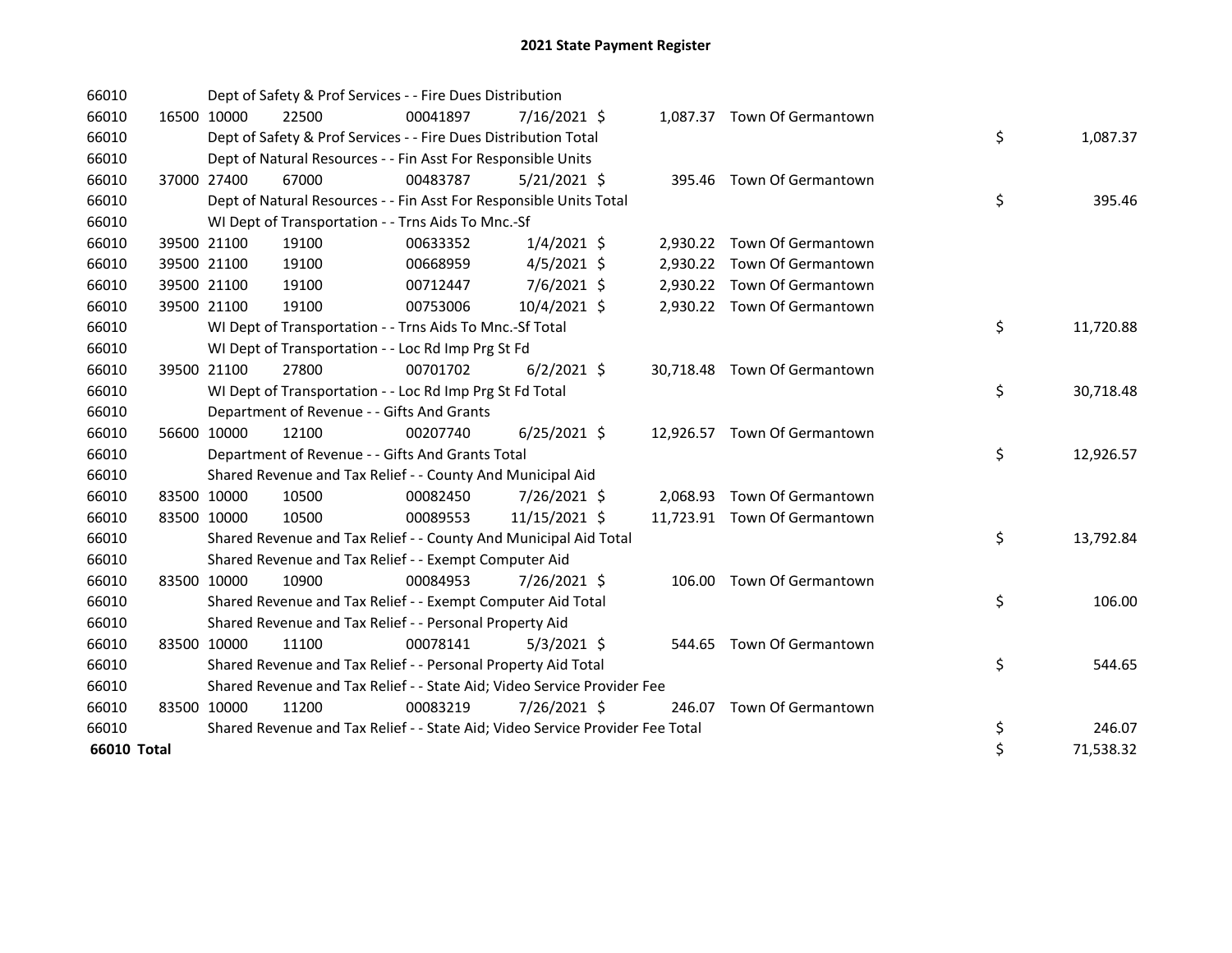| 66012 |             | Dept of Safety & Prof Services - - Fire Dues Distribution          |          |                |          |                             |    |            |
|-------|-------------|--------------------------------------------------------------------|----------|----------------|----------|-----------------------------|----|------------|
| 66012 | 16500 10000 | 22500                                                              | 00041900 | 7/16/2021 \$   |          | 15,328.88 Town Of Hartford  |    |            |
| 66012 |             | Dept of Safety & Prof Services - - Fire Dues Distribution Total    |          |                |          |                             | \$ | 15,328.88  |
| 66012 |             | Dept of Natural Resources - - Aids In Lieu Of Taxes - Gener        |          |                |          |                             |    |            |
| 66012 | 37000 10000 | 50300                                                              | 00461098 | $2/2/2021$ \$  |          | 152.90 Town Of Hartford     |    |            |
| 66012 | 37000 10000 | 50300                                                              | 00461099 | $2/2/2021$ \$  | 9,464.80 | Town Of Hartford            |    |            |
| 66012 | 37000 10000 | 50300                                                              | 00475531 | $4/21/2021$ \$ |          | 545.52 Town Of Hartford     |    |            |
| 66012 |             | Dept of Natural Resources - - Aids In Lieu Of Taxes - Gener Total  |          |                |          |                             | \$ | 10,163.22  |
| 66012 |             | Dept of Natural Resources - - GPO -Federal Funds                   |          |                |          |                             |    |            |
| 66012 | 37000 21200 | 38100                                                              | 00466840 | $3/12/2021$ \$ |          | 7,532.20 Town Of Hartford   |    |            |
| 66012 |             | Dept of Natural Resources - - GPO -Federal Funds Total             |          |                |          |                             | \$ | 7,532.20   |
| 66012 |             | Dept of Natural Resources - - Enf A - Boating Enforcement          |          |                |          |                             |    |            |
| 66012 | 37000 21200 | 55000                                                              | 00466840 | $3/12/2021$ \$ |          | 15,516.70 Town Of Hartford  |    |            |
| 66012 |             | Dept of Natural Resources - - Enf A - Boating Enforcement Total    |          |                |          |                             | \$ | 15,516.70  |
| 66012 |             | Dept of Natural Resources - - Resaids - Cnty Forst, Cl & Mfl       |          |                |          |                             |    |            |
| 66012 | 37000 21200 | 57100                                                              | 00488553 | $6/14/2021$ \$ |          | 25.58 Town Of Hartford      |    |            |
| 66012 |             | Dept of Natural Resources - - Resaids - Cnty Forst, Cl & Mfl Total |          |                |          |                             | \$ | 25.58      |
| 66012 |             | Dept of Natural Resources - - Aids In Lieu Of Taxes - Sum S        |          |                |          |                             |    |            |
| 66012 | 37000 21200 | 57900                                                              | 00475530 | $4/21/2021$ \$ |          | 105.97 Town Of Hartford     |    |            |
| 66012 |             | Dept of Natural Resources - - Aids In Lieu Of Taxes - Sum S Total  |          |                |          |                             | \$ | 105.97     |
| 66012 |             | Dept of Natural Resources - - Fin Asst For Responsible Units       |          |                |          |                             |    |            |
| 66012 | 37000 27400 | 67000                                                              | 00483521 | $5/21/2021$ \$ |          | 4,470.53 Town Of Hartford   |    |            |
| 66012 |             | Dept of Natural Resources - - Fin Asst For Responsible Units Total |          |                |          |                             | \$ | 4,470.53   |
| 66012 |             | WI Dept of Transportation - - Trns Aids To Mnc.-Sf                 |          |                |          |                             |    |            |
| 66012 | 39500 21100 | 19100                                                              | 00633353 | $1/4/2021$ \$  |          | 32,620.05 Town Of Hartford  |    |            |
| 66012 | 39500 21100 | 19100                                                              | 00668960 | $4/5/2021$ \$  |          | 32,620.05 Town Of Hartford  |    |            |
| 66012 | 39500 21100 | 19100                                                              | 00712448 | 7/6/2021 \$    |          | 32,620.05 Town Of Hartford  |    |            |
| 66012 | 39500 21100 | 19100                                                              | 00753007 | 10/4/2021 \$   |          | 32,620.05 Town Of Hartford  |    |            |
| 66012 |             | WI Dept of Transportation - - Trns Aids To Mnc.-Sf Total           |          |                |          |                             | \$ | 130,480.20 |
| 66012 |             | Department of Justice - - Officer training reimbursement           |          |                |          |                             |    |            |
| 66012 | 45500 10000 | 21400                                                              | 00105319 | 11/15/2021 \$  |          | 640.00 Town Of Hartford     |    |            |
| 66012 |             | Department of Justice - - Officer training reimbursement Total     |          |                |          |                             | \$ | 640.00     |
| 66012 |             | Department of Revenue - - Gifts And Grants                         |          |                |          |                             |    |            |
| 66012 | 56600 10000 | 12100                                                              | 00207741 | $6/25/2021$ \$ |          | 186,519.36 Town Of Hartford |    |            |
| 66012 |             | Department of Revenue - - Gifts And Grants Total                   |          |                |          |                             | \$ | 186,519.36 |
| 66012 |             | Shared Revenue and Tax Relief - - County And Municipal Aid         |          |                |          |                             |    |            |
| 66012 | 83500 10000 | 10500                                                              | 00082451 | 7/26/2021 \$   |          | 6,981.50 Town Of Hartford   |    |            |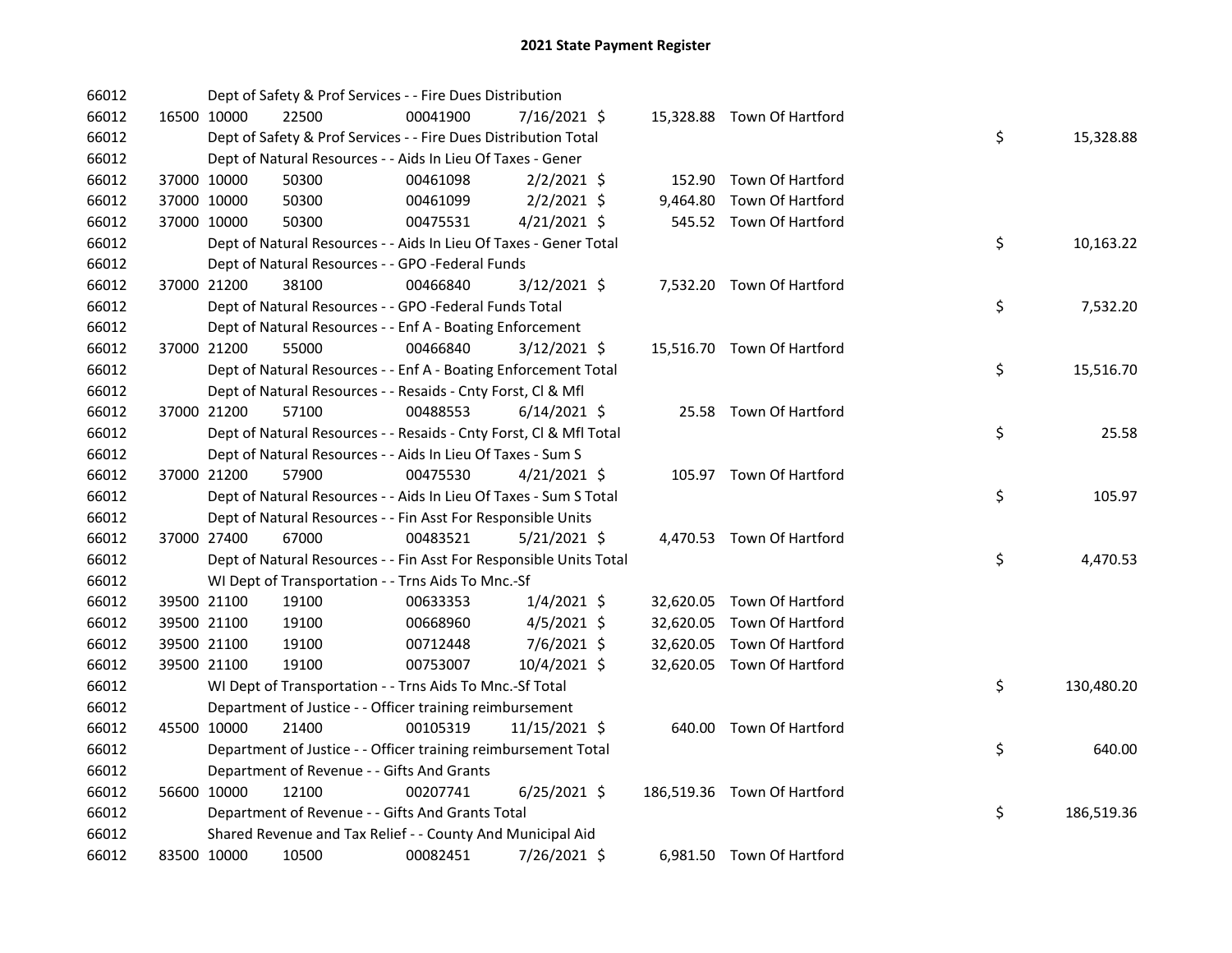| 66012       | 83500 10000 |             | 10500                                                                         | 00089554 | $11/15/2021$ \$ |          | 39,561.86 Town Of Hartford |    |            |
|-------------|-------------|-------------|-------------------------------------------------------------------------------|----------|-----------------|----------|----------------------------|----|------------|
| 66012       |             |             | Shared Revenue and Tax Relief - - County And Municipal Aid Total              |          |                 |          |                            | \$ | 46,543.36  |
| 66012       |             |             | Shared Revenue and Tax Relief - - Exempt Computer Aid                         |          |                 |          |                            |    |            |
| 66012       |             | 83500 10000 | 10900                                                                         | 00084954 | 7/26/2021 \$    |          | 255.66 Town Of Hartford    |    |            |
| 66012       |             |             | Shared Revenue and Tax Relief - - Exempt Computer Aid Total                   |          |                 |          |                            | \$ | 255.66     |
| 66012       |             |             | Shared Revenue and Tax Relief - - Utility Aid                                 |          |                 |          |                            |    |            |
| 66012       |             | 83500 10000 | 11000                                                                         | 00082451 | $7/26/2021$ \$  | 2,034.33 | Town Of Hartford           |    |            |
| 66012       |             | 83500 10000 | 11000                                                                         | 00089554 | 11/15/2021 \$   |          | 11,786.04 Town Of Hartford |    |            |
| 66012       |             |             | Shared Revenue and Tax Relief - - Utility Aid Total                           |          |                 |          |                            | \$ | 13,820.37  |
| 66012       |             |             | Shared Revenue and Tax Relief - - Personal Property Aid                       |          |                 |          |                            |    |            |
| 66012       |             | 83500 10000 | 11100                                                                         | 00078142 | $5/3/2021$ \$   |          | 495.56 Town Of Hartford    |    |            |
| 66012       |             |             | Shared Revenue and Tax Relief - - Personal Property Aid Total                 |          |                 |          |                            | \$ | 495.56     |
| 66012       |             |             | Shared Revenue and Tax Relief - - State Aid; Video Service Provider Fee       |          |                 |          |                            |    |            |
| 66012       |             | 83500 10000 | 11200                                                                         | 00083220 | $7/26/2021$ \$  | 8.334.76 | Town Of Hartford           |    |            |
| 66012       |             |             | Shared Revenue and Tax Relief - - State Aid; Video Service Provider Fee Total |          |                 |          |                            | \$ | 8,334.76   |
| 66012       |             |             | Shared Revenue and Tax Relief - - Payments For Municipal Svcs                 |          |                 |          |                            |    |            |
| 66012       |             | 83500 10000 | 50100                                                                         | 00073825 | $2/1/2021$ \$   |          | 284.16 Town Of Hartford    |    |            |
| 66012       |             |             | Shared Revenue and Tax Relief - - Payments For Municipal Svcs Total           |          |                 |          |                            | \$ | 284.16     |
| 66012       |             |             | Shared Revenue and Tax Relief - - Lottery & Gaming Credit                     |          |                 |          |                            |    |            |
| 66012       |             | 83500 52100 | 36300                                                                         | 00074467 | $3/22/2021$ \$  | 1,968.12 | Town Of Hartford           |    |            |
| 66012       |             |             | Shared Revenue and Tax Relief - - Lottery & Gaming Credit Total               |          |                 |          |                            | \$ | 1,968.12   |
| 66012 Total |             |             |                                                                               |          |                 |          |                            | \$ | 442,484.63 |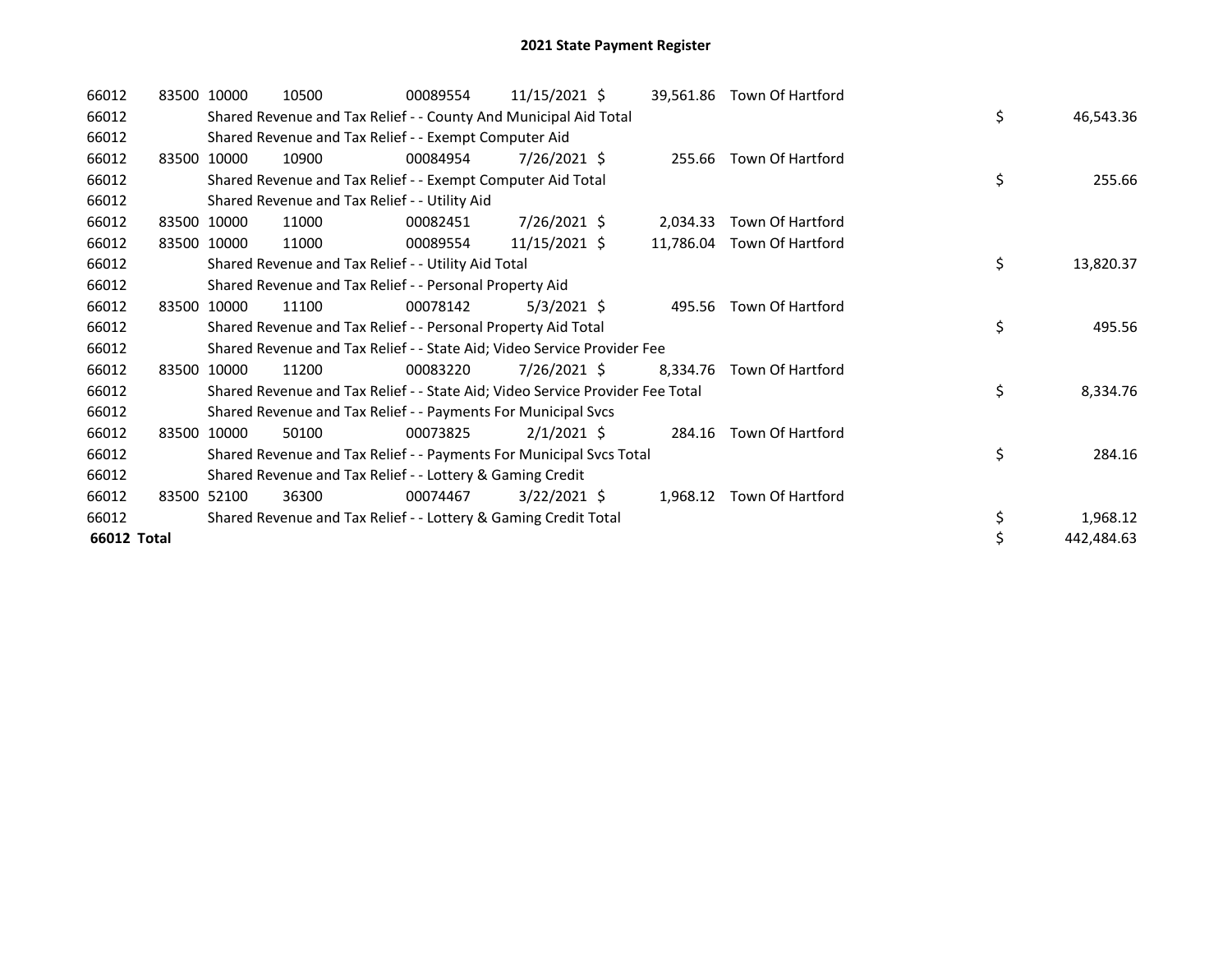| 66014 |             |             | Dept of Safety & Prof Services - - Fire Dues Distribution                                         |          |                |           |                           |    |            |
|-------|-------------|-------------|---------------------------------------------------------------------------------------------------|----------|----------------|-----------|---------------------------|----|------------|
| 66014 |             | 16500 10000 | 22500                                                                                             | 00041901 | 7/16/2021 \$   |           | 23,888.24 Town Of Jackson |    |            |
| 66014 |             |             | Dept of Safety & Prof Services - - Fire Dues Distribution Total                                   |          |                |           |                           | \$ | 23,888.24  |
| 66014 |             |             | Dept of Natural Resources - - Aids In Lieu Of Taxes - Gener                                       |          |                |           |                           |    |            |
| 66014 |             | 37000 10000 | 50300                                                                                             | 00461241 | $2/2/2021$ \$  |           | 3,640.17 Town Of Jackson  |    |            |
| 66014 |             | 37000 10000 | 50300                                                                                             | 00461242 | $2/2/2021$ \$  | 26,853.99 | Town Of Jackson           |    |            |
| 66014 |             | 37000 10000 | 50300                                                                                             | 00476648 | $4/21/2021$ \$ |           | 605.18 Town Of Jackson    |    |            |
| 66014 |             |             | Dept of Natural Resources - - Aids In Lieu Of Taxes - Gener Total                                 |          |                |           |                           | \$ | 31,099.34  |
| 66014 |             |             | Dept of Natural Resources - - Resaids - Cnty Forst, Cl & Mfl                                      |          |                |           |                           |    |            |
| 66014 |             | 37000 21200 | 57100                                                                                             | 00488554 | $6/14/2021$ \$ |           | 31.48 Town Of Jackson     |    |            |
| 66014 |             |             | Dept of Natural Resources - - Resaids - Cnty Forst, Cl & Mfl Total                                |          |                |           |                           | \$ | 31.48      |
| 66014 |             |             | Dept of Natural Resources - - Aids In Lieu Of Taxes - Sum S                                       |          |                |           |                           |    |            |
| 66014 |             | 37000 21200 | 57900                                                                                             | 00476647 | $4/21/2021$ \$ |           | 1,166.88 Town Of Jackson  |    |            |
| 66014 |             |             | Dept of Natural Resources - - Aids In Lieu Of Taxes - Sum S Total                                 |          |                |           |                           | \$ | 1,166.88   |
| 66014 |             |             | Dept of Natural Resources - - Fin Asst For Responsible Units                                      |          |                |           |                           |    |            |
| 66014 |             | 37000 27400 | 67000                                                                                             | 00483718 | 5/21/2021 \$   |           | 7,674.63 Town Of Jackson  |    |            |
| 66014 |             |             | Dept of Natural Resources - - Fin Asst For Responsible Units Total                                |          |                |           |                           | \$ | 7,674.63   |
| 66014 |             |             | WI Dept of Transportation - - Trns Aids To Mnc.-Sf                                                |          |                |           |                           |    |            |
| 66014 |             | 39500 21100 | 19100                                                                                             | 00633354 | $1/4/2021$ \$  |           | 38,933.82 Town Of Jackson |    |            |
| 66014 |             | 39500 21100 | 19100                                                                                             | 00668961 | $4/5/2021$ \$  |           | 38,933.82 Town Of Jackson |    |            |
| 66014 |             | 39500 21100 | 19100                                                                                             | 00712449 | $7/6/2021$ \$  |           | 38,933.82 Town Of Jackson |    |            |
| 66014 |             | 39500 21100 | 19100                                                                                             | 00753008 | $10/4/2021$ \$ |           | 38,933.82 Town Of Jackson |    |            |
| 66014 |             |             | WI Dept of Transportation - - Trns Aids To Mnc.-Sf Total                                          |          |                |           |                           | \$ | 155,735.28 |
| 66014 |             |             | WI Dept of Transportation - - Loc Rd Imp Prg St Fd                                                |          |                |           |                           |    |            |
| 66014 |             | 39500 21100 | 27800                                                                                             | 00715223 | $6/29/2021$ \$ |           | 14,495.82 Town Of Jackson |    |            |
| 66014 |             |             | WI Dept of Transportation - - Loc Rd Imp Prg St Fd Total                                          |          |                |           |                           | \$ | 14,495.82  |
| 66014 |             |             | Public Defender Board - - Transcript, Discovery and Records Provided to the Public Defender Board |          |                |           |                           |    |            |
| 66014 |             | 55000 10000 | 10600                                                                                             | 00275569 | $1/26/2021$ \$ |           | 5.00 Town Of Jackson      |    |            |
| 66014 |             | 55000 10000 | 10600                                                                                             | 00275570 | $1/26/2021$ \$ | 15.00     | Town Of Jackson           |    |            |
| 66014 |             | 55000 10000 | 10600                                                                                             | 00287691 | 4/30/2021 \$   | 5.00      | Town Of Jackson           |    |            |
| 66014 | 55000 10000 |             | 10600                                                                                             | 00287692 | 4/30/2021 \$   | 5.00      | Town Of Jackson           |    |            |
| 66014 | 55000 10000 |             | 10600                                                                                             | 00287693 | 4/30/2021 \$   | 5.00      | Town Of Jackson           |    |            |
| 66014 | 55000 10000 |             | 10600                                                                                             | 00287694 | 4/30/2021 \$   | 5.00      | Town Of Jackson           |    |            |
| 66014 |             | 55000 10000 | 10600                                                                                             | 00287695 | 4/30/2021 \$   | 15.00     | Town Of Jackson           |    |            |
| 66014 | 55000 10000 |             | 10600                                                                                             | 00287696 | 4/30/2021 \$   | 10.00     | Town Of Jackson           |    |            |
| 66014 | 55000 10000 |             | 10600                                                                                             | 00287697 | $4/30/2021$ \$ | 10.00     | Town Of Jackson           |    |            |
| 66014 | 55000 10000 |             | 10600                                                                                             | 00287698 | 4/30/2021 \$   | 5.00      | Town Of Jackson           |    |            |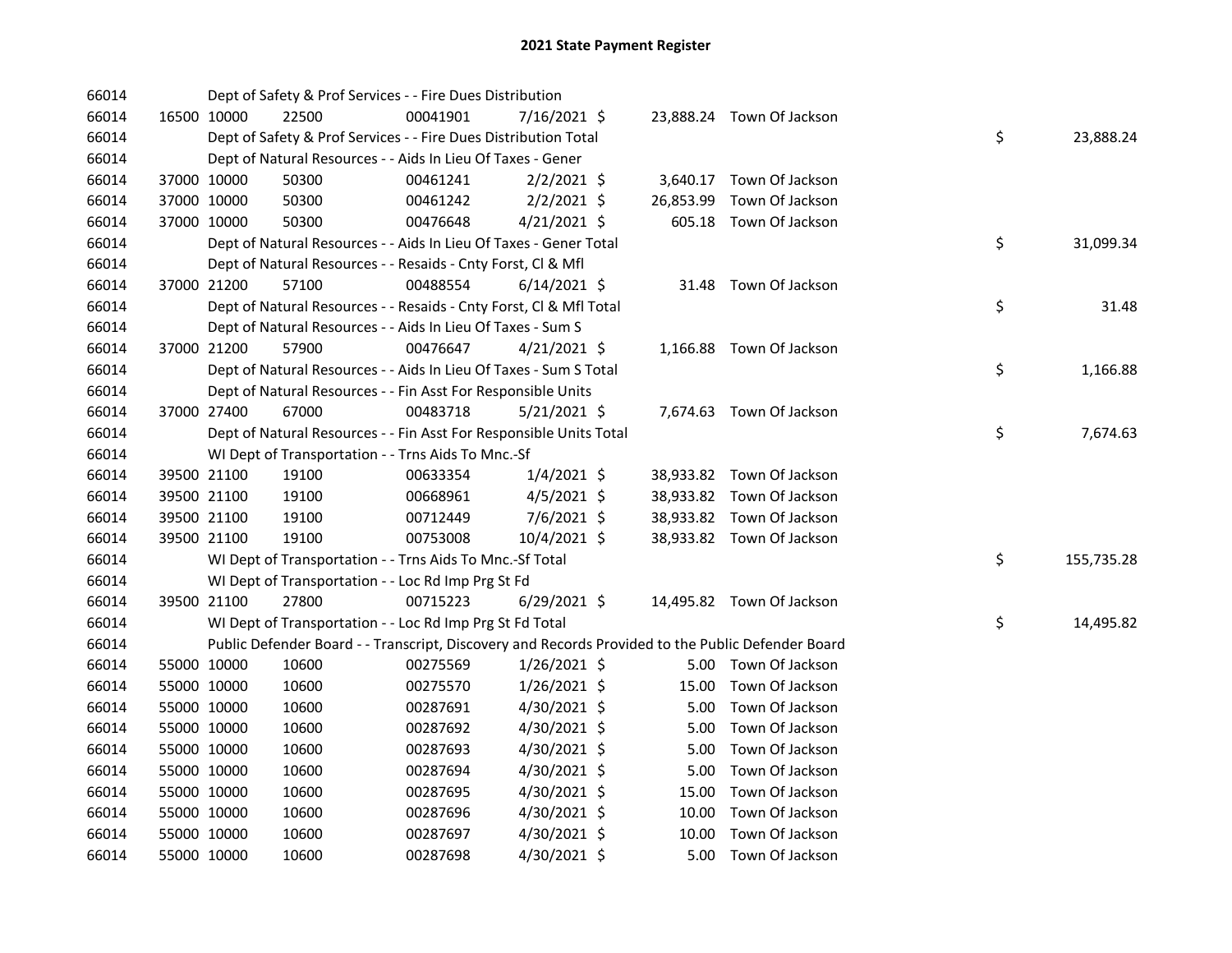| 66014       | 55000 10000 |             | 10600                                                                         | 00287699 | 4/30/2021 \$   | 5.00  | Town Of Jackson                                                                                         |                  |
|-------------|-------------|-------------|-------------------------------------------------------------------------------|----------|----------------|-------|---------------------------------------------------------------------------------------------------------|------------------|
| 66014       |             | 55000 10000 | 10600                                                                         | 00299176 | $7/1/2021$ \$  | 10.00 | Town Of Jackson                                                                                         |                  |
| 66014       |             | 55000 10000 | 10600                                                                         | 00299177 | $7/1/2021$ \$  | 5.00  | Town Of Jackson                                                                                         |                  |
| 66014       | 55000 10000 |             | 10600                                                                         | 00303163 | 7/30/2021 \$   | 5.00  | Town Of Jackson                                                                                         |                  |
| 66014       | 55000 10000 |             | 10600                                                                         | 00303164 | 7/30/2021 \$   | 10.00 | Town Of Jackson                                                                                         |                  |
| 66014       | 55000 10000 |             | 10600                                                                         | 00303165 | 7/30/2021 \$   | 5.00  | Town Of Jackson                                                                                         |                  |
| 66014       |             | 55000 10000 | 10600                                                                         | 00303166 | 7/30/2021 \$   | 5.00  | Town Of Jackson                                                                                         |                  |
| 66014       |             | 55000 10000 | 10600                                                                         | 00303167 | 7/30/2021 \$   | 5.00  | Town Of Jackson                                                                                         |                  |
| 66014       |             | 55000 10000 | 10600                                                                         | 00303168 | 7/30/2021 \$   | 10.00 | Town Of Jackson                                                                                         |                  |
| 66014       | 55000 10000 |             | 10600                                                                         | 00303169 | 7/30/2021 \$   | 5.00  | Town Of Jackson                                                                                         |                  |
| 66014       | 55000 10000 |             | 10600                                                                         | 00303170 | 7/30/2021 \$   | 5.00  | Town Of Jackson                                                                                         |                  |
| 66014       | 55000 10000 |             | 10600                                                                         | 00303171 | 7/30/2021 \$   |       | 1.00 Town Of Jackson                                                                                    |                  |
| 66014       |             |             |                                                                               |          |                |       | Public Defender Board - - Transcript, Discovery and Records Provided to the Public Defender Board Total | \$<br>151.00     |
| 66014       |             |             | Department of Revenue - - Gifts And Grants                                    |          |                |       |                                                                                                         |                  |
| 66014       |             | 56600 10000 | 12100                                                                         | 00207742 | $6/25/2021$ \$ |       | 237,963.96 Town Of Jackson                                                                              |                  |
| 66014       |             |             | Department of Revenue - - Gifts And Grants Total                              |          |                |       |                                                                                                         | \$<br>237,963.96 |
| 66014       |             |             | Shared Revenue and Tax Relief - - County And Municipal Aid                    |          |                |       |                                                                                                         |                  |
| 66014       |             | 83500 10000 | 10500                                                                         | 00082452 | 7/26/2021 \$   |       | 3,314.18 Town Of Jackson                                                                                |                  |
| 66014       |             | 83500 10000 | 10500                                                                         | 00089555 | 11/15/2021 \$  |       | 38,681.68 Town Of Jackson                                                                               |                  |
| 66014       |             |             | Shared Revenue and Tax Relief - - County And Municipal Aid Total              |          |                |       |                                                                                                         | \$<br>41,995.86  |
| 66014       |             |             | Shared Revenue and Tax Relief - - Exempt Computer Aid                         |          |                |       |                                                                                                         |                  |
| 66014       | 83500 10000 |             | 10900                                                                         | 00084955 | 7/26/2021 \$   |       | 472.86 Town Of Jackson                                                                                  |                  |
| 66014       |             |             | Shared Revenue and Tax Relief - - Exempt Computer Aid Total                   |          |                |       |                                                                                                         | \$<br>472.86     |
| 66014       |             |             | Shared Revenue and Tax Relief - - Utility Aid                                 |          |                |       |                                                                                                         |                  |
| 66014       | 83500 10000 |             | 11000                                                                         | 00082452 | 7/26/2021 \$   |       | 1,291.64 Town Of Jackson                                                                                |                  |
| 66014       |             | 83500 10000 | 11000                                                                         | 00089555 | 11/15/2021 \$  |       | 7,744.01 Town Of Jackson                                                                                |                  |
| 66014       |             |             | Shared Revenue and Tax Relief - - Utility Aid Total                           |          |                |       |                                                                                                         | \$<br>9,035.65   |
| 66014       |             |             | Shared Revenue and Tax Relief - - Personal Property Aid                       |          |                |       |                                                                                                         |                  |
| 66014       | 83500 10000 |             | 11100                                                                         | 00078143 | $5/3/2021$ \$  |       | 3,513.45 Town Of Jackson                                                                                |                  |
| 66014       |             |             | Shared Revenue and Tax Relief - - Personal Property Aid Total                 |          |                |       |                                                                                                         | \$<br>3,513.45   |
| 66014       |             |             | Shared Revenue and Tax Relief - - State Aid; Video Service Provider Fee       |          |                |       |                                                                                                         |                  |
| 66014       | 83500 10000 |             | 11200                                                                         | 00083221 | 7/26/2021 \$   |       | 4,812.29 Town Of Jackson                                                                                |                  |
| 66014       |             |             | Shared Revenue and Tax Relief - - State Aid; Video Service Provider Fee Total |          |                |       |                                                                                                         | \$<br>4,812.29   |
| 66014 Total |             |             |                                                                               |          |                |       |                                                                                                         | \$<br>532,036.74 |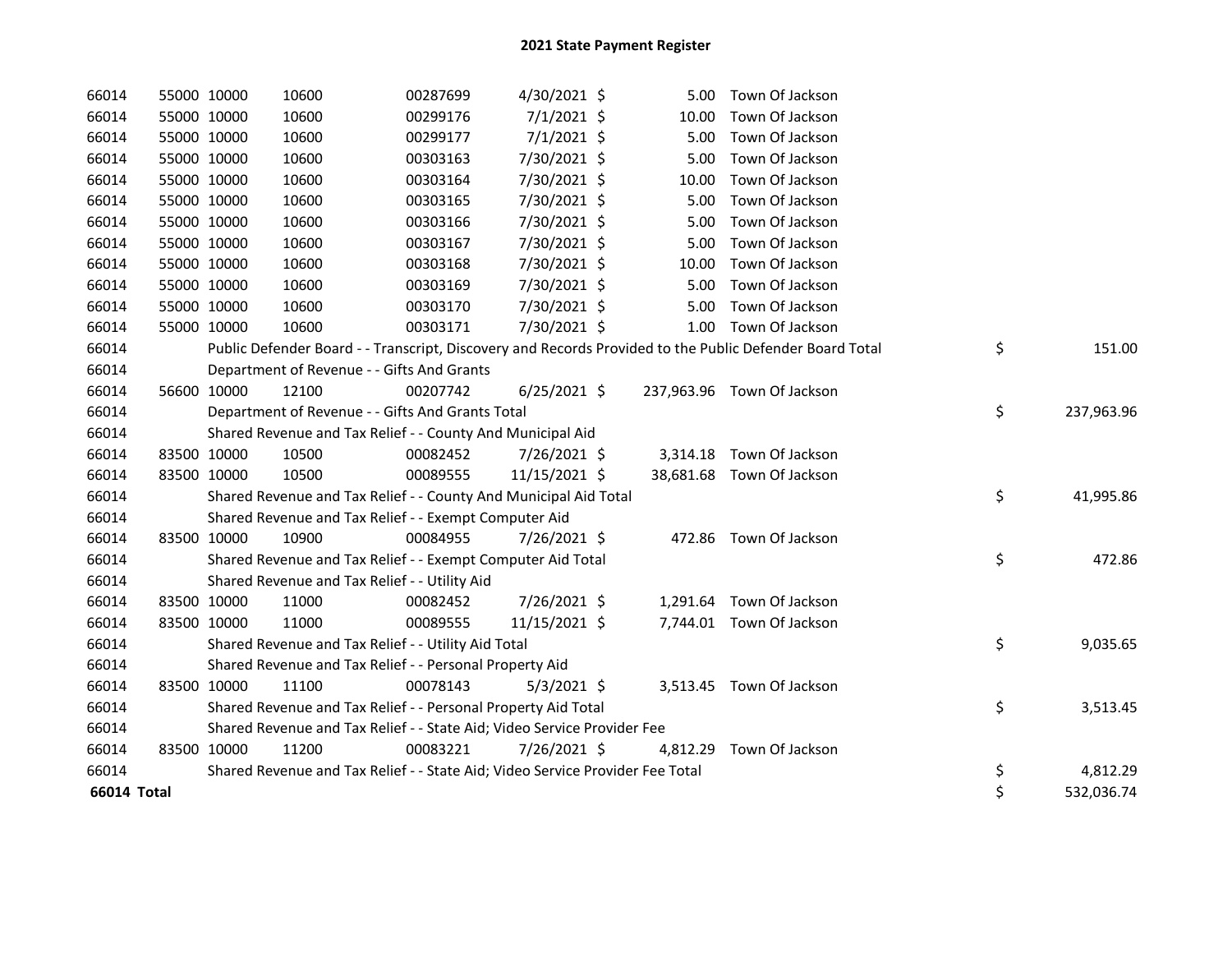| 66016 |             | Dept of Safety & Prof Services - - Fire Dues Distribution          |          |                |  |                            |    |           |
|-------|-------------|--------------------------------------------------------------------|----------|----------------|--|----------------------------|----|-----------|
| 66016 | 16500 10000 | 22500                                                              | 00041903 | 7/16/2021 \$   |  | 5,512.29 Town Of Kewaskum  |    |           |
| 66016 |             | Dept of Safety & Prof Services - - Fire Dues Distribution Total    |          |                |  |                            | \$ | 5,512.29  |
| 66016 |             | Dept of Natural Resources - - Aids In Lieu Of Taxes - Gener        |          |                |  |                            |    |           |
| 66016 | 37000 10000 | 50300                                                              | 00461087 | $2/2/2021$ \$  |  | 3,105.11 Town Of Kewaskum  |    |           |
| 66016 | 37000 10000 | 50300                                                              | 00461088 | $2/2/2021$ \$  |  | 20,699.88 Town Of Kewaskum |    |           |
| 66016 |             | Dept of Natural Resources - - Aids In Lieu Of Taxes - Gener Total  |          |                |  |                            | \$ | 23,804.99 |
| 66016 |             | Dept of Natural Resources - - Resaids - Cnty Forst, Cl & Mfl       |          |                |  |                            |    |           |
| 66016 | 37000 21200 | 57100                                                              | 00488555 | $6/14/2021$ \$ |  | 52.60 Town Of Kewaskum     |    |           |
| 66016 |             | Dept of Natural Resources - - Resaids - Cnty Forst, Cl & Mfl Total |          |                |  |                            | \$ | 52.60     |
| 66016 |             | Dept of Natural Resources - - Aids In Lieu Of Taxes - Sum S        |          |                |  |                            |    |           |
| 66016 | 37000 21200 | 57900                                                              | 00475437 | $4/21/2021$ \$ |  | 2,541.12 Town Of Kewaskum  |    |           |
| 66016 |             | Dept of Natural Resources - - Aids In Lieu Of Taxes - Sum S Total  |          |                |  |                            | \$ | 2,541.12  |
| 66016 |             | Dept of Natural Resources - - Fin Asst For Responsible Units       |          |                |  |                            |    |           |
| 66016 | 37000 27400 | 67000                                                              | 00483158 | $5/21/2021$ \$ |  | 6,479.49 Town Of Kewaskum  |    |           |
| 66016 |             | Dept of Natural Resources - - Fin Asst For Responsible Units Total |          |                |  |                            | \$ | 6,479.49  |
| 66016 |             | WI Dept of Transportation - - Trns Aids To Mnc.-Sf                 |          |                |  |                            |    |           |
| 66016 | 39500 21100 | 19100                                                              | 00633355 | $1/4/2021$ \$  |  | 24,998.85 Town Of Kewaskum |    |           |
| 66016 | 39500 21100 | 19100                                                              | 00668962 | $4/5/2021$ \$  |  | 24,998.85 Town Of Kewaskum |    |           |
| 66016 | 39500 21100 | 19100                                                              | 00712450 | 7/6/2021 \$    |  | 24,998.85 Town Of Kewaskum |    |           |
| 66016 | 39500 21100 | 19100                                                              | 00753009 | 10/4/2021 \$   |  | 24,998.85 Town Of Kewaskum |    |           |
| 66016 |             | WI Dept of Transportation - - Trns Aids To Mnc.-Sf Total           |          |                |  |                            | \$ | 99,995.40 |
| 66016 |             | Department of Revenue - - Gifts And Grants                         |          |                |  |                            |    |           |
| 66016 | 56600 10000 | 12100                                                              | 00207743 | $6/25/2021$ \$ |  | 57,410.70 Town Of Kewaskum |    |           |
| 66016 |             | Department of Revenue - - Gifts And Grants Total                   |          |                |  |                            | \$ | 57,410.70 |
| 66016 |             | Shared Revenue and Tax Relief - - County And Municipal Aid         |          |                |  |                            |    |           |
| 66016 | 83500 10000 | 10500                                                              | 00082453 | 7/26/2021 \$   |  | 3,598.40 Town Of Kewaskum  |    |           |
| 66016 | 83500 10000 | 10500                                                              | 00089556 | 11/15/2021 \$  |  | 20,390.91 Town Of Kewaskum |    |           |
| 66016 |             | Shared Revenue and Tax Relief - - County And Municipal Aid Total   |          |                |  |                            | \$ | 23,989.31 |
| 66016 |             | Shared Revenue and Tax Relief - - Exempt Computer Aid              |          |                |  |                            |    |           |
| 66016 | 83500 10000 | 10900                                                              | 00084956 | 7/26/2021 \$   |  | 245.27 Town Of Kewaskum    |    |           |
| 66016 |             | Shared Revenue and Tax Relief - - Exempt Computer Aid Total        |          |                |  |                            | \$ | 245.27    |
| 66016 |             | Shared Revenue and Tax Relief - - Personal Property Aid            |          |                |  |                            |    |           |
| 66016 | 83500 10000 | 11100                                                              | 00078144 | $5/3/2021$ \$  |  | 5,517.34 Town Of Kewaskum  |    |           |
| 66016 |             | Shared Revenue and Tax Relief - - Personal Property Aid Total      |          |                |  |                            | \$ | 5,517.34  |
| 66016 |             | Shared Revenue and Tax Relief - - Payments For Municipal Svcs      |          |                |  |                            |    |           |
| 66016 | 83500 10000 | 50100                                                              | 00073826 | $2/1/2021$ \$  |  | 54.95 Town Of Kewaskum     |    |           |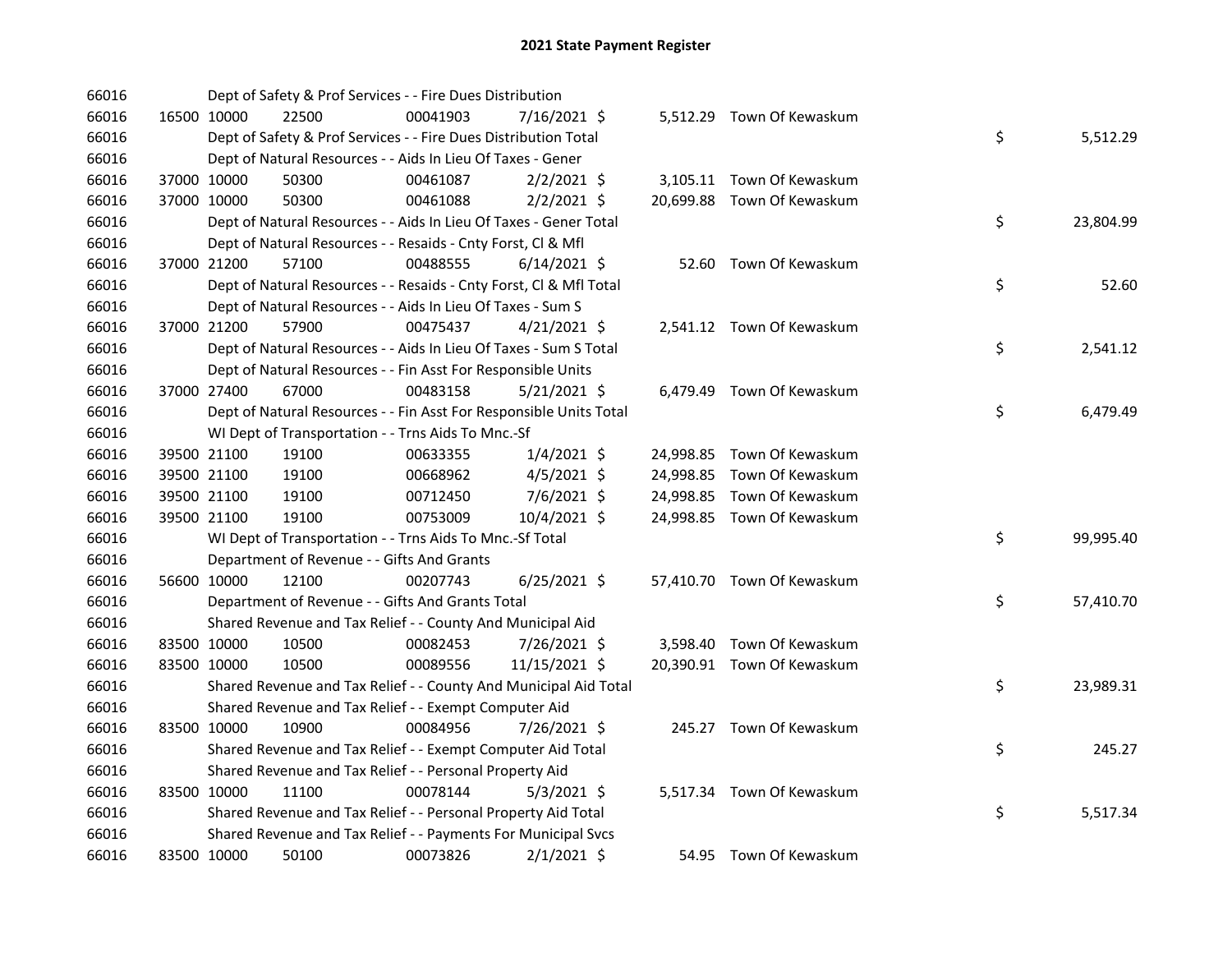| 66016       | Shared Revenue and Tax Relief - - Payments For Municipal Svcs Total | 54.95      |
|-------------|---------------------------------------------------------------------|------------|
| 66016 Total |                                                                     | 225,603.46 |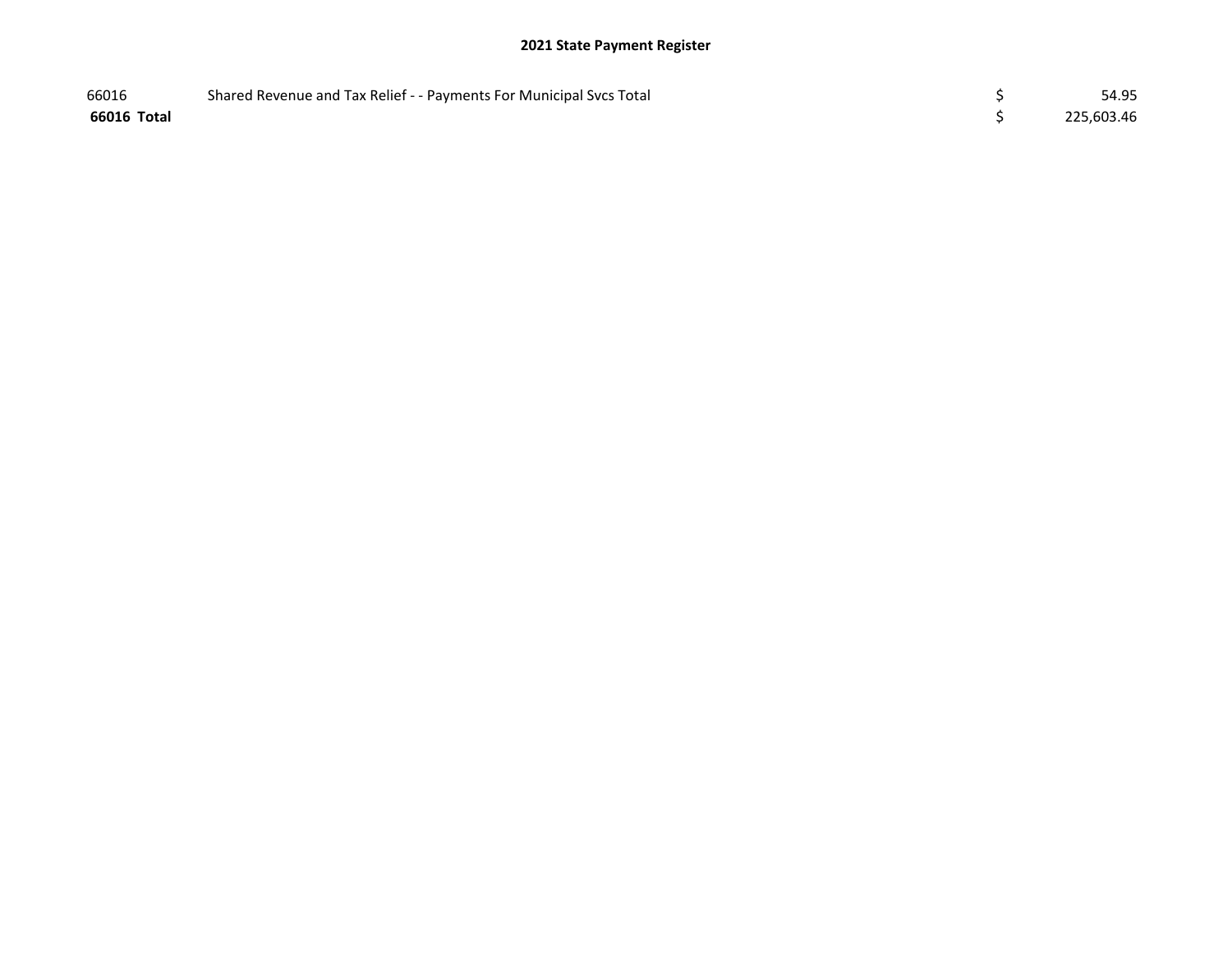| 66018 |             |             | Dept of Safety & Prof Services - - Fire Dues Distribution          |          |                |  |                         |    |            |
|-------|-------------|-------------|--------------------------------------------------------------------|----------|----------------|--|-------------------------|----|------------|
| 66018 |             | 16500 10000 | 22500                                                              | 00041906 | 7/16/2021 \$   |  | 25,238.42 Town Of Polk  |    |            |
| 66018 |             |             | Dept of Safety & Prof Services - - Fire Dues Distribution Total    |          |                |  |                         | \$ | 25,238.42  |
| 66018 |             |             | Dept of Natural Resources - - Aids In Lieu Of Taxes - Gener        |          |                |  |                         |    |            |
| 66018 |             | 37000 10000 | 50300                                                              | 00461071 | $2/2/2021$ \$  |  | 4,058.67 Town Of Polk   |    |            |
| 66018 | 37000 10000 |             | 50300                                                              | 00461072 | $2/2/2021$ \$  |  | 85,023.79 Town Of Polk  |    |            |
| 66018 |             |             | Dept of Natural Resources - - Aids In Lieu Of Taxes - Gener Total  |          |                |  |                         | \$ | 89,082.46  |
| 66018 |             |             | Dept of Natural Resources - - Seg Earned                           |          |                |  |                         |    |            |
| 66018 |             | 37000 21200 | 100SE                                                              | 00474055 | $4/15/2021$ \$ |  | 4,570.87 Town Of Polk   |    |            |
| 66018 |             |             | Dept of Natural Resources - - Seg Earned Total                     |          |                |  |                         | \$ | 4,570.87   |
| 66018 |             |             | Dept of Natural Resources - - Resaids - Cnty Forst, Cl & Mfl       |          |                |  |                         |    |            |
| 66018 |             | 37000 21200 | 57100                                                              | 00488556 | $6/14/2021$ \$ |  | 35.91 Town Of Polk      |    |            |
| 66018 |             |             | Dept of Natural Resources - - Resaids - Cnty Forst, Cl & Mfl Total |          |                |  |                         | \$ | 35.91      |
| 66018 |             |             | Dept of Natural Resources - - Fin Asst For Responsible Units       |          |                |  |                         |    |            |
| 66018 |             | 37000 27400 | 67000                                                              | 00483556 | $5/21/2021$ \$ |  | 4,020.38 Town Of Polk   |    |            |
| 66018 |             |             | Dept of Natural Resources - - Fin Asst For Responsible Units Total |          |                |  |                         | \$ | 4,020.38   |
| 66018 |             |             | Dept of Natural Resources - - Recycling Consolidation Grants       |          |                |  |                         |    |            |
| 66018 |             | 37000 27400 | 67300                                                              | 00483556 | $5/21/2021$ \$ |  | 1,038.84 Town Of Polk   |    |            |
| 66018 |             |             | Dept of Natural Resources - - Recycling Consolidation Grants Total |          |                |  |                         | \$ | 1,038.84   |
| 66018 |             |             | WI Dept of Transportation - - Trns Aids To Mnc.-Sf                 |          |                |  |                         |    |            |
| 66018 |             | 39500 21100 | 19100                                                              | 00633356 | $1/4/2021$ \$  |  | 38,526.48 Town Of Polk  |    |            |
| 66018 |             | 39500 21100 | 19100                                                              | 00668963 | $4/5/2021$ \$  |  | 38,526.48 Town Of Polk  |    |            |
| 66018 |             | 39500 21100 | 19100                                                              | 00712451 | 7/6/2021 \$    |  | 38,526.48 Town Of Polk  |    |            |
| 66018 |             | 39500 21100 | 19100                                                              | 00753010 | 10/4/2021 \$   |  | 38,526.48 Town Of Polk  |    |            |
| 66018 |             |             | WI Dept of Transportation - - Trns Aids To Mnc.-Sf Total           |          |                |  |                         | \$ | 154,105.92 |
| 66018 |             |             | WI Dept of Transportation - - Loc Rd Imp Prg St Fd                 |          |                |  |                         |    |            |
| 66018 |             | 39500 21100 | 27800                                                              | 00662943 | 3/9/2021 \$    |  | 16,043.87 Town Of Polk  |    |            |
| 66018 |             |             | WI Dept of Transportation - - Loc Rd Imp Prg St Fd Total           |          |                |  |                         | \$ | 16,043.87  |
| 66018 |             |             | Department of Revenue - - Gifts And Grants                         |          |                |  |                         |    |            |
| 66018 |             | 56600 10000 | 12100                                                              | 00207744 | $6/25/2021$ \$ |  | 210,854.80 Town Of Polk |    |            |
| 66018 |             |             | Department of Revenue - - Gifts And Grants Total                   |          |                |  |                         | \$ | 210,854.80 |
| 66018 |             |             | Shared Revenue and Tax Relief - - County And Municipal Aid         |          |                |  |                         |    |            |
| 66018 |             | 83500 10000 | 10500                                                              | 00082454 | 7/26/2021 \$   |  | 7,583.86 Town Of Polk   |    |            |
| 66018 | 83500 10000 |             | 10500                                                              | 00089557 | 11/15/2021 \$  |  | 42,975.22 Town Of Polk  |    |            |
| 66018 |             |             | Shared Revenue and Tax Relief - - County And Municipal Aid Total   |          |                |  |                         | \$ | 50,559.08  |
| 66018 |             |             | Shared Revenue and Tax Relief - - Exempt Computer Aid              |          |                |  |                         |    |            |
| 66018 | 83500 10000 |             | 10900                                                              | 00084957 | 7/26/2021 \$   |  | 408.43 Town Of Polk     |    |            |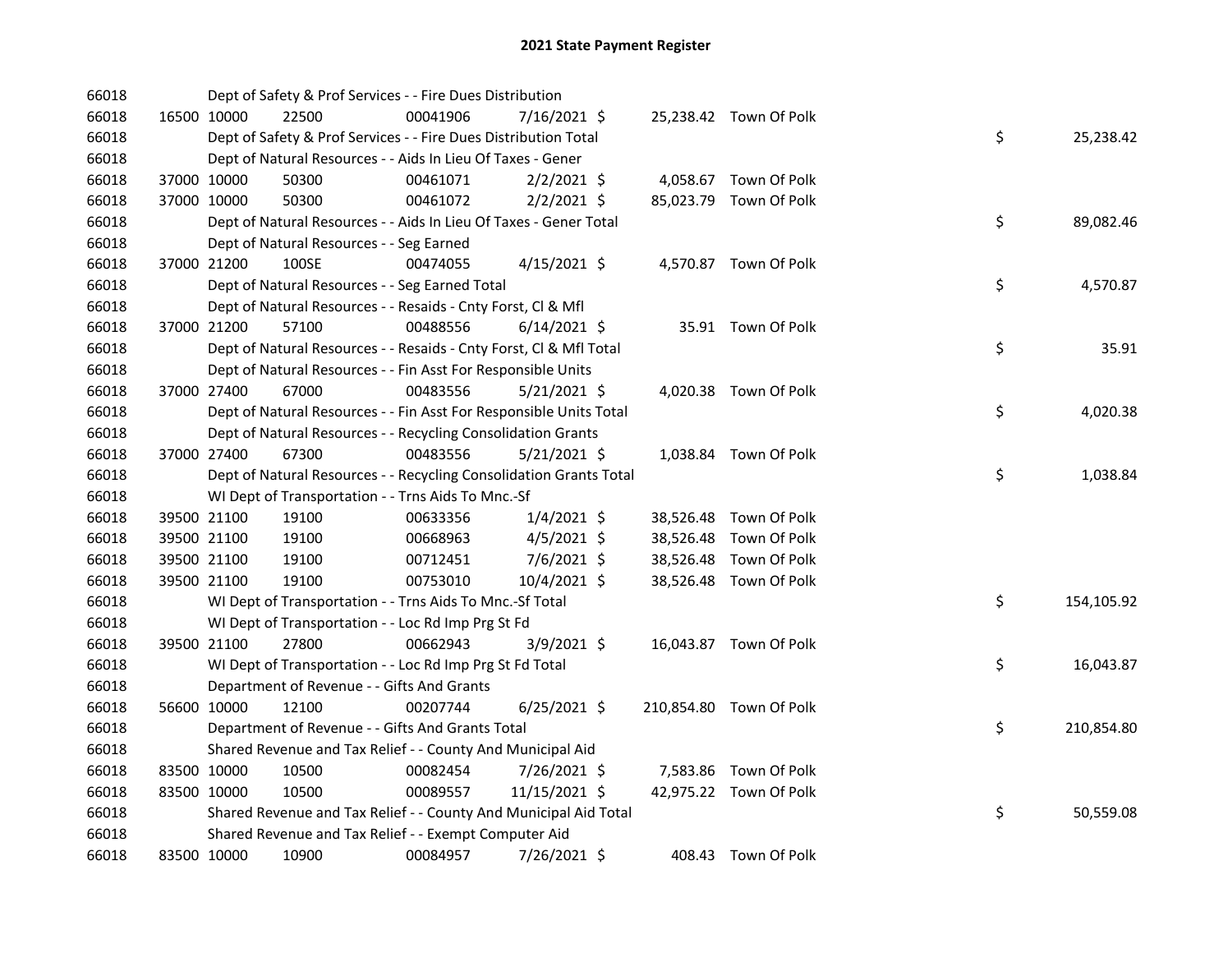| 66018       |             |       | Shared Revenue and Tax Relief - - Exempt Computer Aid Total                   | 408.43        |          |                        |            |
|-------------|-------------|-------|-------------------------------------------------------------------------------|---------------|----------|------------------------|------------|
| 66018       |             |       | Shared Revenue and Tax Relief - - Utility Aid                                 |               |          |                        |            |
| 66018       | 83500 10000 | 11000 | 00082454                                                                      | 7/26/2021 \$  | 1.705.58 | Town Of Polk           |            |
| 66018       | 83500 10000 | 11000 | 00089557                                                                      | 11/15/2021 \$ |          | 10,434.65 Town Of Polk |            |
| 66018       |             |       | Shared Revenue and Tax Relief - - Utility Aid Total                           |               |          |                        | 12,140.23  |
| 66018       |             |       | Shared Revenue and Tax Relief - - Personal Property Aid                       |               |          |                        |            |
| 66018       | 83500 10000 | 11100 | 00078145                                                                      | $5/3/2021$ \$ | 2.334.48 | Town Of Polk           |            |
| 66018       |             |       | Shared Revenue and Tax Relief - - Personal Property Aid Total                 |               |          |                        | 2,334.48   |
| 66018       |             |       | Shared Revenue and Tax Relief - - State Aid; Video Service Provider Fee       |               |          |                        |            |
| 66018       | 83500 10000 | 11200 | 00083222                                                                      | 7/26/2021 \$  | 9.818.99 | Town Of Polk           |            |
| 66018       |             |       | Shared Revenue and Tax Relief - - State Aid; Video Service Provider Fee Total |               |          |                        | 9,818.99   |
| 66018 Total |             |       |                                                                               |               |          |                        | 580.252.68 |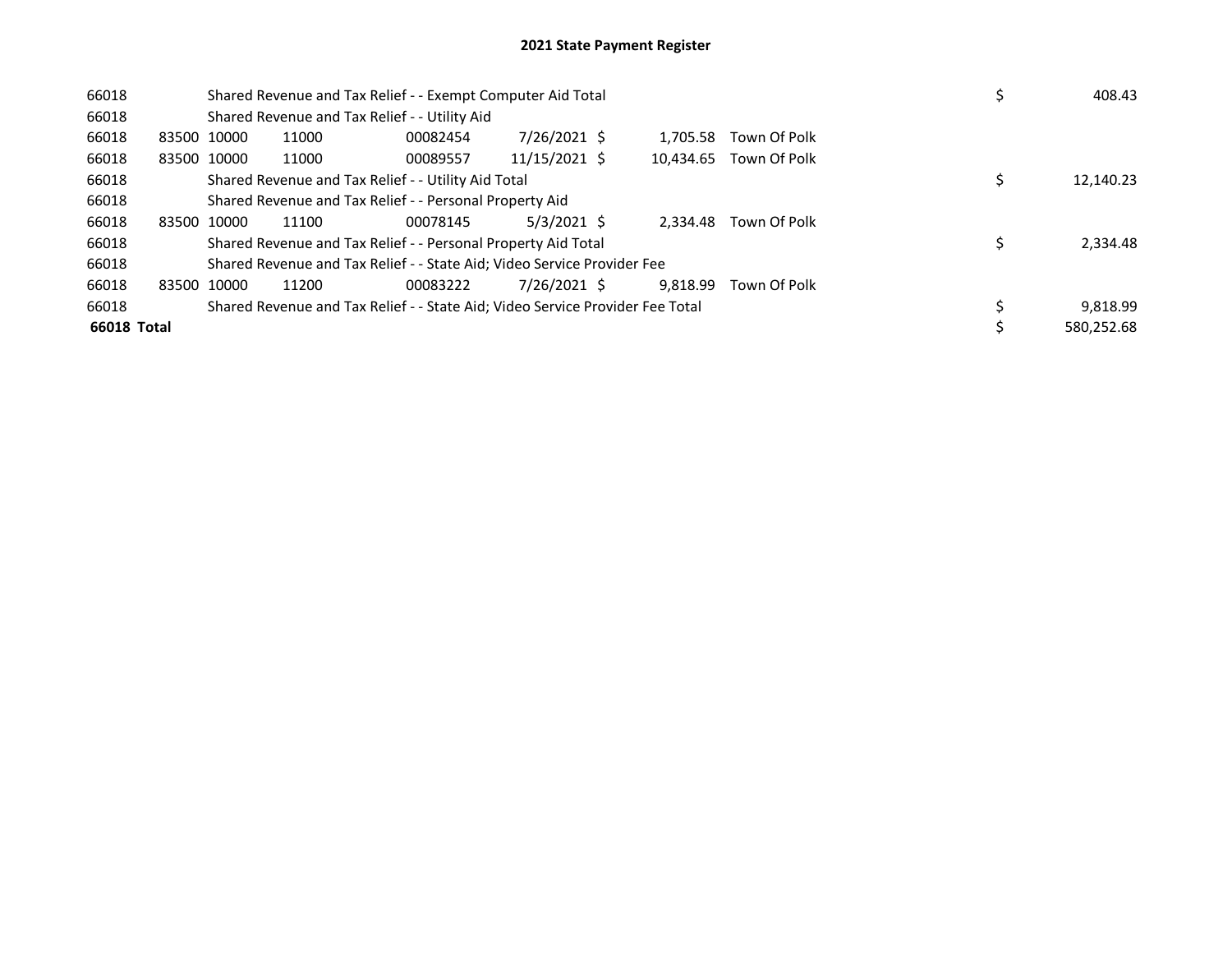| 66022 |             | Dept of Safety & Prof Services - - Fire Dues Distribution               |          |                |  |                            |    |            |
|-------|-------------|-------------------------------------------------------------------------|----------|----------------|--|----------------------------|----|------------|
| 66022 | 16500 10000 | 22500                                                                   | 00041909 | 7/16/2021 \$   |  | 22,760.41 Town Of Trenton  |    |            |
| 66022 |             | Dept of Safety & Prof Services - - Fire Dues Distribution Total         |          |                |  |                            | \$ | 22,760.41  |
| 66022 |             | Dept of Natural Resources - - Resaids - Cnty Forst, Cl & Mfl            |          |                |  |                            |    |            |
| 66022 | 37000 21200 | 57100                                                                   | 00488557 | $6/14/2021$ \$ |  | 80.42 Town Of Trenton      |    |            |
| 66022 |             | Dept of Natural Resources - - Resaids - Cnty Forst, Cl & Mfl Total      |          |                |  |                            | \$ | 80.42      |
| 66022 |             | Dept of Natural Resources - - Fin Asst For Responsible Units            |          |                |  |                            |    |            |
| 66022 | 37000 27400 | 67000                                                                   | 00483888 | $5/21/2021$ \$ |  | 15,713.81 Town Of Trenton  |    |            |
| 66022 |             | Dept of Natural Resources - - Fin Asst For Responsible Units Total      |          |                |  |                            | \$ | 15,713.81  |
| 66022 |             | WI Dept of Transportation - - Trns Aids To Mnc.-Sf                      |          |                |  |                            |    |            |
| 66022 | 39500 21100 | 19100                                                                   | 00633357 | $1/4/2021$ \$  |  | 43,611.66 Town Of Trenton  |    |            |
| 66022 | 39500 21100 | 19100                                                                   | 00668964 | $4/5/2021$ \$  |  | 43,611.66 Town Of Trenton  |    |            |
| 66022 | 39500 21100 | 19100                                                                   | 00712452 | 7/6/2021 \$    |  | 43,611.66 Town Of Trenton  |    |            |
| 66022 | 39500 21100 | 19100                                                                   | 00753011 | 10/4/2021 \$   |  | 43,611.66 Town Of Trenton  |    |            |
| 66022 |             | WI Dept of Transportation - - Trns Aids To Mnc.-Sf Total                |          |                |  |                            | \$ | 174,446.64 |
| 66022 |             | WI Dept of Transportation - - Loc Rd Imp Prg St Fd                      |          |                |  |                            |    |            |
| 66022 | 39500 21100 | 27800                                                                   | 00749304 | $9/22/2021$ \$ |  | 16,043.89 Town Of Trenton  |    |            |
| 66022 |             | WI Dept of Transportation - - Loc Rd Imp Prg St Fd Total                |          |                |  |                            | \$ | 16,043.89  |
| 66022 |             | Department of Revenue - - Gifts And Grants                              |          |                |  |                            |    |            |
| 66022 | 56600 10000 | 12100                                                                   | 00207745 | $6/25/2021$ \$ |  | 247,802.80 Town Of Trenton |    |            |
| 66022 |             | Department of Revenue - - Gifts And Grants Total                        |          |                |  |                            | \$ | 247,802.80 |
| 66022 |             | Shared Revenue and Tax Relief - - County And Municipal Aid              |          |                |  |                            |    |            |
| 66022 | 83500 10000 | 10500                                                                   | 00082455 | 7/26/2021 \$   |  | 8,564.81 Town Of Trenton   |    |            |
| 66022 | 83500 10000 | 10500                                                                   | 00089558 | 11/15/2021 \$  |  | 48,533.95 Town Of Trenton  |    |            |
| 66022 |             | Shared Revenue and Tax Relief - - County And Municipal Aid Total        |          |                |  |                            | \$ | 57,098.76  |
| 66022 |             | Shared Revenue and Tax Relief - - Exempt Computer Aid                   |          |                |  |                            |    |            |
| 66022 | 83500 10000 | 10900                                                                   | 00084958 | 7/26/2021 \$   |  | 53.00 Town Of Trenton      |    |            |
| 66022 |             | Shared Revenue and Tax Relief - - Exempt Computer Aid Total             |          |                |  |                            | \$ | 53.00      |
| 66022 |             | Shared Revenue and Tax Relief - - Utility Aid                           |          |                |  |                            |    |            |
| 66022 | 83500 10000 | 11000                                                                   | 00082455 | 7/26/2021 \$   |  | 741.05 Town Of Trenton     |    |            |
| 66022 | 83500 10000 | 11000                                                                   | 00089558 | 11/15/2021 \$  |  | 5,250.26 Town Of Trenton   |    |            |
| 66022 |             | Shared Revenue and Tax Relief - - Utility Aid Total                     |          |                |  |                            | \$ | 5,991.31   |
| 66022 |             | Shared Revenue and Tax Relief - - Personal Property Aid                 |          |                |  |                            |    |            |
| 66022 | 83500 10000 | 11100                                                                   | 00078146 | $5/3/2021$ \$  |  | 3,896.26 Town Of Trenton   |    |            |
| 66022 |             | Shared Revenue and Tax Relief - - Personal Property Aid Total           |          |                |  |                            | \$ | 3,896.26   |
| 66022 |             | Shared Revenue and Tax Relief - - State Aid; Video Service Provider Fee |          |                |  |                            |    |            |
| 66022 | 83500 10000 | 11200                                                                   | 00083223 | 7/26/2021 \$   |  | 12,884.90 Town Of Trenton  |    |            |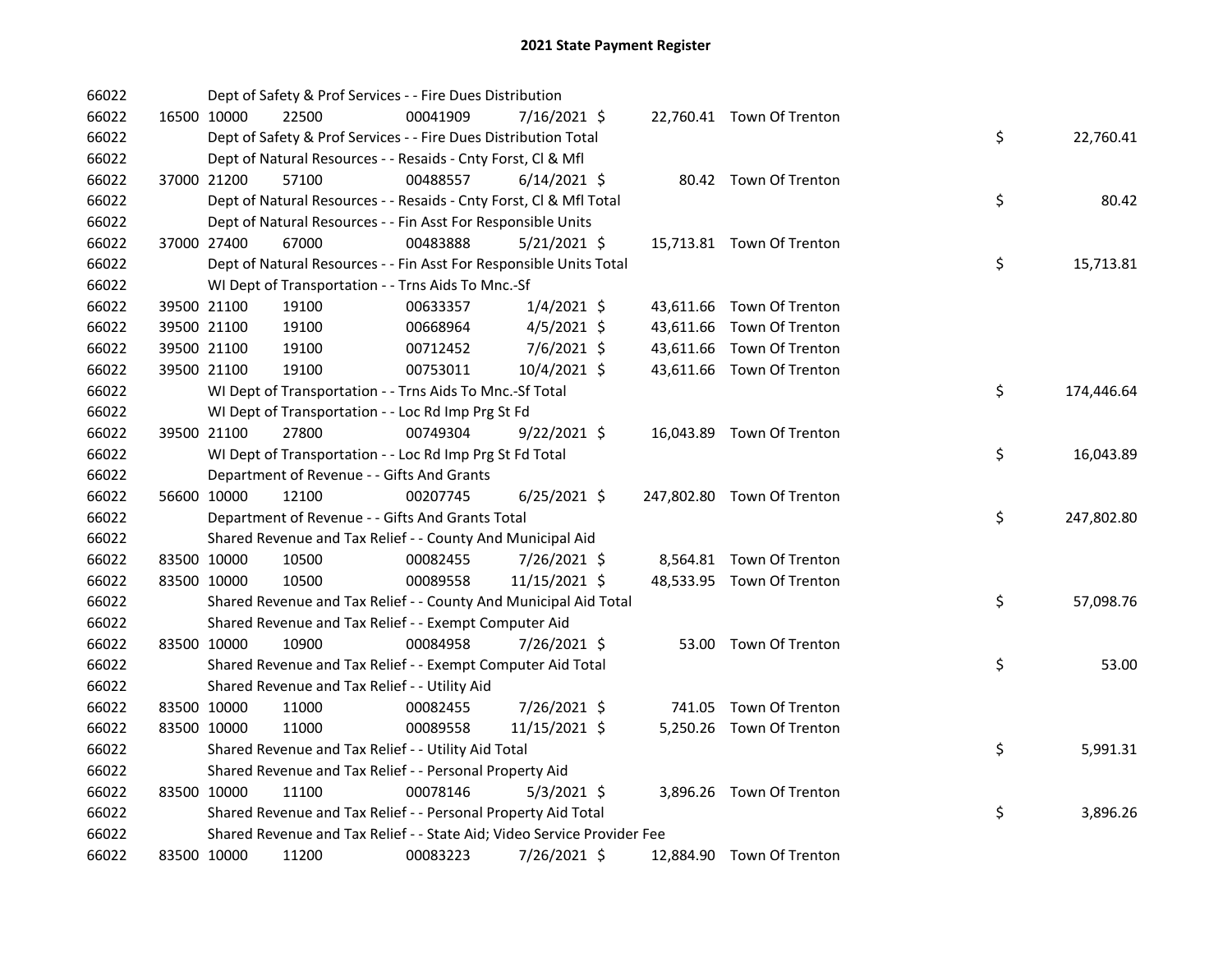| 66022       | Shared Revenue and Tax Relief - - State Aid; Video Service Provider Fee Total | 12,884.90  |
|-------------|-------------------------------------------------------------------------------|------------|
| 66022 Total |                                                                               | 556,772.20 |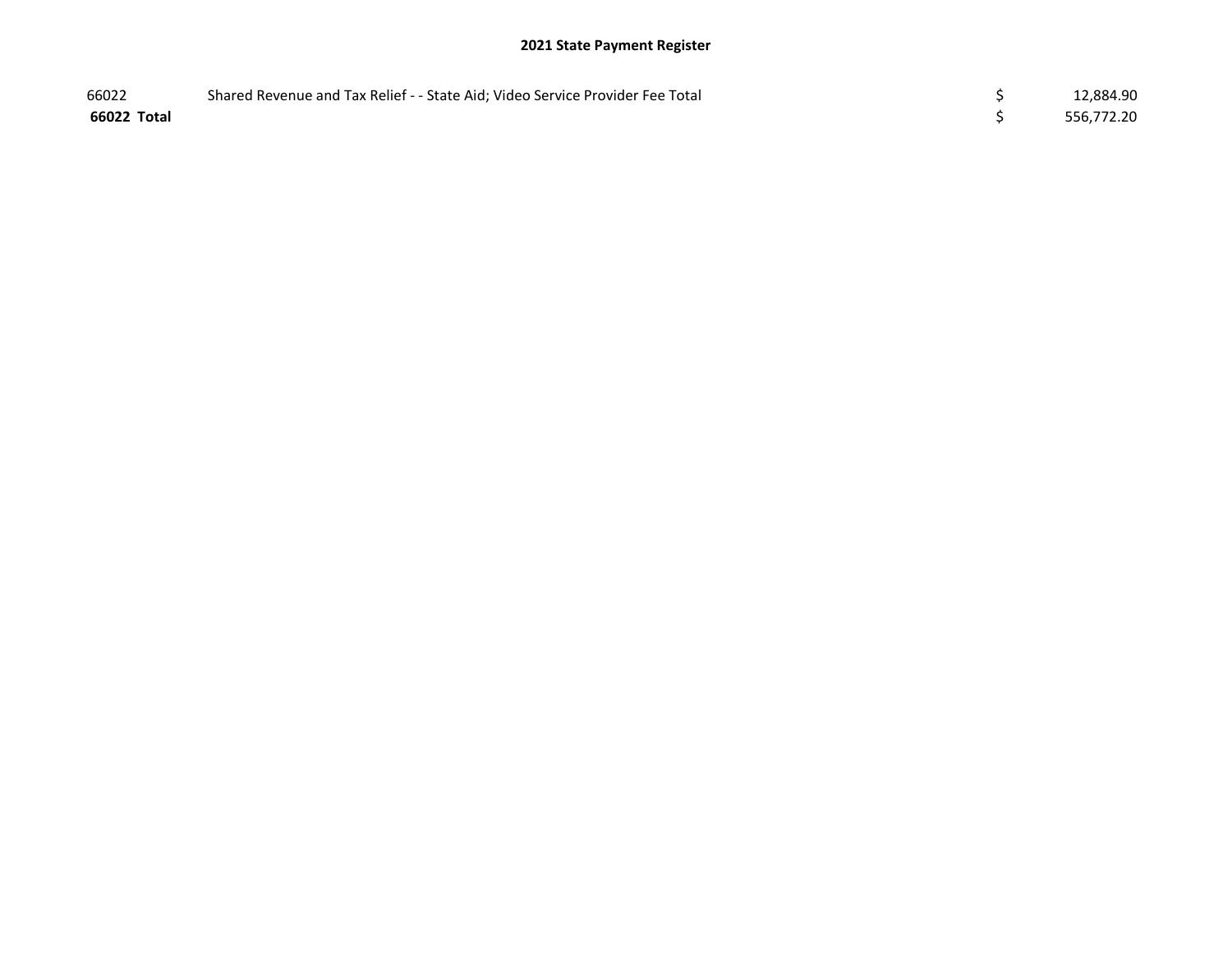| 66024 |             |             | Dept of Safety & Prof Services - - Fire Dues Distribution          |          |                |  |                          |    |            |
|-------|-------------|-------------|--------------------------------------------------------------------|----------|----------------|--|--------------------------|----|------------|
| 66024 |             | 16500 10000 | 22500                                                              | 00041910 | 7/16/2021 \$   |  | 10,797.19 Town Of Wayne  |    |            |
| 66024 |             |             | Dept of Safety & Prof Services - - Fire Dues Distribution Total    |          |                |  |                          | \$ | 10,797.19  |
| 66024 |             |             | Dept of Natural Resources - - Aids In Lieu Of Taxes - Gener        |          |                |  |                          |    |            |
| 66024 |             | 37000 10000 | 50300                                                              | 00461264 | $2/2/2021$ \$  |  | 1,598.85 Town Of Wayne   |    |            |
| 66024 |             | 37000 10000 | 50300                                                              | 00476781 | $4/21/2021$ \$ |  | 1,455.59 Town Of Wayne   |    |            |
| 66024 |             |             | Dept of Natural Resources - - Aids In Lieu Of Taxes - Gener Total  |          |                |  |                          | \$ | 3,054.44   |
| 66024 |             |             | Dept of Natural Resources - - Resaids - Cnty Forst, Cl & Mfl       |          |                |  |                          |    |            |
| 66024 | 37000 21200 |             | 57100                                                              | 00488558 | $6/14/2021$ \$ |  | 88.58 Town Of Wayne      |    |            |
| 66024 |             |             | Dept of Natural Resources - - Resaids - Cnty Forst, Cl & Mfl Total |          |                |  |                          | \$ | 88.58      |
| 66024 |             |             | Dept of Natural Resources - - Aids In Lieu Of Taxes - Sum S        |          |                |  |                          |    |            |
| 66024 |             | 37000 21200 | 57900                                                              | 00476782 | $4/21/2021$ \$ |  | 811.87 Town Of Wayne     |    |            |
| 66024 |             |             | Dept of Natural Resources - - Aids In Lieu Of Taxes - Sum S Total  |          |                |  |                          | \$ | 811.87     |
| 66024 |             |             | Dept of Natural Resources - - Fin Asst For Responsible Units       |          |                |  |                          |    |            |
| 66024 | 37000 27400 |             | 67000                                                              | 00483057 | $5/21/2021$ \$ |  | 4,987.47 Town Of Wayne   |    |            |
| 66024 |             |             | Dept of Natural Resources - - Fin Asst For Responsible Units Total |          |                |  |                          | \$ | 4,987.47   |
| 66024 |             |             | WI Dept of Transportation - - Trns Aids To Mnc.-Sf                 |          |                |  |                          |    |            |
| 66024 |             | 39500 21100 | 19100                                                              | 00633358 | $1/4/2021$ \$  |  | 38,467.35 Town Of Wayne  |    |            |
| 66024 |             | 39500 21100 | 19100                                                              | 00668965 | $4/5/2021$ \$  |  | 38,467.35 Town Of Wayne  |    |            |
| 66024 |             | 39500 21100 | 19100                                                              | 00712453 | $7/6/2021$ \$  |  | 38,467.35 Town Of Wayne  |    |            |
| 66024 |             | 39500 21100 | 19100                                                              | 00753012 | 10/4/2021 \$   |  | 38,467.35 Town Of Wayne  |    |            |
| 66024 |             |             | WI Dept of Transportation - - Trns Aids To Mnc.-Sf Total           |          |                |  |                          | \$ | 153,869.40 |
| 66024 |             |             | WI Dept of Transportation - - Loc Rd Imp Prg St Fd                 |          |                |  |                          |    |            |
| 66024 |             | 39500 21100 | 27800                                                              | 00655391 | 2/18/2021 \$   |  | 14,495.80 Town Of Wayne  |    |            |
| 66024 |             | 39500 21100 | 27800                                                              | 00792355 | 12/30/2021 \$  |  | 13,950.00 Town Of Wayne  |    |            |
| 66024 |             |             | WI Dept of Transportation - - Loc Rd Imp Prg St Fd Total           |          |                |  |                          | \$ | 28,445.80  |
| 66024 |             |             | Department of Revenue - - Gifts And Grants                         |          |                |  |                          |    |            |
| 66024 |             | 56600 10000 | 12100                                                              | 00207746 | $6/25/2021$ \$ |  | 118,170.80 Town Of Wayne |    |            |
| 66024 |             |             | Department of Revenue - - Gifts And Grants Total                   |          |                |  |                          | \$ | 118,170.80 |
| 66024 |             |             | Shared Revenue and Tax Relief - - County And Municipal Aid         |          |                |  |                          |    |            |
| 66024 |             | 83500 10000 | 10500                                                              | 00082456 | 7/26/2021 \$   |  | 3,072.52 Town Of Wayne   |    |            |
| 66024 |             | 83500 10000 | 10500                                                              | 00089559 | 11/15/2021 \$  |  | 17,410.94 Town Of Wayne  |    |            |
| 66024 |             |             | Shared Revenue and Tax Relief - - County And Municipal Aid Total   |          |                |  |                          | \$ | 20,483.46  |
| 66024 |             |             | Shared Revenue and Tax Relief - - Exempt Computer Aid              |          |                |  |                          |    |            |
| 66024 |             | 83500 10000 | 10900                                                              | 00084959 | 7/26/2021 \$   |  | 139.26 Town Of Wayne     |    |            |
| 66024 |             |             | Shared Revenue and Tax Relief - - Exempt Computer Aid Total        |          |                |  |                          | \$ | 139.26     |
| 66024 |             |             | Shared Revenue and Tax Relief - - Utility Aid                      |          |                |  |                          |    |            |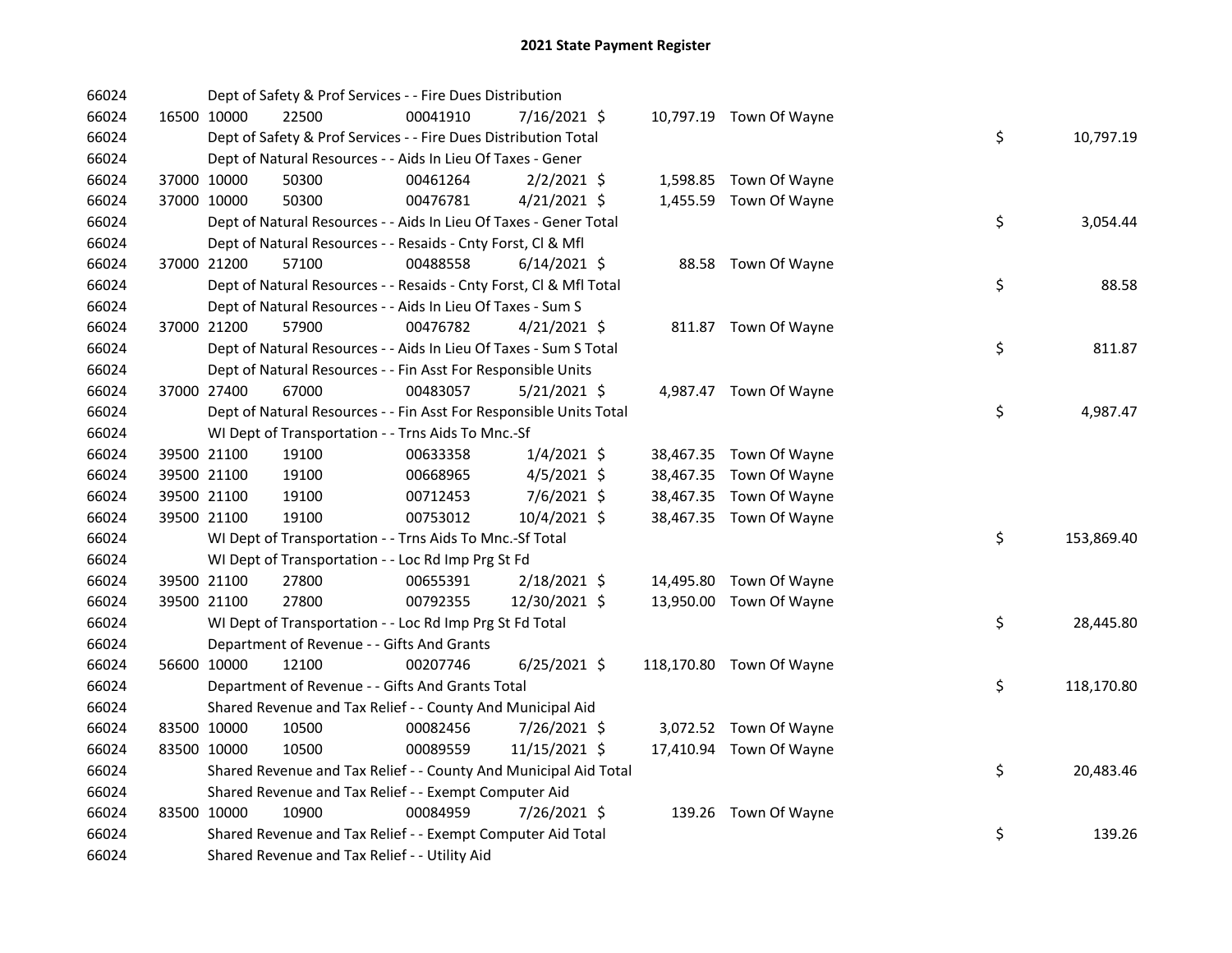| 66024       | 83500 10000 | 11000                                                         | 00082456 | 7/26/2021 \$  |  | 2.63 Town Of Wayne   |            |
|-------------|-------------|---------------------------------------------------------------|----------|---------------|--|----------------------|------------|
| 66024       | 83500 10000 | 11000                                                         | 00089559 | 11/15/2021 \$ |  | 6.36 Town Of Wayne   |            |
| 66024       |             | Shared Revenue and Tax Relief - - Utility Aid Total           |          |               |  |                      | 8.99       |
| 66024       |             | Shared Revenue and Tax Relief - - Personal Property Aid       |          |               |  |                      |            |
| 66024       | 83500 10000 | 11100                                                         | 00078147 | $5/3/2021$ \$ |  | 471.55 Town Of Wayne |            |
| 66024       |             | Shared Revenue and Tax Relief - - Personal Property Aid Total |          |               |  |                      | 471.55     |
| 66024 Total |             |                                                               |          |               |  |                      | 341,328.81 |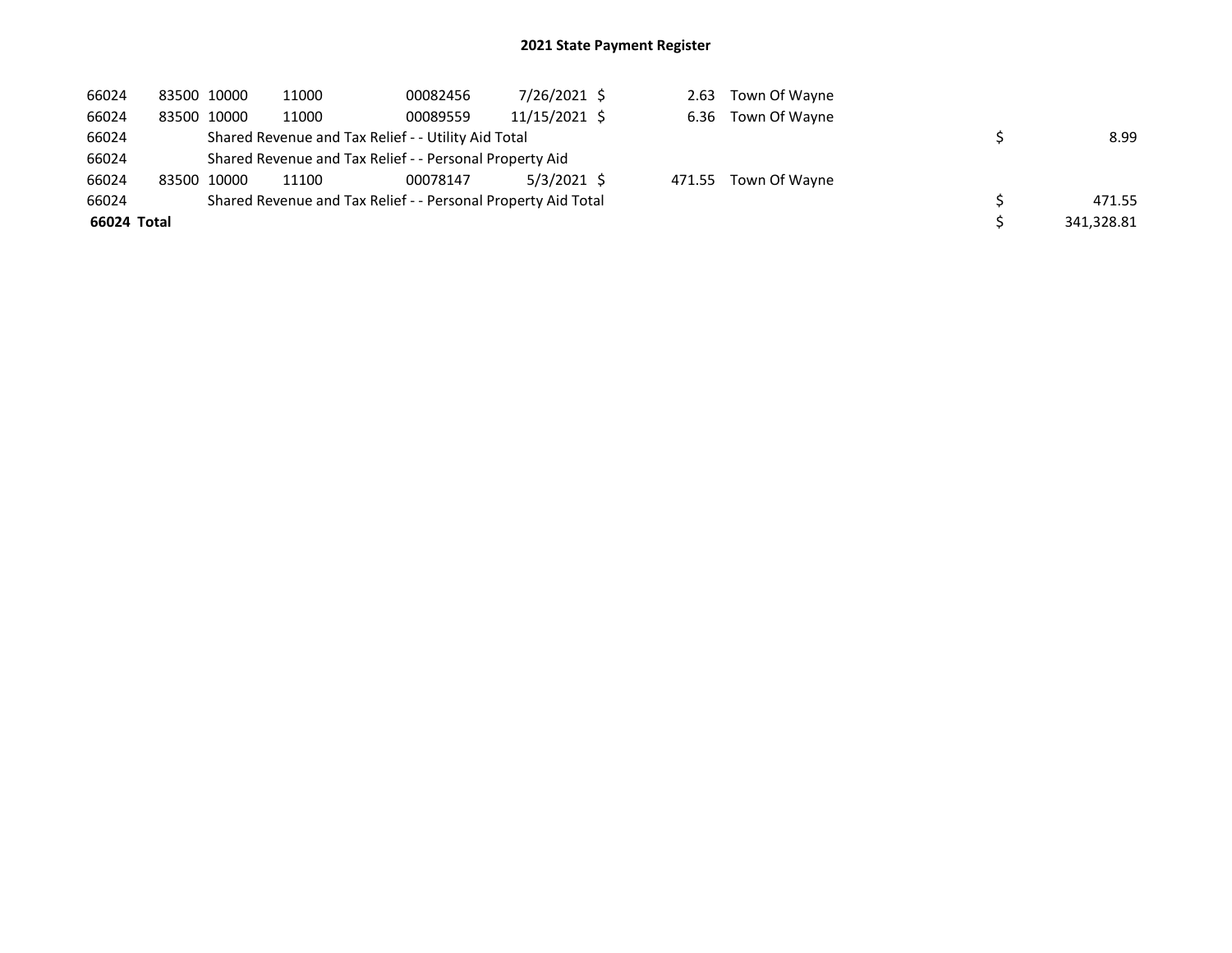| 66026 |             | Dept of Safety & Prof Services - - Fire Dues Distribution          |          |                |        |                              |    |            |
|-------|-------------|--------------------------------------------------------------------|----------|----------------|--------|------------------------------|----|------------|
| 66026 | 16500 10000 | 22500                                                              | 00041912 | 7/16/2021 \$   |        | 29,927.72 Town Of West Bend  |    |            |
| 66026 |             | Dept of Safety & Prof Services - - Fire Dues Distribution Total    |          |                |        |                              | \$ | 29,927.72  |
| 66026 |             | Dept of Natural Resources - - Aids In Lieu Of Taxes - Gener        |          |                |        |                              |    |            |
| 66026 | 37000 10000 | 50300                                                              | 00461102 | $2/2/2021$ \$  |        | 8,963.94 Town Of West Bend   |    |            |
| 66026 | 37000 10000 | 50300                                                              | 00461103 | $2/2/2021$ \$  | 618.99 | Town Of West Bend            |    |            |
| 66026 | 37000 10000 | 50300                                                              | 00475549 | $4/21/2021$ \$ | 25.77  | Town Of West Bend            |    |            |
| 66026 | 37000 10000 | 50300                                                              | 00475550 | $4/21/2021$ \$ |        | 13.42 Town Of West Bend      |    |            |
| 66026 |             | Dept of Natural Resources - - Aids In Lieu Of Taxes - Gener Total  |          |                |        |                              | \$ | 9,622.12   |
| 66026 |             | Dept of Natural Resources - - Resaids - Cnty Forst, CI & Mfl       |          |                |        |                              |    |            |
| 66026 | 37000 21200 | 57100                                                              | 00488559 | $6/14/2021$ \$ |        | 66.56 Town Of West Bend      |    |            |
| 66026 |             | Dept of Natural Resources - - Resaids - Cnty Forst, Cl & Mfl Total |          |                |        |                              | \$ | 66.56      |
| 66026 |             | Dept of Natural Resources - - Fin Asst For Responsible Units       |          |                |        |                              |    |            |
| 66026 | 37000 27400 | 67000                                                              | 00483741 | $5/21/2021$ \$ |        | 16,399.32 Town Of West Bend  |    |            |
| 66026 |             | Dept of Natural Resources - - Fin Asst For Responsible Units Total |          |                |        |                              | \$ | 16,399.32  |
| 66026 |             | WI Dept of Transportation - - Trns Aids To Mnc.-Sf                 |          |                |        |                              |    |            |
| 66026 | 39500 21100 | 19100                                                              | 00633359 | $1/4/2021$ \$  |        | 29,427.03 Town Of West Bend  |    |            |
| 66026 | 39500 21100 | 19100                                                              | 00668966 | $4/5/2021$ \$  |        | 29,427.03 Town Of West Bend  |    |            |
| 66026 | 39500 21100 | 19100                                                              | 00712454 | 7/6/2021 \$    |        | 29,427.03 Town Of West Bend  |    |            |
| 66026 | 39500 21100 | 19100                                                              | 00753013 | 10/4/2021 \$   |        | 29,427.03 Town Of West Bend  |    |            |
| 66026 |             | WI Dept of Transportation - - Trns Aids To Mnc.-Sf Total           |          |                |        |                              | \$ | 117,708.12 |
| 66026 |             | WI Dept of Transportation - - Local Rds, Grants Sf                 |          |                |        |                              |    |            |
| 66026 | 39500 21100 | 27000                                                              | 00792357 | 12/30/2021 \$  |        | 181,905.16 Town Of West Bend |    |            |
| 66026 |             | WI Dept of Transportation - - Local Rds, Grants Sf Total           |          |                |        |                              | \$ | 181,905.16 |
| 66026 |             | WI Dept of Transportation - - Loc Rd Imp Prg St Fd                 |          |                |        |                              |    |            |
| 66026 | 39500 21100 | 27800                                                              | 00792354 | 12/30/2021 \$  |        | 16,222.68 Town Of West Bend  |    |            |
| 66026 |             | WI Dept of Transportation - - Loc Rd Imp Prg St Fd Total           |          |                |        |                              | \$ | 16,222.68  |
| 66026 |             | Department of Revenue - - Gifts And Grants                         |          |                |        |                              |    |            |
| 66026 | 56600 10000 | 12100                                                              | 00207747 | $6/25/2021$ \$ |        | 247,331.79 Town Of West Bend |    |            |
| 66026 |             | Department of Revenue - - Gifts And Grants Total                   |          |                |        |                              | \$ | 247,331.79 |
| 66026 |             | Shared Revenue and Tax Relief - - County And Municipal Aid         |          |                |        |                              |    |            |
| 66026 | 83500 10000 | 10500                                                              | 00082457 | 7/26/2021 \$   |        | 8,992.51 Town Of West Bend   |    |            |
| 66026 | 83500 10000 | 10500                                                              | 00089560 | 11/15/2021 \$  |        | 50,957.58 Town Of West Bend  |    |            |
| 66026 |             | Shared Revenue and Tax Relief - - County And Municipal Aid Total   |          |                |        |                              | \$ | 59,950.09  |
| 66026 |             | Shared Revenue and Tax Relief - - Exempt Computer Aid              |          |                |        |                              |    |            |
| 66026 | 83500 10000 | 10900                                                              | 00084960 | 7/26/2021 \$   |        | 307.62 Town Of West Bend     |    |            |
| 66026 |             | Shared Revenue and Tax Relief - - Exempt Computer Aid Total        |          |                |        |                              | \$ | 307.62     |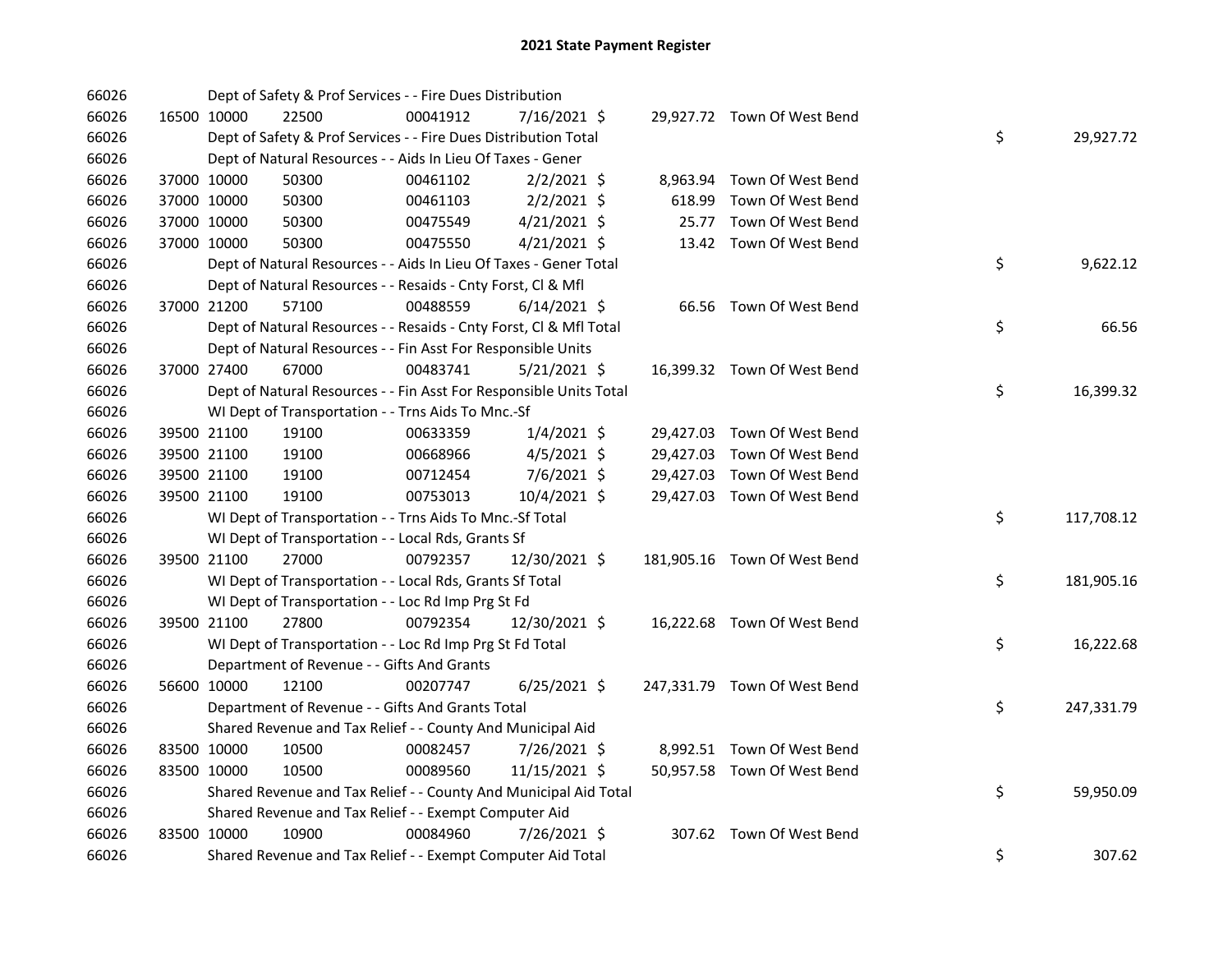| 66026       |             |             | Shared Revenue and Tax Relief - - Utility Aid                                 |          |               |           |                   |            |
|-------------|-------------|-------------|-------------------------------------------------------------------------------|----------|---------------|-----------|-------------------|------------|
| 66026       |             | 83500 10000 | 11000                                                                         | 00082457 | 7/26/2021 \$  | 1.147.67  | Town Of West Bend |            |
| 66026       |             | 83500 10000 | 11000                                                                         | 00089560 | 11/15/2021 \$ | 7,782.34  | Town Of West Bend |            |
| 66026       |             |             | Shared Revenue and Tax Relief - - Utility Aid Total                           |          |               |           |                   | 8,930.01   |
| 66026       |             |             | Shared Revenue and Tax Relief - - Personal Property Aid                       |          |               |           |                   |            |
| 66026       | 83500 10000 |             | 11100                                                                         | 00078148 | $5/3/2021$ \$ | 2.071.16  | Town Of West Bend |            |
| 66026       |             |             | Shared Revenue and Tax Relief - - Personal Property Aid Total                 |          |               |           |                   | 2,071.16   |
| 66026       |             |             | Shared Revenue and Tax Relief - - State Aid; Video Service Provider Fee       |          |               |           |                   |            |
| 66026       | 83500 10000 |             | 11200                                                                         | 00083224 | 7/26/2021 \$  | 15,372.56 | Town Of West Bend |            |
| 66026       |             |             | Shared Revenue and Tax Relief - - State Aid; Video Service Provider Fee Total |          |               |           |                   | 15,372.56  |
| 66026 Total |             |             |                                                                               |          |               |           |                   | 705.814.91 |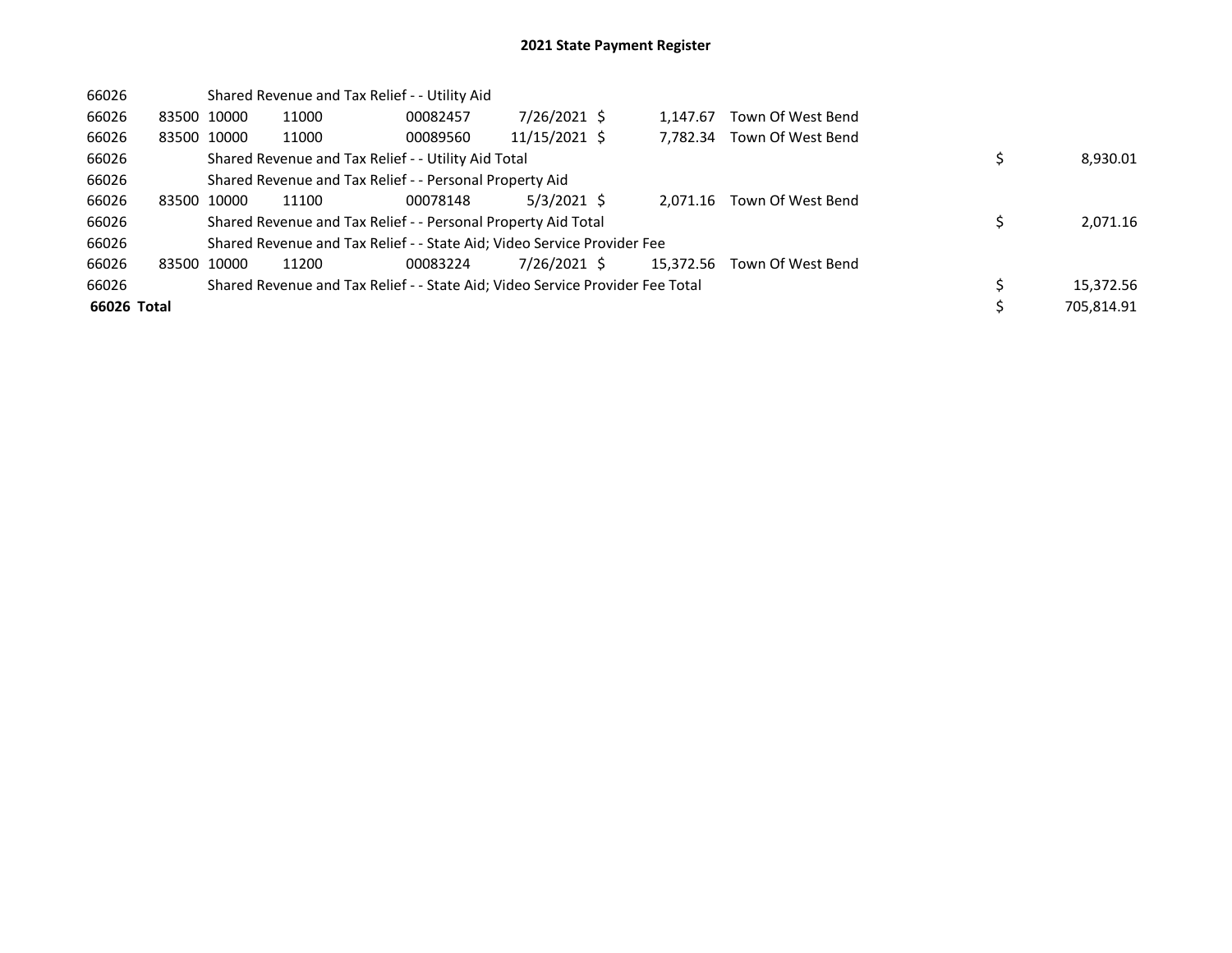| 66131 |             | Dept of Safety & Prof Services - - Fire Dues Distribution                       |                         |                |           |                                  |    |              |
|-------|-------------|---------------------------------------------------------------------------------|-------------------------|----------------|-----------|----------------------------------|----|--------------|
| 66131 | 16500 10000 | 22500                                                                           | 00041898                | 7/15/2021 \$   |           | 111,451.65 Village Of Germantown |    |              |
| 66131 |             | Dept of Safety & Prof Services - - Fire Dues Distribution Total                 |                         |                |           |                                  | \$ | 111,451.65   |
| 66131 |             | Dept of Natural Resources - - Resaids - Cnty Forst, Cl & Mfl                    |                         |                |           |                                  |    |              |
| 66131 | 37000 21200 | 57100                                                                           | 00488560                | $6/14/2021$ \$ |           | 27.00 Village Of Germantown      |    |              |
| 66131 |             | Dept of Natural Resources - - Resaids - Cnty Forst, CI & Mfl Total              |                         |                |           |                                  | \$ | 27.00        |
| 66131 |             | Dept of Natural Resources - - Ea - Urban Nonpoint Source                        |                         |                |           |                                  |    |              |
| 66131 | 37000 27400 | 65800                                                                           | 00474773                | $4/20/2021$ \$ |           | 60,000.00 Village Of Germantown  |    |              |
| 66131 |             | Dept of Natural Resources - - Ea - Urban Nonpoint Source Total                  |                         |                |           |                                  | \$ | 60,000.00    |
| 66131 |             | Dept of Natural Resources - - Fin Asst For Responsible Units                    |                         |                |           |                                  |    |              |
| 66131 | 37000 27400 | 67000                                                                           | 00483597                | $5/21/2021$ \$ |           | 23,972.51 Village Of Germantown  |    |              |
| 66131 |             | Dept of Natural Resources - - Fin Asst For Responsible Units Total              |                         |                |           |                                  | \$ | 23,972.51    |
| 66131 |             | WI Dept of Transportation - - Conn Hwy Aids St Fds                              |                         |                |           |                                  |    |              |
| 66131 | 39500 21100 | 16200                                                                           | 00633622                | $1/4/2021$ \$  |           | 27,726.99 Village Of Germantown  |    |              |
| 66131 | 39500 21100 | 16200                                                                           | 00669229                | $4/5/2021$ \$  | 27,726.99 | Village Of Germantown            |    |              |
| 66131 | 39500 21100 | 16200                                                                           | 00712717                | 7/6/2021 \$    | 27,726.99 | Village Of Germantown            |    |              |
| 66131 | 39500 21100 | 16200                                                                           | 00753276                | 10/4/2021 \$   |           | 27,727.02 Village Of Germantown  |    |              |
| 66131 |             | WI Dept of Transportation - - Conn Hwy Aids St Fds Total                        |                         |                |           |                                  | \$ | 110,907.99   |
| 66131 |             | WI Dept of Transportation - - Trns Aids To Mnc.-Sf                              |                         |                |           |                                  |    |              |
| 66131 | 39500 21100 | 19100                                                                           | 00633360                | $1/4/2021$ \$  |           | 266,532.53 Village Of Germantown |    |              |
| 66131 | 39500 21100 | 19100                                                                           | 00668967                | $4/5/2021$ \$  |           | 266,532.53 Village Of Germantown |    |              |
| 66131 | 39500 21100 | 19100                                                                           | 00712455                | $7/6/2021$ \$  |           | 266,532.53 Village Of Germantown |    |              |
| 66131 | 39500 21100 | 19100                                                                           | 00753014                | 10/4/2021 \$   |           | 266,532.54 Village Of Germantown |    |              |
| 66131 |             | WI Dept of Transportation - - Trns Aids To Mnc.-Sf Total                        |                         |                |           |                                  | \$ | 1,066,130.13 |
| 66131 |             | WI Dept of Transportation - - Loc Rd Imp Prg St Fd                              |                         |                |           |                                  |    |              |
| 66131 | 39500 21100 | 27800                                                                           | 00700587                | $6/1/2021$ \$  |           | 57,603.14 Village Of Germantown  |    |              |
| 66131 | 39500 21100 | 27800                                                                           | 00771057                | 11/5/2021 \$   |           | 58,463.95 Village Of Germantown  |    |              |
| 66131 |             | WI Dept of Transportation - - Loc Rd Imp Prg St Fd Total                        |                         |                |           |                                  | \$ | 116,067.09   |
| 66131 |             | Department of Health Services - - State/Federal Aids                            |                         |                |           |                                  |    |              |
| 66131 | 43500 10000 | 00000                                                                           | 92201                   | 8/2/2021 \$    |           | 49,122.00 Village Of Germantown  |    |              |
| 66131 |             | Department of Health Services - - State/Federal Aids Total                      |                         |                |           |                                  | \$ | 49,122.00    |
| 66131 |             | Department of Health Services - - Prepaid Medical Transport Reimbursement       |                         |                |           |                                  |    |              |
| 66131 | 43500 10000 | 16300                                                                           | AMBULANCE 11/15/2021 \$ |                |           | 11,747.48 Village Of Germantown  |    |              |
| 66131 |             | Department of Health Services - - Prepaid Medical Transport Reimbursement Total |                         |                |           |                                  | \$ | 11,747.48    |
| 66131 |             | Department of Justice - - Officer training reimbursement                        |                         |                |           |                                  |    |              |
| 66131 | 45500 10000 | 21400                                                                           | 00105280                | 11/15/2021 \$  |           | 4,800.00 Village Of Germantown   |    |              |
| 66131 |             | Department of Justice - - Officer training reimbursement Total                  |                         |                |           |                                  | \$ | 4,800.00     |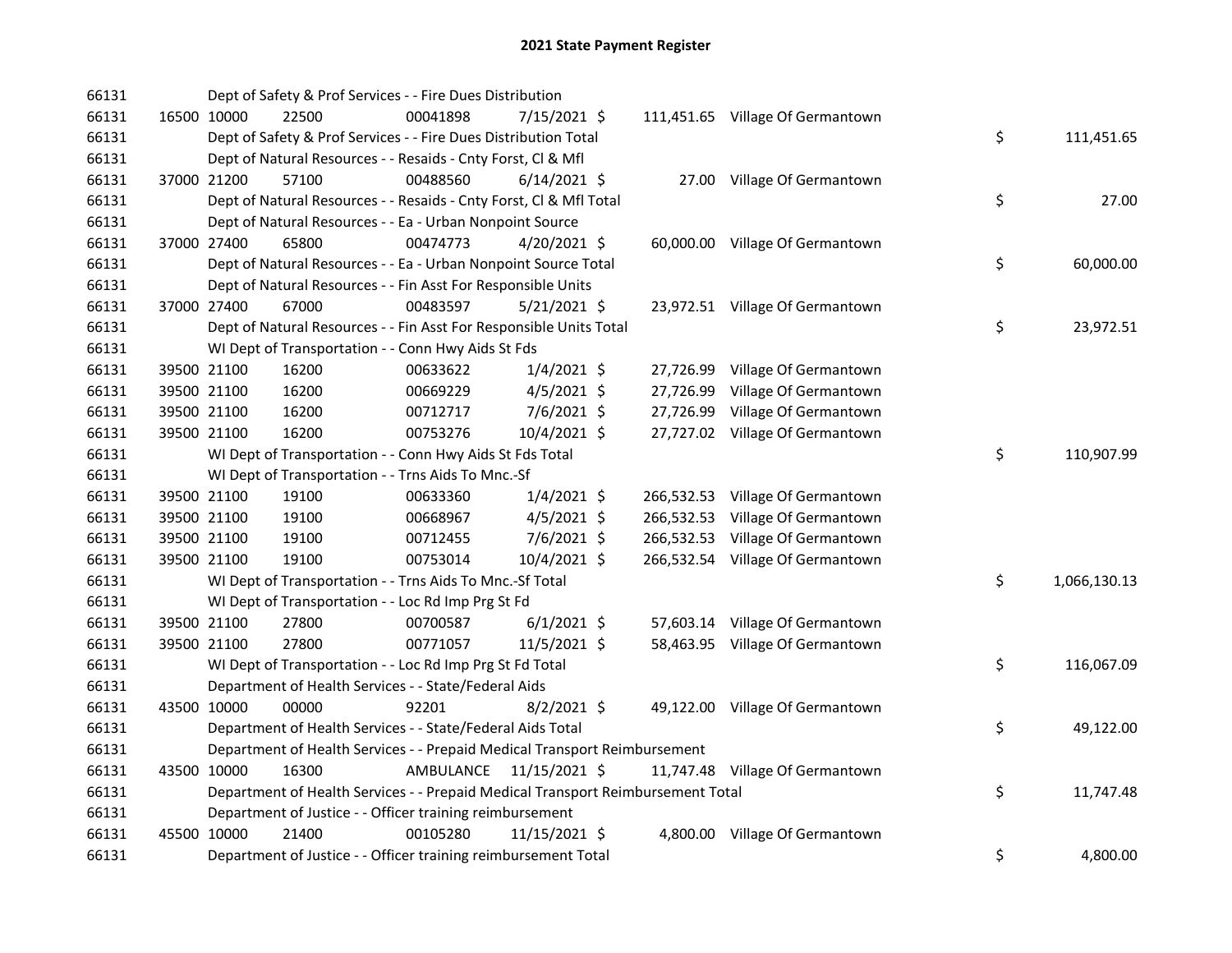| 66131 |             |             | Department of Justice - - Federal Aid, Local Assistance                |          |                |       |                                                                                                   |                 |
|-------|-------------|-------------|------------------------------------------------------------------------|----------|----------------|-------|---------------------------------------------------------------------------------------------------|-----------------|
| 66131 |             | 45500 10000 | 25100                                                                  | 00094124 | $2/8/2021$ \$  |       | 132.63 Village Of Germantown                                                                      |                 |
| 66131 |             | 45500 10000 | 25100                                                                  | 00097556 | 4/30/2021 \$   |       | 5,144.51 Village Of Germantown                                                                    |                 |
| 66131 |             | 45500 10000 | 25100                                                                  | 00100647 | $8/2/2021$ \$  |       | 3,094.66 Village Of Germantown                                                                    |                 |
| 66131 | 45500 10000 |             | 25100                                                                  | 00104062 | 10/25/2021 \$  |       | 328.81 Village Of Germantown                                                                      |                 |
| 66131 | 45500 10000 |             | 25100                                                                  | 00107161 | 12/27/2021 \$  |       | 5,173.57 Village Of Germantown                                                                    |                 |
| 66131 |             |             | Department of Justice - - Federal Aid, Local Assistance Total          |          |                |       |                                                                                                   | \$<br>13,874.18 |
| 66131 |             |             | Department of Military Affairs - - Federal Aid, Local Assistance       |          |                |       |                                                                                                   |                 |
| 66131 | 46500 10000 |             | 34200                                                                  | 00092104 | $4/6/2021$ \$  |       | 6,421.85 Village Of Germantown                                                                    |                 |
| 66131 | 46500 10000 |             | 34200                                                                  | 00093097 | $4/26/2021$ \$ |       | 2,140.62 Village Of Germantown                                                                    |                 |
| 66131 |             |             | Department of Military Affairs - - Federal Aid, Local Assistance Total |          |                |       |                                                                                                   | \$<br>8,562.47  |
| 66131 |             |             | Public Defender Board - - Trial Representation                         |          |                |       |                                                                                                   |                 |
| 66131 | 55000 10000 |             | 10300                                                                  | 00305952 | 8/31/2021 \$   |       | 10.00 Village Of Germantown                                                                       |                 |
| 66131 |             |             | Public Defender Board - - Trial Representation Total                   |          |                |       |                                                                                                   | \$<br>10.00     |
| 66131 |             |             |                                                                        |          |                |       | Public Defender Board - - Transcript, Discovery and Records Provided to the Public Defender Board |                 |
| 66131 |             | 55000 10000 | 10600                                                                  | 00275546 | $1/26/2021$ \$ |       | 5.00 Village Of Germantown                                                                        |                 |
| 66131 |             | 55000 10000 | 10600                                                                  | 00275547 | $1/26/2021$ \$ | 5.00  | Village Of Germantown                                                                             |                 |
| 66131 |             | 55000 10000 | 10600                                                                  | 00275548 | $1/26/2021$ \$ | 22.00 | Village Of Germantown                                                                             |                 |
| 66131 |             | 55000 10000 | 10600                                                                  | 00275549 | $1/26/2021$ \$ | 17.00 | Village Of Germantown                                                                             |                 |
| 66131 |             | 55000 10000 | 10600                                                                  | 00275550 | $1/26/2021$ \$ | 12.00 | Village Of Germantown                                                                             |                 |
| 66131 | 55000 10000 |             | 10600                                                                  | 00275551 | $1/26/2021$ \$ | 15.00 | Village Of Germantown                                                                             |                 |
| 66131 | 55000 10000 |             | 10600                                                                  | 00275552 | $1/26/2021$ \$ | 15.00 | Village Of Germantown                                                                             |                 |
| 66131 | 55000 10000 |             | 10600                                                                  | 00278879 | 2/22/2021 \$   | 12.00 | Village Of Germantown                                                                             |                 |
| 66131 | 55000 10000 |             | 10600                                                                  | 00278880 | 2/22/2021 \$   | 12.00 | Village Of Germantown                                                                             |                 |
| 66131 | 55000 10000 |             | 10600                                                                  | 00278881 | 2/22/2021 \$   | 10.00 | Village Of Germantown                                                                             |                 |
| 66131 | 55000 10000 |             | 10600                                                                  | 00278882 | 2/22/2021 \$   | 12.00 | Village Of Germantown                                                                             |                 |
| 66131 | 55000 10000 |             | 10600                                                                  | 00282075 | 3/22/2021 \$   | 5.00  | Village Of Germantown                                                                             |                 |
| 66131 | 55000 10000 |             | 10600                                                                  | 00282076 | $3/22/2021$ \$ | 10.00 | Village Of Germantown                                                                             |                 |
| 66131 | 55000 10000 |             | 10600                                                                  | 00282077 | $3/22/2021$ \$ | 10.00 | Village Of Germantown                                                                             |                 |
| 66131 | 55000 10000 |             | 10600                                                                  | 00287649 | 4/30/2021 \$   | 10.00 | Village Of Germantown                                                                             |                 |
| 66131 | 55000 10000 |             | 10600                                                                  | 00287650 | 4/30/2021 \$   | 10.00 | Village Of Germantown                                                                             |                 |
| 66131 |             | 55000 10000 | 10600                                                                  | 00287651 | 4/30/2021 \$   | 20.00 | Village Of Germantown                                                                             |                 |
| 66131 | 55000 10000 |             | 10600                                                                  | 00287652 | 4/30/2021 \$   | 5.00  | Village Of Germantown                                                                             |                 |
| 66131 | 55000 10000 |             | 10600                                                                  | 00287653 | 4/30/2021 \$   | 10.00 | Village Of Germantown                                                                             |                 |
| 66131 | 55000 10000 |             | 10600                                                                  | 00287654 | 4/30/2021 \$   | 5.00  | Village Of Germantown                                                                             |                 |
| 66131 |             | 55000 10000 | 10600                                                                  | 00287655 | 4/30/2021 \$   | 12.00 | Village Of Germantown                                                                             |                 |
| 66131 |             | 55000 10000 | 10600                                                                  | 00287656 | 4/30/2021 \$   |       | 12.00 Village Of Germantown                                                                       |                 |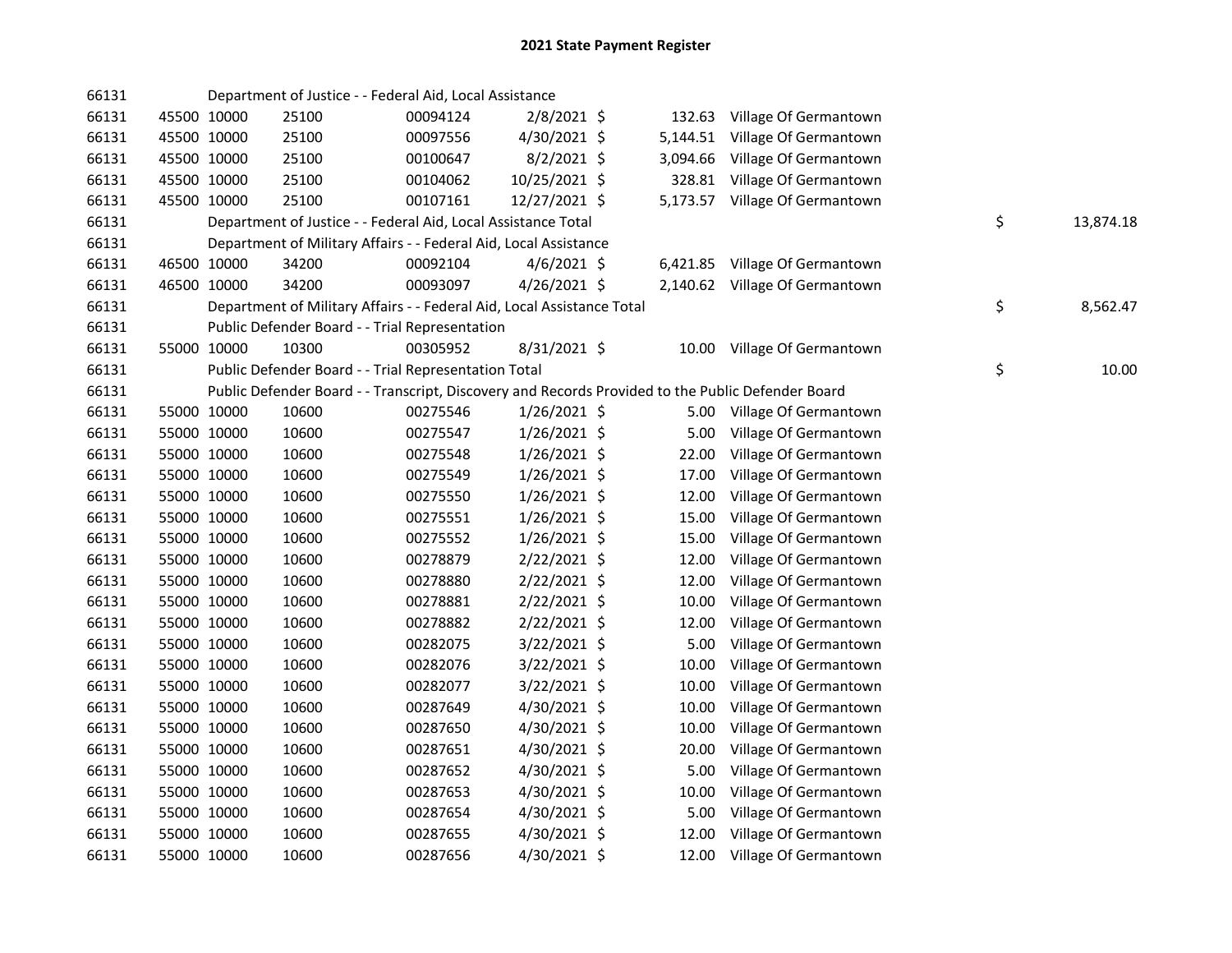| 66131 | 55000 10000 | 10600 | 00287657 | 4/30/2021 \$  | 5.00       | Village Of Germantown |
|-------|-------------|-------|----------|---------------|------------|-----------------------|
| 66131 | 55000 10000 | 10600 | 00287658 | 4/30/2021 \$  | 5.00       | Village Of Germantown |
| 66131 | 55000 10000 | 10600 | 00287659 | 4/30/2021 \$  | 10.00      | Village Of Germantown |
| 66131 | 55000 10000 | 10600 | 00287660 | 4/30/2021 \$  | 10.00      | Village Of Germantown |
| 66131 | 55000 10000 | 10600 | 00287661 | 4/30/2021 \$  | 7.00       | Village Of Germantown |
| 66131 | 55000 10000 | 10600 | 00287662 | 4/30/2021 \$  | 12.00      | Village Of Germantown |
| 66131 | 55000 10000 | 10600 | 00287663 | 4/30/2021 \$  | 5.00       | Village Of Germantown |
| 66131 | 55000 10000 | 10600 | 00287664 | 4/30/2021 \$  | 10.00      | Village Of Germantown |
| 66131 | 55000 10000 | 10600 | 00287665 | 4/30/2021     | \$<br>7.00 | Village Of Germantown |
| 66131 | 55000 10000 | 10600 | 00287666 | 4/30/2021 \$  | 2.00       | Village Of Germantown |
| 66131 | 55000 10000 | 10600 | 00287667 | 4/30/2021 \$  | 17.00      | Village Of Germantown |
| 66131 | 55000 10000 | 10600 | 00287668 | 4/30/2021 \$  | 15.00      | Village Of Germantown |
| 66131 | 55000 10000 | 10600 | 00287669 | 4/30/2021 \$  | 12.00      | Village Of Germantown |
| 66131 | 55000 10000 | 10600 | 00287670 | 4/30/2021 \$  | 12.00      | Village Of Germantown |
| 66131 | 55000 10000 | 10600 | 00292276 | 5/28/2021 \$  | 7.00       | Village Of Germantown |
| 66131 | 55000 10000 | 10600 | 00298159 | 6/30/2021 \$  | 5.00       | Village Of Germantown |
| 66131 | 55000 10000 | 10600 | 00298160 | 6/30/2021 \$  | 7.00       | Village Of Germantown |
| 66131 | 55000 10000 | 10600 | 00298161 | 6/30/2021 \$  | 5.00       | Village Of Germantown |
| 66131 | 55000 10000 | 10600 | 00299165 | 7/1/2021 \$   | 7.00       | Village Of Germantown |
| 66131 | 55000 10000 | 10600 | 00299168 | 7/1/2021 \$   | 5.00       | Village Of Germantown |
| 66131 | 55000 10000 | 10600 | 00299169 | $7/1/2021$ \$ | 5.00       | Village Of Germantown |
| 66131 | 55000 10000 | 10600 | 00299170 | 7/1/2021 \$   | 5.00       | Village Of Germantown |
| 66131 | 55000 10000 | 10600 | 00299171 | 7/1/2021 \$   | 10.00      | Village Of Germantown |
| 66131 | 55000 10000 | 10600 | 00303142 | 7/30/2021 \$  | 2.00       | Village Of Germantown |
| 66131 | 55000 10000 | 10600 | 00303143 | 7/30/2021 \$  | 10.00      | Village Of Germantown |
| 66131 | 55000 10000 | 10600 | 00303144 | 7/30/2021 \$  | 5.00       | Village Of Germantown |
| 66131 | 55000 10000 | 10600 | 00303145 | 7/30/2021 \$  | 7.00       | Village Of Germantown |
| 66131 | 55000 10000 | 10600 | 00303146 | 7/30/2021 \$  | 7.00       | Village Of Germantown |
| 66131 | 55000 10000 | 10600 | 00303147 | 7/30/2021 \$  | 5.00       | Village Of Germantown |
| 66131 | 55000 10000 | 10600 | 00303148 | 7/30/2021 \$  | 12.00      | Village Of Germantown |
| 66131 | 55000 10000 | 10600 | 00303149 | 7/30/2021 \$  | 5.00       | Village Of Germantown |
| 66131 | 55000 10000 | 10600 | 00303150 | 7/30/2021 \$  | 5.00       | Village Of Germantown |
| 66131 | 55000 10000 | 10600 | 00303151 | 7/30/2021 \$  | 12.00      | Village Of Germantown |
| 66131 | 55000 10000 | 10600 | 00303152 | 7/30/2021 \$  | 15.00      | Village Of Germantown |
| 66131 | 55000 10000 | 10600 | 00303153 | 7/30/2021 \$  | 5.00       | Village Of Germantown |
| 66131 | 55000 10000 | 10600 | 00303154 | 7/30/2021 \$  | 5.00       | Village Of Germantown |
| 66131 | 55000 10000 | 10600 | 00303155 | 7/30/2021 \$  | 10.00      | Village Of Germantown |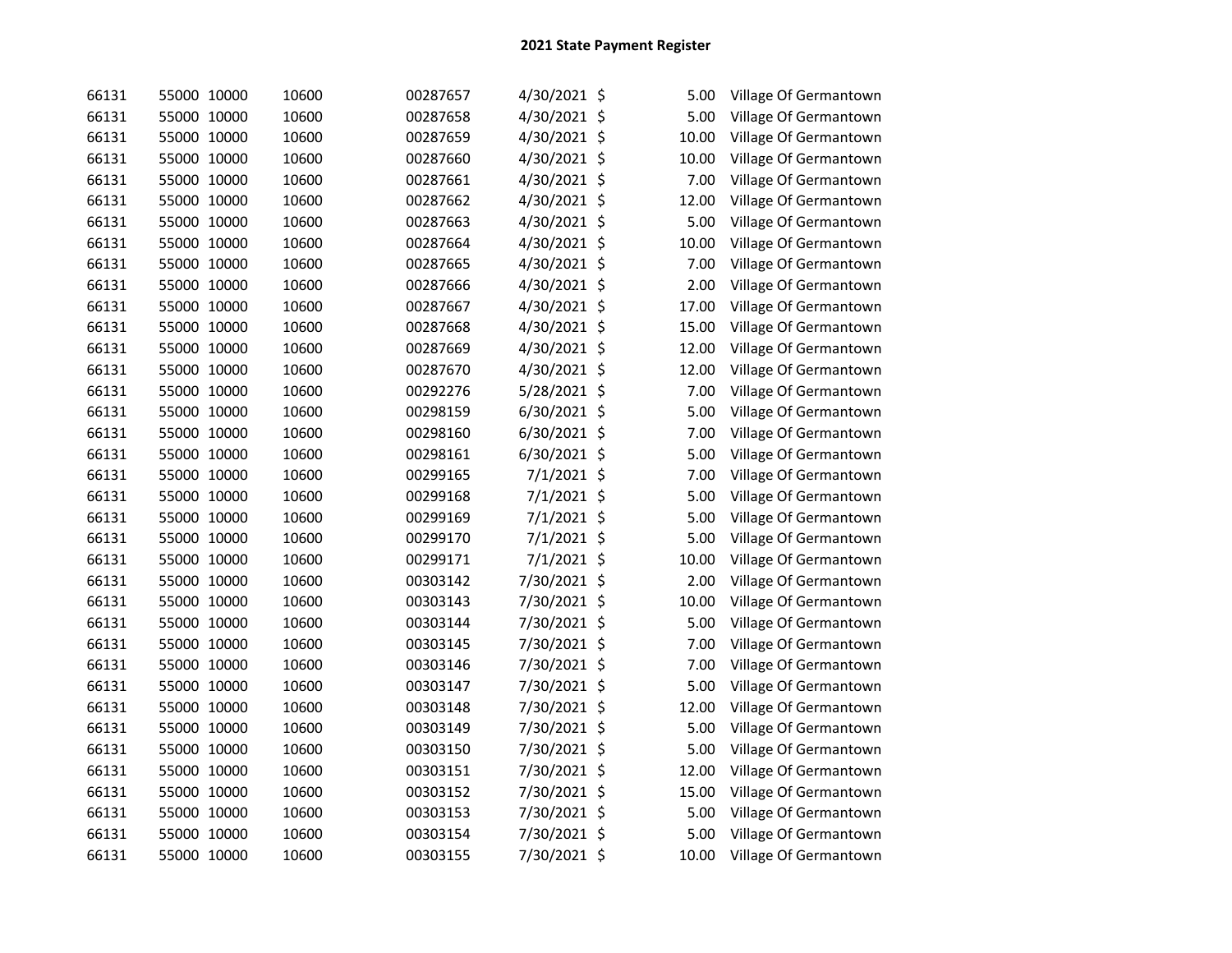| 66131 |             | 55000 10000 | 10600                                                   | 00303156 | 7/30/2021 \$   |          | 12.00 Village Of Germantown                                                                             |    |              |
|-------|-------------|-------------|---------------------------------------------------------|----------|----------------|----------|---------------------------------------------------------------------------------------------------------|----|--------------|
| 66131 |             | 55000 10000 | 10600                                                   | 00303157 | 7/30/2021 \$   | 10.00    | Village Of Germantown                                                                                   |    |              |
| 66131 |             | 55000 10000 | 10600                                                   | 00303158 | 7/30/2021 \$   | 10.00    | Village Of Germantown                                                                                   |    |              |
| 66131 |             | 55000 10000 | 10600                                                   | 00303159 | 7/30/2021 \$   | 7.00     | Village Of Germantown                                                                                   |    |              |
| 66131 |             | 55000 10000 | 10600                                                   | 00303160 | 7/30/2021 \$   | 5.00     | Village Of Germantown                                                                                   |    |              |
| 66131 |             | 55000 10000 | 10600                                                   | 00303161 | 7/30/2021 \$   | 5.00     | Village Of Germantown                                                                                   |    |              |
| 66131 |             | 55000 10000 | 10600                                                   | 00303162 | 7/30/2021 \$   | 5.00     | Village Of Germantown                                                                                   |    |              |
| 66131 |             | 55000 10000 | 10600                                                   | 00305949 | $8/31/2021$ \$ | 5.00     | Village Of Germantown                                                                                   |    |              |
| 66131 |             | 55000 10000 | 10600                                                   | 00305950 | 8/31/2021 \$   | 5.00     | Village Of Germantown                                                                                   |    |              |
| 66131 |             | 55000 10000 | 10600                                                   | 00310846 | 10/28/2021 \$  | 5.00     | Village Of Germantown                                                                                   |    |              |
| 66131 |             | 55000 10000 | 10600                                                   | 00310847 | 10/28/2021 \$  | 10.00    | Village Of Germantown                                                                                   |    |              |
| 66131 |             | 55000 10000 | 10600                                                   | 00310945 | 10/29/2021 \$  | 15.00    | Village Of Germantown                                                                                   |    |              |
| 66131 |             | 55000 10000 | 10600                                                   | 00310946 | 10/29/2021 \$  | 27.00    | Village Of Germantown                                                                                   |    |              |
| 66131 |             | 55000 10000 | 10600                                                   | 00317368 | 12/17/2021 \$  |          | 30.00 Village Of Germantown                                                                             |    |              |
| 66131 |             |             |                                                         |          |                |          | Public Defender Board - - Transcript, Discovery and Records Provided to the Public Defender Board Total | \$ | 687.00       |
| 66131 |             |             | Department of Revenue - - Gifts And Grants              |          |                |          |                                                                                                         |    |              |
| 66131 |             | 56600 10000 | 12100                                                   | 00207748 | $6/25/2021$ \$ |          | 1,052,756.32 Village Of Germantown                                                                      |    |              |
| 66131 |             |             | Department of Revenue - - Gifts And Grants Total        |          |                |          |                                                                                                         | \$ | 1,052,756.32 |
| 66131 |             |             | Department of Revenue - - Misc Revenue Holding Clearing |          |                |          |                                                                                                         |    |              |
| 66131 |             | 56600 10000 | 99500                                                   | 00189052 | $1/8/2021$ \$  | 810.09   | Village Of Germantown                                                                                   |    |              |
| 66131 |             | 56600 10000 | 99500                                                   | 00191121 | $2/5/2021$ \$  | 2,171.86 | Village Of Germantown                                                                                   |    |              |
| 66131 |             | 56600 10000 | 99500                                                   | 00193005 | $3/1/2021$ \$  | 345.00   | Village Of Germantown                                                                                   |    |              |
| 66131 |             | 56600 10000 | 99500                                                   | 00193754 | 3/5/2021 \$    | 5,323.69 | Village Of Germantown                                                                                   |    |              |
| 66131 |             | 56600 10000 | 99500                                                   | 00195224 | 3/15/2021 \$   | 305.00   | Village Of Germantown                                                                                   |    |              |
| 66131 |             | 56600 10000 | 99500                                                   | 00196694 | 3/29/2021 \$   | 200.00   | Village Of Germantown                                                                                   |    |              |
| 66131 |             | 56600 10000 | 99500                                                   | 00197438 | $4/5/2021$ \$  | 40.00    | Village Of Germantown                                                                                   |    |              |
| 66131 |             | 56600 10000 | 99500                                                   | 00198039 | 4/7/2021 \$    | 9,227.07 | Village Of Germantown                                                                                   |    |              |
| 66131 |             | 56600 10000 | 99500                                                   | 00200584 | $5/3/2021$ \$  | 90.00    | Village Of Germantown                                                                                   |    |              |
| 66131 |             | 56600 10000 | 99500                                                   | 00201386 | $5/7/2021$ \$  | 3,100.21 | Village Of Germantown                                                                                   |    |              |
| 66131 |             | 56600 10000 | 99500                                                   | 00201765 | $5/10/2021$ \$ | 21.58    | Village Of Germantown                                                                                   |    |              |
| 66131 |             | 56600 10000 | 99500                                                   | 00202422 | 5/17/2021 \$   | 45.00    | Village Of Germantown                                                                                   |    |              |
| 66131 |             | 56600 10000 | 99500                                                   | 00203170 | $5/24/2021$ \$ | 27.00    | Village Of Germantown                                                                                   |    |              |
| 66131 |             | 56600 10000 | 99500                                                   | 00203847 | $6/1/2021$ \$  | 90.00    | Village Of Germantown                                                                                   |    |              |
| 66131 |             | 56600 10000 | 99500                                                   | 00204614 | $6/7/2021$ \$  | 6,445.33 | Village Of Germantown                                                                                   |    |              |
| 66131 |             | 56600 10000 | 99500                                                   | 00204619 | $6/7/2021$ \$  |          | 347.08 Village Of Germantown                                                                            |    |              |
| 66131 |             | 56600 10000 | 99500                                                   | 00209181 | 7/8/2021 \$    |          | 4,277.44 Village Of Germantown                                                                          |    |              |
| 66131 | 56600 10000 |             | 99500                                                   | 00211920 | 8/6/2021 \$    |          | 2,507.37 Village Of Germantown                                                                          |    |              |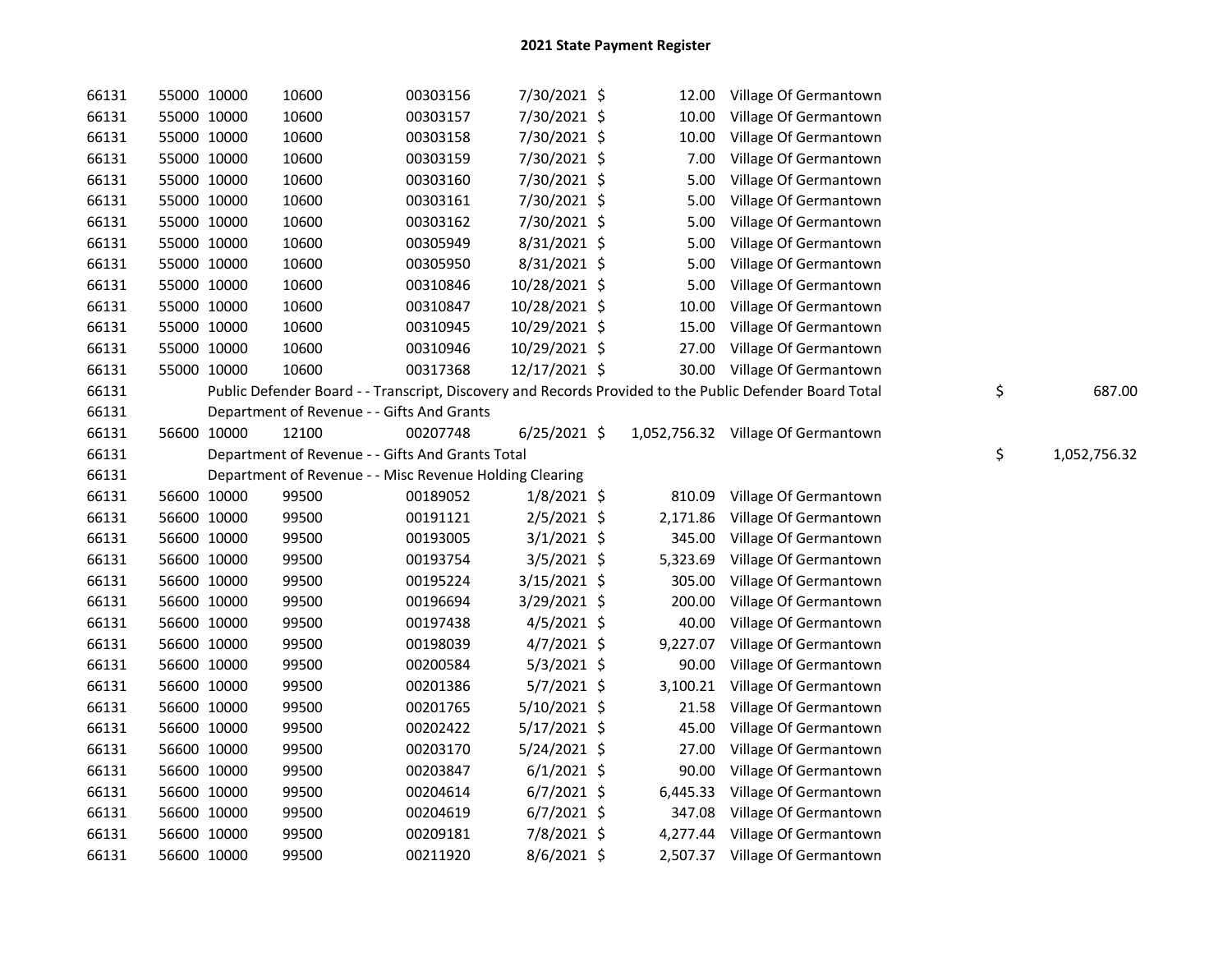| 66131       | 56600 10000 | 99500                                                                         | 00214542 | 9/8/2021 \$    | 3,296.95   | Village Of Germantown            |                    |
|-------------|-------------|-------------------------------------------------------------------------------|----------|----------------|------------|----------------------------------|--------------------|
| 66131       | 56600 10000 | 99500                                                                         | 00216791 | 10/7/2021 \$   | 1,168.85   | Village Of Germantown            |                    |
| 66131       | 56600 10000 | 99500                                                                         | 00219379 | $11/5/2021$ \$ | 2,879.37   | Village Of Germantown            |                    |
| 66131       | 56600 10000 | 99500                                                                         | 00221532 | 12/7/2021 \$   | 1,471.20   | Village Of Germantown            |                    |
| 66131       |             | Department of Revenue - - Misc Revenue Holding Clearing Total                 |          |                |            |                                  | \$<br>44,190.09    |
| 66131       |             | Shared Revenue and Tax Relief - - County And Municipal Aid                    |          |                |            |                                  |                    |
| 66131       | 83500 10000 | 10500                                                                         | 00082458 | 7/26/2021 \$   | 32,270.20  | Village Of Germantown            |                    |
| 66131       | 83500 10000 | 10500                                                                         | 00089561 | 11/15/2021 \$  |            | 171,117.00 Village Of Germantown |                    |
| 66131       |             | Shared Revenue and Tax Relief - - County And Municipal Aid Total              |          |                |            |                                  | \$<br>203,387.20   |
| 66131       |             | Shared Revenue and Tax Relief - - Exempt Computer Aid                         |          |                |            |                                  |                    |
| 66131       | 83500 10000 | 10900                                                                         | 00084961 | 7/26/2021 \$   |            | 198,191.22 Village Of Germantown |                    |
| 66131       |             | Shared Revenue and Tax Relief - - Exempt Computer Aid Total                   |          |                |            |                                  | \$<br>198,191.22   |
| 66131       |             | Shared Revenue and Tax Relief - - Utility Aid                                 |          |                |            |                                  |                    |
| 66131       | 83500 10000 | 11000                                                                         | 00082458 | 7/26/2021 \$   | 77,215.37  | Village Of Germantown            |                    |
| 66131       | 83500 10000 | 11000                                                                         | 00089561 | 11/15/2021 \$  | 523,834.93 | Village Of Germantown            |                    |
| 66131       |             | Shared Revenue and Tax Relief - - Utility Aid Total                           |          |                |            |                                  | \$<br>601,050.30   |
| 66131       |             | Shared Revenue and Tax Relief - - Personal Property Aid                       |          |                |            |                                  |                    |
| 66131       | 83500 10000 | 11100                                                                         | 00078149 | $5/3/2021$ \$  | 68,018.68  | Village Of Germantown            |                    |
| 66131       | 83500 10000 | 11100                                                                         | 00079048 | $5/3/2021$ \$  | 53,609.88  | Village Of Germantown            |                    |
| 66131       |             | Shared Revenue and Tax Relief - - Personal Property Aid Total                 |          |                |            |                                  | \$<br>121,628.56   |
| 66131       |             | Shared Revenue and Tax Relief - - State Aid; Video Service Provider Fee       |          |                |            |                                  |                    |
| 66131       | 83500 10000 | 11200                                                                         | 00083225 | 7/26/2021 \$   | 52.360.30  | Village Of Germantown            |                    |
| 66131       |             | Shared Revenue and Tax Relief - - State Aid; Video Service Provider Fee Total |          |                |            |                                  | \$<br>52,360.30    |
| 66131       |             | Shared Revenue and Tax Relief - - Lottery & Gaming Credit                     |          |                |            |                                  |                    |
| 66131       | 83500 52100 | 36300                                                                         | 00074468 | $3/22/2021$ \$ | 20,789.40  | Village Of Germantown            |                    |
| 66131       |             | Shared Revenue and Tax Relief - - Lottery & Gaming Credit Total               |          |                |            |                                  | \$<br>20,789.40    |
| 66131 Total |             |                                                                               |          |                |            |                                  | \$<br>3,871,712.89 |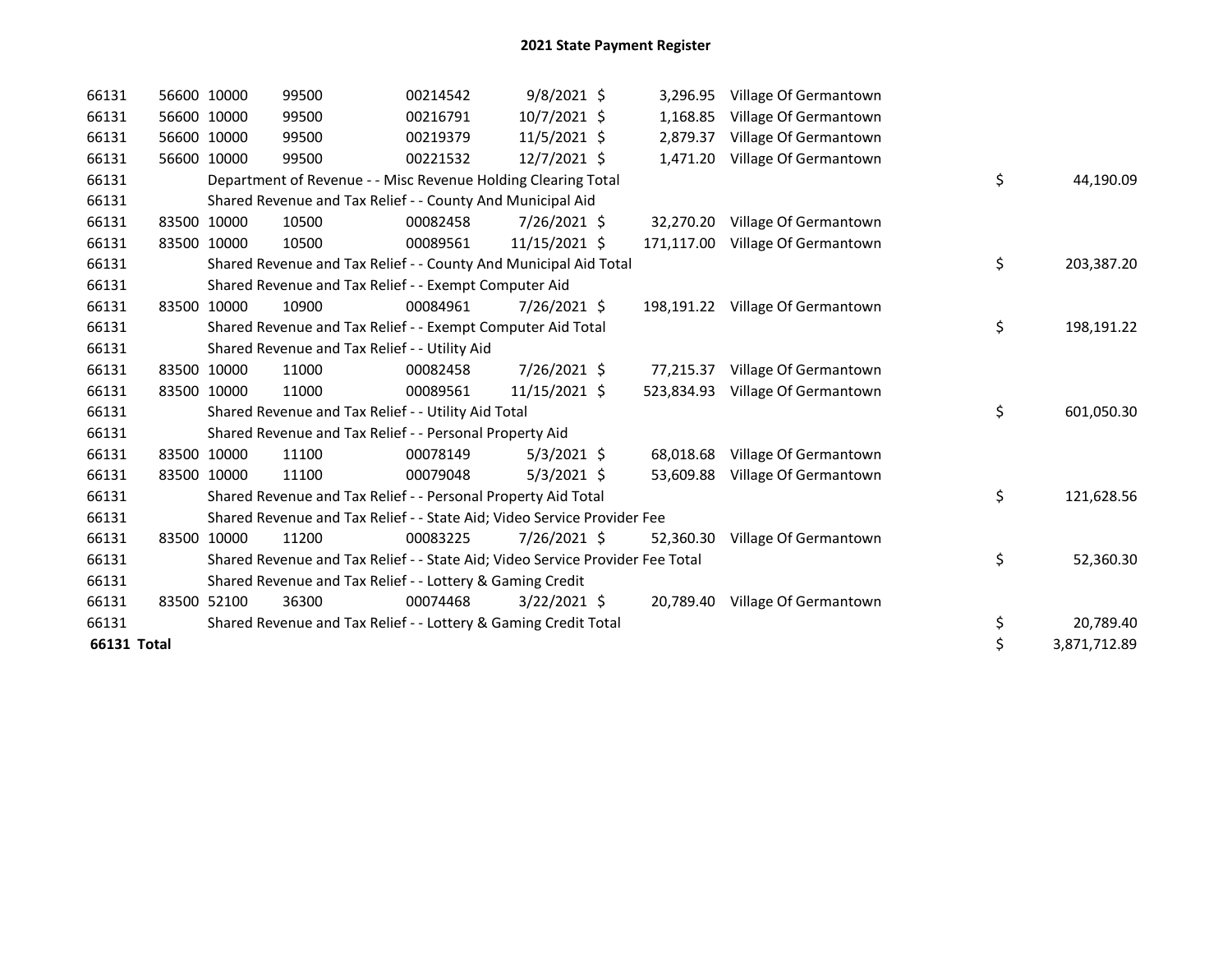| 66141 |             | Dept of Safety & Prof Services - - Fire Dues Distribution                       |           |                |          |                              |    |            |
|-------|-------------|---------------------------------------------------------------------------------|-----------|----------------|----------|------------------------------|----|------------|
| 66141 | 16500 10000 | 22500                                                                           | 00041902  | 7/16/2021 \$   |          | 33,172.29 Village Of Jackson |    |            |
| 66141 |             | Dept of Safety & Prof Services - - Fire Dues Distribution Total                 |           |                |          |                              | \$ | 33,172.29  |
| 66141 |             | Dept of Natural Resources - - Aids In Lieu Of Taxes - Gener                     |           |                |          |                              |    |            |
| 66141 | 37000 10000 | 50300                                                                           | 00461250  | $2/2/2021$ \$  |          | 996.17 Village Of Jackson    |    |            |
| 66141 | 37000 10000 | 50300                                                                           | 00476691  | $4/21/2021$ \$ |          | 48.53 Village Of Jackson     |    |            |
| 66141 |             | Dept of Natural Resources - - Aids In Lieu Of Taxes - Gener Total               |           |                |          |                              | \$ | 1,044.70   |
| 66141 |             | Dept of Natural Resources - - Resaids - Fire Suppress Grant                     |           |                |          |                              |    |            |
| 66141 | 37000 21200 | 54500                                                                           | 00478756  | $5/6/2021$ \$  |          | 4,727.99 Village Of Jackson  |    |            |
| 66141 |             | Dept of Natural Resources - - Resaids - Fire Suppress Grant Total               |           |                |          |                              | \$ | 4,727.99   |
| 66141 |             | Dept of Natural Resources - - Fin Asst For Responsible Units                    |           |                |          |                              |    |            |
| 66141 | 37000 27400 | 67000                                                                           | 00483560  | $5/21/2021$ \$ |          | 10,590.26 Village Of Jackson |    |            |
| 66141 |             | Dept of Natural Resources - - Fin Asst For Responsible Units Total              |           |                |          |                              | \$ | 10,590.26  |
| 66141 |             | WI Dept of Transportation - - Hwy Sfty Loc Aid Ffd                              |           |                |          |                              |    |            |
| 66141 | 39500 21100 | 18500                                                                           | 00659610  | $3/1/2021$ \$  |          | 1,933.52 Village Of Jackson  |    |            |
| 66141 | 39500 21100 | 18500                                                                           | 00675045  | $4/6/2021$ \$  |          | 2,044.76 Village Of Jackson  |    |            |
| 66141 | 39500 21100 | 18500                                                                           | 00686344  | 4/29/2021 \$   | 1,844.20 | Village Of Jackson           |    |            |
| 66141 | 39500 21100 | 18500                                                                           | 00714654  | $6/29/2021$ \$ |          | 2,006.68 Village Of Jackson  |    |            |
| 66141 | 39500 21100 | 18500                                                                           | 00726160  | 7/28/2021 \$   |          | 1,681.72 Village Of Jackson  |    |            |
| 66141 | 39500 21100 | 18500                                                                           | 00749328  | $9/22/2021$ \$ | 1,259.00 | Village Of Jackson           |    |            |
| 66141 | 39500 21100 | 18500                                                                           | 00749329  | $9/22/2021$ \$ | 1,896.97 | Village Of Jackson           |    |            |
| 66141 | 39500 21100 | 18500                                                                           | 00772323  | 11/10/2021 \$  |          | 1,473.90 Village Of Jackson  |    |            |
| 66141 |             | WI Dept of Transportation - - Hwy Sfty Loc Aid Ffd Total                        |           |                |          |                              | \$ | 14,140.75  |
| 66141 |             | WI Dept of Transportation - - Trns Aids To Mnc.-Sf                              |           |                |          |                              |    |            |
| 66141 | 39500 21100 | 19100                                                                           | 00633361  | $1/4/2021$ \$  |          | 78,651.54 Village Of Jackson |    |            |
| 66141 | 39500 21100 | 19100                                                                           | 00668968  | $4/5/2021$ \$  |          | 78,651.54 Village Of Jackson |    |            |
| 66141 | 39500 21100 | 19100                                                                           | 00712456  | $7/6/2021$ \$  |          | 78,651.54 Village Of Jackson |    |            |
| 66141 | 39500 21100 | 19100                                                                           | 00753015  | 10/4/2021 \$   |          | 78,651.54 Village Of Jackson |    |            |
| 66141 |             | WI Dept of Transportation - - Trns Aids To Mnc.-Sf Total                        |           |                |          |                              | \$ | 314,606.16 |
| 66141 |             | Department of Health Services - - Prepaid Medical Transport Reimbursement       |           |                |          |                              |    |            |
| 66141 | 43500 10000 | 16300                                                                           | AMBULANCE | 11/15/2021 \$  |          | 10,096.48 Village Of Jackson |    |            |
| 66141 |             | Department of Health Services - - Prepaid Medical Transport Reimbursement Total |           |                |          |                              | \$ | 10,096.48  |
| 66141 |             | Department of Justice - - Officer training reimbursement                        |           |                |          |                              |    |            |
| 66141 | 45500 10000 | 21400                                                                           | 00105644  | 11/22/2021 \$  |          | 1,920.00 Village Of Jackson  |    |            |
| 66141 |             | Department of Justice - - Officer training reimbursement Total                  |           |                |          |                              | \$ | 1,920.00   |
| 66141 |             | Department of Justice - - Internet Crimes Against Childr                        |           |                |          |                              |    |            |
| 66141 | 45500 10000 | 28400                                                                           | 00098686  | $6/3/2021$ \$  |          | 3,772.30 Village Of Jackson  |    |            |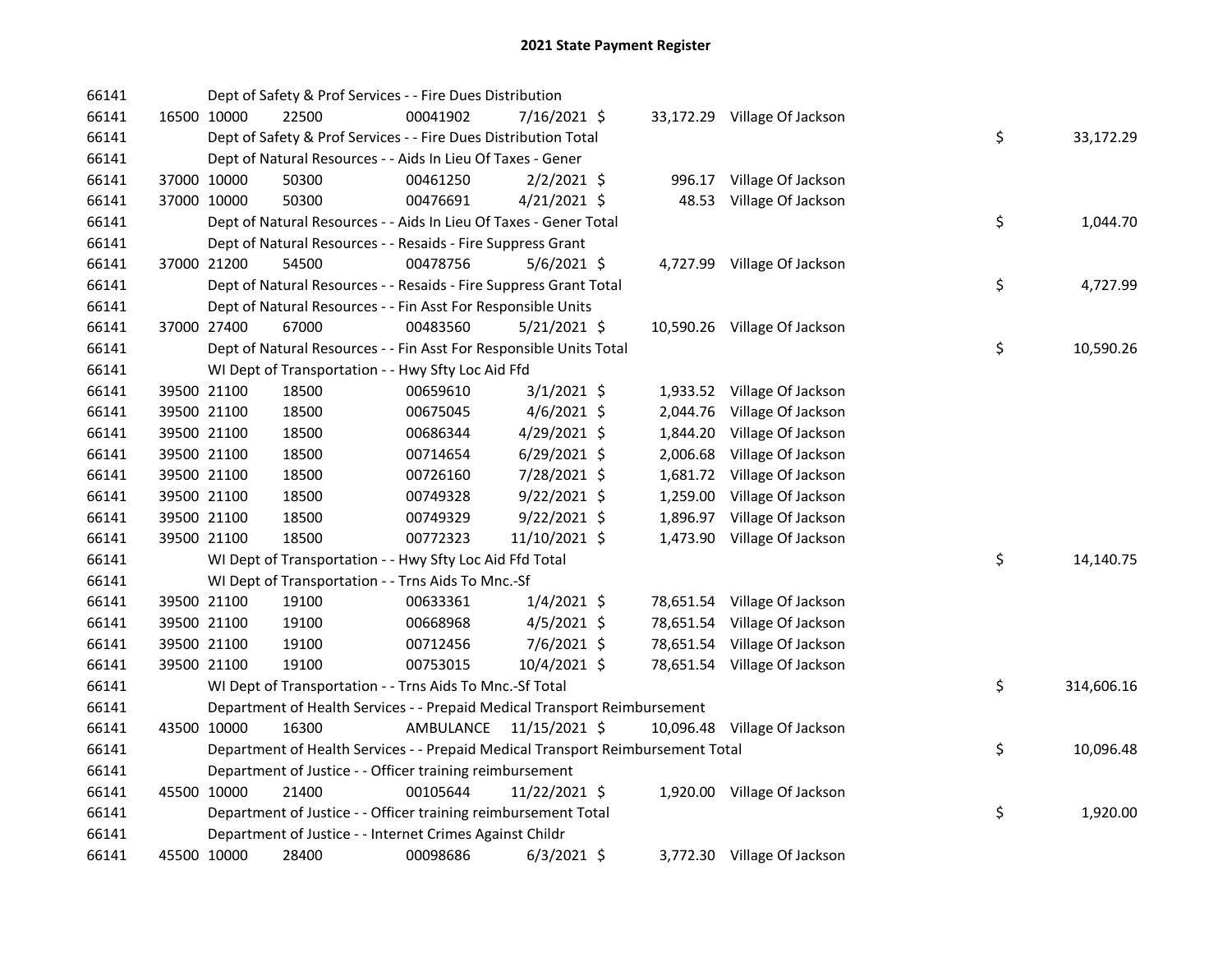| 66141<br>66141 | Department of Justice - - Internet Crimes Against Childr Total<br>Public Defender Board - - Trial Representation |          |                |       |                               | \$<br>3,772.30   |
|----------------|------------------------------------------------------------------------------------------------------------------|----------|----------------|-------|-------------------------------|------------------|
| 66141          | 10300<br>55000 10000                                                                                             | 00286787 | 4/23/2021 \$   |       | 11.25 Village Of Jackson      |                  |
| 66141          | Public Defender Board - - Trial Representation Total                                                             |          |                |       |                               | \$<br>11.25      |
| 66141          | Public Defender Board - - Transcript, Discovery and Records Provided to the Public Defender Board                |          |                |       |                               |                  |
| 66141          | 55000 10000<br>10600                                                                                             | 00300862 | 7/12/2021 \$   |       | 95.00 Village Of Jackson      |                  |
| 66141          | 55000 10000<br>10600                                                                                             | 00305951 | 8/31/2021 \$   |       | 5.00 Village Of Jackson       |                  |
| 66141          | Public Defender Board - - Transcript, Discovery and Records Provided to the Public Defender Board Total          |          |                |       |                               | \$<br>100.00     |
| 66141          | Department of Revenue - - Gifts And Grants                                                                       |          |                |       |                               |                  |
| 66141          | 12100<br>56600 10000                                                                                             | 00207749 | $6/25/2021$ \$ |       | 376,806.80 Village Of Jackson |                  |
| 66141          | Department of Revenue - - Gifts And Grants Total                                                                 |          |                |       |                               | \$<br>376,806.80 |
| 66141          | Department of Revenue - - Misc Revenue Holding Clearing                                                          |          |                |       |                               |                  |
| 66141          | 56600 10000<br>99500                                                                                             | 00193758 | $3/5/2021$ \$  |       | 68.07 Village Of Jackson      |                  |
| 66141          | 56600 10000<br>99500                                                                                             | 00201390 | $5/7/2021$ \$  | 70.00 | Village Of Jackson            |                  |
| 66141          | Department of Revenue - - Misc Revenue Holding Clearing Total                                                    |          |                |       |                               | \$<br>138.07     |
| 66141          | Shared Revenue and Tax Relief - - Expenditure Restraint Program                                                  |          |                |       |                               |                  |
| 66141          | 83500 10000<br>10100                                                                                             | 00082459 | 7/26/2021 \$   |       | 101,072.09 Village Of Jackson |                  |
| 66141          | Shared Revenue and Tax Relief - - Expenditure Restraint Program Total                                            |          |                |       |                               | \$<br>101,072.09 |
| 66141          | Shared Revenue and Tax Relief - - County And Municipal Aid                                                       |          |                |       |                               |                  |
| 66141          | 83500 10000<br>10500                                                                                             | 00082459 | 7/26/2021 \$   |       | 31,789.88 Village Of Jackson  |                  |
| 66141          | 83500 10000<br>10500                                                                                             | 00089562 | 11/15/2021 \$  |       | 170,046.14 Village Of Jackson |                  |
| 66141          | Shared Revenue and Tax Relief - - County And Municipal Aid Total                                                 |          |                |       |                               | \$<br>201,836.02 |
| 66141          | Shared Revenue and Tax Relief - - Exempt Computer Aid                                                            |          |                |       |                               |                  |
| 66141          | 83500 10000<br>10900                                                                                             | 00084962 | 7/26/2021 \$   |       | 20,689.13 Village Of Jackson  |                  |
| 66141          | 83500 10000<br>10900                                                                                             | 00085967 | 7/26/2021 \$   |       | 5,087.62 Village Of Jackson   |                  |
| 66141          | Shared Revenue and Tax Relief - - Exempt Computer Aid Total                                                      |          |                |       |                               | \$<br>25,776.75  |
| 66141          | Shared Revenue and Tax Relief - - Utility Aid                                                                    |          |                |       |                               |                  |
| 66141          | 83500 10000<br>11000                                                                                             | 00082459 | 7/26/2021 \$   |       | 1,006.88 Village Of Jackson   |                  |
| 66141          | 83500 10000<br>11000                                                                                             | 00089562 | 11/15/2021 \$  |       | 5,831.34 Village Of Jackson   |                  |
| 66141          | Shared Revenue and Tax Relief - - Utility Aid Total                                                              |          |                |       |                               | \$<br>6,838.22   |
| 66141          | Shared Revenue and Tax Relief - - Personal Property Aid                                                          |          |                |       |                               |                  |
| 66141          | 83500 10000<br>11100                                                                                             | 00078150 | $5/3/2021$ \$  |       | 8,899.86 Village Of Jackson   |                  |
| 66141          | 83500 10000<br>11100                                                                                             | 00079049 | $5/3/2021$ \$  |       | 34,668.71 Village Of Jackson  |                  |
| 66141          | Shared Revenue and Tax Relief - - Personal Property Aid Total                                                    |          |                |       |                               | \$<br>43,568.57  |
| 66141          | Shared Revenue and Tax Relief - - State Aid; Video Service Provider Fee                                          |          |                |       |                               |                  |
| 66141          | 83500 10000<br>11200                                                                                             | 00083226 | 7/26/2021 \$   |       | 19,431.04 Village Of Jackson  |                  |
| 66141          | Shared Revenue and Tax Relief - - State Aid; Video Service Provider Fee Total                                    |          |                |       |                               | \$<br>19,431.04  |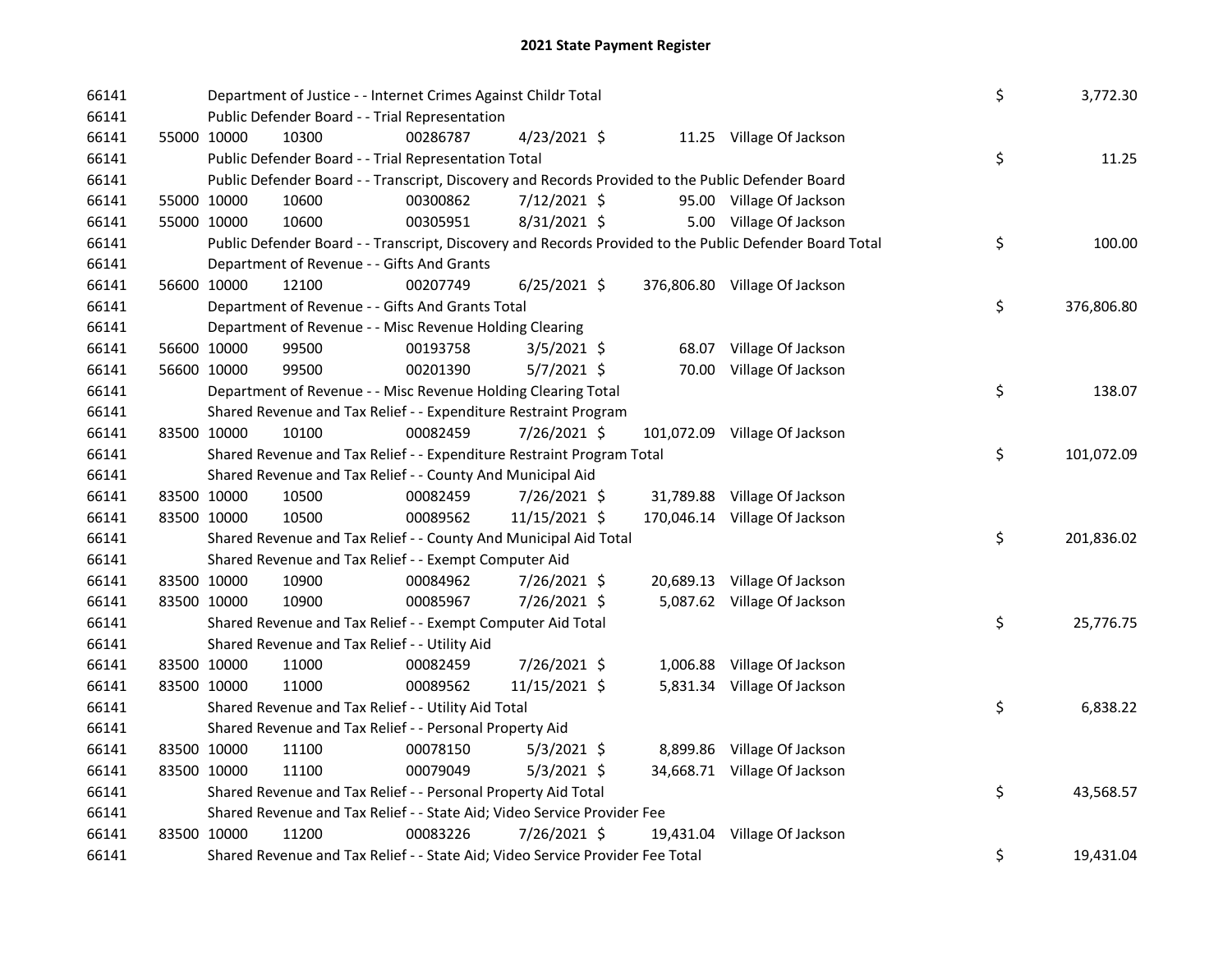| 66141       |             | Shared Revenue and Tax Relief - - Lottery & Gaming Credit       |          |             |           |                    |              |
|-------------|-------------|-----------------------------------------------------------------|----------|-------------|-----------|--------------------|--------------|
| 66141       | 83500 52100 | 36300                                                           | 00074469 | 3/22/2021 S | 43,783.08 | Village Of Jackson |              |
| 66141       |             | Shared Revenue and Tax Relief - - Lottery & Gaming Credit Total |          |             |           |                    | 43,783.08    |
| 66141 Total |             |                                                                 |          |             |           |                    | 1,213,432.82 |
|             |             |                                                                 |          |             |           |                    |              |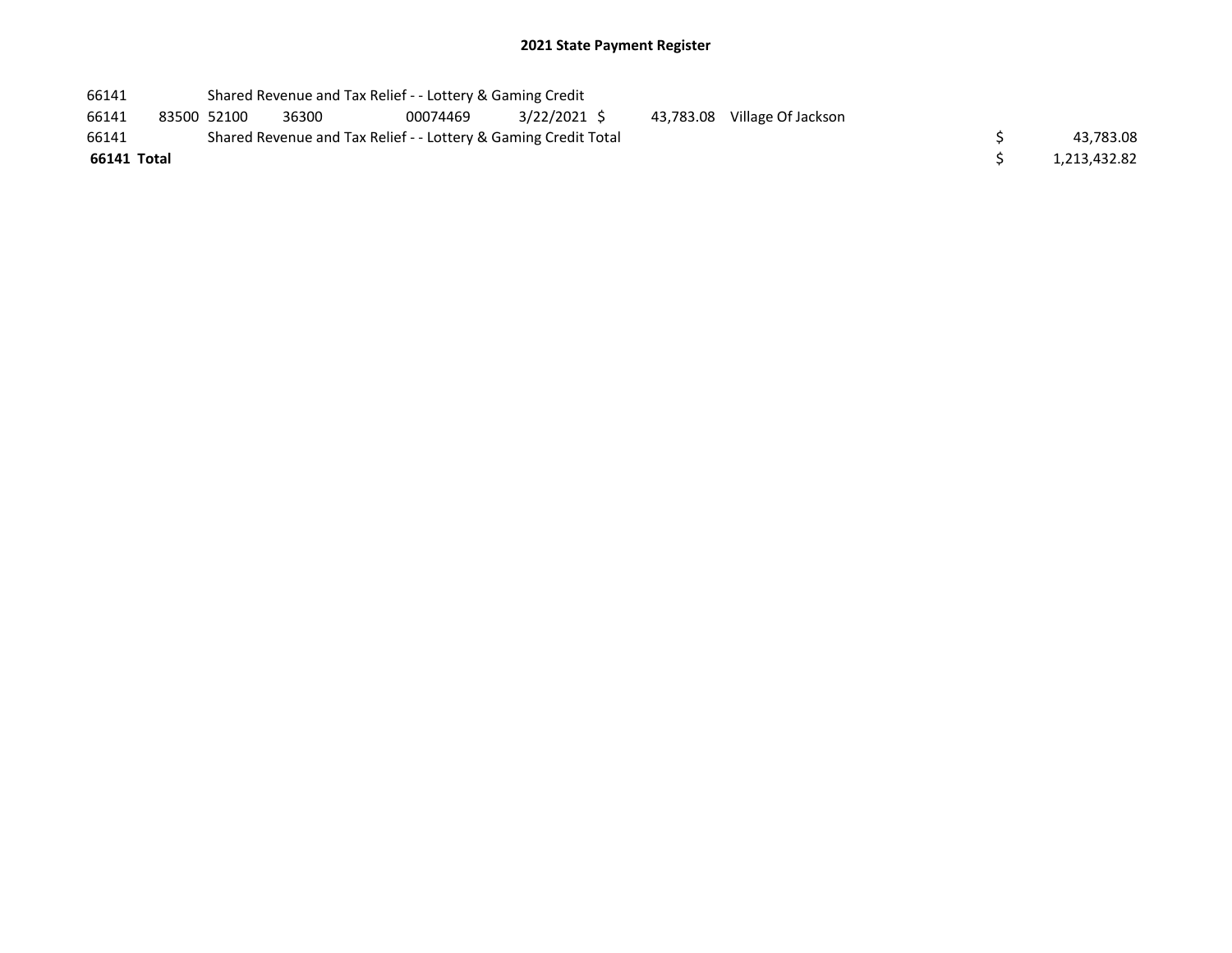| 66142 |             | Dept of Safety & Prof Services - - Fire Dues Distribution             |          |                |  |                                |    |            |
|-------|-------------|-----------------------------------------------------------------------|----------|----------------|--|--------------------------------|----|------------|
| 66142 | 16500 10000 | 22500                                                                 | 00041904 | 7/15/2021 \$   |  | 14,899.65 VILLAGE OF KEWASKUM  |    |            |
| 66142 |             | Dept of Safety & Prof Services - - Fire Dues Distribution Total       |          |                |  |                                | \$ | 14,899.65  |
| 66142 |             | Dept of Natural Resources - - Aids In Lieu Of Taxes - Gener           |          |                |  |                                |    |            |
| 66142 | 37000 10000 | 50300                                                                 | 00461272 | $2/1/2021$ \$  |  | 3,414.76 VILLAGE OF KEWASKUM   |    |            |
| 66142 |             | Dept of Natural Resources - - Aids In Lieu Of Taxes - Gener Total     |          |                |  |                                | \$ | 3,414.76   |
| 66142 |             | Dept of Natural Resources - - Fin Asst For Responsible Units          |          |                |  |                                |    |            |
| 66142 | 37000 27400 | 67000                                                                 | 00483213 | $5/21/2021$ \$ |  | 10,021.24 VILLAGE OF KEWASKUM  |    |            |
| 66142 |             | Dept of Natural Resources - - Fin Asst For Responsible Units Total    |          |                |  |                                | \$ | 10,021.24  |
| 66142 |             | WI Dept of Transportation - - Trns Aids To Mnc.-Sf                    |          |                |  |                                |    |            |
| 66142 | 39500 21100 | 19100                                                                 | 00633362 | $1/4/2021$ \$  |  | 50,681.93 VILLAGE OF KEWASKUM  |    |            |
| 66142 | 39500 21100 | 19100                                                                 | 00668969 | 4/5/2021 \$    |  | 50,681.93 VILLAGE OF KEWASKUM  |    |            |
| 66142 | 39500 21100 | 19100                                                                 | 00712457 | $7/6/2021$ \$  |  | 50,681.93 VILLAGE OF KEWASKUM  |    |            |
| 66142 | 39500 21100 | 19100                                                                 | 00753016 | 10/4/2021 \$   |  | 50,681.94 VILLAGE OF KEWASKUM  |    |            |
| 66142 |             | WI Dept of Transportation - - Trns Aids To Mnc.-Sf Total              |          |                |  |                                | \$ | 202,727.73 |
| 66142 |             | Department of Revenue - - Gifts And Grants                            |          |                |  |                                |    |            |
| 66142 | 56600 10000 | 12100                                                                 | 00207750 | $6/25/2021$ \$ |  | 223,153.36 VILLAGE OF KEWASKUM |    |            |
| 66142 |             | Department of Revenue - - Gifts And Grants Total                      |          |                |  |                                | \$ | 223,153.36 |
| 66142 |             | Shared Revenue and Tax Relief - - Expenditure Restraint Program       |          |                |  |                                |    |            |
| 66142 | 83500 10000 | 10100                                                                 | 00082460 | 7/26/2021 \$   |  | 41,105.07 VILLAGE OF KEWASKUM  |    |            |
| 66142 |             | Shared Revenue and Tax Relief - - Expenditure Restraint Program Total |          |                |  |                                | \$ | 41,105.07  |
| 66142 |             | Shared Revenue and Tax Relief - - County And Municipal Aid            |          |                |  |                                |    |            |
| 66142 | 83500 10000 | 10500                                                                 | 00082460 | $7/26/2021$ \$ |  | 36,051.43 VILLAGE OF KEWASKUM  |    |            |
| 66142 | 83500 10000 | 10500                                                                 | 00089563 | 11/15/2021 \$  |  | 204,291.45 VILLAGE OF KEWASKUM |    |            |
| 66142 |             | Shared Revenue and Tax Relief - - County And Municipal Aid Total      |          |                |  |                                | \$ | 240,342.88 |
| 66142 |             | Shared Revenue and Tax Relief - - Exempt Computer Aid                 |          |                |  |                                |    |            |
| 66142 | 83500 10000 | 10900                                                                 | 00084963 | 7/26/2021 \$   |  | 5,541.31 VILLAGE OF KEWASKUM   |    |            |
| 66142 | 83500 10000 | 10900                                                                 | 00085968 | 7/26/2021 \$   |  | 675.62 VILLAGE OF KEWASKUM     |    |            |
| 66142 |             | Shared Revenue and Tax Relief - - Exempt Computer Aid Total           |          |                |  |                                | \$ | 6,216.93   |
| 66142 |             | Shared Revenue and Tax Relief - - Utility Aid                         |          |                |  |                                |    |            |
| 66142 | 83500 10000 | 11000                                                                 | 00082460 | 7/26/2021 \$   |  | 215.78 VILLAGE OF KEWASKUM     |    |            |
| 66142 | 83500 10000 | 11000                                                                 | 00089563 | 11/15/2021 \$  |  | 2,962.43 VILLAGE OF KEWASKUM   |    |            |
| 66142 |             | Shared Revenue and Tax Relief - - Utility Aid Total                   |          |                |  |                                | \$ | 3,178.21   |
| 66142 |             | Shared Revenue and Tax Relief - - Personal Property Aid               |          |                |  |                                |    |            |
| 66142 | 83500 10000 | 11100                                                                 | 00078151 | $5/3/2021$ \$  |  | 8,630.77 VILLAGE OF KEWASKUM   |    |            |
| 66142 | 83500 10000 | 11100                                                                 | 00079050 | $5/3/2021$ \$  |  | 5,758.80 VILLAGE OF KEWASKUM   |    |            |
| 66142 |             | Shared Revenue and Tax Relief - - Personal Property Aid Total         |          |                |  |                                | \$ | 14,389.57  |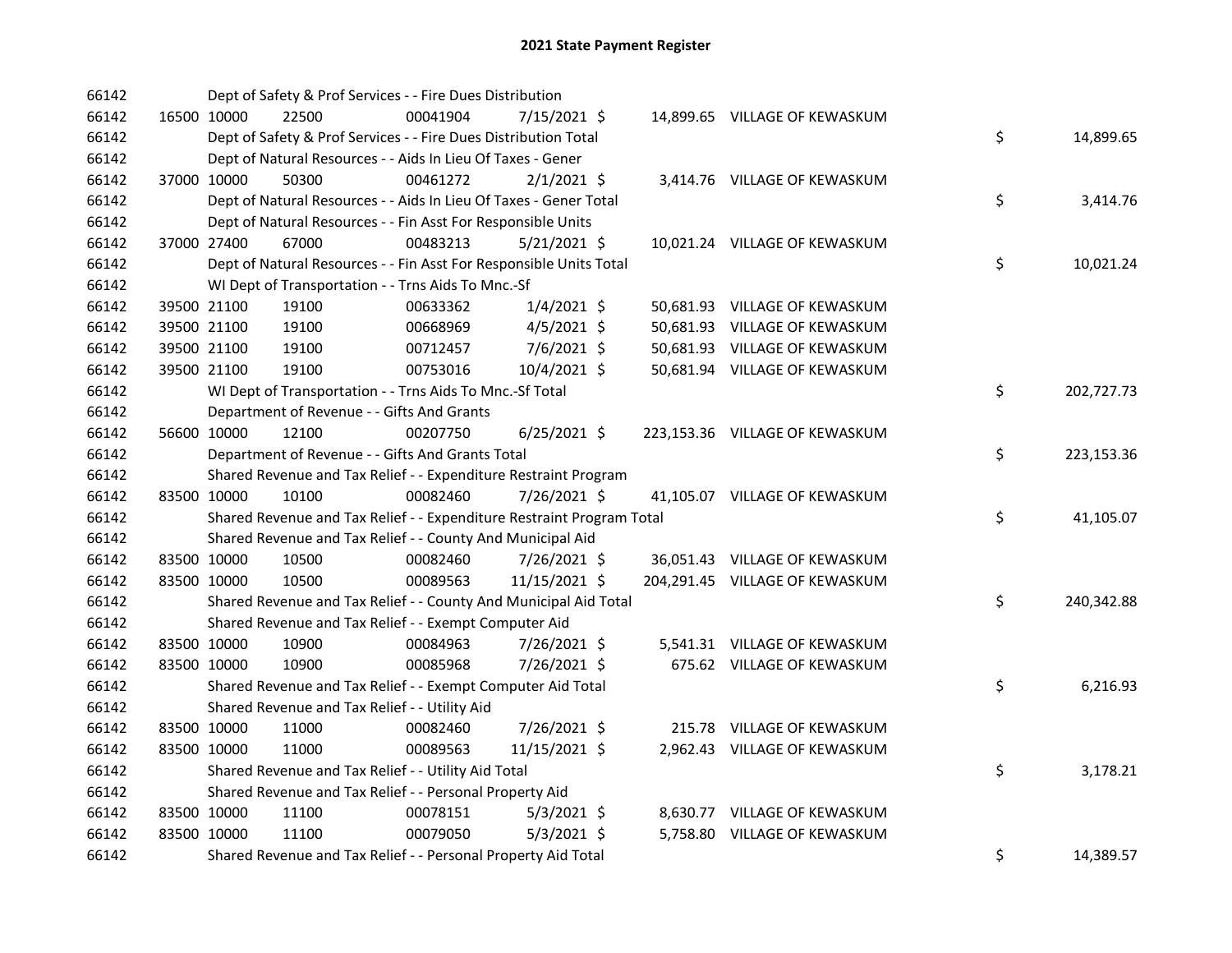| 66142       | Shared Revenue and Tax Relief - - State Aid; Video Service Provider Fee |       |                                                                               |              |  |                               |            |
|-------------|-------------------------------------------------------------------------|-------|-------------------------------------------------------------------------------|--------------|--|-------------------------------|------------|
| 66142       | 83500 10000                                                             | 11200 | 00083227                                                                      | 7/26/2021 \$ |  | 10.559.22 VILLAGE OF KEWASKUM |            |
| 66142       |                                                                         |       | Shared Revenue and Tax Relief - - State Aid; Video Service Provider Fee Total |              |  |                               | 10.559.22  |
| 66142 Total |                                                                         |       |                                                                               |              |  |                               | 770,008.62 |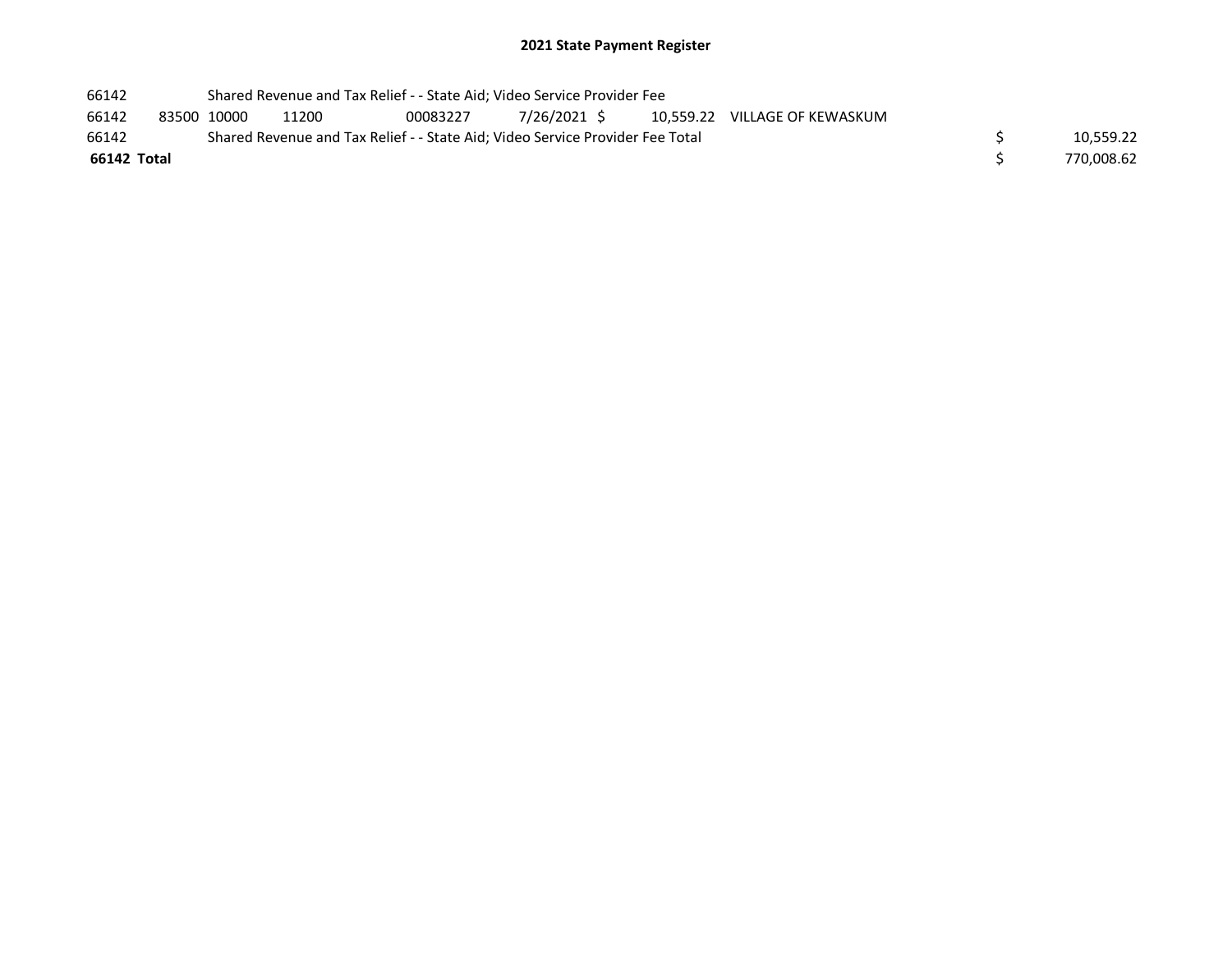| 66161       |             |             | Dept of Safety & Prof Services - - Fire Dues Distribution                     |          |                |        |                              |    |            |
|-------------|-------------|-------------|-------------------------------------------------------------------------------|----------|----------------|--------|------------------------------|----|------------|
| 66161       | 16500 10000 |             | 22500                                                                         | 00041905 | 7/16/2021 \$   |        | 3,695.00 Village of Newburg  |    |            |
| 66161       |             |             | Dept of Safety & Prof Services - - Fire Dues Distribution Total               |          |                |        |                              | \$ | 3,695.00   |
| 66161       |             |             | Dept of Natural Resources - - Fin Asst For Responsible Units                  |          |                |        |                              |    |            |
| 66161       |             | 37000 27400 | 67000                                                                         | 00483335 | $5/21/2021$ \$ |        | 3,145.46 Village of Newburg  |    |            |
| 66161       |             |             | Dept of Natural Resources - - Fin Asst For Responsible Units Total            |          |                |        |                              | \$ | 3,145.46   |
| 66161       |             |             | WI Dept of Transportation - - Trns Aids To Mnc.-Sf                            |          |                |        |                              |    |            |
| 66161       |             | 39500 21100 | 19100                                                                         | 00633363 | $1/4/2021$ \$  |        | 12,577.40 Village of Newburg |    |            |
| 66161       |             | 39500 21100 | 19100                                                                         | 00668970 | $4/5/2021$ \$  |        | 12,577.40 Village of Newburg |    |            |
| 66161       |             | 39500 21100 | 19100                                                                         | 00712458 | 7/6/2021 \$    |        | 12,577.40 Village of Newburg |    |            |
| 66161       |             | 39500 21100 | 19100                                                                         | 00753017 | 10/4/2021 \$   |        | 12,577.40 Village of Newburg |    |            |
| 66161       |             |             | WI Dept of Transportation - - Trns Aids To Mnc.-Sf Total                      |          |                |        |                              | \$ | 50,309.60  |
| 66161       |             |             | Department of Revenue - - Gifts And Grants                                    |          |                |        |                              |    |            |
| 66161       |             | 56600 10000 | 12100                                                                         | 00207751 | $6/25/2021$ \$ |        | 63,272.14 Village of Newburg |    |            |
| 66161       |             |             | Department of Revenue - - Gifts And Grants Total                              |          |                |        |                              | \$ | 63,272.14  |
| 66161       |             |             | Shared Revenue and Tax Relief - - Expenditure Restraint Program               |          |                |        |                              |    |            |
| 66161       | 83500 10000 |             | 10100                                                                         | 00082461 | 7/26/2021 \$   |        | 13,706.32 Village of Newburg |    |            |
| 66161       |             |             | Shared Revenue and Tax Relief - - Expenditure Restraint Program Total         |          |                |        |                              | \$ | 13,706.32  |
| 66161       |             |             | Shared Revenue and Tax Relief - - County And Municipal Aid                    |          |                |        |                              |    |            |
| 66161       |             | 83500 10000 | 10500                                                                         | 00082461 | 7/26/2021 \$   |        | 12,024.57 Village of Newburg |    |            |
| 66161       |             | 83500 10000 | 10500                                                                         | 00089564 | 11/15/2021 \$  |        | 68,366.30 Village of Newburg |    |            |
| 66161       |             |             | Shared Revenue and Tax Relief - - County And Municipal Aid Total              |          |                |        |                              | \$ | 80,390.87  |
| 66161       |             |             | Shared Revenue and Tax Relief - - Exempt Computer Aid                         |          |                |        |                              |    |            |
| 66161       |             | 83500 10000 | 10900                                                                         | 00084964 | 7/26/2021 \$   |        | 740.99 Village of Newburg    |    |            |
| 66161       |             |             | Shared Revenue and Tax Relief - - Exempt Computer Aid Total                   |          |                |        |                              | \$ | 740.99     |
| 66161       |             |             | Shared Revenue and Tax Relief - - Personal Property Aid                       |          |                |        |                              |    |            |
| 66161       |             | 83500 10000 | 11100                                                                         | 00078152 | $5/3/2021$ \$  |        | 1,554.42 Village of Newburg  |    |            |
| 66161       |             |             | Shared Revenue and Tax Relief - - Personal Property Aid Total                 |          |                |        |                              | \$ | 1,554.42   |
| 66161       |             |             | Shared Revenue and Tax Relief - - State Aid; Video Service Provider Fee       |          |                |        |                              |    |            |
| 66161       |             | 83500 10000 | 11200                                                                         | 00083228 | 7/26/2021 \$   |        | 2,535.33 Village of Newburg  |    |            |
| 66161       | 83500 10000 |             | 11200                                                                         | 00087035 | $9/27/2021$ \$ | 192.13 | Village of Newburg           |    |            |
| 66161       |             |             | Shared Revenue and Tax Relief - - State Aid; Video Service Provider Fee Total |          |                |        |                              | \$ | 2,727.46   |
| 66161 Total |             |             |                                                                               |          |                |        |                              | \$ | 219,542.26 |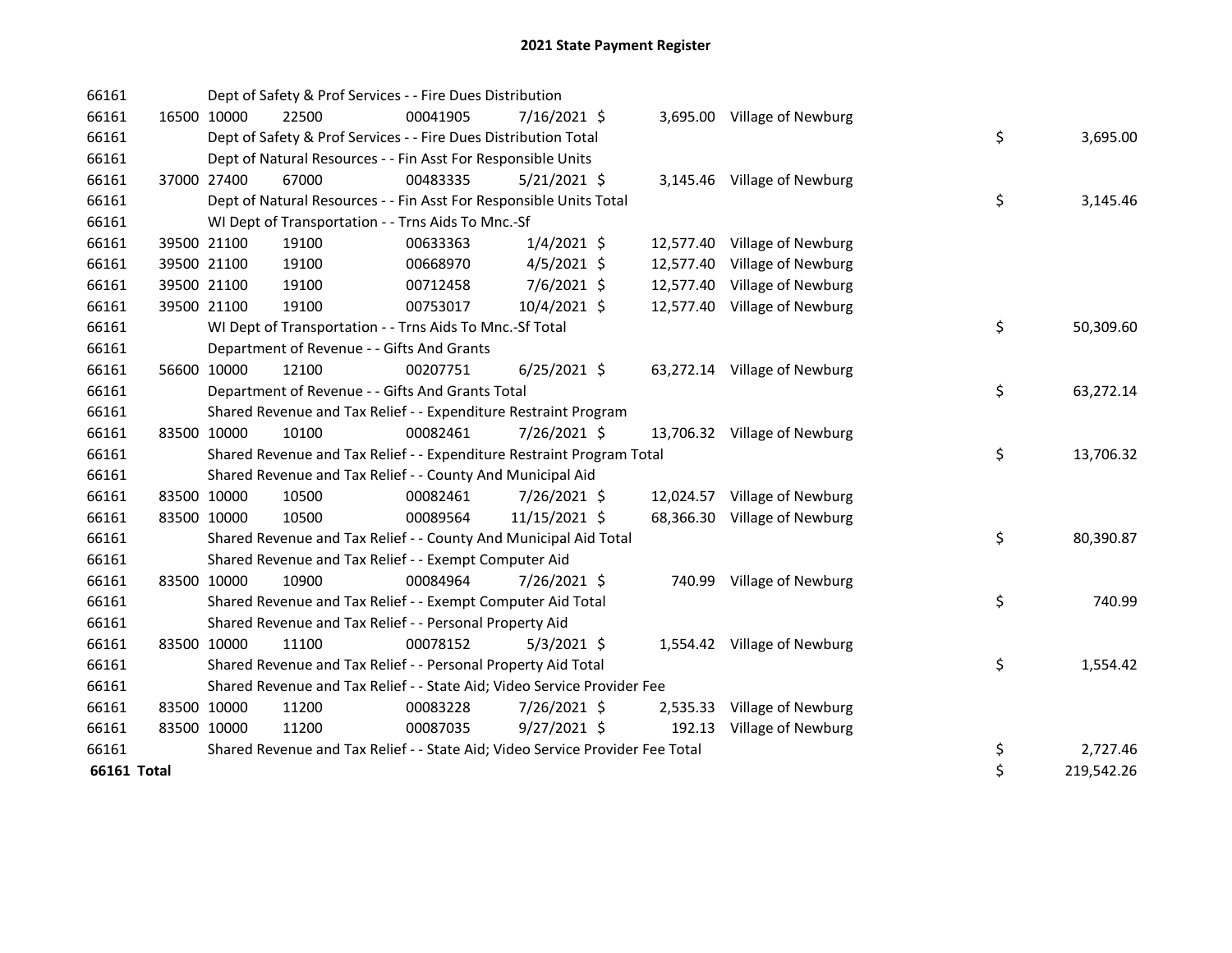| 66166 |             | Dept of Safety & Prof Services - - Fire Dues Distribution          |          |                |  |                                 |                  |  |
|-------|-------------|--------------------------------------------------------------------|----------|----------------|--|---------------------------------|------------------|--|
| 66166 | 16500 10000 | 22500                                                              | 00041907 | 7/16/2021 \$   |  | 68,917.65 Village Of Richfield  |                  |  |
| 66166 |             | Dept of Safety & Prof Services - - Fire Dues Distribution Total    |          |                |  |                                 | \$<br>68,917.65  |  |
| 66166 |             | Dept of Natural Resources - - Aids In Lieu Of Taxes - Gener        |          |                |  |                                 |                  |  |
| 66166 | 37000 10000 | 50300                                                              | 00461274 | $2/2/2021$ \$  |  | 5,081.75 Village Of Richfield   |                  |  |
| 66166 |             | Dept of Natural Resources - - Aids In Lieu Of Taxes - Gener Total  |          |                |  |                                 | \$<br>5,081.75   |  |
| 66166 |             | Dept of Natural Resources - - Resaids - Cnty Forst, Cl & Mfl       |          |                |  |                                 |                  |  |
| 66166 | 37000 21200 | 57100                                                              | 00488561 | $6/14/2021$ \$ |  | 89.72 Village Of Richfield      |                  |  |
| 66166 |             | Dept of Natural Resources - - Resaids - Cnty Forst, Cl & Mfl Total |          |                |  |                                 | \$<br>89.72      |  |
| 66166 |             | Dept of Natural Resources - - Fin Asst For Responsible Units       |          |                |  |                                 |                  |  |
| 66166 | 37000 27400 | 67000                                                              | 00483298 | $5/21/2021$ \$ |  | 8,691.41 Village Of Richfield   |                  |  |
| 66166 |             | Dept of Natural Resources - - Fin Asst For Responsible Units Total |          |                |  |                                 | \$<br>8,691.41   |  |
| 66166 |             | Dept of Natural Resources - - Recycling Consolidation Grants       |          |                |  |                                 |                  |  |
| 66166 | 37000 27400 | 67300                                                              | 00483298 | $5/21/2021$ \$ |  | 3,072.29 Village Of Richfield   |                  |  |
| 66166 |             | Dept of Natural Resources - - Recycling Consolidation Grants Total |          |                |  |                                 | \$<br>3,072.29   |  |
| 66166 |             | WI Dept of Transportation - - Trns Aids To Mnc.-Sf                 |          |                |  |                                 |                  |  |
| 66166 | 39500 21100 | 19100                                                              | 00633364 | $1/4/2021$ \$  |  | 97,925.85 Village Of Richfield  |                  |  |
| 66166 | 39500 21100 | 19100                                                              | 00668971 | $4/5/2021$ \$  |  | 97,925.85 Village Of Richfield  |                  |  |
| 66166 | 39500 21100 | 19100                                                              | 00712459 | 7/6/2021 \$    |  | 97,925.85 Village Of Richfield  |                  |  |
| 66166 | 39500 21100 | 19100                                                              | 00753018 | 10/4/2021 \$   |  | 97,925.85 Village Of Richfield  |                  |  |
| 66166 |             | WI Dept of Transportation - - Trns Aids To Mnc.-Sf Total           |          |                |  |                                 | \$<br>391,703.40 |  |
| 66166 |             | WI Dept of Transportation - - Loc Rd Imp Prg St Fd                 |          |                |  |                                 |                  |  |
| 66166 | 39500 21100 | 27800                                                              | 00704216 | $6/9/2021$ \$  |  | 40,741.78 Village Of Richfield  |                  |  |
| 66166 |             | WI Dept of Transportation - - Loc Rd Imp Prg St Fd Total           |          |                |  |                                 | \$<br>40,741.78  |  |
| 66166 |             | Elections Commission - - General Program Ops, GPR                  |          |                |  |                                 |                  |  |
| 66166 | 51000 10000 | 10100                                                              | 00005184 | $1/11/2021$ \$ |  | 414.00 Village Of Richfield     |                  |  |
| 66166 |             | Elections Commission - - General Program Ops, GPR Total            |          |                |  |                                 | \$<br>414.00     |  |
| 66166 |             | Department of Revenue - - Gifts And Grants                         |          |                |  |                                 |                  |  |
| 66166 | 56600 10000 | 12100                                                              | 00207752 | $6/25/2021$ \$ |  | 620,370.52 Village Of Richfield |                  |  |
| 66166 |             | Department of Revenue - - Gifts And Grants Total                   |          |                |  |                                 | \$<br>620,370.52 |  |
| 66166 |             | Shared Revenue and Tax Relief - - County And Municipal Aid         |          |                |  |                                 |                  |  |
| 66166 | 83500 10000 | 10500                                                              | 00082462 | 7/26/2021 \$   |  | 19,363.11 Village Of Richfield  |                  |  |
| 66166 | 83500 10000 | 10500                                                              | 00089565 | 11/15/2021 \$  |  | 109,724.30 Village Of Richfield |                  |  |
| 66166 |             | Shared Revenue and Tax Relief - - County And Municipal Aid Total   |          |                |  |                                 | \$<br>129,087.41 |  |
| 66166 |             | Shared Revenue and Tax Relief - - Exempt Computer Aid              |          |                |  |                                 |                  |  |
| 66166 | 83500 10000 | 10900                                                              | 00084965 | 7/26/2021 \$   |  | 2,372.62 Village Of Richfield   |                  |  |
| 66166 |             | Shared Revenue and Tax Relief - - Exempt Computer Aid Total        |          |                |  |                                 | \$<br>2,372.62   |  |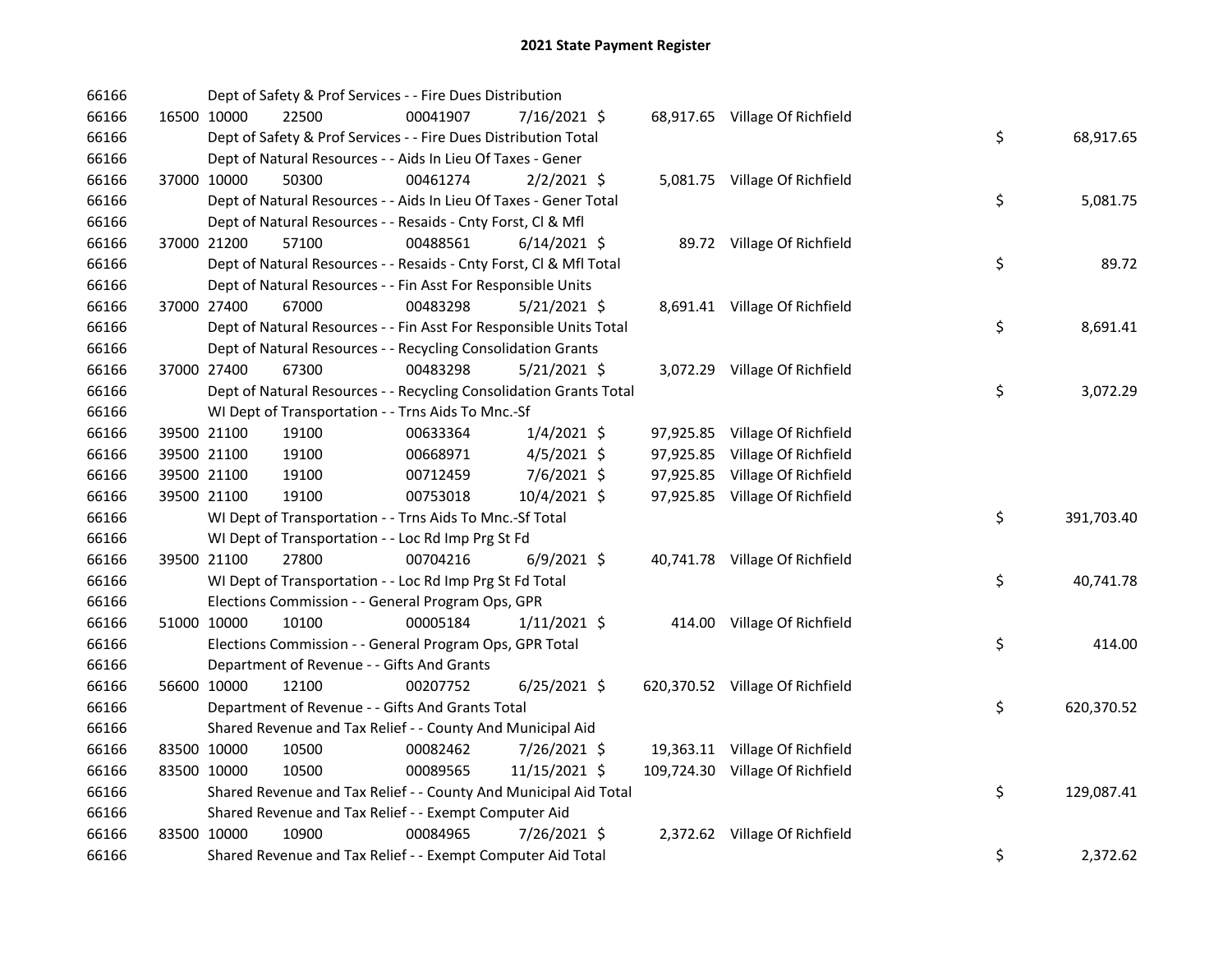| 66166       |             |             | Shared Revenue and Tax Relief - - Utility Aid                                 |          |               |           |                      |              |
|-------------|-------------|-------------|-------------------------------------------------------------------------------|----------|---------------|-----------|----------------------|--------------|
| 66166       |             | 83500 10000 | 11000                                                                         | 00082462 | 7/26/2021 \$  | 1.140.47  | Village Of Richfield |              |
| 66166       |             | 83500 10000 | 11000                                                                         | 00089565 | 11/15/2021 \$ | 6,680.59  | Village Of Richfield |              |
| 66166       |             |             | Shared Revenue and Tax Relief - - Utility Aid Total                           |          |               |           |                      | 7,821.06     |
| 66166       |             |             | Shared Revenue and Tax Relief - - Personal Property Aid                       |          |               |           |                      |              |
| 66166       |             | 83500 10000 | 11100                                                                         | 00078153 | $5/3/2021$ \$ | 8.155.32  | Village Of Richfield |              |
| 66166       |             |             | Shared Revenue and Tax Relief - - Personal Property Aid Total                 |          |               |           |                      | 8,155.32     |
| 66166       |             |             | Shared Revenue and Tax Relief - - State Aid; Video Service Provider Fee       |          |               |           |                      |              |
| 66166       | 83500 10000 |             | 11200                                                                         | 00083229 | 7/26/2021 \$  | 33.499.54 | Village Of Richfield |              |
| 66166       |             |             | Shared Revenue and Tax Relief - - State Aid; Video Service Provider Fee Total |          |               |           |                      | 33,499.54    |
| 66166 Total |             |             |                                                                               |          |               |           |                      | 1,320,018.47 |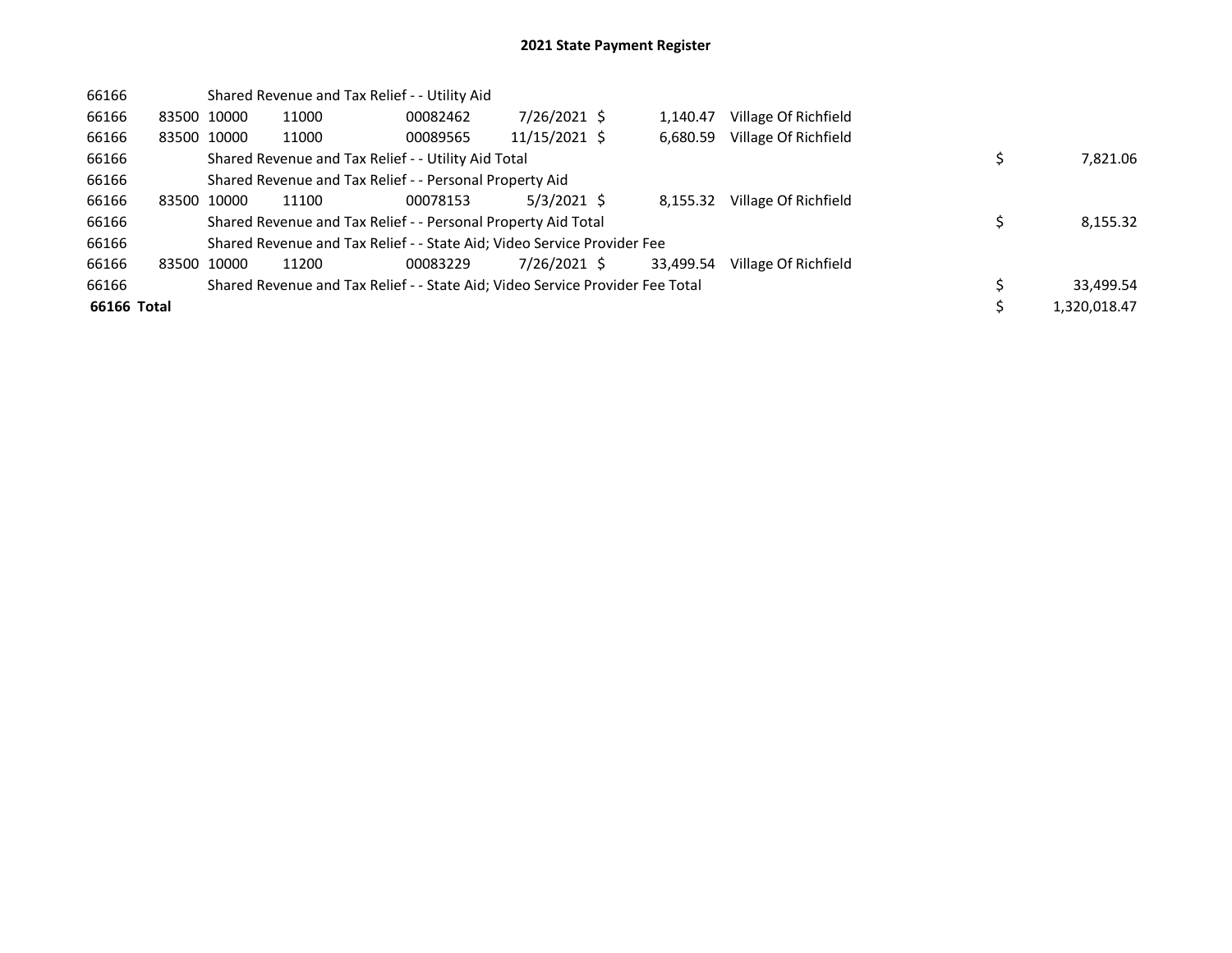| 66181 |             | Dept of Safety & Prof Services - - Fire Dues Distribution          |          |                |           |                               |    |            |
|-------|-------------|--------------------------------------------------------------------|----------|----------------|-----------|-------------------------------|----|------------|
| 66181 | 16500 10000 | 22500                                                              | 00041908 | 7/16/2021 \$   |           | 27,989.11 Village Of Slinger  |    |            |
| 66181 |             | Dept of Safety & Prof Services - - Fire Dues Distribution Total    |          |                |           |                               | \$ | 27,989.11  |
| 66181 |             | Dept of Natural Resources - - GPO - Federal Funds                  |          |                |           |                               |    |            |
| 66181 | 37000 10000 | 94100                                                              | 00507676 | $9/14/2021$ \$ |           | 200,000.00 Village Of Slinger |    |            |
| 66181 |             | Dept of Natural Resources - - GPO - Federal Funds Total            |          |                |           |                               | \$ | 200,000.00 |
| 66181 |             | Dept of Natural Resources - - Fin Asst For Responsible Units       |          |                |           |                               |    |            |
| 66181 | 37000 27400 | 67000                                                              | 00483538 | $5/21/2021$ \$ |           | 12,584.99 Village Of Slinger  |    |            |
| 66181 |             | Dept of Natural Resources - - Fin Asst For Responsible Units Total |          |                |           |                               | \$ | 12,584.99  |
| 66181 |             | Dept of Natural Resources - - Land Acquisition                     |          |                |           |                               |    |            |
| 66181 | 37000 36300 | TA100                                                              | 00507708 | $9/10/2021$ \$ |           | 100,000.00 Village Of Slinger |    |            |
| 66181 |             | Dept of Natural Resources - - Land Acquisition Total               |          |                |           |                               | \$ | 100,000.00 |
| 66181 |             | WI Dept of Transportation - - Conn Hwy Aids St Fds                 |          |                |           |                               |    |            |
| 66181 | 39500 21100 | 16200                                                              | 00633623 | $1/4/2021$ \$  |           | 4,051.75 Village Of Slinger   |    |            |
| 66181 | 39500 21100 | 16200                                                              | 00669230 | $4/5/2021$ \$  |           | 4,051.75 Village Of Slinger   |    |            |
| 66181 | 39500 21100 | 16200                                                              | 00712718 | 7/6/2021 \$    |           | 4,051.75 Village Of Slinger   |    |            |
| 66181 | 39500 21100 | 16200                                                              | 00753277 | 10/4/2021 \$   |           | 4,051.76 Village Of Slinger   |    |            |
| 66181 |             | WI Dept of Transportation - - Conn Hwy Aids St Fds Total           |          |                |           |                               | \$ | 16,207.01  |
| 66181 |             | WI Dept of Transportation - - Trns Aids To Mnc.-Sf                 |          |                |           |                               |    |            |
| 66181 | 39500 21100 | 19100                                                              | 00633365 | $1/4/2021$ \$  |           | 66,595.10 Village Of Slinger  |    |            |
| 66181 | 39500 21100 | 19100                                                              | 00668972 | $4/5/2021$ \$  | 66,595.10 | Village Of Slinger            |    |            |
| 66181 | 39500 21100 | 19100                                                              | 00712460 | $7/6/2021$ \$  | 66,595.10 | Village Of Slinger            |    |            |
| 66181 | 39500 21100 | 19100                                                              | 00753019 | 10/4/2021 \$   |           | 66,595.13 Village Of Slinger  |    |            |
| 66181 |             | WI Dept of Transportation - - Trns Aids To Mnc.-Sf Total           |          |                |           |                               | \$ | 266,380.43 |
| 66181 |             | WI Dept of Transportation - - Hwy Mgmt & Opers Sf                  |          |                |           |                               |    |            |
| 66181 | 39500 21100 | 36500                                                              | 00648009 | $2/2/2021$ \$  | 232.10    | Village Of Slinger            |    |            |
| 66181 | 39500 21100 | 36500                                                              | 00658698 | 2/25/2021 \$   | 206.80    | Village Of Slinger            |    |            |
| 66181 | 39500 21100 | 36500                                                              | 00670155 | 3/24/2021 \$   | 397.45    | Village Of Slinger            |    |            |
| 66181 | 39500 21100 | 36500                                                              | 00699339 | 5/26/2021 \$   | 155.53    | Village Of Slinger            |    |            |
| 66181 | 39500 21100 | 36500                                                              | 00712797 | $6/23/2021$ \$ | 166.36    | Village Of Slinger            |    |            |
| 66181 | 39500 21100 | 36500                                                              | 00725605 | 7/26/2021 \$   | 172.72    | Village Of Slinger            |    |            |
| 66181 | 39500 21100 | 36500                                                              | 00740601 | 8/30/2021 \$   | 223.19    | Village Of Slinger            |    |            |
| 66181 | 39500 21100 | 36500                                                              | 00753340 | $9/27/2021$ \$ | 220.23    | Village Of Slinger            |    |            |
| 66181 | 39500 21100 | 36500                                                              | 00768775 | $11/1/2021$ \$ | 189.37    | Village Of Slinger            |    |            |
| 66181 | 39500 21100 | 36500                                                              | 00792037 | 12/29/2021 \$  | 368.05    | Village Of Slinger            |    |            |
| 66181 |             | WI Dept of Transportation - - Hwy Mgmt & Opers Sf Total            |          |                |           |                               | \$ | 2,331.80   |
| 66181 |             | Department of Justice - - Officer training reimbursement           |          |                |           |                               |    |            |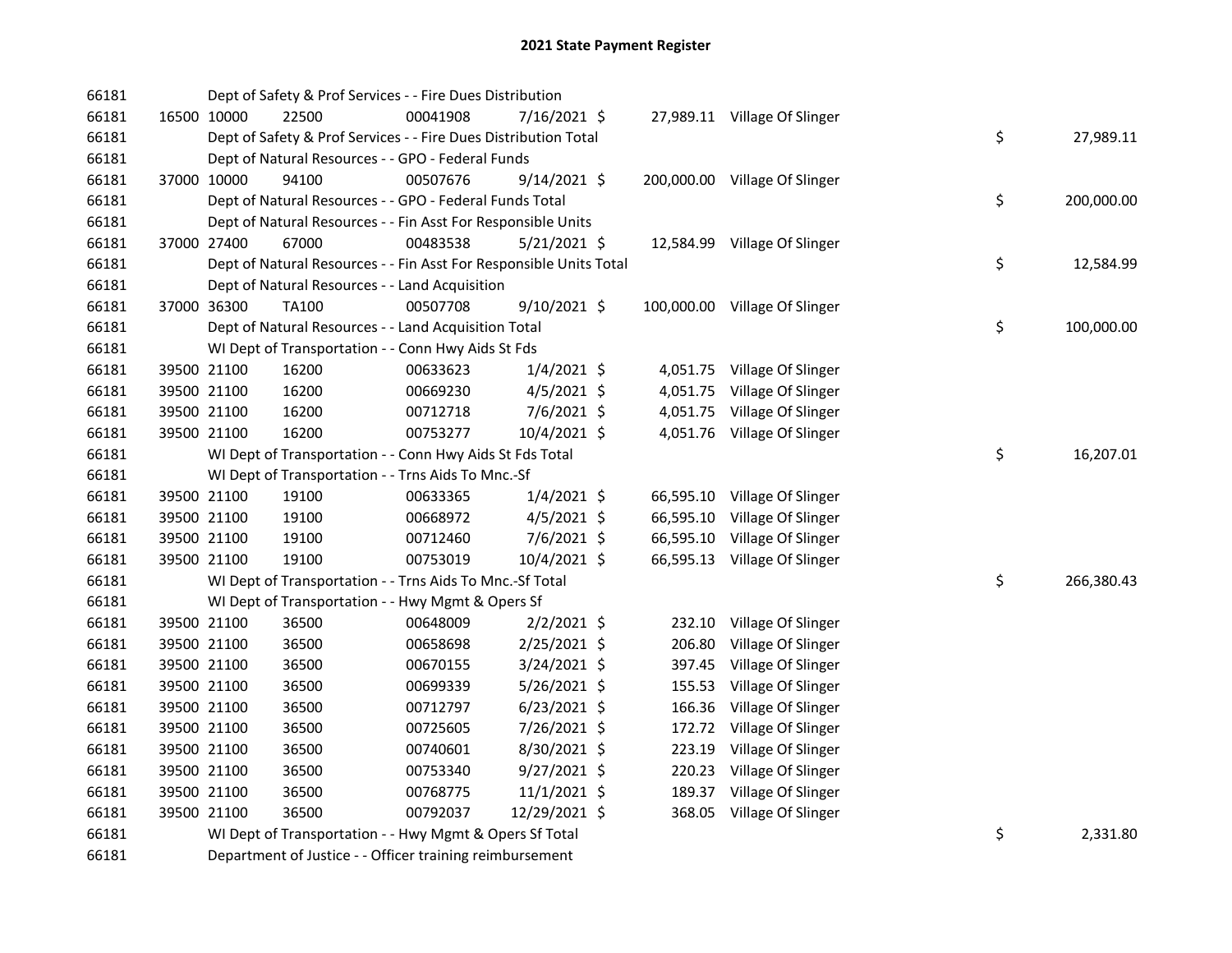| 66181 | 45500 10000 | 21400                                                                 | 00106088 | 11/29/2021 \$  |       | 1,760.00 Village Of Slinger                                                                             |    |            |
|-------|-------------|-----------------------------------------------------------------------|----------|----------------|-------|---------------------------------------------------------------------------------------------------------|----|------------|
| 66181 |             | Department of Justice - - Officer training reimbursement Total        |          |                |       |                                                                                                         | \$ | 1,760.00   |
| 66181 |             |                                                                       |          |                |       | Public Defender Board - - Transcript, Discovery and Records Provided to the Public Defender Board       |    |            |
| 66181 | 55000 10000 | 10600                                                                 | 00275607 | $1/26/2021$ \$ |       | 10.00 Village Of Slinger                                                                                |    |            |
| 66181 | 55000 10000 | 10600                                                                 | 00275608 | 1/26/2021 \$   | 20.00 | Village Of Slinger                                                                                      |    |            |
| 66181 | 55000 10000 | 10600                                                                 | 00287757 | 4/30/2021 \$   | 5.00  | Village Of Slinger                                                                                      |    |            |
| 66181 | 55000 10000 | 10600                                                                 | 00287758 | 4/30/2021 \$   | 5.00  | Village Of Slinger                                                                                      |    |            |
| 66181 | 55000 10000 | 10600                                                                 | 00287759 | 4/30/2021 \$   | 10.00 | Village Of Slinger                                                                                      |    |            |
| 66181 | 55000 10000 | 10600                                                                 | 00287760 | 4/30/2021 \$   | 15.00 | Village Of Slinger                                                                                      |    |            |
| 66181 | 55000 10000 | 10600                                                                 | 00287761 | 4/30/2021 \$   | 15.00 | Village Of Slinger                                                                                      |    |            |
| 66181 | 55000 10000 | 10600                                                                 | 00287762 | 4/30/2021 \$   | 20.00 | Village Of Slinger                                                                                      |    |            |
| 66181 | 55000 10000 | 10600                                                                 | 00287763 | 4/30/2021 \$   | 10.00 | Village Of Slinger                                                                                      |    |            |
| 66181 | 55000 10000 | 10600                                                                 | 00287764 | 4/30/2021 \$   | 10.00 | Village Of Slinger                                                                                      |    |            |
| 66181 | 55000 10000 | 10600                                                                 | 00287765 | 4/30/2021 \$   | 5.00  | Village Of Slinger                                                                                      |    |            |
| 66181 | 55000 10000 | 10600                                                                 | 00287766 | 4/30/2021 \$   | 5.00  | Village Of Slinger                                                                                      |    |            |
| 66181 | 55000 10000 | 10600                                                                 | 00298202 | 6/30/2021 \$   | 15.00 | Village Of Slinger                                                                                      |    |            |
| 66181 | 55000 10000 | 10600                                                                 | 00298203 | $6/30/2021$ \$ | 20.00 | Village Of Slinger                                                                                      |    |            |
| 66181 | 55000 10000 | 10600                                                                 | 00299218 | $7/1/2021$ \$  | 30.00 | Village Of Slinger                                                                                      |    |            |
| 66181 | 55000 10000 | 10600                                                                 | 00299219 | 7/1/2021 \$    | 15.00 | Village Of Slinger                                                                                      |    |            |
| 66181 | 55000 10000 | 10600                                                                 | 00303172 | 7/30/2021 \$   | 15.00 | Village Of Slinger                                                                                      |    |            |
| 66181 | 55000 10000 | 10600                                                                 | 00303173 | 7/30/2021 \$   | 15.00 | Village Of Slinger                                                                                      |    |            |
| 66181 | 55000 10000 | 10600                                                                 | 00303174 | 7/30/2021 \$   | 15.00 | Village Of Slinger                                                                                      |    |            |
| 66181 | 55000 10000 | 10600                                                                 | 00303175 | 7/30/2021 \$   | 5.00  | Village Of Slinger                                                                                      |    |            |
| 66181 | 55000 10000 | 10600                                                                 | 00303176 | 7/30/2021 \$   | 20.00 | Village Of Slinger                                                                                      |    |            |
| 66181 |             |                                                                       |          |                |       | Public Defender Board - - Transcript, Discovery and Records Provided to the Public Defender Board Total | \$ | 280.00     |
| 66181 |             | Department of Revenue - - Gifts And Grants                            |          |                |       |                                                                                                         |    |            |
| 66181 | 56600 10000 | 12100                                                                 | 00207753 | 6/25/2021 \$   |       | 291,240.25 Village Of Slinger                                                                           |    |            |
| 66181 |             | Department of Revenue - - Gifts And Grants Total                      |          |                |       |                                                                                                         | \$ | 291,240.25 |
| 66181 |             | Shared Revenue and Tax Relief - - Expenditure Restraint Program       |          |                |       |                                                                                                         |    |            |
| 66181 | 83500 10000 | 10100                                                                 | 00082463 | 7/26/2021 \$   |       | 9,547.80 Village Of Slinger                                                                             |    |            |
| 66181 |             | Shared Revenue and Tax Relief - - Expenditure Restraint Program Total |          |                |       |                                                                                                         | \$ | 9,547.80   |
| 66181 |             | Shared Revenue and Tax Relief - - County And Municipal Aid            |          |                |       |                                                                                                         |    |            |
| 66181 | 83500 10000 | 10500                                                                 | 00082463 | 7/26/2021 \$   |       | 12,644.86 Village Of Slinger                                                                            |    |            |
| 66181 | 83500 10000 | 10500                                                                 | 00089566 | 11/15/2021 \$  |       | 71,654.18 Village Of Slinger                                                                            |    |            |
| 66181 |             | Shared Revenue and Tax Relief - - County And Municipal Aid Total      |          |                |       |                                                                                                         | \$ | 84,299.04  |
| 66181 |             | Shared Revenue and Tax Relief - - Exempt Computer Aid                 |          |                |       |                                                                                                         |    |            |
| 66181 | 83500 10000 | 10900                                                                 | 00084966 | 7/26/2021 \$   |       | 5,878.03 Village Of Slinger                                                                             |    |            |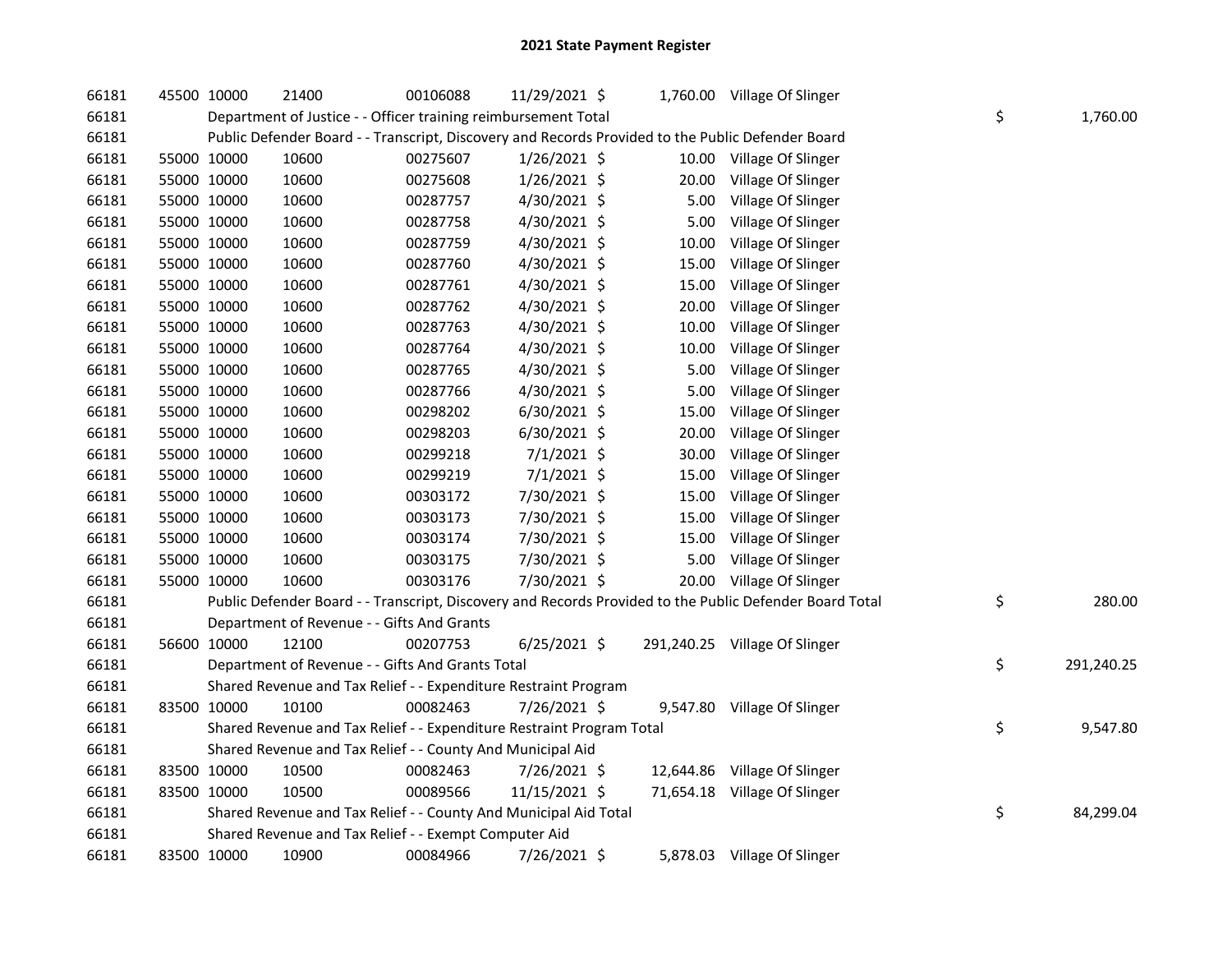| 66181       |             |             |       | Shared Revenue and Tax Relief - - Exempt Computer Aid Total                   | \$             | 5,878.03  |                    |   |              |
|-------------|-------------|-------------|-------|-------------------------------------------------------------------------------|----------------|-----------|--------------------|---|--------------|
| 66181       |             |             |       | Shared Revenue and Tax Relief - - Utility Aid                                 |                |           |                    |   |              |
| 66181       | 83500 10000 |             | 11000 | 00082463                                                                      | 7/26/2021 \$   | 575.46    | Village Of Slinger |   |              |
| 66181       |             | 83500 10000 | 11000 | 00089566                                                                      | 11/15/2021 \$  | 3,160.16  | Village Of Slinger |   |              |
| 66181       |             |             |       | Shared Revenue and Tax Relief - - Utility Aid Total                           |                |           |                    |   | 3,735.62     |
| 66181       |             |             |       | Shared Revenue and Tax Relief - - Personal Property Aid                       |                |           |                    |   |              |
| 66181       |             | 83500 10000 | 11100 | 00078154                                                                      | $5/3/2021$ \$  | 22,404.91 | Village Of Slinger |   |              |
| 66181       |             |             |       | Shared Revenue and Tax Relief - - Personal Property Aid Total                 |                |           |                    | Ś | 22,404.91    |
| 66181       |             |             |       | Shared Revenue and Tax Relief - - State Aid; Video Service Provider Fee       |                |           |                    |   |              |
| 66181       |             | 83500 10000 | 11200 | 00083230                                                                      | 7/26/2021 \$   | 12.090.40 | Village Of Slinger |   |              |
| 66181       |             |             |       | Shared Revenue and Tax Relief - - State Aid; Video Service Provider Fee Total |                |           |                    | Ś | 12,090.40    |
| 66181       |             |             |       | Shared Revenue and Tax Relief - - Lottery & Gaming Credit                     |                |           |                    |   |              |
| 66181       | 83500 52100 |             | 36300 | 00074470                                                                      | $3/22/2021$ \$ | 6,357.24  | Village Of Slinger |   |              |
| 66181       |             |             |       | Shared Revenue and Tax Relief - - Lottery & Gaming Credit Total               |                |           |                    |   | 6,357.24     |
| 66181 Total |             |             |       |                                                                               |                |           |                    |   | 1.063.086.63 |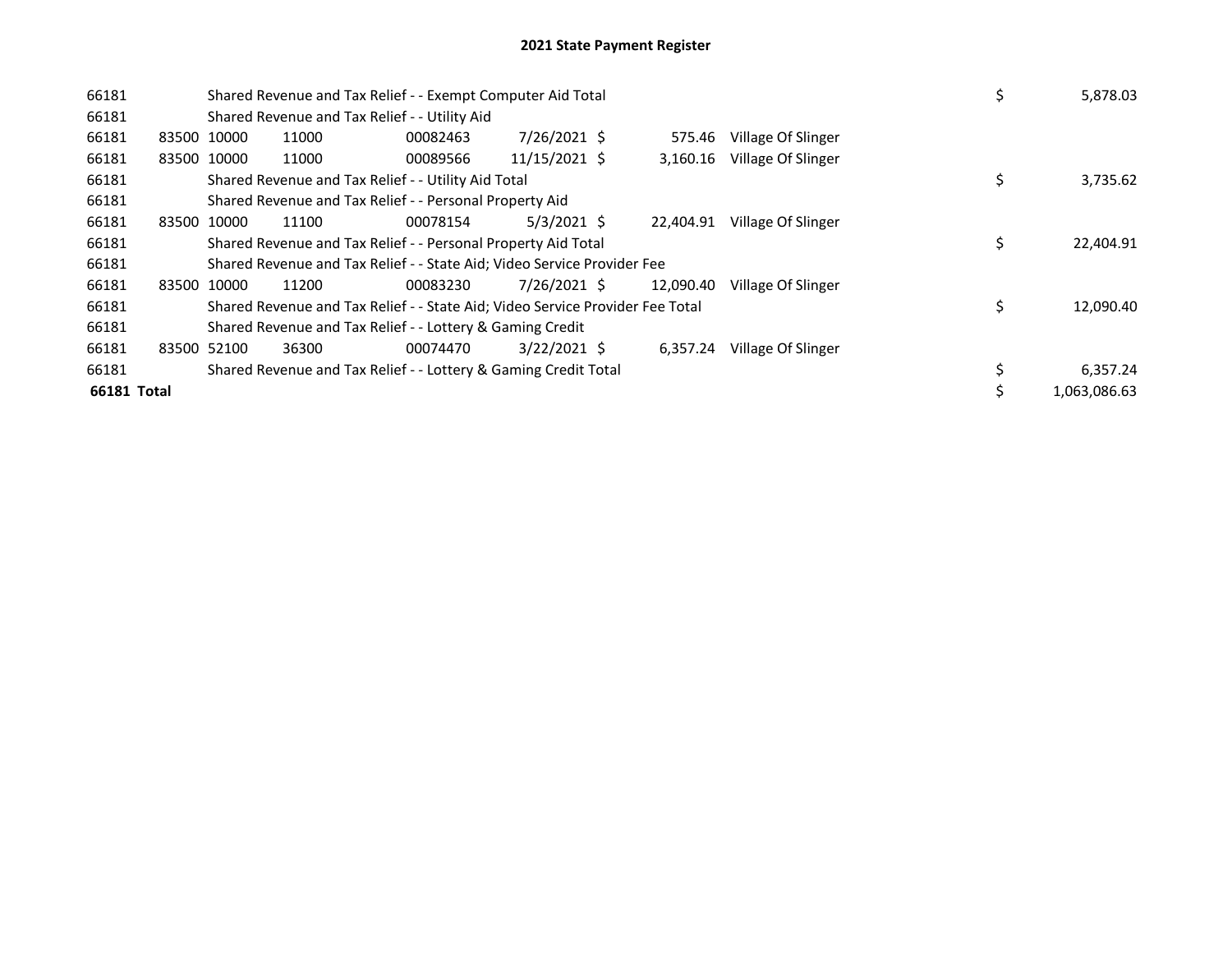| 66236 |             | Dept of Safety & Prof Services - - Fire Dues Distribution                       |           |                |            |                             |    |            |
|-------|-------------|---------------------------------------------------------------------------------|-----------|----------------|------------|-----------------------------|----|------------|
| 66236 | 16500 10000 | 22500                                                                           | 00041899  | 7/15/2021 \$   |            | 63,521.86 City Of Hartford  |    |            |
| 66236 |             | Dept of Safety & Prof Services - - Fire Dues Distribution Total                 |           |                |            |                             | \$ | 63,521.86  |
| 66236 |             | WI Dept of Transportation - - Conn Hwy Aids St Fds                              |           |                |            |                             |    |            |
| 66236 | 39500 21100 | 16200                                                                           | 00633624  | $1/4/2021$ \$  | 21,020.97  | City Of Hartford            |    |            |
| 66236 | 39500 21100 | 16200                                                                           | 00669231  | $4/5/2021$ \$  | 21,020.97  | City Of Hartford            |    |            |
| 66236 | 39500 21100 | 16200                                                                           | 00712719  | $7/6/2021$ \$  | 21,020.97  | City Of Hartford            |    |            |
| 66236 | 39500 21100 | 16200                                                                           | 00753278  | 10/4/2021 \$   | 21,021.00  | City Of Hartford            |    |            |
| 66236 |             | WI Dept of Transportation - - Conn Hwy Aids St Fds Total                        |           |                |            |                             | \$ | 84,083.91  |
| 66236 |             | WI Dept of Transportation - - Tb, Trns Oper Aid Sf                              |           |                |            |                             |    |            |
| 66236 | 39500 21100 | 17600                                                                           | 00709634  | $6/22/2021$ \$ | 14,250.00  | City Of Hartford            |    |            |
| 66236 | 39500 21100 | 17600                                                                           | 00754657  | 9/29/2021 \$   | 42,750.00  | City Of Hartford            |    |            |
| 66236 |             | WI Dept of Transportation - - Tb, Trns Oper Aid Sf Total                        |           |                |            |                             | \$ | 57,000.00  |
| 66236 |             | WI Dept of Transportation - - Trns Aids To Mnc.-Sf                              |           |                |            |                             |    |            |
| 66236 | 39500 21100 | 19100                                                                           | 00633366  | $1/4/2021$ \$  | 148,181.60 | City Of Hartford            |    |            |
| 66236 | 39500 21100 | 19100                                                                           | 00668973  | $4/5/2021$ \$  | 148,181.60 | City Of Hartford            |    |            |
| 66236 | 39500 21100 | 19100                                                                           | 00712461  | $7/6/2021$ \$  | 148,181.60 | City Of Hartford            |    |            |
| 66236 | 39500 21100 | 19100                                                                           | 00753020  | 10/4/2021 \$   | 148,181.61 | City Of Hartford            |    |            |
| 66236 |             | WI Dept of Transportation - - Trns Aids To Mnc.-Sf Total                        |           |                |            |                             | \$ | 592,726.41 |
| 66236 |             | Department of Health Services - - Prepaid Medical Transport Reimbursement       |           |                |            |                             |    |            |
| 66236 | 43500 10000 | 16300                                                                           | AMBULANCE | 11/15/2021 \$  |            | 14,287.47 City Of Hartford  |    |            |
| 66236 |             | Department of Health Services - - Prepaid Medical Transport Reimbursement Total |           |                |            |                             | \$ | 14,287.47  |
| 66236 |             | Department of Revenue - - Gifts And Grants                                      |           |                |            |                             |    |            |
| 66236 | 56600 10000 | 12100                                                                           | 00207754  | $6/25/2021$ \$ |            | 808,302.91 City Of Hartford |    |            |
| 66236 |             | Department of Revenue - - Gifts And Grants Total                                |           |                |            |                             | \$ | 808,302.91 |
| 66236 |             | Shared Revenue and Tax Relief - - Expenditure Restraint Program                 |           |                |            |                             |    |            |
| 66236 | 83500 10000 | 10100                                                                           | 00082464  | 7/26/2021 \$   | 61,429.07  | City Of Hartford            |    |            |
| 66236 |             | Shared Revenue and Tax Relief - - Expenditure Restraint Program Total           |           |                |            |                             | \$ | 61,429.07  |
| 66236 |             | Shared Revenue and Tax Relief - - County And Municipal Aid                      |           |                |            |                             |    |            |
| 66236 | 83500 10000 | 10500                                                                           | 00082464  | 7/26/2021 \$   |            | 106,917.65 City Of Hartford |    |            |
| 66236 | 83500 10000 | 10500                                                                           | 00089567  | 11/15/2021 \$  |            | 591,579.22 City Of Hartford |    |            |
| 66236 |             | Shared Revenue and Tax Relief - - County And Municipal Aid Total                |           |                |            |                             | \$ | 698,496.87 |
| 66236 |             | Shared Revenue and Tax Relief - - Exempt Computer Aid                           |           |                |            |                             |    |            |
| 66236 | 83500 10000 | 10900                                                                           | 00084967  | 7/26/2021 \$   | 31,509.20  | City Of Hartford            |    |            |
| 66236 | 83500 10000 | 10900                                                                           | 00085969  | 7/26/2021 \$   | 10,497.59  | City Of Hartford            |    |            |
| 66236 |             | Shared Revenue and Tax Relief - - Exempt Computer Aid Total                     |           |                |            |                             | \$ | 42,006.79  |
| 66236 |             | Shared Revenue and Tax Relief - - Utility Aid                                   |           |                |            |                             |    |            |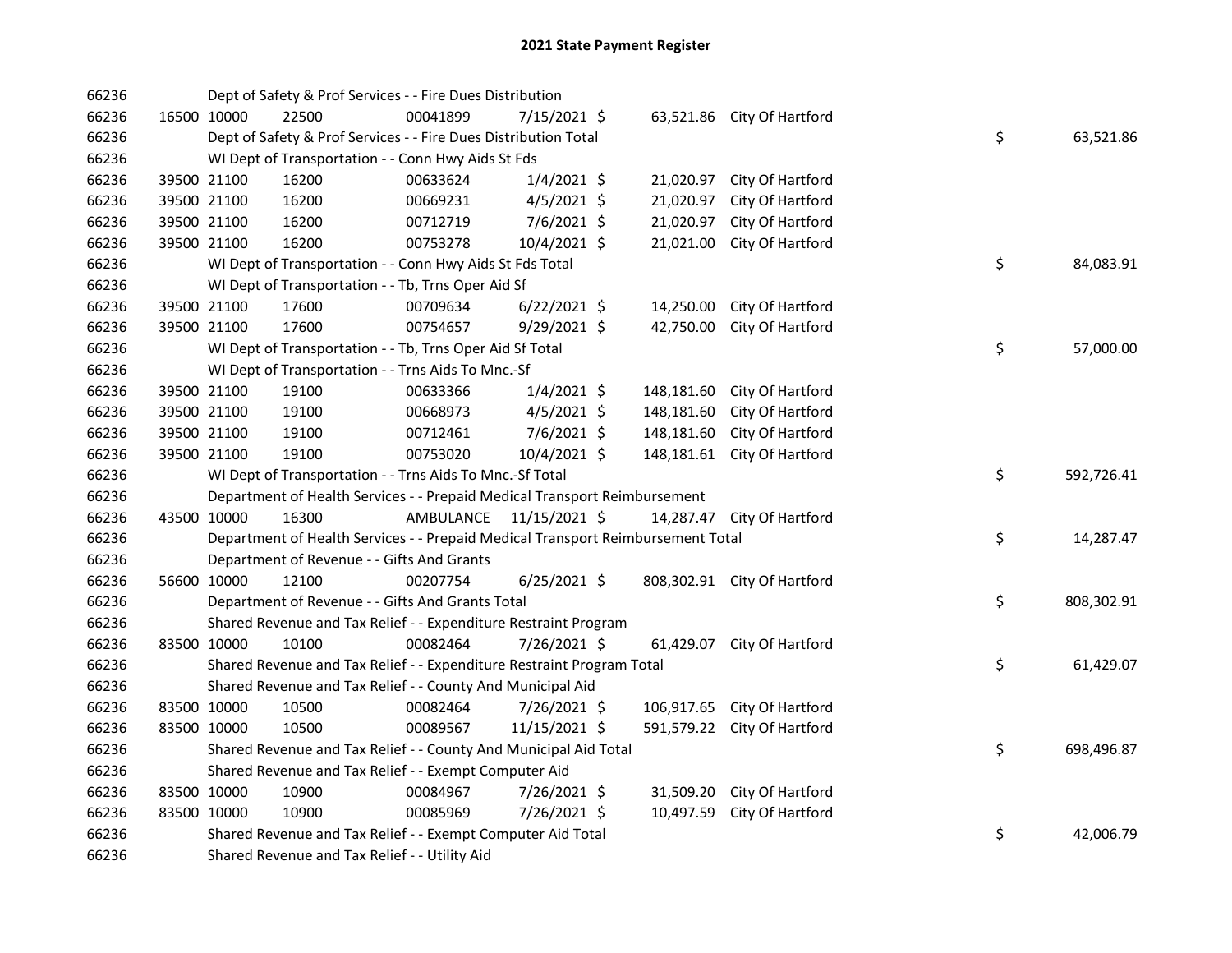| 66236       |             | 83500 10000 | 11000 | 00082464                                                                      | 7/26/2021 \$  | 689.51    | City Of Hartford |  |              |
|-------------|-------------|-------------|-------|-------------------------------------------------------------------------------|---------------|-----------|------------------|--|--------------|
| 66236       | 83500 10000 |             | 11000 | 00089567                                                                      | 11/15/2021 \$ | 3,851.09  | City Of Hartford |  |              |
| 66236       |             |             |       | Shared Revenue and Tax Relief - - Utility Aid Total                           |               |           |                  |  | 4,540.60     |
| 66236       |             |             |       | Shared Revenue and Tax Relief - - Personal Property Aid                       |               |           |                  |  |              |
| 66236       | 83500 10000 |             | 11100 | 00078155                                                                      | $5/3/2021$ \$ | 26.362.47 | City Of Hartford |  |              |
| 66236       |             |             |       | Shared Revenue and Tax Relief - - Personal Property Aid Total                 |               |           |                  |  | 26,362.47    |
| 66236       |             |             |       | Shared Revenue and Tax Relief - - State Aid; Video Service Provider Fee       |               |           |                  |  |              |
| 66236       |             | 83500 10000 | 11200 | 00083231                                                                      | 7/26/2021 \$  | 38.876.15 | City Of Hartford |  |              |
| 66236       |             |             |       | Shared Revenue and Tax Relief - - State Aid; Video Service Provider Fee Total |               |           |                  |  | 38,876.15    |
| 66236       |             |             |       | Shared Revenue and Tax Relief - - Payments For Municipal Svcs                 |               |           |                  |  |              |
| 66236       | 83500 10000 |             | 50100 | 00073827                                                                      | $2/1/2021$ \$ | 2.215.89  | City Of Hartford |  |              |
| 66236       |             |             |       | Shared Revenue and Tax Relief - - Payments For Municipal Svcs Total           |               |           |                  |  | 2,215.89     |
| 66236 Total |             |             |       |                                                                               |               |           |                  |  | 2,493,850.40 |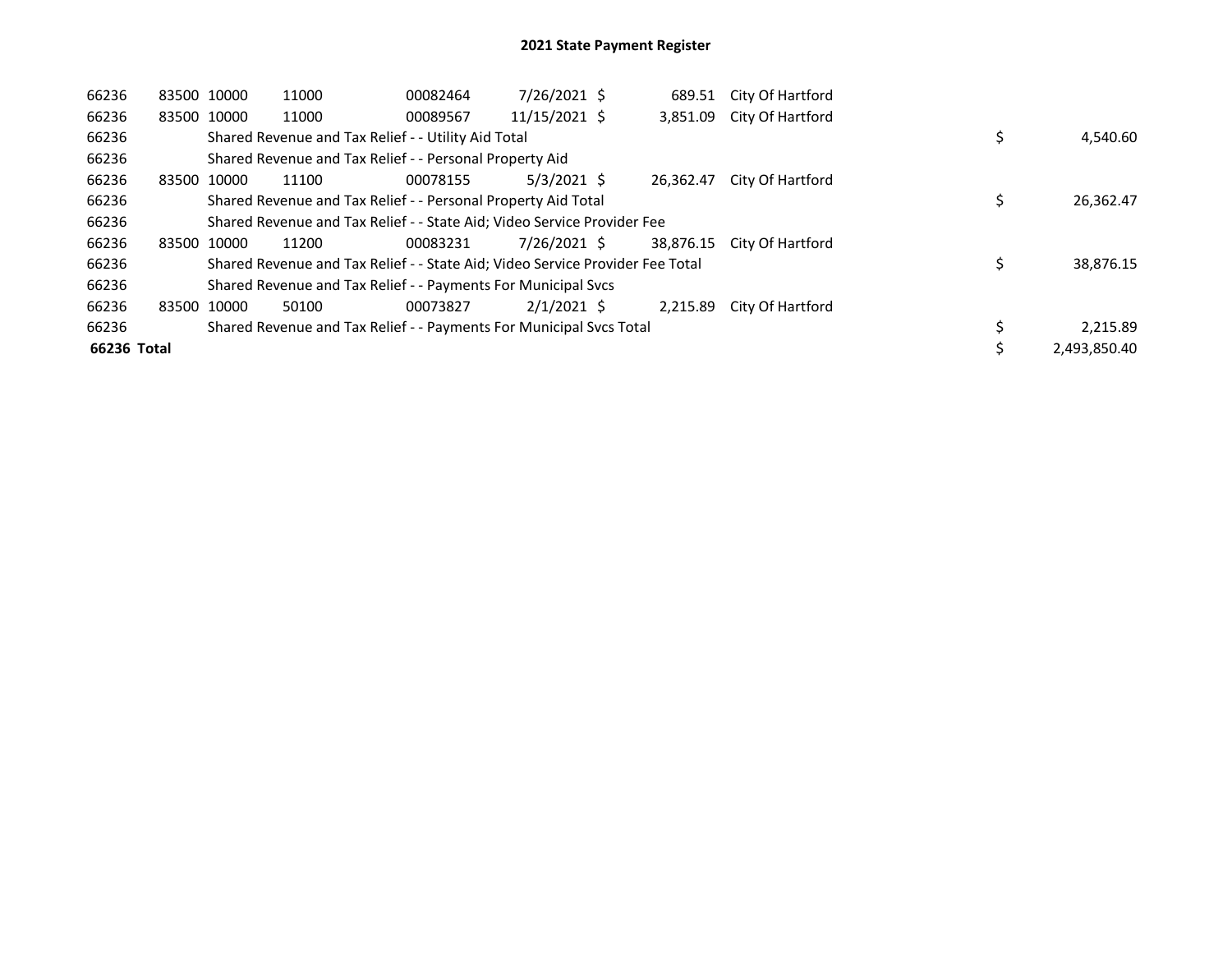| 66251       |             | Shared Revenue and Tax Relief - - School Lvy Tx/First Dollar Cr       |          |              |  |                            |  |          |
|-------------|-------------|-----------------------------------------------------------------------|----------|--------------|--|----------------------------|--|----------|
| 66251       | 83500 10000 | 30200                                                                 | 00082757 | 7/26/2021 \$ |  | 2,035.13 City Of Milwaukee |  |          |
| 66251       | 83500 10000 | 30200                                                                 | 00086152 | 7/26/2021 \$ |  | 74.90 City Of Milwaukee    |  |          |
| 66251       |             | Shared Revenue and Tax Relief - - School Lvy Tx/First Dollar Cr Total |          |              |  |                            |  | 2,110.03 |
| 66251 Total |             |                                                                       |          |              |  |                            |  | 2,110.03 |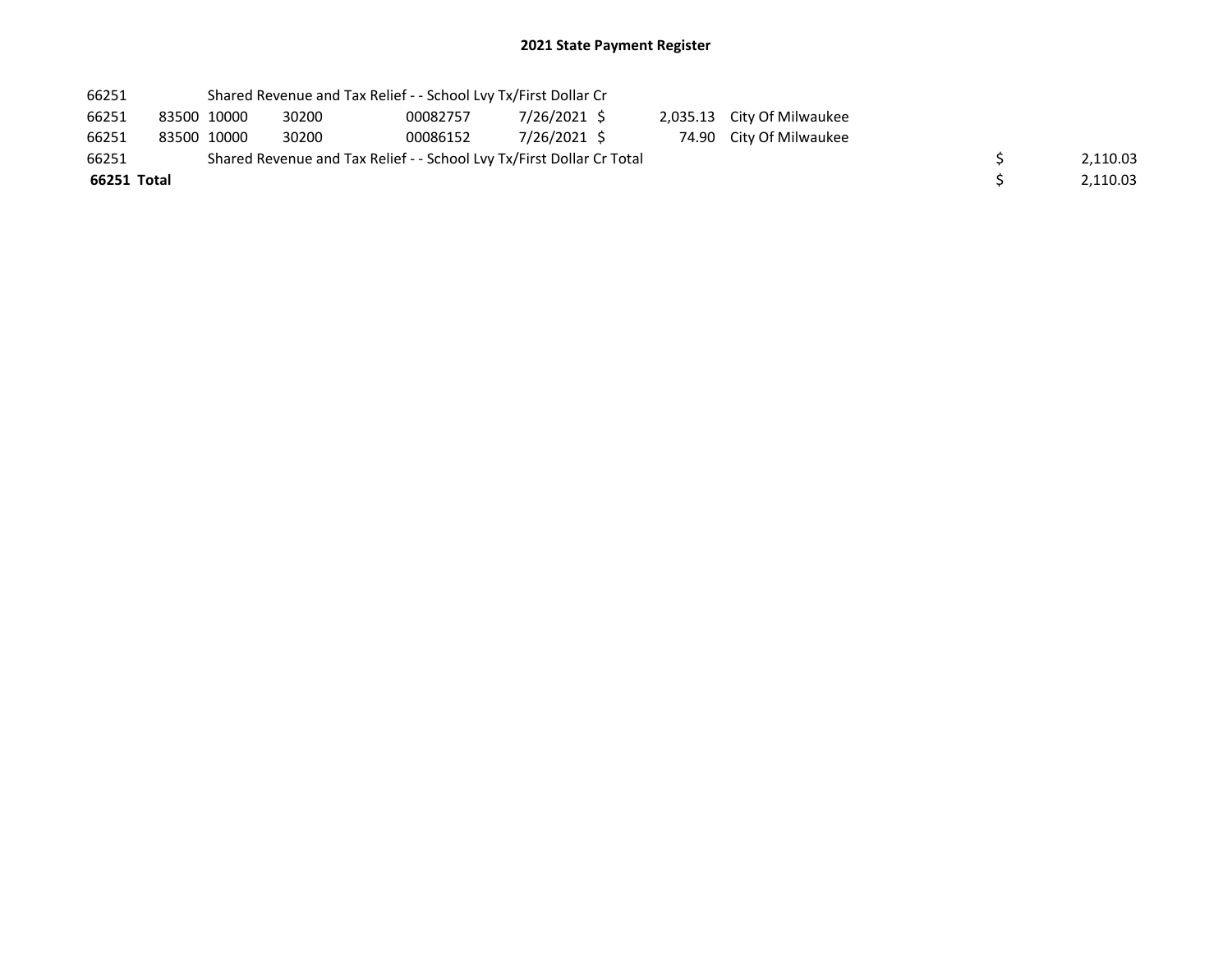| 66291 |             | Dept of Ag, Trade & Cons Protc - - Retail Petroleum                |          |                |            |                              |    |            |
|-------|-------------|--------------------------------------------------------------------|----------|----------------|------------|------------------------------|----|------------|
| 66291 | 11500 27200 | 16100                                                              | 00067900 | 3/29/2021 \$   | 250.00     | City Of West Bend            |    |            |
| 66291 | 11500 27200 | 16100                                                              | 00069397 | 5/17/2021 \$   | 192.00     | City Of West Bend            |    |            |
| 66291 | 11500 27200 | 16100                                                              | 00070039 | $6/16/2021$ \$ | 192.00     | City Of West Bend            |    |            |
| 66291 | 11500 27200 | 16100                                                              | 00070846 | 7/13/2021 \$   | 3,552.00   | City Of West Bend            |    |            |
| 66291 | 11500 27200 | 16100                                                              | 00070865 | 7/13/2021 \$   | 295.20     | City Of West Bend            |    |            |
| 66291 |             | Dept of Ag, Trade & Cons Protc - - Retail Petroleum Total          |          |                |            |                              | \$ | 4,481.20   |
| 66291 |             | Dept of Safety & Prof Services - - Fire Dues Distribution          |          |                |            |                              |    |            |
| 66291 | 16500 10000 | 22500                                                              | 00041911 | 7/15/2021 \$   |            | 131,171.53 City Of West Bend |    |            |
| 66291 |             | Dept of Safety & Prof Services - - Fire Dues Distribution Total    |          |                |            |                              | \$ | 131,171.53 |
| 66291 |             | Dept of Public Instruction - - Federal Aids, Local Aid             |          |                |            |                              |    |            |
| 66291 | 25500 10000 | 24100                                                              | 00282774 | 7/19/2021 \$   | 1,630.36   | City Of West Bend            |    |            |
| 66291 | 25500 10000 | 24100                                                              | 00285756 | $8/16/2021$ \$ | 939.30     | City Of West Bend            |    |            |
| 66291 |             | Dept of Public Instruction - - Federal Aids, Local Aid Total       |          |                |            |                              | \$ | 2,569.66   |
| 66291 |             | Dept of Natural Resources - - Aids In Lieu Of Taxes - Gener        |          |                |            |                              |    |            |
| 66291 | 37000 10000 | 50300                                                              | 00461156 | $2/1/2021$ \$  |            | 8,490.94 City Of West Bend   |    |            |
| 66291 |             | Dept of Natural Resources - - Aids In Lieu Of Taxes - Gener Total  |          |                |            |                              | \$ | 8,490.94   |
| 66291 |             | Dept of Natural Resources - - Fin Asst For Responsible Units       |          |                |            |                              |    |            |
| 66291 | 37000 27400 | 67000                                                              | 00483545 | 5/21/2021 \$   | 100,613.37 | City Of West Bend            |    |            |
| 66291 |             | Dept of Natural Resources - - Fin Asst For Responsible Units Total |          |                |            |                              | \$ | 100,613.37 |
| 66291 |             | Dept of Natural Resources - - Recycling Consolidation Grants       |          |                |            |                              |    |            |
| 66291 | 37000 27400 | 67300                                                              | 00483545 | $5/21/2021$ \$ |            | 8,243.35 City Of West Bend   |    |            |
| 66291 |             | Dept of Natural Resources - - Recycling Consolidation Grants Total |          |                |            |                              | \$ | 8,243.35   |
| 66291 |             | Department of Tourism - - Mktg: Gaming Revenue                     |          |                |            |                              |    |            |
| 66291 | 38000 10000 | 12800                                                              | 00010447 | $9/14/2021$ \$ |            | 5,000.00 City Of West Bend   |    |            |
| 66291 |             | Department of Tourism - - Mktg: Gaming Revenue Total               |          |                |            |                              | \$ | 5,000.00   |
| 66291 |             | WI Dept of Transportation - - Conn Hwy Aids St Fds                 |          |                |            |                              |    |            |
| 66291 | 39500 21100 | 16200                                                              | 00633625 | $1/4/2021$ \$  | 32,504.92  | City Of West Bend            |    |            |
| 66291 | 39500 21100 | 16200                                                              | 00669232 | $4/5/2021$ \$  | 32,504.92  | City Of West Bend            |    |            |
| 66291 | 39500 21100 | 16200                                                              | 00712720 | 7/6/2021 \$    | 32,504.92  | City Of West Bend            |    |            |
| 66291 | 39500 21100 | 16200                                                              | 00753279 | 10/4/2021 \$   | 32,504.92  | City Of West Bend            |    |            |
| 66291 |             | WI Dept of Transportation - - Conn Hwy Aids St Fds Total           |          |                |            |                              | \$ | 130,019.68 |
| 66291 |             | WI Dept of Transportation - - Tb, Trns Oper Aid Sf                 |          |                |            |                              |    |            |
| 66291 | 39500 21100 | 17600                                                              | 00709654 | $6/22/2021$ \$ | 70,495.00  | City Of West Bend            |    |            |
| 66291 | 39500 21100 | 17600                                                              | 00754672 | 9/29/2021 \$   | 211,484.00 | City Of West Bend            |    |            |
| 66291 |             | WI Dept of Transportation - - Tb, Trns Oper Aid Sf Total           |          |                |            |                              | \$ | 281,979.00 |
| 66291 |             | WI Dept of Transportation - - Trns Aids To Mnc.-Sf                 |          |                |            |                              |    |            |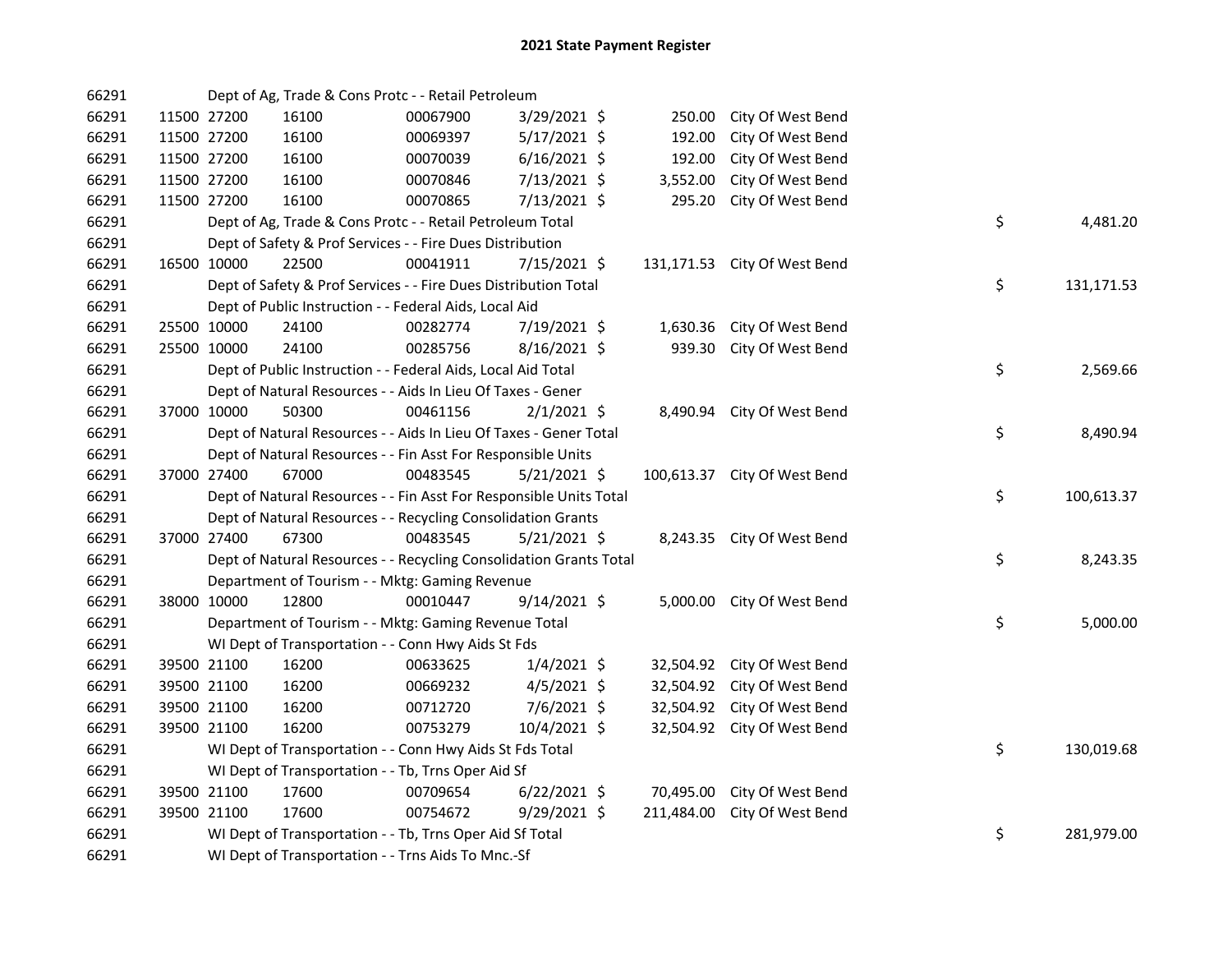| 66291 |             | 39500 21100 | 19100                                                                           | 00633367  | $1/4/2021$ \$  |        | 298,611.70 City Of West Bend |    |              |
|-------|-------------|-------------|---------------------------------------------------------------------------------|-----------|----------------|--------|------------------------------|----|--------------|
| 66291 |             | 39500 21100 | 19100                                                                           | 00668974  | 4/5/2021 \$    |        | 298,611.70 City Of West Bend |    |              |
| 66291 |             | 39500 21100 | 19100                                                                           | 00712462  | 7/6/2021 \$    |        | 298,611.70 City Of West Bend |    |              |
| 66291 |             | 39500 21100 | 19100                                                                           | 00753021  | 10/4/2021 \$   |        | 298,611.73 City Of West Bend |    |              |
| 66291 |             |             | WI Dept of Transportation - - Trns Aids To Mnc.-Sf Total                        |           |                |        |                              | \$ | 1,194,446.83 |
| 66291 |             |             | WI Dept of Transportation - - Loc Rd Imp Prg St Fd                              |           |                |        |                              |    |              |
| 66291 |             | 39500 21100 | 27800                                                                           | 00771056  | $11/5/2021$ \$ |        | 72,973.31 City Of West Bend  |    |              |
| 66291 |             |             | WI Dept of Transportation - - Loc Rd Imp Prg St Fd Total                        |           |                |        |                              | \$ | 72,973.31    |
| 66291 |             |             | WI Dept of Transportation - - Dept Mgt & Oper St Fd                             |           |                |        |                              |    |              |
| 66291 |             | 39500 21100 | 46100                                                                           | 00637826  | $1/8/2021$ \$  | 327.66 | City Of West Bend            |    |              |
| 66291 |             | 39500 21100 | 46100                                                                           | 00678483  | $4/13/2021$ \$ | 323.08 | City Of West Bend            |    |              |
| 66291 |             | 39500 21100 | 46100                                                                           | 00718011  | $7/7/2021$ \$  | 333.17 | City Of West Bend            |    |              |
| 66291 |             | 39500 21100 | 46100                                                                           | 00760730  | 10/12/2021 \$  |        | 342.97 City Of West Bend     |    |              |
| 66291 |             |             | WI Dept of Transportation - - Dept Mgt & Oper St Fd Total                       |           |                |        |                              | \$ | 1,326.88     |
| 66291 |             |             | Department of Health Services - - Prepaid Medical Transport Reimbursement       |           |                |        |                              |    |              |
| 66291 | 43500 10000 |             | 16300                                                                           | AMBULANCE | 11/15/2021 \$  |        | 45,084.91 City Of West Bend  |    |              |
| 66291 |             |             | Department of Health Services - - Prepaid Medical Transport Reimbursement Total |           |                |        |                              | \$ | 45,084.91    |
| 66291 |             |             | Department of Justice - - Law Enforcement Train, Local                          |           |                |        |                              |    |              |
| 66291 | 45500 10000 |             | 23100                                                                           | 00105967  | 11/24/2021 \$  |        | 7,040.00 City Of West Bend   |    |              |
| 66291 |             |             | Department of Justice - - Law Enforcement Train, Local Total                    |           |                |        |                              | \$ | 7,040.00     |
| 66291 |             |             | Department of Military Affairs - - Energy Costs, Energy-Related A               |           |                |        |                              |    |              |
| 66291 |             | 46500 10000 | 10600                                                                           | 00087903  | $1/14/2021$ \$ | 350.56 | City Of West Bend            |    |              |
| 66291 |             | 46500 10000 | 10600                                                                           | 00092660  | $4/15/2021$ \$ | 350.56 | City Of West Bend            |    |              |
| 66291 |             | 46500 10000 | 10600                                                                           | 00097122  | 7/13/2021 \$   | 375.20 | City Of West Bend            |    |              |
| 66291 | 46500 10000 |             | 10600                                                                           | 00101361  | 10/13/2021 \$  |        | 357.10 City Of West Bend     |    |              |
| 66291 |             |             | Department of Military Affairs - - Energy Costs, Energy-Related A Total         |           |                |        |                              | \$ | 1,433.42     |
| 66291 |             |             | Department of Military Affairs - - Military Property Prog Income                |           |                |        |                              |    |              |
| 66291 |             | 46500 10000 | 13100                                                                           | 00089737  | $2/12/2021$ \$ | 191.50 | City Of West Bend            |    |              |
| 66291 |             | 46500 10000 | 13100                                                                           | 00089738  | $2/12/2021$ \$ | 191.50 | City Of West Bend            |    |              |
| 66291 |             | 46500 10000 | 13100                                                                           | 00089739  | $2/19/2021$ \$ | 191.50 | City Of West Bend            |    |              |
| 66291 |             | 46500 10000 | 13100                                                                           | 00089740  | $2/17/2021$ \$ | 191.50 | City Of West Bend            |    |              |
| 66291 |             | 46500 10000 | 13100                                                                           | 00090306  | $3/10/2021$ \$ | 191.50 | City Of West Bend            |    |              |
| 66291 |             | 46500 10000 | 13100                                                                           | 00090310  | 3/10/2021 \$   | 191.50 | City Of West Bend            |    |              |
| 66291 |             | 46500 10000 | 13100                                                                           | 00090311  | 3/10/2021 \$   | 200.50 | City Of West Bend            |    |              |
| 66291 |             | 46500 10000 | 13100                                                                           | 00090714  | 3/19/2021 \$   | 191.50 | City Of West Bend            |    |              |
| 66291 |             | 46500 10000 | 13100                                                                           | 00090715  | 3/19/2021 \$   | 191.50 | City Of West Bend            |    |              |
| 66291 |             | 46500 10000 | 13100                                                                           | 00091059  | 3/25/2021 \$   | 200.50 | City Of West Bend            |    |              |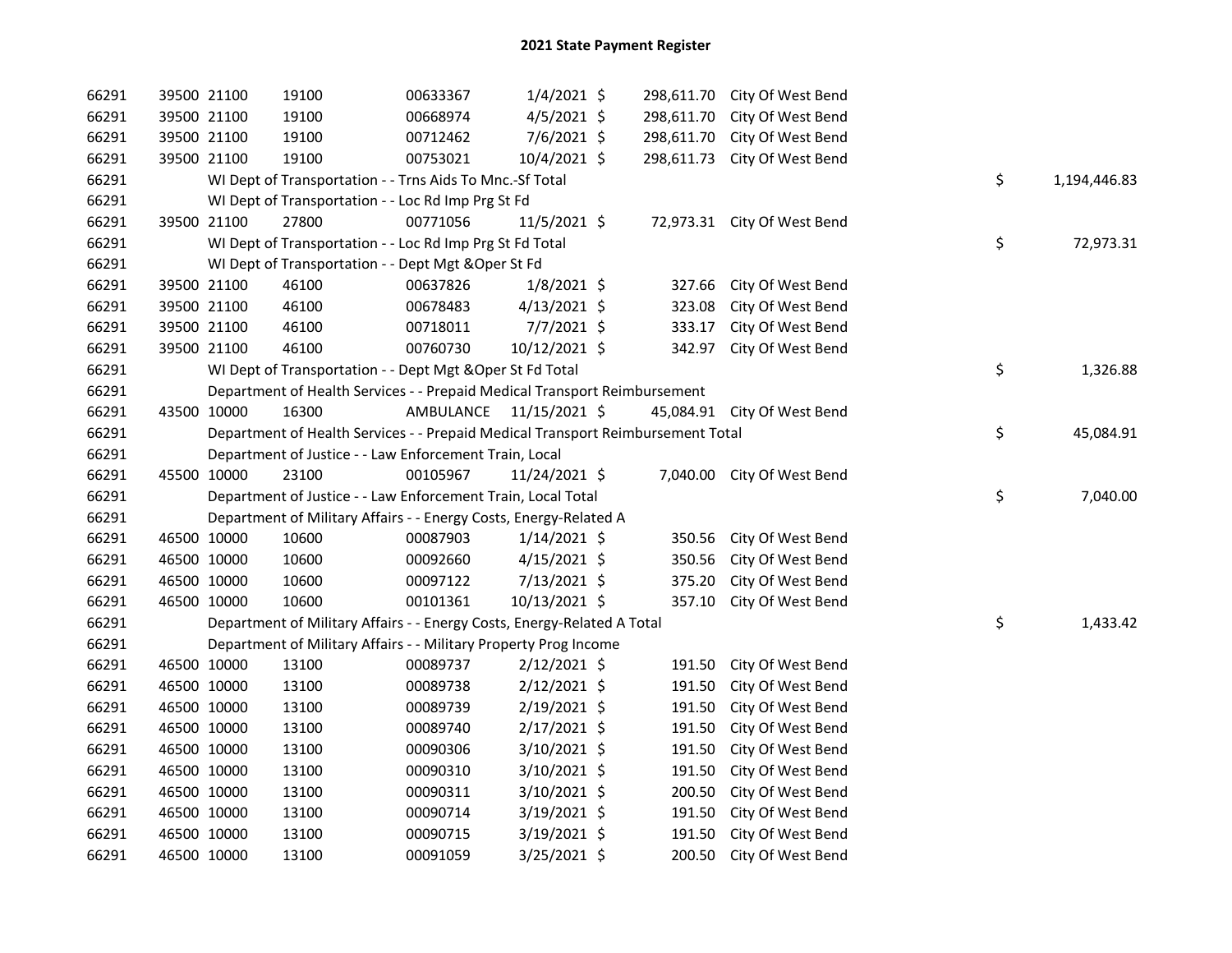| 66291 | 46500 10000 | 13100                                                                                             | 00091731 | $4/9/2021$ \$  | 200.50    | City Of West Bend           |    |           |
|-------|-------------|---------------------------------------------------------------------------------------------------|----------|----------------|-----------|-----------------------------|----|-----------|
| 66291 | 46500 10000 | 13100                                                                                             | 00091732 | $4/9/2021$ \$  | 200.50    | City Of West Bend           |    |           |
| 66291 |             | Department of Military Affairs - - Military Property Prog Income Total                            |          |                |           |                             | \$ | 2,334.00  |
| 66291 |             | Department of Military Affairs - - Federal Aid-Service Contracts                                  |          |                |           |                             |    |           |
| 66291 | 46500 10000 | 14100                                                                                             | 00087884 | $1/14/2021$ \$ | 909.78    | City Of West Bend           |    |           |
| 66291 | 46500 10000 | 14100                                                                                             | 00089737 | $2/12/2021$ \$ | 1,502.50  | City Of West Bend           |    |           |
| 66291 | 46500 10000 | 14100                                                                                             | 00089738 | $2/12/2021$ \$ | 1,502.50  | City Of West Bend           |    |           |
| 66291 | 46500 10000 | 14100                                                                                             | 00089739 | 2/19/2021 \$   | 1,484.50  | City Of West Bend           |    |           |
| 66291 | 46500 10000 | 14100                                                                                             | 00089740 | $2/17/2021$ \$ | 1,502.50  | City Of West Bend           |    |           |
| 66291 | 46500 10000 | 14100                                                                                             | 00090306 | 3/10/2021 \$   | 1,484.50  | City Of West Bend           |    |           |
| 66291 | 46500 10000 | 14100                                                                                             | 00090310 | 3/10/2021 \$   | 1,484.50  | City Of West Bend           |    |           |
| 66291 | 46500 10000 | 14100                                                                                             | 00090311 | 3/10/2021 \$   | 1,511.50  | City Of West Bend           |    |           |
| 66291 | 46500 10000 | 14100                                                                                             | 00090714 | 3/19/2021 \$   | 1,502.50  | City Of West Bend           |    |           |
| 66291 | 46500 10000 | 14100                                                                                             | 00090715 | 3/19/2021 \$   | 1,484.50  | City Of West Bend           |    |           |
| 66291 | 46500 10000 | 14100                                                                                             | 00091059 | 3/25/2021 \$   | 1,511.50  | City Of West Bend           |    |           |
| 66291 | 46500 10000 | 14100                                                                                             | 00091731 | 4/9/2021 \$    | 1,511.50  | City Of West Bend           |    |           |
| 66291 | 46500 10000 | 14100                                                                                             | 00091732 | $4/9/2021$ \$  | 1,511.50  | City Of West Bend           |    |           |
| 66291 | 46500 10000 | 14100                                                                                             | 00092659 | $4/15/2021$ \$ | 896.04    | City Of West Bend           |    |           |
| 66291 | 46500 10000 | 14100                                                                                             | 00097123 | 7/13/2021 \$   | 947.33    | City Of West Bend           |    |           |
| 66291 | 46500 10000 | 14100                                                                                             | 00097737 | 7/21/2021 \$   | 18,990.61 | City Of West Bend           |    |           |
| 66291 | 46500 10000 | 14100                                                                                             | 00101362 | 10/15/2021 \$  | 954.43    | City Of West Bend           |    |           |
| 66291 | 46500 10000 | 14100                                                                                             | 00103744 | 12/30/2021 \$  |           | 18,990.61 City Of West Bend |    |           |
| 66291 |             | Department of Military Affairs - - Federal Aid-Service Contracts Total                            |          |                |           |                             | \$ | 59,682.80 |
| 66291 |             | Elections Commission - - General Program Ops, GPR                                                 |          |                |           |                             |    |           |
| 66291 | 51000 10000 | 10100                                                                                             | 00005075 | $1/7/2021$ \$  | 343.65    | City Of West Bend           |    |           |
| 66291 |             | Elections Commission - - General Program Ops, GPR Total                                           |          |                |           |                             | \$ | 343.65    |
| 66291 |             | Public Defender Board - - Transcript, Discovery and Records Provided to the Public Defender Board |          |                |           |                             |    |           |
| 66291 | 55000 10000 | 10600                                                                                             | 00275670 | $1/26/2021$ \$ | 5.00      | City Of West Bend           |    |           |
| 66291 | 55000 10000 | 10600                                                                                             | 00275671 | $1/26/2021$ \$ | 5.00      | City Of West Bend           |    |           |
| 66291 | 55000 10000 | 10600                                                                                             | 00275672 | $1/26/2021$ \$ | 5.00      | City Of West Bend           |    |           |
| 66291 | 55000 10000 | 10600                                                                                             | 00275673 | $1/26/2021$ \$ | 5.00      | City Of West Bend           |    |           |
| 66291 | 55000 10000 | 10600                                                                                             | 00275674 | $1/26/2021$ \$ | 5.00      | City Of West Bend           |    |           |
| 66291 | 55000 10000 | 10600                                                                                             | 00275675 | $1/26/2021$ \$ | 5.00      | City Of West Bend           |    |           |
| 66291 | 55000 10000 | 10600                                                                                             | 00275676 | $1/26/2021$ \$ | 5.00      | City Of West Bend           |    |           |
| 66291 | 55000 10000 | 10600                                                                                             | 00275677 | $1/26/2021$ \$ | 5.00      | City Of West Bend           |    |           |
| 66291 | 55000 10000 | 10600                                                                                             | 00275678 | $1/26/2021$ \$ | 5.00      | City Of West Bend           |    |           |
| 66291 | 55000 10000 | 10600                                                                                             | 00275679 | 1/26/2021 \$   | 5.00      | City Of West Bend           |    |           |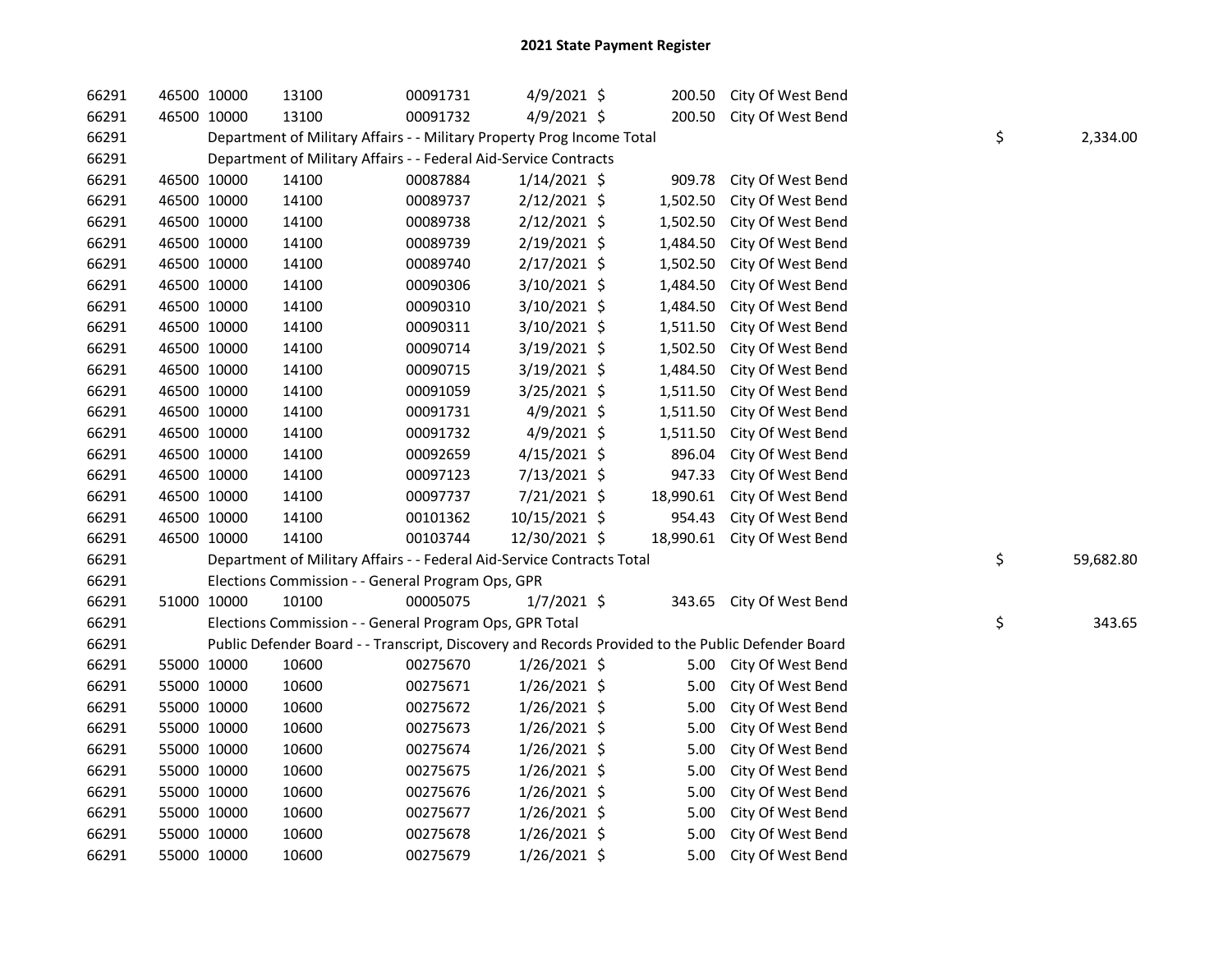| 66291 | 55000 10000 | 10600 | 00275680 | 1/26/2021 \$ | 5.00 | City Of West Bend |
|-------|-------------|-------|----------|--------------|------|-------------------|
| 66291 | 55000 10000 | 10600 | 00275681 | 1/26/2021 \$ | 5.00 | City Of West Bend |
| 66291 | 55000 10000 | 10600 | 00275682 | 1/26/2021 \$ | 5.00 | City Of West Bend |
| 66291 | 55000 10000 | 10600 | 00275683 | 1/26/2021 \$ | 5.00 | City Of West Bend |
| 66291 | 55000 10000 | 10600 | 00275684 | 1/26/2021 \$ | 5.00 | City Of West Bend |
| 66291 | 55000 10000 | 10600 | 00275685 | 1/26/2021 \$ | 5.00 | City Of West Bend |
| 66291 | 55000 10000 | 10600 | 00275686 | 1/26/2021 \$ | 5.00 | City Of West Bend |
| 66291 | 55000 10000 | 10600 | 00278971 | 2/22/2021 \$ | 5.00 | City Of West Bend |
| 66291 | 55000 10000 | 10600 | 00278972 | 2/22/2021 \$ | 5.00 | City Of West Bend |
| 66291 | 55000 10000 | 10600 | 00278973 | 2/22/2021 \$ | 5.00 | City Of West Bend |
| 66291 | 55000 10000 | 10600 | 00282156 | 3/22/2021 \$ | 1.00 | City Of West Bend |
| 66291 | 55000 10000 | 10600 | 00282157 | 3/22/2021 \$ | 5.00 | City Of West Bend |
| 66291 | 55000 10000 | 10600 | 00282158 | 3/22/2021 \$ | 5.00 | City Of West Bend |
| 66291 | 55000 10000 | 10600 | 00282159 | 3/22/2021 \$ | 5.00 | City Of West Bend |
| 66291 | 55000 10000 | 10600 | 00287848 | 4/30/2021 \$ | 5.00 | City Of West Bend |
| 66291 | 55000 10000 | 10600 | 00287849 | 4/30/2021 \$ | 5.00 | City Of West Bend |
| 66291 | 55000 10000 | 10600 | 00287850 | 4/30/2021 \$ | 5.00 | City Of West Bend |
| 66291 | 55000 10000 | 10600 | 00287851 | 4/30/2021 \$ | 5.00 | City Of West Bend |
| 66291 | 55000 10000 | 10600 | 00287852 | 4/30/2021 \$ | 5.00 | City Of West Bend |
| 66291 | 55000 10000 | 10600 | 00287853 | 4/30/2021 \$ | 5.00 | City Of West Bend |
| 66291 | 55000 10000 | 10600 | 00287854 | 4/30/2021 \$ | 5.00 | City Of West Bend |
| 66291 | 55000 10000 | 10600 | 00287855 | 4/30/2021 \$ | 5.00 | City Of West Bend |
| 66291 | 55000 10000 | 10600 | 00287856 | 4/30/2021 \$ | 5.00 | City Of West Bend |
| 66291 | 55000 10000 | 10600 | 00287857 | 4/30/2021 \$ | 5.00 | City Of West Bend |
| 66291 | 55000 10000 | 10600 | 00287858 | 4/30/2021 \$ | 5.00 | City Of West Bend |
| 66291 | 55000 10000 | 10600 | 00287859 | 4/30/2021 \$ | 5.00 | City Of West Bend |
| 66291 | 55000 10000 | 10600 | 00287860 | 4/30/2021 \$ | 5.00 | City Of West Bend |
| 66291 | 55000 10000 | 10600 | 00287861 | 4/30/2021 \$ | 5.00 | City Of West Bend |
| 66291 | 55000 10000 | 10600 | 00287862 | 4/30/2021 \$ | 5.00 | City Of West Bend |
| 66291 | 55000 10000 | 10600 | 00287863 | 4/30/2021 \$ | 5.00 | City Of West Bend |
| 66291 | 55000 10000 | 10600 | 00287864 | 4/30/2021 \$ | 5.00 | City Of West Bend |
| 66291 | 55000 10000 | 10600 | 00287865 | 4/30/2021 \$ | 5.00 | City Of West Bend |
| 66291 | 55000 10000 | 10600 | 00287866 | 4/30/2021 \$ | 5.00 | City Of West Bend |
| 66291 | 55000 10000 | 10600 | 00287867 | 4/30/2021 \$ | 5.00 | City Of West Bend |
| 66291 | 55000 10000 | 10600 | 00287868 | 4/30/2021 \$ | 5.00 | City Of West Bend |
| 66291 | 55000 10000 | 10600 | 00287869 | 4/30/2021 \$ | 5.00 | City Of West Bend |
| 66291 | 55000 10000 | 10600 | 00287870 | 4/30/2021 \$ | 5.00 | City Of West Bend |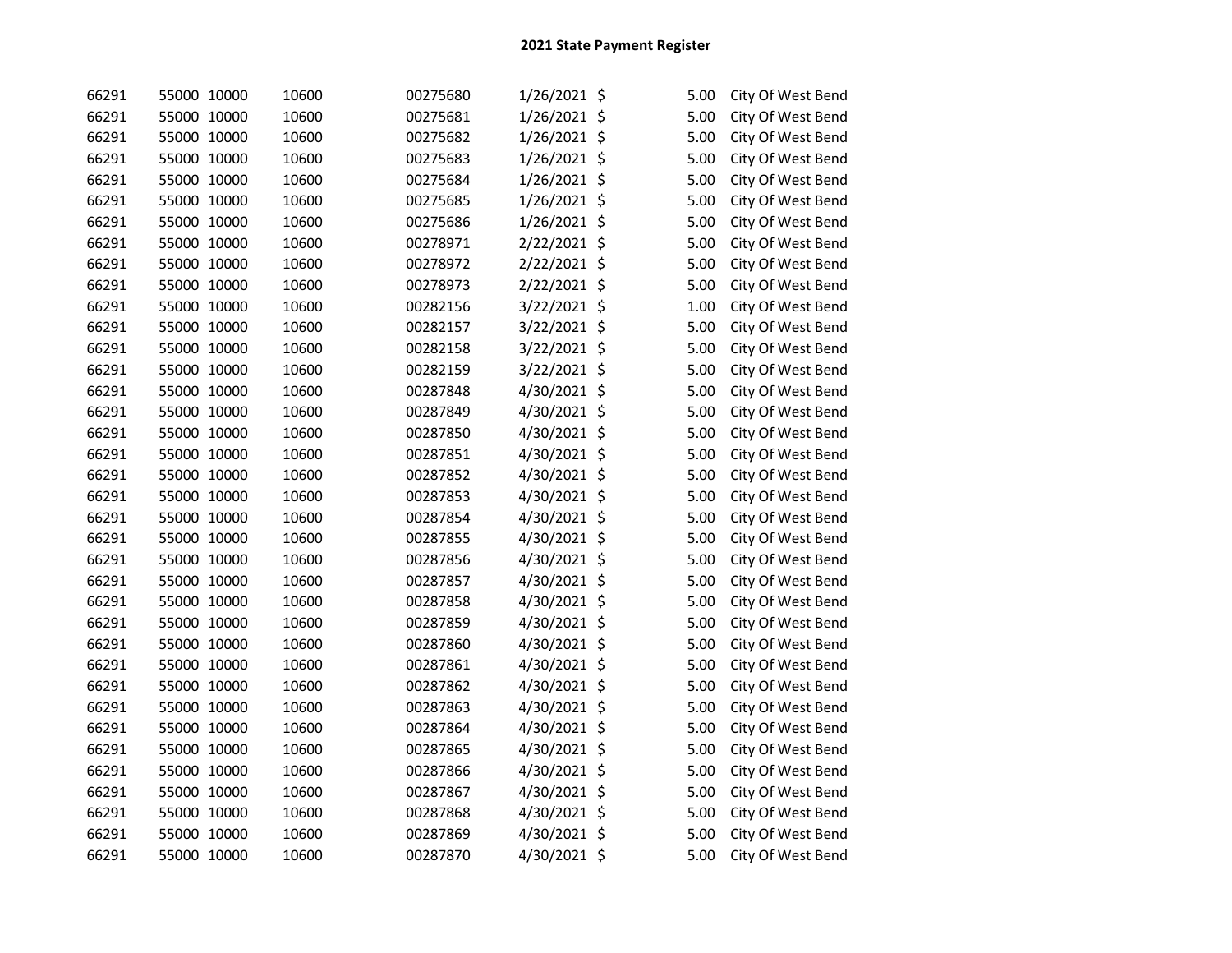| 66291 | 55000 10000 | 10600 | 00287871 | 4/30/2021 \$  | 5.00 | City Of West Bend |
|-------|-------------|-------|----------|---------------|------|-------------------|
| 66291 | 55000 10000 | 10600 | 00287872 | 4/30/2021 \$  | 5.00 | City Of West Bend |
| 66291 | 55000 10000 | 10600 | 00287873 | 4/30/2021 \$  | 5.00 | City Of West Bend |
| 66291 | 55000 10000 | 10600 | 00287874 | 4/30/2021 \$  | 5.00 | City Of West Bend |
| 66291 | 55000 10000 | 10600 | 00287875 | 4/30/2021 \$  | 5.00 | City Of West Bend |
| 66291 | 55000 10000 | 10600 | 00287876 | 4/30/2021 \$  | 5.00 | City Of West Bend |
| 66291 | 55000 10000 | 10600 | 00287877 | 4/30/2021 \$  | 5.00 | City Of West Bend |
| 66291 | 55000 10000 | 10600 | 00287878 | 4/30/2021 \$  | 5.00 | City Of West Bend |
| 66291 | 55000 10000 | 10600 | 00298231 | 6/30/2021 \$  | 5.00 | City Of West Bend |
| 66291 | 55000 10000 | 10600 | 00298232 | 6/30/2021 \$  | 5.00 | City Of West Bend |
| 66291 | 55000 10000 | 10600 | 00299255 | $7/1/2021$ \$ | 5.00 | City Of West Bend |
| 66291 | 55000 10000 | 10600 | 00299256 | 7/1/2021 \$   | 5.00 | City Of West Bend |
| 66291 | 55000 10000 | 10600 | 00299257 | $7/1/2021$ \$ | 5.00 | City Of West Bend |
| 66291 | 55000 10000 | 10600 | 00299258 | $7/1/2021$ \$ | 5.00 | City Of West Bend |
| 66291 | 55000 10000 | 10600 | 00299259 | $7/1/2021$ \$ | 5.00 | City Of West Bend |
| 66291 | 55000 10000 | 10600 | 00299260 | 7/1/2021 \$   | 5.00 | City Of West Bend |
| 66291 | 55000 10000 | 10600 | 00299261 | 7/1/2021 \$   | 5.00 | City Of West Bend |
| 66291 | 55000 10000 | 10600 | 00299262 | $7/1/2021$ \$ | 5.00 | City Of West Bend |
| 66291 | 55000 10000 | 10600 | 00299263 | 7/1/2021 \$   | 5.00 | City Of West Bend |
| 66291 | 55000 10000 | 10600 | 00299264 | 7/1/2021 \$   | 5.00 | City Of West Bend |
| 66291 | 55000 10000 | 10600 | 00299265 | 7/1/2021 \$   | 5.00 | City Of West Bend |
| 66291 | 55000 10000 | 10600 | 00299266 | $7/1/2021$ \$ | 5.00 | City Of West Bend |
| 66291 | 55000 10000 | 10600 | 00299267 | 7/1/2021 \$   | 5.00 | City Of West Bend |
| 66291 | 55000 10000 | 10600 | 00299268 | 7/1/2021 \$   | 5.00 | City Of West Bend |
| 66291 | 55000 10000 | 10600 | 00299269 | $7/1/2021$ \$ | 5.00 | City Of West Bend |
| 66291 | 55000 10000 | 10600 | 00303190 | 7/30/2021 \$  | 5.00 | City Of West Bend |
| 66291 | 55000 10000 | 10600 | 00303191 | 7/30/2021 \$  | 5.00 | City Of West Bend |
| 66291 | 55000 10000 | 10600 | 00303192 | 7/30/2021 \$  | 5.00 | City Of West Bend |
| 66291 | 55000 10000 | 10600 | 00303193 | 7/30/2021 \$  | 5.00 | City Of West Bend |
| 66291 | 55000 10000 | 10600 | 00303194 | 7/30/2021 \$  | 5.00 | City Of West Bend |
| 66291 | 55000 10000 | 10600 | 00303195 | 7/30/2021 \$  | 5.00 | City Of West Bend |
| 66291 | 55000 10000 | 10600 | 00303196 | 7/30/2021 \$  | 5.00 | City Of West Bend |
| 66291 | 55000 10000 | 10600 | 00303197 | 7/30/2021 \$  | 5.00 | City Of West Bend |
| 66291 | 55000 10000 | 10600 | 00303198 | 7/30/2021 \$  | 5.00 | City Of West Bend |
| 66291 | 55000 10000 | 10600 | 00303199 | 7/30/2021 \$  | 5.00 | City Of West Bend |
| 66291 | 55000 10000 | 10600 | 00303200 | 7/30/2021 \$  | 5.00 | City Of West Bend |
| 66291 | 55000 10000 | 10600 | 00303201 | 7/30/2021 \$  | 5.00 | City Of West Bend |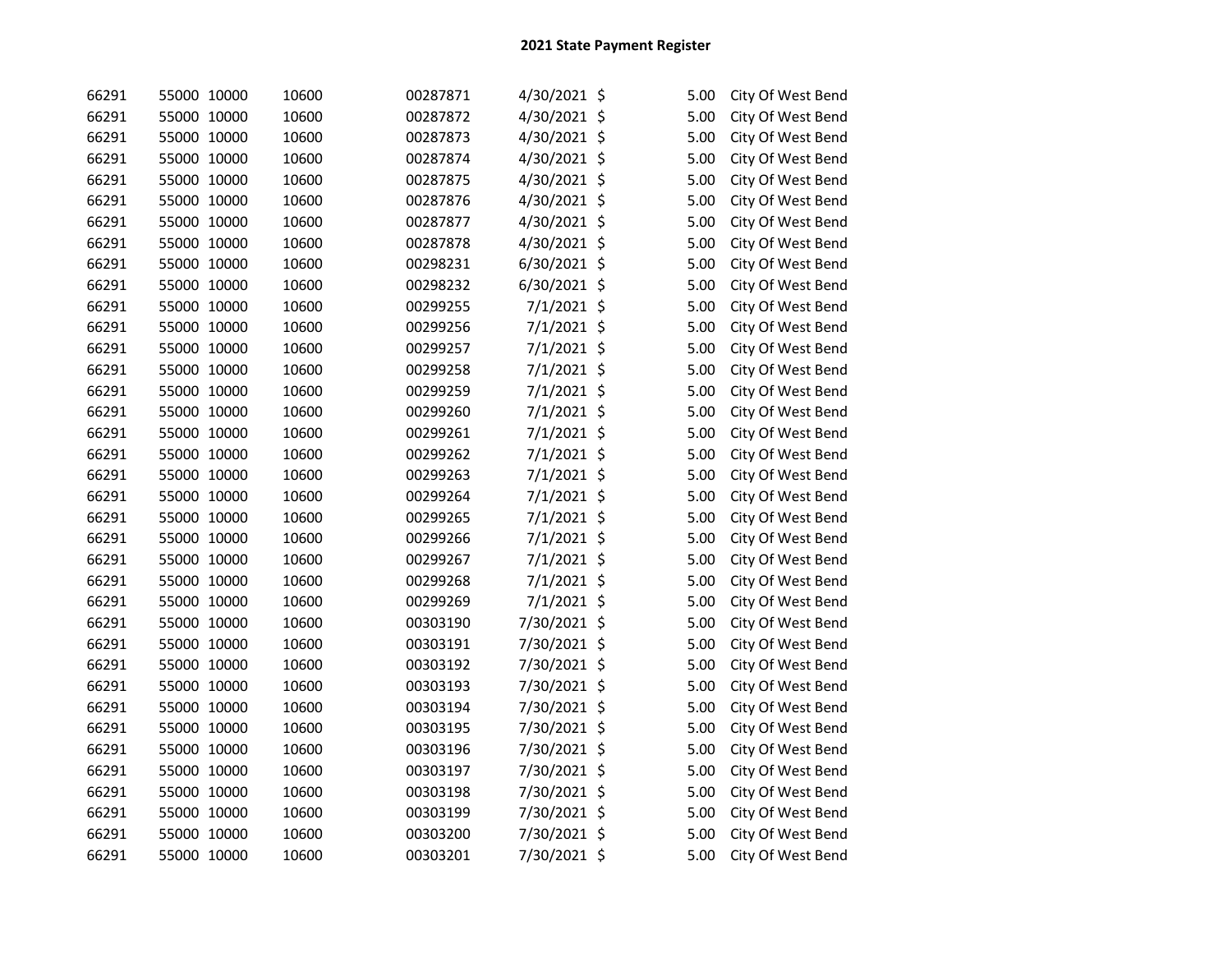| 66291 | 55000 10000 | 10600 | 00303202 | 7/30/2021 \$  | 5.00 | City Of West Bend |
|-------|-------------|-------|----------|---------------|------|-------------------|
| 66291 | 55000 10000 | 10600 | 00303203 | 7/30/2021 \$  | 5.00 | City Of West Bend |
| 66291 | 55000 10000 | 10600 | 00303204 | 7/30/2021 \$  | 5.00 | City Of West Bend |
| 66291 | 55000 10000 | 10600 | 00303205 | 7/30/2021 \$  | 5.00 | City Of West Bend |
| 66291 | 55000 10000 | 10600 | 00303206 | 7/30/2021 \$  | 5.00 | City Of West Bend |
| 66291 | 55000 10000 | 10600 | 00303207 | 7/30/2021 \$  | 5.00 | City Of West Bend |
| 66291 | 55000 10000 | 10600 | 00303208 | 7/30/2021 \$  | 5.00 | City Of West Bend |
| 66291 | 55000 10000 | 10600 | 00303209 | 7/30/2021 \$  | 5.00 | City Of West Bend |
| 66291 | 55000 10000 | 10600 | 00303210 | 7/30/2021 \$  | 5.00 | City Of West Bend |
| 66291 | 55000 10000 | 10600 | 00303211 | 7/30/2021 \$  | 5.00 | City Of West Bend |
| 66291 | 55000 10000 | 10600 | 00303212 | 7/30/2021 \$  | 5.00 | City Of West Bend |
| 66291 | 55000 10000 | 10600 | 00303213 | 7/30/2021 \$  | 5.00 | City Of West Bend |
| 66291 | 55000 10000 | 10600 | 00305946 | 8/31/2021 \$  | 5.00 | City Of West Bend |
| 66291 | 55000 10000 | 10600 | 00305947 | 8/31/2021 \$  | 5.00 | City Of West Bend |
| 66291 | 55000 10000 | 10600 | 00305948 | 8/31/2021 \$  | 5.00 | City Of West Bend |
| 66291 | 55000 10000 | 10600 | 00310813 | 10/27/2021 \$ | 5.00 | City Of West Bend |
| 66291 | 55000 10000 | 10600 | 00310814 | 10/27/2021 \$ | 5.00 | City Of West Bend |
| 66291 | 55000 10000 | 10600 | 00310815 | 10/27/2021 \$ | 5.00 | City Of West Bend |
| 66291 | 55000 10000 | 10600 | 00310816 | 10/27/2021 \$ | 5.00 | City Of West Bend |
| 66291 | 55000 10000 | 10600 | 00310817 | 10/27/2021 \$ | 5.00 | City Of West Bend |
| 66291 | 55000 10000 | 10600 | 00310818 | 10/27/2021 \$ | 5.00 | City Of West Bend |
| 66291 | 55000 10000 | 10600 | 00310819 | 10/27/2021 \$ | 5.00 | City Of West Bend |
| 66291 | 55000 10000 | 10600 | 00310820 | 10/27/2021 \$ | 5.00 | City Of West Bend |
| 66291 | 55000 10000 | 10600 | 00310821 | 10/27/2021 \$ | 5.00 | City Of West Bend |
| 66291 | 55000 10000 | 10600 | 00310822 | 10/27/2021 \$ | 5.00 | City Of West Bend |
| 66291 | 55000 10000 | 10600 | 00310823 | 10/27/2021 \$ | 5.00 | City Of West Bend |
| 66291 | 55000 10000 | 10600 | 00310824 | 10/27/2021 \$ | 5.00 | City Of West Bend |
| 66291 | 55000 10000 | 10600 | 00310825 | 10/27/2021 \$ | 5.00 | City Of West Bend |
| 66291 | 55000 10000 | 10600 | 00310826 | 10/27/2021 \$ | 5.00 | City Of West Bend |
| 66291 | 55000 10000 | 10600 | 00310827 | 10/27/2021 \$ | 5.00 | City Of West Bend |
| 66291 | 55000 10000 | 10600 | 00310828 | 10/27/2021 \$ | 5.00 | City Of West Bend |
| 66291 | 55000 10000 | 10600 | 00310829 | 10/27/2021 \$ | 5.00 | City Of West Bend |
| 66291 | 55000 10000 | 10600 | 00310830 | 10/27/2021 \$ | 5.00 | City Of West Bend |
| 66291 | 55000 10000 | 10600 | 00310831 | 10/27/2021 \$ | 5.00 | City Of West Bend |
| 66291 | 55000 10000 | 10600 | 00310832 | 10/28/2021 \$ | 5.00 | City Of West Bend |
| 66291 | 55000 10000 | 10600 | 00310833 | 11/3/2021 \$  | 5.00 | City Of West Bend |
| 66291 | 55000 10000 | 10600 | 00310834 | 10/28/2021 \$ | 5.00 | City Of West Bend |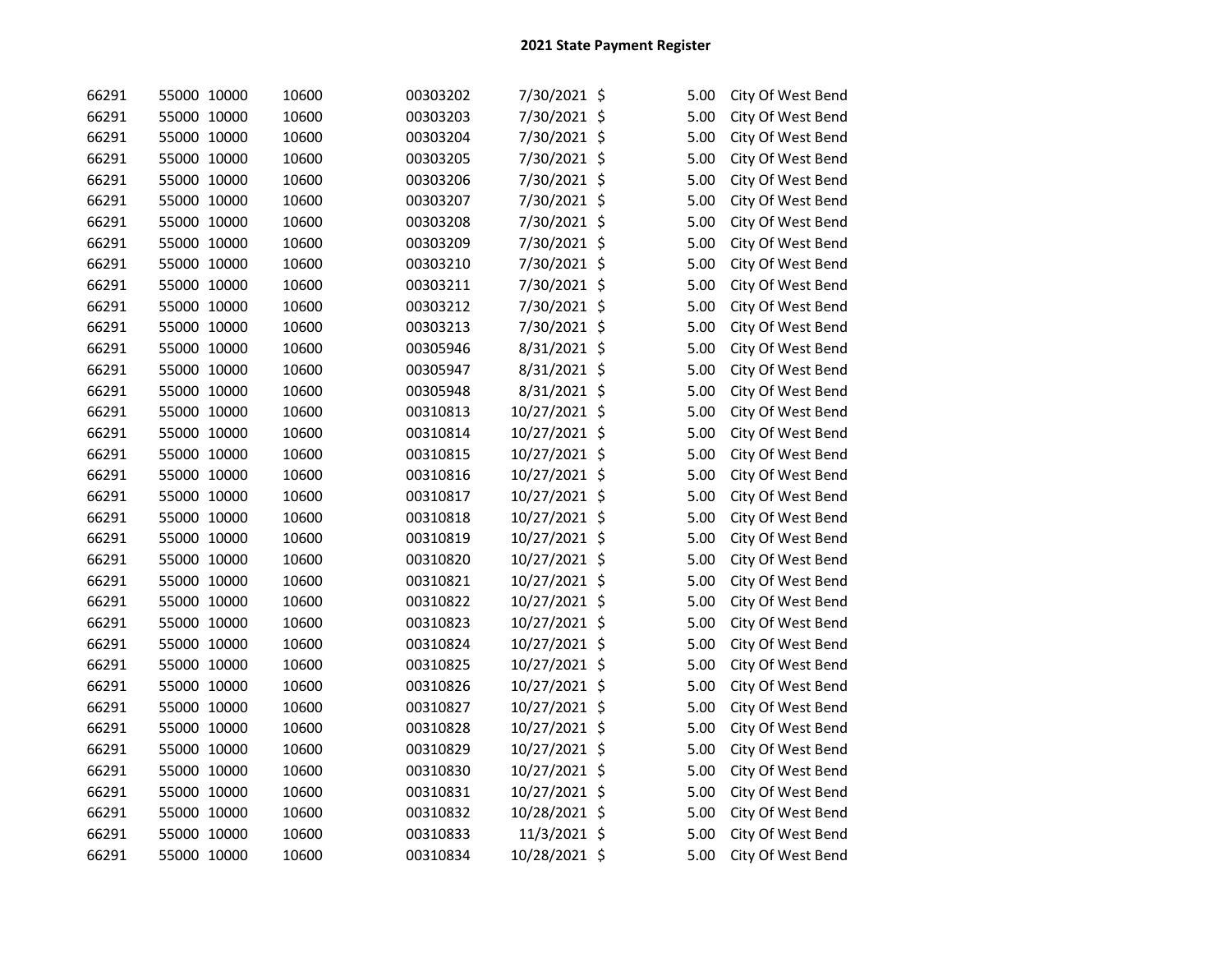| 66291 | 55000 10000 |             | 10600                                                   | 00310835 | 10/27/2021 \$  | 5.00      | City Of West Bend                                                                                       |                    |
|-------|-------------|-------------|---------------------------------------------------------|----------|----------------|-----------|---------------------------------------------------------------------------------------------------------|--------------------|
| 66291 | 55000 10000 |             | 10600                                                   | 00310836 | 10/27/2021 \$  | 5.00      | City Of West Bend                                                                                       |                    |
| 66291 | 55000 10000 |             | 10600                                                   | 00310837 | 10/27/2021 \$  | 5.00      | City Of West Bend                                                                                       |                    |
| 66291 | 55000 10000 |             | 10600                                                   | 00310838 | 10/27/2021 \$  | 5.00      | City Of West Bend                                                                                       |                    |
| 66291 | 55000 10000 |             | 10600                                                   | 00310839 | 10/27/2021 \$  | 5.00      | City Of West Bend                                                                                       |                    |
| 66291 | 55000 10000 |             | 10600                                                   | 00310840 | 10/27/2021 \$  | 5.00      | City Of West Bend                                                                                       |                    |
| 66291 | 55000 10000 |             | 10600                                                   | 00310841 | 10/27/2021 \$  | 5.00      | City Of West Bend                                                                                       |                    |
| 66291 | 55000 10000 |             | 10600                                                   | 00310842 | 10/27/2021 \$  | 5.00      | City Of West Bend                                                                                       |                    |
| 66291 | 55000 10000 |             | 10600                                                   | 00310843 | 10/27/2021 \$  | 5.00      | City Of West Bend                                                                                       |                    |
| 66291 |             |             |                                                         |          |                |           | Public Defender Board - - Transcript, Discovery and Records Provided to the Public Defender Board Total | \$<br>646.00       |
| 66291 |             |             | Department of Revenue - - Gifts And Grants              |          |                |           |                                                                                                         |                    |
| 66291 | 56600 10000 |             | 12100                                                   | 00207755 | $6/25/2021$ \$ |           | 1,651,826.80 City Of West Bend                                                                          |                    |
| 66291 |             |             | Department of Revenue - - Gifts And Grants Total        |          |                |           |                                                                                                         | \$<br>1,651,826.80 |
| 66291 |             |             | Department of Revenue - - Misc Revenue Holding Clearing |          |                |           |                                                                                                         |                    |
| 66291 |             | 56600 10000 | 99500                                                   | 00189050 | $1/8/2021$ \$  | 5,167.99  | City Of West Bend                                                                                       |                    |
| 66291 |             | 56600 10000 | 99500                                                   | 00189054 | $1/8/2021$ \$  | 290.00    | City Of West Bend                                                                                       |                    |
| 66291 |             | 56600 10000 | 99500                                                   | 00191119 | $2/5/2021$ \$  | 5,954.14  | City Of West Bend                                                                                       |                    |
| 66291 |             | 56600 10000 | 99500                                                   | 00191123 | $2/5/2021$ \$  | 740.00    | City Of West Bend                                                                                       |                    |
| 66291 | 56600 10000 |             | 99500                                                   | 00192998 | $3/1/2021$ \$  | 1,350.20  | City Of West Bend                                                                                       |                    |
| 66291 |             | 56600 10000 | 99500                                                   | 00193004 | $3/1/2021$ \$  | 434.74    | City Of West Bend                                                                                       |                    |
| 66291 | 56600 10000 |             | 99500                                                   | 00193752 | $3/5/2021$ \$  | 14,483.77 | City Of West Bend                                                                                       |                    |
| 66291 |             | 56600 10000 | 99500                                                   | 00193757 | $3/5/2021$ \$  | 250.00    | City Of West Bend                                                                                       |                    |
| 66291 | 56600 10000 |             | 99500                                                   | 00194360 | $3/8/2021$ \$  | 85.00     | City Of West Bend                                                                                       |                    |
| 66291 | 56600 10000 |             | 99500                                                   | 00195223 | 3/15/2021 \$   | 85.00     | City Of West Bend                                                                                       |                    |
| 66291 | 56600 10000 |             | 99500                                                   | 00197435 | $4/5/2021$ \$  | 40.00     | City Of West Bend                                                                                       |                    |
| 66291 | 56600 10000 |             | 99500                                                   | 00198037 | $4/7/2021$ \$  | 16,750.75 | City Of West Bend                                                                                       |                    |
| 66291 | 56600 10000 |             | 99500                                                   | 00198042 | $4/7/2021$ \$  | 823.27    | City Of West Bend                                                                                       |                    |
| 66291 | 56600 10000 |             | 99500                                                   | 00198613 | $4/12/2021$ \$ | 31.89     | City Of West Bend                                                                                       |                    |
| 66291 | 56600 10000 |             | 99500                                                   | 00198616 | $4/12/2021$ \$ | 115.00    | City Of West Bend                                                                                       |                    |
| 66291 |             | 56600 10000 | 99500                                                   | 00199363 | $4/20/2021$ \$ | 70.00     | City Of West Bend                                                                                       |                    |
| 66291 | 56600 10000 |             | 99500                                                   | 00200001 | 4/26/2021 \$   | 40.00     | City Of West Bend                                                                                       |                    |
| 66291 | 56600 10000 |             | 99500                                                   | 00201384 | $5/7/2021$ \$  | 8,204.26  | City Of West Bend                                                                                       |                    |
| 66291 | 56600 10000 |             | 99500                                                   | 00201389 | $5/7/2021$ \$  | 220.00    | City Of West Bend                                                                                       |                    |
| 66291 |             | 56600 10000 | 99500                                                   | 00201766 | $5/10/2021$ \$ | 35.00     | City Of West Bend                                                                                       |                    |
| 66291 |             | 56600 10000 | 99500                                                   | 00204612 | $6/7/2021$ \$  | 13,491.79 | City Of West Bend                                                                                       |                    |
| 66291 |             | 56600 10000 | 99500                                                   | 00204617 | $6/7/2021$ \$  | 815.60    | City Of West Bend                                                                                       |                    |
| 66291 |             | 56600 10000 | 99500                                                   | 00209179 | 7/8/2021 \$    | 6,868.40  | City Of West Bend                                                                                       |                    |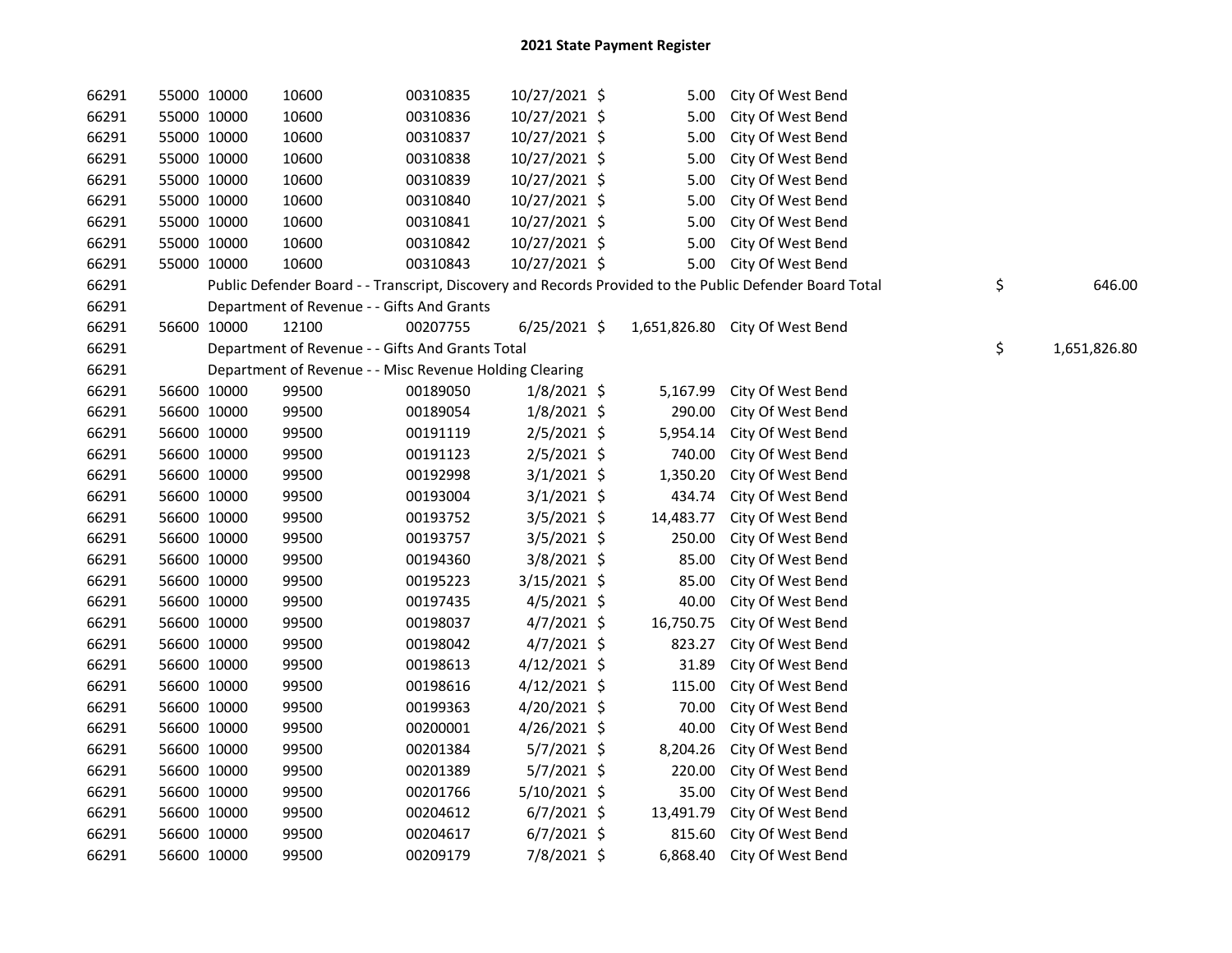| 66291 |             | 56600 10000 | 99500                                                                         | 00209184 | 7/8/2021 \$   | 215.87     | City Of West Bend |    |              |
|-------|-------------|-------------|-------------------------------------------------------------------------------|----------|---------------|------------|-------------------|----|--------------|
| 66291 |             | 56600 10000 | 99500                                                                         | 00211918 | 8/6/2021 \$   | 4,759.78   | City Of West Bend |    |              |
| 66291 |             | 56600 10000 | 99500                                                                         | 00211923 | 8/6/2021 \$   | 100.00     | City Of West Bend |    |              |
| 66291 |             | 56600 10000 | 99500                                                                         | 00212237 | 8/9/2021 \$   | 100.00     | City Of West Bend |    |              |
| 66291 |             | 56600 10000 | 99500                                                                         | 00214540 | 9/8/2021 \$   | 6,259.13   | City Of West Bend |    |              |
| 66291 |             | 56600 10000 | 99500                                                                         | 00216161 | 10/4/2021 \$  | 70.00      | City Of West Bend |    |              |
| 66291 |             | 56600 10000 | 99500                                                                         | 00216789 | 10/7/2021 \$  | 3,397.18   | City Of West Bend |    |              |
| 66291 |             | 56600 10000 | 99500                                                                         | 00216794 | 10/7/2021 \$  | 248.15     | City Of West Bend |    |              |
| 66291 |             | 56600 10000 | 99500                                                                         | 00218165 | 10/25/2021 \$ | 35.76      | City Of West Bend |    |              |
| 66291 |             | 56600 10000 | 99500                                                                         | 00219377 | 11/5/2021 \$  | 2,734.81   | City Of West Bend |    |              |
| 66291 |             | 56600 10000 | 99500                                                                         | 00219382 | 11/5/2021 \$  | 80.85      | City Of West Bend |    |              |
| 66291 |             | 56600 10000 | 99500                                                                         | 00221530 | 12/7/2021 \$  | 5,958.89   | City Of West Bend |    |              |
| 66291 |             | 56600 10000 | 99500                                                                         | 00221534 | 12/7/2021 \$  | 351.19     | City Of West Bend |    |              |
| 66291 |             |             | Department of Revenue - - Misc Revenue Holding Clearing Total                 |          |               |            |                   | \$ | 100,658.41   |
| 66291 |             |             | Shared Revenue and Tax Relief - - Expenditure Restraint Program               |          |               |            |                   |    |              |
| 66291 | 83500 10000 |             | 10100                                                                         | 00082465 | 7/26/2021 \$  | 460,104.15 | City Of West Bend |    |              |
| 66291 |             |             | Shared Revenue and Tax Relief - - Expenditure Restraint Program Total         |          |               |            |                   | \$ | 460,104.15   |
| 66291 |             |             | Shared Revenue and Tax Relief - - County And Municipal Aid                    |          |               |            |                   |    |              |
| 66291 | 83500 10000 |             | 10500                                                                         | 00082465 | 7/26/2021 \$  | 167,844.33 | City Of West Bend |    |              |
| 66291 | 83500 10000 |             | 10500                                                                         | 00089568 | 11/15/2021 \$ | 906,032.93 | City Of West Bend |    |              |
| 66291 |             |             | Shared Revenue and Tax Relief - - County And Municipal Aid Total              |          |               |            |                   | \$ | 1,073,877.26 |
| 66291 |             |             | Shared Revenue and Tax Relief - - Exempt Computer Aid                         |          |               |            |                   |    |              |
| 66291 | 83500 10000 |             | 10900                                                                         | 00084968 | 7/26/2021 \$  | 112,095.17 | City Of West Bend |    |              |
| 66291 | 83500 10000 |             | 10900                                                                         | 00085970 | 7/26/2021 \$  | 93,461.56  | City Of West Bend |    |              |
| 66291 |             |             | Shared Revenue and Tax Relief - - Exempt Computer Aid Total                   |          |               |            |                   | \$ | 205,556.73   |
| 66291 |             |             | Shared Revenue and Tax Relief - - Utility Aid                                 |          |               |            |                   |    |              |
| 66291 | 83500 10000 |             | 11000                                                                         | 00082465 | 7/26/2021 \$  | 3,258.04   | City Of West Bend |    |              |
| 66291 | 83500 10000 |             | 11000                                                                         | 00089568 | 11/15/2021 \$ | 19,195.62  | City Of West Bend |    |              |
| 66291 |             |             | Shared Revenue and Tax Relief - - Utility Aid Total                           |          |               |            |                   | \$ | 22,453.66    |
| 66291 |             |             | Shared Revenue and Tax Relief - - Personal Property Aid                       |          |               |            |                   |    |              |
| 66291 | 83500 10000 |             | 11100                                                                         | 00078156 | $5/3/2021$ \$ | 73,759.73  | City Of West Bend |    |              |
| 66291 | 83500 10000 |             | 11100                                                                         | 00079051 | $5/3/2021$ \$ | 182,297.26 | City Of West Bend |    |              |
| 66291 |             |             | Shared Revenue and Tax Relief - - Personal Property Aid Total                 |          |               |            |                   | \$ | 256,056.99   |
| 66291 |             |             | Shared Revenue and Tax Relief - - State Aid; Video Service Provider Fee       |          |               |            |                   |    |              |
| 66291 | 83500 10000 |             | 11200                                                                         | 00083232 | 7/26/2021 \$  | 79,566.27  | City Of West Bend |    |              |
| 66291 |             |             | Shared Revenue and Tax Relief - - State Aid; Video Service Provider Fee Total |          |               |            |                   | \$ | 79,566.27    |
| 66291 |             |             | Shared Revenue and Tax Relief - - Payments For Municipal Svcs                 |          |               |            |                   |    |              |